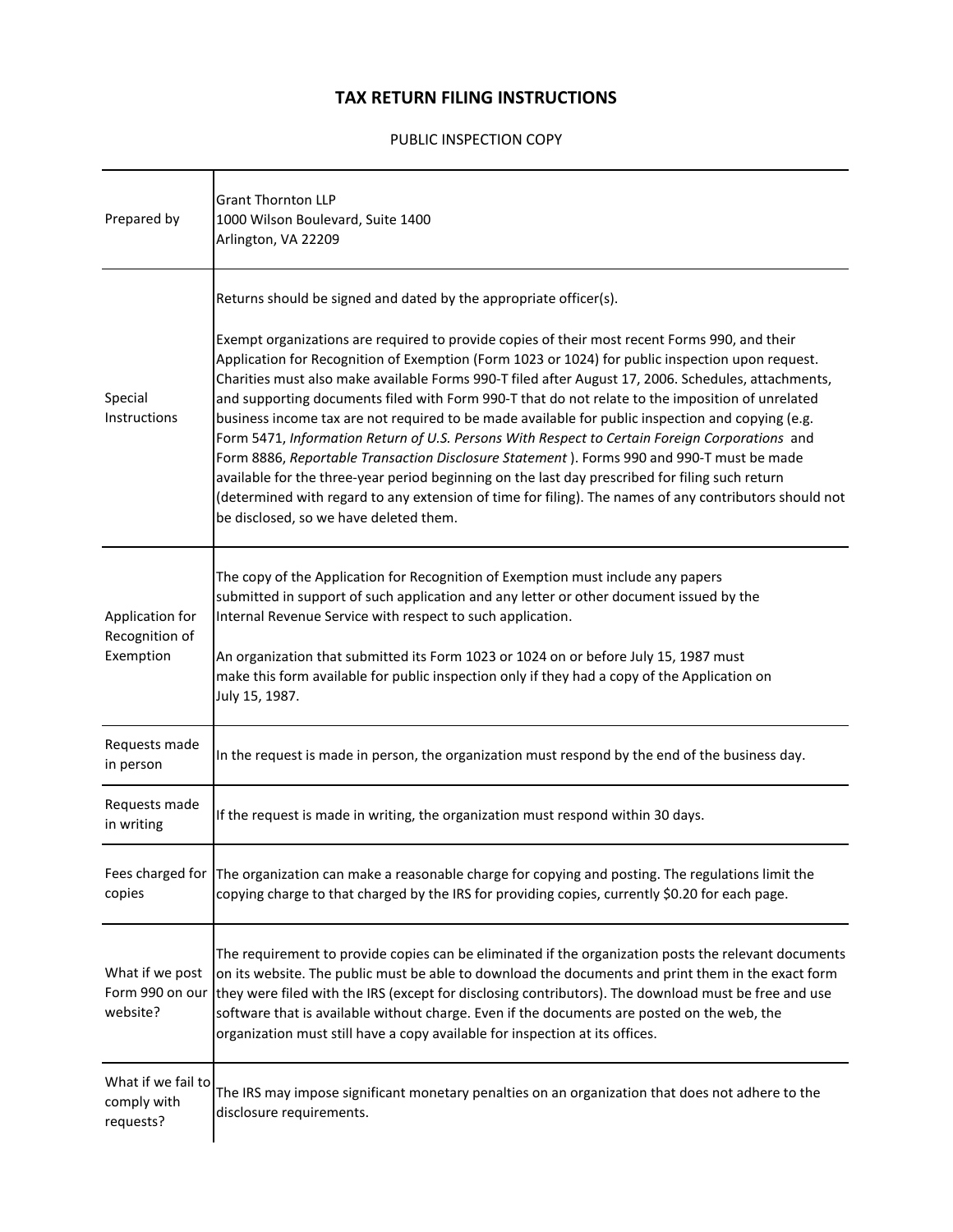Cumulative e-File History 2019

Federal

| <b>Tax Return</b><br>9166BR                | <b>Return Type</b><br>990 |
|--------------------------------------------|---------------------------|
| <b>Taxpayer</b><br>THE NATIONAL CENTER FOR |                           |
| <b>Submitted Date</b>                      | 2020-07-22 08:21:04       |
| <b>Acknowledgement Date</b>                | 2020-07-22 08:56:16       |
| <b>Status</b>                              | Accepted                  |
| <b>Submission ID</b>                       | 54681420202045000000      |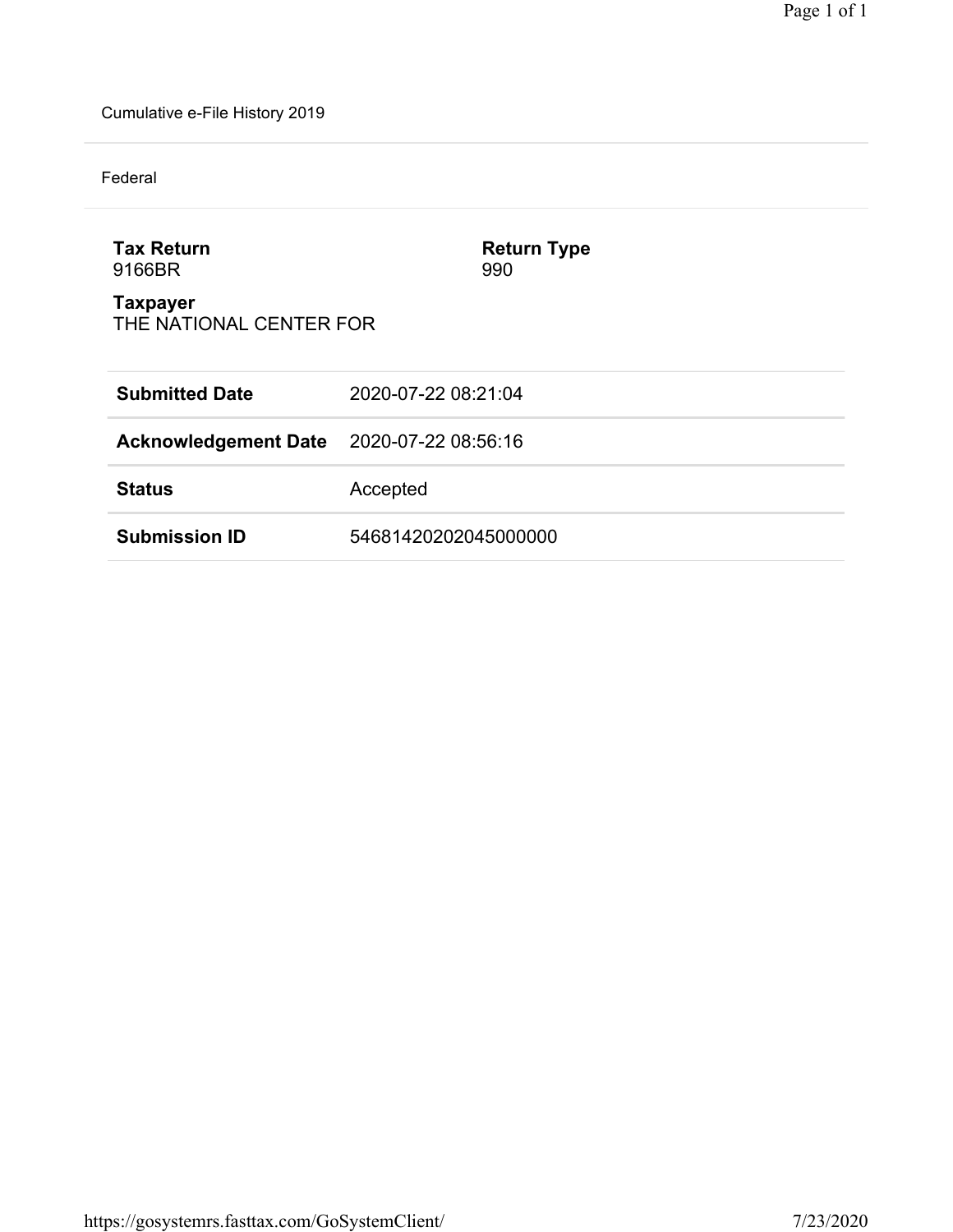| Form 8879-EO                                                                            | <b>IRS e-file Signature Authorization</b><br>for an Exempt Organization                                                                                                                                                                                                                                                                                                                                                                                                                                                                                                                                                              |                                                                                                                                                                                                                                      | OMB No. 1545-1878 |
|-----------------------------------------------------------------------------------------|--------------------------------------------------------------------------------------------------------------------------------------------------------------------------------------------------------------------------------------------------------------------------------------------------------------------------------------------------------------------------------------------------------------------------------------------------------------------------------------------------------------------------------------------------------------------------------------------------------------------------------------|--------------------------------------------------------------------------------------------------------------------------------------------------------------------------------------------------------------------------------------|-------------------|
| Department of the Treasury<br><b>Internal Revenue Service</b>                           | For calendar year 2019, or fiscal year beginning ____________________, 2019, and ending<br>$\sim$ , 20<br>Do not send to the IRS. Keep for your records.<br>Go to www.irs.gov/Form8879EO for the latest information.                                                                                                                                                                                                                                                                                                                                                                                                                 |                                                                                                                                                                                                                                      | 19                |
| Name of exempt organization                                                             |                                                                                                                                                                                                                                                                                                                                                                                                                                                                                                                                                                                                                                      | <b>Employer identification number</b>                                                                                                                                                                                                |                   |
| THE NATIONAL CENTER FOR                                                                 |                                                                                                                                                                                                                                                                                                                                                                                                                                                                                                                                                                                                                                      | 52-1328557                                                                                                                                                                                                                           |                   |
| Name and title of officer                                                               |                                                                                                                                                                                                                                                                                                                                                                                                                                                                                                                                                                                                                                      |                                                                                                                                                                                                                                      |                   |
|                                                                                         | JOHN F. CLARK, PRESIDENT/CEO                                                                                                                                                                                                                                                                                                                                                                                                                                                                                                                                                                                                         |                                                                                                                                                                                                                                      |                   |
| Part I                                                                                  | Type of Return and Return Information (Whole Dollars Only)                                                                                                                                                                                                                                                                                                                                                                                                                                                                                                                                                                           |                                                                                                                                                                                                                                      |                   |
|                                                                                         | Check the box for the return for which you are using this Form 8879-EO and enter the applicable amount, if any, from the return. If you<br>check the box on line 1a, 2a, 3a, 4a, or 5a, below, and the amount on that line for the return being filed with this form was blank, then<br>leave line 1b, 2b, 3b, 4b, or 5b, whichever is applicable, blank (do not enter -0-). But, if you entered -0- on the return, then enter -0- on<br>the applicable line below. Do not complete more than one line in Part I.                                                                                                                    |                                                                                                                                                                                                                                      |                   |
| 1a Form 990 check here $\blacktriangleright$<br>2a Form 990-EZ check here D             | $\vert X \vert$<br><b>b</b> Total revenue, if any (Form 990, Part VIII, column (A), line 12). 1b $\overline{47255932}$ .                                                                                                                                                                                                                                                                                                                                                                                                                                                                                                             | <u> 1999 - John Harry Harry Harry Harry Harry Harry Harry Harry Harry Harry Harry Harry Harry Harry Harry Harry Harry Harry Harry Harry Harry Harry Harry Harry Harry Harry Harry Harry Harry Harry Harry Harry Harry Harry Harr</u> |                   |
| 3a Form 1120-POL check here ▶                                                           | b Total tax (Form 1120-POL, line 22)                                                                                                                                                                                                                                                                                                                                                                                                                                                                                                                                                                                                 | 3b<br><u>and the state of the state of the state of the state</u>                                                                                                                                                                    |                   |
| 4a Form 990-PF check here $\blacktriangleright$                                         | b Tax based on investment income (Form 990-PF, Part VI, line 5) 4b                                                                                                                                                                                                                                                                                                                                                                                                                                                                                                                                                                   |                                                                                                                                                                                                                                      |                   |
| 5a Form 8868 check here $\blacktriangleright$                                           | b Balance Due (Form 8868, line 3c) [10] Balance Due (Form 8868, line 3c)                                                                                                                                                                                                                                                                                                                                                                                                                                                                                                                                                             | 5b                                                                                                                                                                                                                                   |                   |
|                                                                                         |                                                                                                                                                                                                                                                                                                                                                                                                                                                                                                                                                                                                                                      |                                                                                                                                                                                                                                      |                   |
| Part II                                                                                 | Declaration and Signature Authorization of Officer                                                                                                                                                                                                                                                                                                                                                                                                                                                                                                                                                                                   |                                                                                                                                                                                                                                      |                   |
|                                                                                         | to send the organization's return to the IRS and to receive from the IRS (a) an acknowledgement of receipt or reason for rejection of<br>the transmission, (b) the reason for any delay in processing the return or refund, and (c) the date of any refund. If applicable, I<br>authorize the U.S. Treasury and its designated Financial Agent to initiate an electronic funds withdrawal (direct debit) entry to the<br>financial institution account indicated in the tax preparation software for payment of the organization's federal taxes owed on this                                                                        |                                                                                                                                                                                                                                      |                   |
|                                                                                         | return, and the financial institution to debit the entry to this account. To revoke a payment, I must contact the U.S. Treasury Financial<br>Agent at 1-888-353-4537 no later than 2 business days prior to the payment (settlement) date. I also authorize the financial institutions<br>involved in the processing of the electronic payment of taxes to receive confidential information necessary to answer inquiries and<br>resolve issues related to the payment. I have selected a personal identification number (PIN) as my signature for the organization's                                                                |                                                                                                                                                                                                                                      |                   |
|                                                                                         | electronic return and, if applicable, the organization's consent to electronic funds withdrawal.                                                                                                                                                                                                                                                                                                                                                                                                                                                                                                                                     |                                                                                                                                                                                                                                      |                   |
|                                                                                         |                                                                                                                                                                                                                                                                                                                                                                                                                                                                                                                                                                                                                                      |                                                                                                                                                                                                                                      |                   |
| Χ                                                                                       | I authorize GRANT THORNTON LLP<br>to enter my PIN                                                                                                                                                                                                                                                                                                                                                                                                                                                                                                                                                                                    | 4 2<br>6<br>as my signature                                                                                                                                                                                                          |                   |
|                                                                                         | <b>ERO</b> firm name                                                                                                                                                                                                                                                                                                                                                                                                                                                                                                                                                                                                                 | Enter five numbers, but<br>do not enter all zeros                                                                                                                                                                                    |                   |
|                                                                                         | on the organization's tax year 2019 electronically filed return. If I have indicated within this return that a copy of the return is<br>being filed with a state agency(ies) regulating charities as part of the IRS Fed/State program, I also authorize the aforementioned<br>ERO to enter my PIN on the return's disclosure consent screen.<br>As an officer of the organization, I will enter my PIN as my signature on the organization's tax year 2019 electronically filed return.<br>If I have indicated within this return that a copy of the return is being filed with a state agency(ies) regulating charities as part of |                                                                                                                                                                                                                                      |                   |
|                                                                                         | the IRS Fed/State program, I will enter my PIN on the return's disclosure consent screen.<br>John F. Clark<br>Date $\blacksquare$                                                                                                                                                                                                                                                                                                                                                                                                                                                                                                    | 07/17/2020                                                                                                                                                                                                                           |                   |
|                                                                                         | Certification and Authentication                                                                                                                                                                                                                                                                                                                                                                                                                                                                                                                                                                                                     |                                                                                                                                                                                                                                      |                   |
|                                                                                         | <b>ERO's EFIN/PIN.</b> Enter your six-digit electronic filing identification                                                                                                                                                                                                                                                                                                                                                                                                                                                                                                                                                         |                                                                                                                                                                                                                                      |                   |
|                                                                                         | 5<br>number (EFIN) followed by your five-digit self-selected PIN.<br>4                                                                                                                                                                                                                                                                                                                                                                                                                                                                                                                                                               | 6<br>4 3<br>6<br>Do not enter all zeros                                                                                                                                                                                              | 5<br>60           |
|                                                                                         | I certify that the above numeric entry is my PIN, which is my signature on the 2019 electronically filed return for the organization<br>indicated above. I confirm that I am submitting this return in accordance with the requirements of Pub. 4163, Modernized e-File (MeF)<br>Information for Authorized IRS e-file Providers for Business Returns.                                                                                                                                                                                                                                                                               |                                                                                                                                                                                                                                      |                   |
|                                                                                         | Tourello                                                                                                                                                                                                                                                                                                                                                                                                                                                                                                                                                                                                                             | Date > 7/22/2020                                                                                                                                                                                                                     |                   |
|                                                                                         |                                                                                                                                                                                                                                                                                                                                                                                                                                                                                                                                                                                                                                      |                                                                                                                                                                                                                                      |                   |
| Officer's PIN: check one box only<br>Officer's signature<br>Part III<br>ERO's signature | <b>ERO Must Retain This Form - See Instructions</b><br>Do Not Submit This Form to the IRS Unless Requested To Do So                                                                                                                                                                                                                                                                                                                                                                                                                                                                                                                  |                                                                                                                                                                                                                                      |                   |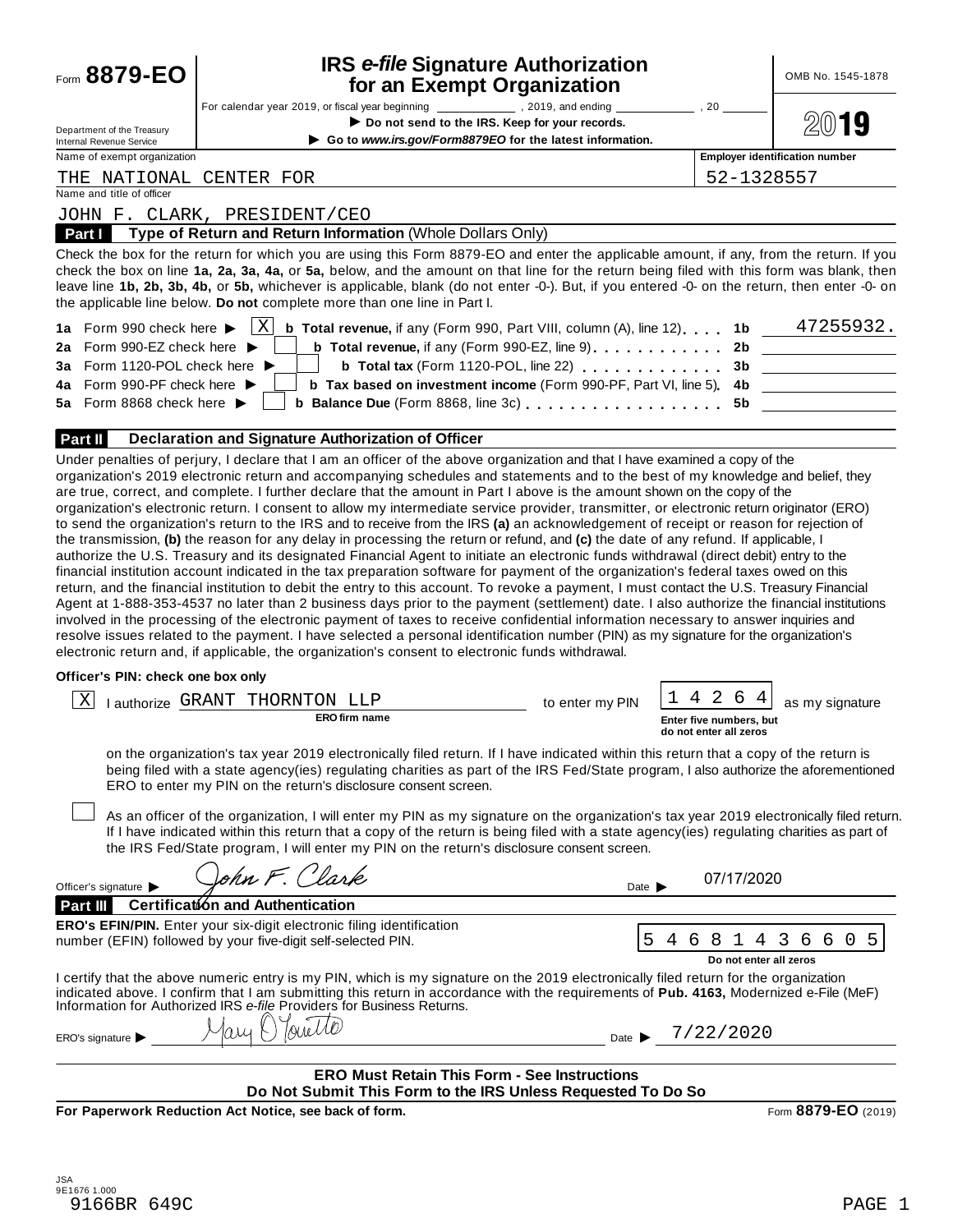# **Return of Organization Exempt From Income Tax**

Form  $\mathbf{990}$  Under section 501(c), 527, or 4947(a)(1) of the Internal Revenue Code (except private foundations)  $\Box$   $\Box$   $\Box$ 

**IDED NO NOTE SOCIAL SECUTITY NUMBERS ON this form as it may be made public.**<br>
Department of the Treasury **Department of the Treasury** 

| <b>Internal Revenue Service</b> |                                                                                                       |                                                                                                                                                                                                |                                                                                                                                                                   |                                                                                                                                                            | Information about Form 990 and its instructions is at www.irs.gov/form990.                                                                                                                                                                                                                              |                                                                                                                                                                                                                                                                                                                                                                                    |                                                                                                                                             |                                                                                                                                                                                                                                                                                                                                                                                                                                                                                                                                                                                                                                  |                                                                              |                                                                                                                                                                                                                                                                                                                                                                                    |                                                                                                                                                                                                                                                                                                                                                                                                                                                                                                                   | Inspection                                                                                                                                                                                                                                                                  |                                                                                                                                                                                                                                                                                                                                                                                                                                                                                                                                                                                                                                                                             |
|---------------------------------|-------------------------------------------------------------------------------------------------------|------------------------------------------------------------------------------------------------------------------------------------------------------------------------------------------------|-------------------------------------------------------------------------------------------------------------------------------------------------------------------|------------------------------------------------------------------------------------------------------------------------------------------------------------|---------------------------------------------------------------------------------------------------------------------------------------------------------------------------------------------------------------------------------------------------------------------------------------------------------|------------------------------------------------------------------------------------------------------------------------------------------------------------------------------------------------------------------------------------------------------------------------------------------------------------------------------------------------------------------------------------|---------------------------------------------------------------------------------------------------------------------------------------------|----------------------------------------------------------------------------------------------------------------------------------------------------------------------------------------------------------------------------------------------------------------------------------------------------------------------------------------------------------------------------------------------------------------------------------------------------------------------------------------------------------------------------------------------------------------------------------------------------------------------------------|------------------------------------------------------------------------------|------------------------------------------------------------------------------------------------------------------------------------------------------------------------------------------------------------------------------------------------------------------------------------------------------------------------------------------------------------------------------------|-------------------------------------------------------------------------------------------------------------------------------------------------------------------------------------------------------------------------------------------------------------------------------------------------------------------------------------------------------------------------------------------------------------------------------------------------------------------------------------------------------------------|-----------------------------------------------------------------------------------------------------------------------------------------------------------------------------------------------------------------------------------------------------------------------------|-----------------------------------------------------------------------------------------------------------------------------------------------------------------------------------------------------------------------------------------------------------------------------------------------------------------------------------------------------------------------------------------------------------------------------------------------------------------------------------------------------------------------------------------------------------------------------------------------------------------------------------------------------------------------------|
|                                 |                                                                                                       |                                                                                                                                                                                                |                                                                                                                                                                   |                                                                                                                                                            |                                                                                                                                                                                                                                                                                                         |                                                                                                                                                                                                                                                                                                                                                                                    |                                                                                                                                             |                                                                                                                                                                                                                                                                                                                                                                                                                                                                                                                                                                                                                                  |                                                                              |                                                                                                                                                                                                                                                                                                                                                                                    | . 20                                                                                                                                                                                                                                                                                                                                                                                                                                                                                                              |                                                                                                                                                                                                                                                                             |                                                                                                                                                                                                                                                                                                                                                                                                                                                                                                                                                                                                                                                                             |
|                                 |                                                                                                       |                                                                                                                                                                                                |                                                                                                                                                                   |                                                                                                                                                            |                                                                                                                                                                                                                                                                                                         |                                                                                                                                                                                                                                                                                                                                                                                    |                                                                                                                                             |                                                                                                                                                                                                                                                                                                                                                                                                                                                                                                                                                                                                                                  |                                                                              |                                                                                                                                                                                                                                                                                                                                                                                    |                                                                                                                                                                                                                                                                                                                                                                                                                                                                                                                   |                                                                                                                                                                                                                                                                             |                                                                                                                                                                                                                                                                                                                                                                                                                                                                                                                                                                                                                                                                             |
| <b>B</b> Check if applicable:   |                                                                                                       |                                                                                                                                                                                                |                                                                                                                                                                   |                                                                                                                                                            |                                                                                                                                                                                                                                                                                                         |                                                                                                                                                                                                                                                                                                                                                                                    |                                                                                                                                             |                                                                                                                                                                                                                                                                                                                                                                                                                                                                                                                                                                                                                                  |                                                                              |                                                                                                                                                                                                                                                                                                                                                                                    |                                                                                                                                                                                                                                                                                                                                                                                                                                                                                                                   |                                                                                                                                                                                                                                                                             |                                                                                                                                                                                                                                                                                                                                                                                                                                                                                                                                                                                                                                                                             |
| Address                         |                                                                                                       |                                                                                                                                                                                                |                                                                                                                                                                   |                                                                                                                                                            |                                                                                                                                                                                                                                                                                                         |                                                                                                                                                                                                                                                                                                                                                                                    |                                                                                                                                             |                                                                                                                                                                                                                                                                                                                                                                                                                                                                                                                                                                                                                                  |                                                                              |                                                                                                                                                                                                                                                                                                                                                                                    |                                                                                                                                                                                                                                                                                                                                                                                                                                                                                                                   |                                                                                                                                                                                                                                                                             |                                                                                                                                                                                                                                                                                                                                                                                                                                                                                                                                                                                                                                                                             |
|                                 |                                                                                                       |                                                                                                                                                                                                |                                                                                                                                                                   |                                                                                                                                                            |                                                                                                                                                                                                                                                                                                         |                                                                                                                                                                                                                                                                                                                                                                                    |                                                                                                                                             |                                                                                                                                                                                                                                                                                                                                                                                                                                                                                                                                                                                                                                  |                                                                              |                                                                                                                                                                                                                                                                                                                                                                                    |                                                                                                                                                                                                                                                                                                                                                                                                                                                                                                                   |                                                                                                                                                                                                                                                                             |                                                                                                                                                                                                                                                                                                                                                                                                                                                                                                                                                                                                                                                                             |
|                                 |                                                                                                       |                                                                                                                                                                                                |                                                                                                                                                                   |                                                                                                                                                            |                                                                                                                                                                                                                                                                                                         |                                                                                                                                                                                                                                                                                                                                                                                    |                                                                                                                                             |                                                                                                                                                                                                                                                                                                                                                                                                                                                                                                                                                                                                                                  |                                                                              |                                                                                                                                                                                                                                                                                                                                                                                    |                                                                                                                                                                                                                                                                                                                                                                                                                                                                                                                   |                                                                                                                                                                                                                                                                             |                                                                                                                                                                                                                                                                                                                                                                                                                                                                                                                                                                                                                                                                             |
|                                 |                                                                                                       |                                                                                                                                                                                                |                                                                                                                                                                   |                                                                                                                                                            |                                                                                                                                                                                                                                                                                                         |                                                                                                                                                                                                                                                                                                                                                                                    |                                                                                                                                             |                                                                                                                                                                                                                                                                                                                                                                                                                                                                                                                                                                                                                                  |                                                                              |                                                                                                                                                                                                                                                                                                                                                                                    |                                                                                                                                                                                                                                                                                                                                                                                                                                                                                                                   |                                                                                                                                                                                                                                                                             |                                                                                                                                                                                                                                                                                                                                                                                                                                                                                                                                                                                                                                                                             |
|                                 |                                                                                                       |                                                                                                                                                                                                |                                                                                                                                                                   |                                                                                                                                                            |                                                                                                                                                                                                                                                                                                         |                                                                                                                                                                                                                                                                                                                                                                                    |                                                                                                                                             |                                                                                                                                                                                                                                                                                                                                                                                                                                                                                                                                                                                                                                  |                                                                              |                                                                                                                                                                                                                                                                                                                                                                                    |                                                                                                                                                                                                                                                                                                                                                                                                                                                                                                                   |                                                                                                                                                                                                                                                                             |                                                                                                                                                                                                                                                                                                                                                                                                                                                                                                                                                                                                                                                                             |
| return                          |                                                                                                       |                                                                                                                                                                                                |                                                                                                                                                                   |                                                                                                                                                            |                                                                                                                                                                                                                                                                                                         |                                                                                                                                                                                                                                                                                                                                                                                    |                                                                                                                                             |                                                                                                                                                                                                                                                                                                                                                                                                                                                                                                                                                                                                                                  |                                                                              |                                                                                                                                                                                                                                                                                                                                                                                    |                                                                                                                                                                                                                                                                                                                                                                                                                                                                                                                   |                                                                                                                                                                                                                                                                             |                                                                                                                                                                                                                                                                                                                                                                                                                                                                                                                                                                                                                                                                             |
| pending                         |                                                                                                       |                                                                                                                                                                                                |                                                                                                                                                                   |                                                                                                                                                            |                                                                                                                                                                                                                                                                                                         |                                                                                                                                                                                                                                                                                                                                                                                    |                                                                                                                                             |                                                                                                                                                                                                                                                                                                                                                                                                                                                                                                                                                                                                                                  |                                                                              |                                                                                                                                                                                                                                                                                                                                                                                    |                                                                                                                                                                                                                                                                                                                                                                                                                                                                                                                   |                                                                                                                                                                                                                                                                             | $X \mid$ No                                                                                                                                                                                                                                                                                                                                                                                                                                                                                                                                                                                                                                                                 |
|                                 |                                                                                                       |                                                                                                                                                                                                |                                                                                                                                                                   |                                                                                                                                                            |                                                                                                                                                                                                                                                                                                         |                                                                                                                                                                                                                                                                                                                                                                                    |                                                                                                                                             |                                                                                                                                                                                                                                                                                                                                                                                                                                                                                                                                                                                                                                  |                                                                              |                                                                                                                                                                                                                                                                                                                                                                                    |                                                                                                                                                                                                                                                                                                                                                                                                                                                                                                                   |                                                                                                                                                                                                                                                                             | No                                                                                                                                                                                                                                                                                                                                                                                                                                                                                                                                                                                                                                                                          |
|                                 |                                                                                                       |                                                                                                                                                                                                | $\rightarrow$ $\blacktriangleleft$                                                                                                                                |                                                                                                                                                            |                                                                                                                                                                                                                                                                                                         |                                                                                                                                                                                                                                                                                                                                                                                    |                                                                                                                                             |                                                                                                                                                                                                                                                                                                                                                                                                                                                                                                                                                                                                                                  |                                                                              |                                                                                                                                                                                                                                                                                                                                                                                    |                                                                                                                                                                                                                                                                                                                                                                                                                                                                                                                   |                                                                                                                                                                                                                                                                             |                                                                                                                                                                                                                                                                                                                                                                                                                                                                                                                                                                                                                                                                             |
|                                 |                                                                                                       |                                                                                                                                                                                                |                                                                                                                                                                   |                                                                                                                                                            |                                                                                                                                                                                                                                                                                                         |                                                                                                                                                                                                                                                                                                                                                                                    |                                                                                                                                             |                                                                                                                                                                                                                                                                                                                                                                                                                                                                                                                                                                                                                                  |                                                                              |                                                                                                                                                                                                                                                                                                                                                                                    |                                                                                                                                                                                                                                                                                                                                                                                                                                                                                                                   |                                                                                                                                                                                                                                                                             |                                                                                                                                                                                                                                                                                                                                                                                                                                                                                                                                                                                                                                                                             |
|                                 |                                                                                                       | Trust                                                                                                                                                                                          | Association                                                                                                                                                       |                                                                                                                                                            |                                                                                                                                                                                                                                                                                                         |                                                                                                                                                                                                                                                                                                                                                                                    |                                                                                                                                             |                                                                                                                                                                                                                                                                                                                                                                                                                                                                                                                                                                                                                                  |                                                                              |                                                                                                                                                                                                                                                                                                                                                                                    |                                                                                                                                                                                                                                                                                                                                                                                                                                                                                                                   |                                                                                                                                                                                                                                                                             | DC                                                                                                                                                                                                                                                                                                                                                                                                                                                                                                                                                                                                                                                                          |
|                                 |                                                                                                       |                                                                                                                                                                                                |                                                                                                                                                                   |                                                                                                                                                            |                                                                                                                                                                                                                                                                                                         |                                                                                                                                                                                                                                                                                                                                                                                    |                                                                                                                                             |                                                                                                                                                                                                                                                                                                                                                                                                                                                                                                                                                                                                                                  |                                                                              |                                                                                                                                                                                                                                                                                                                                                                                    |                                                                                                                                                                                                                                                                                                                                                                                                                                                                                                                   |                                                                                                                                                                                                                                                                             |                                                                                                                                                                                                                                                                                                                                                                                                                                                                                                                                                                                                                                                                             |
|                                 |                                                                                                       |                                                                                                                                                                                                |                                                                                                                                                                   |                                                                                                                                                            |                                                                                                                                                                                                                                                                                                         |                                                                                                                                                                                                                                                                                                                                                                                    |                                                                                                                                             |                                                                                                                                                                                                                                                                                                                                                                                                                                                                                                                                                                                                                                  |                                                                              |                                                                                                                                                                                                                                                                                                                                                                                    |                                                                                                                                                                                                                                                                                                                                                                                                                                                                                                                   |                                                                                                                                                                                                                                                                             |                                                                                                                                                                                                                                                                                                                                                                                                                                                                                                                                                                                                                                                                             |
|                                 |                                                                                                       |                                                                                                                                                                                                |                                                                                                                                                                   |                                                                                                                                                            |                                                                                                                                                                                                                                                                                                         |                                                                                                                                                                                                                                                                                                                                                                                    |                                                                                                                                             |                                                                                                                                                                                                                                                                                                                                                                                                                                                                                                                                                                                                                                  |                                                                              |                                                                                                                                                                                                                                                                                                                                                                                    |                                                                                                                                                                                                                                                                                                                                                                                                                                                                                                                   |                                                                                                                                                                                                                                                                             |                                                                                                                                                                                                                                                                                                                                                                                                                                                                                                                                                                                                                                                                             |
|                                 |                                                                                                       |                                                                                                                                                                                                |                                                                                                                                                                   |                                                                                                                                                            |                                                                                                                                                                                                                                                                                                         |                                                                                                                                                                                                                                                                                                                                                                                    |                                                                                                                                             |                                                                                                                                                                                                                                                                                                                                                                                                                                                                                                                                                                                                                                  |                                                                              |                                                                                                                                                                                                                                                                                                                                                                                    |                                                                                                                                                                                                                                                                                                                                                                                                                                                                                                                   |                                                                                                                                                                                                                                                                             |                                                                                                                                                                                                                                                                                                                                                                                                                                                                                                                                                                                                                                                                             |
|                                 |                                                                                                       |                                                                                                                                                                                                |                                                                                                                                                                   |                                                                                                                                                            |                                                                                                                                                                                                                                                                                                         |                                                                                                                                                                                                                                                                                                                                                                                    |                                                                                                                                             |                                                                                                                                                                                                                                                                                                                                                                                                                                                                                                                                                                                                                                  |                                                                              |                                                                                                                                                                                                                                                                                                                                                                                    |                                                                                                                                                                                                                                                                                                                                                                                                                                                                                                                   |                                                                                                                                                                                                                                                                             |                                                                                                                                                                                                                                                                                                                                                                                                                                                                                                                                                                                                                                                                             |
|                                 |                                                                                                       |                                                                                                                                                                                                |                                                                                                                                                                   |                                                                                                                                                            |                                                                                                                                                                                                                                                                                                         |                                                                                                                                                                                                                                                                                                                                                                                    |                                                                                                                                             |                                                                                                                                                                                                                                                                                                                                                                                                                                                                                                                                                                                                                                  |                                                                              | 3                                                                                                                                                                                                                                                                                                                                                                                  |                                                                                                                                                                                                                                                                                                                                                                                                                                                                                                                   |                                                                                                                                                                                                                                                                             | 30.                                                                                                                                                                                                                                                                                                                                                                                                                                                                                                                                                                                                                                                                         |
|                                 |                                                                                                       |                                                                                                                                                                                                |                                                                                                                                                                   |                                                                                                                                                            |                                                                                                                                                                                                                                                                                                         |                                                                                                                                                                                                                                                                                                                                                                                    |                                                                                                                                             |                                                                                                                                                                                                                                                                                                                                                                                                                                                                                                                                                                                                                                  |                                                                              | 4                                                                                                                                                                                                                                                                                                                                                                                  |                                                                                                                                                                                                                                                                                                                                                                                                                                                                                                                   |                                                                                                                                                                                                                                                                             | 28.                                                                                                                                                                                                                                                                                                                                                                                                                                                                                                                                                                                                                                                                         |
|                                 |                                                                                                       |                                                                                                                                                                                                |                                                                                                                                                                   |                                                                                                                                                            |                                                                                                                                                                                                                                                                                                         |                                                                                                                                                                                                                                                                                                                                                                                    |                                                                                                                                             |                                                                                                                                                                                                                                                                                                                                                                                                                                                                                                                                                                                                                                  |                                                                              |                                                                                                                                                                                                                                                                                                                                                                                    |                                                                                                                                                                                                                                                                                                                                                                                                                                                                                                                   |                                                                                                                                                                                                                                                                             | 401.                                                                                                                                                                                                                                                                                                                                                                                                                                                                                                                                                                                                                                                                        |
|                                 |                                                                                                       |                                                                                                                                                                                                |                                                                                                                                                                   |                                                                                                                                                            |                                                                                                                                                                                                                                                                                                         |                                                                                                                                                                                                                                                                                                                                                                                    |                                                                                                                                             |                                                                                                                                                                                                                                                                                                                                                                                                                                                                                                                                                                                                                                  |                                                                              |                                                                                                                                                                                                                                                                                                                                                                                    |                                                                                                                                                                                                                                                                                                                                                                                                                                                                                                                   |                                                                                                                                                                                                                                                                             | 1,411.                                                                                                                                                                                                                                                                                                                                                                                                                                                                                                                                                                                                                                                                      |
|                                 |                                                                                                       |                                                                                                                                                                                                |                                                                                                                                                                   |                                                                                                                                                            |                                                                                                                                                                                                                                                                                                         |                                                                                                                                                                                                                                                                                                                                                                                    |                                                                                                                                             |                                                                                                                                                                                                                                                                                                                                                                                                                                                                                                                                                                                                                                  |                                                                              |                                                                                                                                                                                                                                                                                                                                                                                    |                                                                                                                                                                                                                                                                                                                                                                                                                                                                                                                   |                                                                                                                                                                                                                                                                             | 70,543.                                                                                                                                                                                                                                                                                                                                                                                                                                                                                                                                                                                                                                                                     |
|                                 |                                                                                                       |                                                                                                                                                                                                |                                                                                                                                                                   |                                                                                                                                                            |                                                                                                                                                                                                                                                                                                         |                                                                                                                                                                                                                                                                                                                                                                                    |                                                                                                                                             |                                                                                                                                                                                                                                                                                                                                                                                                                                                                                                                                                                                                                                  |                                                                              |                                                                                                                                                                                                                                                                                                                                                                                    |                                                                                                                                                                                                                                                                                                                                                                                                                                                                                                                   |                                                                                                                                                                                                                                                                             | 3,612.                                                                                                                                                                                                                                                                                                                                                                                                                                                                                                                                                                                                                                                                      |
|                                 |                                                                                                       |                                                                                                                                                                                                |                                                                                                                                                                   |                                                                                                                                                            |                                                                                                                                                                                                                                                                                                         |                                                                                                                                                                                                                                                                                                                                                                                    |                                                                                                                                             |                                                                                                                                                                                                                                                                                                                                                                                                                                                                                                                                                                                                                                  |                                                                              |                                                                                                                                                                                                                                                                                                                                                                                    |                                                                                                                                                                                                                                                                                                                                                                                                                                                                                                                   |                                                                                                                                                                                                                                                                             |                                                                                                                                                                                                                                                                                                                                                                                                                                                                                                                                                                                                                                                                             |
|                                 |                                                                                                       |                                                                                                                                                                                                |                                                                                                                                                                   |                                                                                                                                                            |                                                                                                                                                                                                                                                                                                         |                                                                                                                                                                                                                                                                                                                                                                                    |                                                                                                                                             |                                                                                                                                                                                                                                                                                                                                                                                                                                                                                                                                                                                                                                  |                                                                              |                                                                                                                                                                                                                                                                                                                                                                                    |                                                                                                                                                                                                                                                                                                                                                                                                                                                                                                                   |                                                                                                                                                                                                                                                                             |                                                                                                                                                                                                                                                                                                                                                                                                                                                                                                                                                                                                                                                                             |
|                                 |                                                                                                       |                                                                                                                                                                                                |                                                                                                                                                                   |                                                                                                                                                            |                                                                                                                                                                                                                                                                                                         |                                                                                                                                                                                                                                                                                                                                                                                    |                                                                                                                                             |                                                                                                                                                                                                                                                                                                                                                                                                                                                                                                                                                                                                                                  |                                                                              |                                                                                                                                                                                                                                                                                                                                                                                    |                                                                                                                                                                                                                                                                                                                                                                                                                                                                                                                   |                                                                                                                                                                                                                                                                             | 0.                                                                                                                                                                                                                                                                                                                                                                                                                                                                                                                                                                                                                                                                          |
|                                 |                                                                                                       |                                                                                                                                                                                                |                                                                                                                                                                   |                                                                                                                                                            |                                                                                                                                                                                                                                                                                                         |                                                                                                                                                                                                                                                                                                                                                                                    |                                                                                                                                             |                                                                                                                                                                                                                                                                                                                                                                                                                                                                                                                                                                                                                                  |                                                                              |                                                                                                                                                                                                                                                                                                                                                                                    |                                                                                                                                                                                                                                                                                                                                                                                                                                                                                                                   |                                                                                                                                                                                                                                                                             |                                                                                                                                                                                                                                                                                                                                                                                                                                                                                                                                                                                                                                                                             |
|                                 |                                                                                                       |                                                                                                                                                                                                |                                                                                                                                                                   |                                                                                                                                                            |                                                                                                                                                                                                                                                                                                         |                                                                                                                                                                                                                                                                                                                                                                                    |                                                                                                                                             |                                                                                                                                                                                                                                                                                                                                                                                                                                                                                                                                                                                                                                  |                                                                              |                                                                                                                                                                                                                                                                                                                                                                                    |                                                                                                                                                                                                                                                                                                                                                                                                                                                                                                                   |                                                                                                                                                                                                                                                                             |                                                                                                                                                                                                                                                                                                                                                                                                                                                                                                                                                                                                                                                                             |
|                                 |                                                                                                       |                                                                                                                                                                                                |                                                                                                                                                                   |                                                                                                                                                            |                                                                                                                                                                                                                                                                                                         |                                                                                                                                                                                                                                                                                                                                                                                    |                                                                                                                                             |                                                                                                                                                                                                                                                                                                                                                                                                                                                                                                                                                                                                                                  |                                                                              |                                                                                                                                                                                                                                                                                                                                                                                    |                                                                                                                                                                                                                                                                                                                                                                                                                                                                                                                   |                                                                                                                                                                                                                                                                             |                                                                                                                                                                                                                                                                                                                                                                                                                                                                                                                                                                                                                                                                             |
|                                 |                                                                                                       |                                                                                                                                                                                                |                                                                                                                                                                   |                                                                                                                                                            |                                                                                                                                                                                                                                                                                                         |                                                                                                                                                                                                                                                                                                                                                                                    |                                                                                                                                             |                                                                                                                                                                                                                                                                                                                                                                                                                                                                                                                                                                                                                                  |                                                                              |                                                                                                                                                                                                                                                                                                                                                                                    |                                                                                                                                                                                                                                                                                                                                                                                                                                                                                                                   |                                                                                                                                                                                                                                                                             |                                                                                                                                                                                                                                                                                                                                                                                                                                                                                                                                                                                                                                                                             |
|                                 |                                                                                                       |                                                                                                                                                                                                |                                                                                                                                                                   |                                                                                                                                                            |                                                                                                                                                                                                                                                                                                         |                                                                                                                                                                                                                                                                                                                                                                                    |                                                                                                                                             |                                                                                                                                                                                                                                                                                                                                                                                                                                                                                                                                                                                                                                  |                                                                              |                                                                                                                                                                                                                                                                                                                                                                                    |                                                                                                                                                                                                                                                                                                                                                                                                                                                                                                                   |                                                                                                                                                                                                                                                                             | 0.                                                                                                                                                                                                                                                                                                                                                                                                                                                                                                                                                                                                                                                                          |
|                                 |                                                                                                       |                                                                                                                                                                                                |                                                                                                                                                                   |                                                                                                                                                            |                                                                                                                                                                                                                                                                                                         |                                                                                                                                                                                                                                                                                                                                                                                    |                                                                                                                                             |                                                                                                                                                                                                                                                                                                                                                                                                                                                                                                                                                                                                                                  |                                                                              |                                                                                                                                                                                                                                                                                                                                                                                    |                                                                                                                                                                                                                                                                                                                                                                                                                                                                                                                   |                                                                                                                                                                                                                                                                             | $\mathbf{0}$ .                                                                                                                                                                                                                                                                                                                                                                                                                                                                                                                                                                                                                                                              |
|                                 |                                                                                                       |                                                                                                                                                                                                |                                                                                                                                                                   |                                                                                                                                                            |                                                                                                                                                                                                                                                                                                         |                                                                                                                                                                                                                                                                                                                                                                                    |                                                                                                                                             |                                                                                                                                                                                                                                                                                                                                                                                                                                                                                                                                                                                                                                  |                                                                              |                                                                                                                                                                                                                                                                                                                                                                                    |                                                                                                                                                                                                                                                                                                                                                                                                                                                                                                                   |                                                                                                                                                                                                                                                                             |                                                                                                                                                                                                                                                                                                                                                                                                                                                                                                                                                                                                                                                                             |
|                                 |                                                                                                       |                                                                                                                                                                                                |                                                                                                                                                                   |                                                                                                                                                            |                                                                                                                                                                                                                                                                                                         |                                                                                                                                                                                                                                                                                                                                                                                    |                                                                                                                                             |                                                                                                                                                                                                                                                                                                                                                                                                                                                                                                                                                                                                                                  |                                                                              |                                                                                                                                                                                                                                                                                                                                                                                    |                                                                                                                                                                                                                                                                                                                                                                                                                                                                                                                   |                                                                                                                                                                                                                                                                             |                                                                                                                                                                                                                                                                                                                                                                                                                                                                                                                                                                                                                                                                             |
|                                 |                                                                                                       |                                                                                                                                                                                                |                                                                                                                                                                   |                                                                                                                                                            |                                                                                                                                                                                                                                                                                                         |                                                                                                                                                                                                                                                                                                                                                                                    |                                                                                                                                             |                                                                                                                                                                                                                                                                                                                                                                                                                                                                                                                                                                                                                                  |                                                                              |                                                                                                                                                                                                                                                                                                                                                                                    |                                                                                                                                                                                                                                                                                                                                                                                                                                                                                                                   |                                                                                                                                                                                                                                                                             |                                                                                                                                                                                                                                                                                                                                                                                                                                                                                                                                                                                                                                                                             |
|                                 |                                                                                                       |                                                                                                                                                                                                |                                                                                                                                                                   |                                                                                                                                                            |                                                                                                                                                                                                                                                                                                         |                                                                                                                                                                                                                                                                                                                                                                                    |                                                                                                                                             |                                                                                                                                                                                                                                                                                                                                                                                                                                                                                                                                                                                                                                  |                                                                              |                                                                                                                                                                                                                                                                                                                                                                                    |                                                                                                                                                                                                                                                                                                                                                                                                                                                                                                                   |                                                                                                                                                                                                                                                                             |                                                                                                                                                                                                                                                                                                                                                                                                                                                                                                                                                                                                                                                                             |
|                                 |                                                                                                       |                                                                                                                                                                                                |                                                                                                                                                                   |                                                                                                                                                            |                                                                                                                                                                                                                                                                                                         |                                                                                                                                                                                                                                                                                                                                                                                    |                                                                                                                                             |                                                                                                                                                                                                                                                                                                                                                                                                                                                                                                                                                                                                                                  |                                                                              |                                                                                                                                                                                                                                                                                                                                                                                    |                                                                                                                                                                                                                                                                                                                                                                                                                                                                                                                   |                                                                                                                                                                                                                                                                             |                                                                                                                                                                                                                                                                                                                                                                                                                                                                                                                                                                                                                                                                             |
|                                 |                                                                                                       |                                                                                                                                                                                                |                                                                                                                                                                   |                                                                                                                                                            |                                                                                                                                                                                                                                                                                                         |                                                                                                                                                                                                                                                                                                                                                                                    |                                                                                                                                             |                                                                                                                                                                                                                                                                                                                                                                                                                                                                                                                                                                                                                                  |                                                                              |                                                                                                                                                                                                                                                                                                                                                                                    |                                                                                                                                                                                                                                                                                                                                                                                                                                                                                                                   |                                                                                                                                                                                                                                                                             |                                                                                                                                                                                                                                                                                                                                                                                                                                                                                                                                                                                                                                                                             |
|                                 |                                                                                                       |                                                                                                                                                                                                |                                                                                                                                                                   |                                                                                                                                                            |                                                                                                                                                                                                                                                                                                         |                                                                                                                                                                                                                                                                                                                                                                                    |                                                                                                                                             |                                                                                                                                                                                                                                                                                                                                                                                                                                                                                                                                                                                                                                  |                                                                              |                                                                                                                                                                                                                                                                                                                                                                                    |                                                                                                                                                                                                                                                                                                                                                                                                                                                                                                                   |                                                                                                                                                                                                                                                                             |                                                                                                                                                                                                                                                                                                                                                                                                                                                                                                                                                                                                                                                                             |
|                                 |                                                                                                       |                                                                                                                                                                                                |                                                                                                                                                                   |                                                                                                                                                            |                                                                                                                                                                                                                                                                                                         |                                                                                                                                                                                                                                                                                                                                                                                    |                                                                                                                                             |                                                                                                                                                                                                                                                                                                                                                                                                                                                                                                                                                                                                                                  |                                                                              |                                                                                                                                                                                                                                                                                                                                                                                    |                                                                                                                                                                                                                                                                                                                                                                                                                                                                                                                   |                                                                                                                                                                                                                                                                             |                                                                                                                                                                                                                                                                                                                                                                                                                                                                                                                                                                                                                                                                             |
|                                 |                                                                                                       |                                                                                                                                                                                                |                                                                                                                                                                   |                                                                                                                                                            |                                                                                                                                                                                                                                                                                                         |                                                                                                                                                                                                                                                                                                                                                                                    |                                                                                                                                             |                                                                                                                                                                                                                                                                                                                                                                                                                                                                                                                                                                                                                                  |                                                                              |                                                                                                                                                                                                                                                                                                                                                                                    |                                                                                                                                                                                                                                                                                                                                                                                                                                                                                                                   |                                                                                                                                                                                                                                                                             |                                                                                                                                                                                                                                                                                                                                                                                                                                                                                                                                                                                                                                                                             |
|                                 |                                                                                                       |                                                                                                                                                                                                |                                                                                                                                                                   |                                                                                                                                                            |                                                                                                                                                                                                                                                                                                         |                                                                                                                                                                                                                                                                                                                                                                                    |                                                                                                                                             |                                                                                                                                                                                                                                                                                                                                                                                                                                                                                                                                                                                                                                  |                                                                              |                                                                                                                                                                                                                                                                                                                                                                                    |                                                                                                                                                                                                                                                                                                                                                                                                                                                                                                                   |                                                                                                                                                                                                                                                                             |                                                                                                                                                                                                                                                                                                                                                                                                                                                                                                                                                                                                                                                                             |
|                                 |                                                                                                       |                                                                                                                                                                                                |                                                                                                                                                                   |                                                                                                                                                            |                                                                                                                                                                                                                                                                                                         |                                                                                                                                                                                                                                                                                                                                                                                    |                                                                                                                                             |                                                                                                                                                                                                                                                                                                                                                                                                                                                                                                                                                                                                                                  |                                                                              |                                                                                                                                                                                                                                                                                                                                                                                    |                                                                                                                                                                                                                                                                                                                                                                                                                                                                                                                   |                                                                                                                                                                                                                                                                             |                                                                                                                                                                                                                                                                                                                                                                                                                                                                                                                                                                                                                                                                             |
|                                 |                                                                                                       |                                                                                                                                                                                                |                                                                                                                                                                   |                                                                                                                                                            |                                                                                                                                                                                                                                                                                                         |                                                                                                                                                                                                                                                                                                                                                                                    |                                                                                                                                             |                                                                                                                                                                                                                                                                                                                                                                                                                                                                                                                                                                                                                                  |                                                                              |                                                                                                                                                                                                                                                                                                                                                                                    |                                                                                                                                                                                                                                                                                                                                                                                                                                                                                                                   |                                                                                                                                                                                                                                                                             |                                                                                                                                                                                                                                                                                                                                                                                                                                                                                                                                                                                                                                                                             |
|                                 |                                                                                                       |                                                                                                                                                                                                |                                                                                                                                                                   |                                                                                                                                                            |                                                                                                                                                                                                                                                                                                         |                                                                                                                                                                                                                                                                                                                                                                                    |                                                                                                                                             |                                                                                                                                                                                                                                                                                                                                                                                                                                                                                                                                                                                                                                  |                                                                              |                                                                                                                                                                                                                                                                                                                                                                                    |                                                                                                                                                                                                                                                                                                                                                                                                                                                                                                                   |                                                                                                                                                                                                                                                                             |                                                                                                                                                                                                                                                                                                                                                                                                                                                                                                                                                                                                                                                                             |
|                                 |                                                                                                       |                                                                                                                                                                                                |                                                                                                                                                                   |                                                                                                                                                            |                                                                                                                                                                                                                                                                                                         |                                                                                                                                                                                                                                                                                                                                                                                    |                                                                                                                                             |                                                                                                                                                                                                                                                                                                                                                                                                                                                                                                                                                                                                                                  |                                                                              |                                                                                                                                                                                                                                                                                                                                                                                    |                                                                                                                                                                                                                                                                                                                                                                                                                                                                                                                   |                                                                                                                                                                                                                                                                             |                                                                                                                                                                                                                                                                                                                                                                                                                                                                                                                                                                                                                                                                             |
|                                 |                                                                                                       |                                                                                                                                                                                                |                                                                                                                                                                   |                                                                                                                                                            |                                                                                                                                                                                                                                                                                                         |                                                                                                                                                                                                                                                                                                                                                                                    |                                                                                                                                             |                                                                                                                                                                                                                                                                                                                                                                                                                                                                                                                                                                                                                                  |                                                                              |                                                                                                                                                                                                                                                                                                                                                                                    |                                                                                                                                                                                                                                                                                                                                                                                                                                                                                                                   |                                                                                                                                                                                                                                                                             |                                                                                                                                                                                                                                                                                                                                                                                                                                                                                                                                                                                                                                                                             |
|                                 |                                                                                                       |                                                                                                                                                                                                |                                                                                                                                                                   |                                                                                                                                                            |                                                                                                                                                                                                                                                                                                         |                                                                                                                                                                                                                                                                                                                                                                                    |                                                                                                                                             |                                                                                                                                                                                                                                                                                                                                                                                                                                                                                                                                                                                                                                  |                                                                              |                                                                                                                                                                                                                                                                                                                                                                                    |                                                                                                                                                                                                                                                                                                                                                                                                                                                                                                                   |                                                                                                                                                                                                                                                                             |                                                                                                                                                                                                                                                                                                                                                                                                                                                                                                                                                                                                                                                                             |
|                                 |                                                                                                       |                                                                                                                                                                                                |                                                                                                                                                                   |                                                                                                                                                            |                                                                                                                                                                                                                                                                                                         |                                                                                                                                                                                                                                                                                                                                                                                    |                                                                                                                                             |                                                                                                                                                                                                                                                                                                                                                                                                                                                                                                                                                                                                                                  |                                                                              |                                                                                                                                                                                                                                                                                                                                                                                    |                                                                                                                                                                                                                                                                                                                                                                                                                                                                                                                   |                                                                                                                                                                                                                                                                             |                                                                                                                                                                                                                                                                                                                                                                                                                                                                                                                                                                                                                                                                             |
|                                 |                                                                                                       |                                                                                                                                                                                                |                                                                                                                                                                   |                                                                                                                                                            |                                                                                                                                                                                                                                                                                                         |                                                                                                                                                                                                                                                                                                                                                                                    |                                                                                                                                             |                                                                                                                                                                                                                                                                                                                                                                                                                                                                                                                                                                                                                                  |                                                                              |                                                                                                                                                                                                                                                                                                                                                                                    |                                                                                                                                                                                                                                                                                                                                                                                                                                                                                                                   |                                                                                                                                                                                                                                                                             |                                                                                                                                                                                                                                                                                                                                                                                                                                                                                                                                                                                                                                                                             |
|                                 |                                                                                                       |                                                                                                                                                                                                |                                                                                                                                                                   |                                                                                                                                                            |                                                                                                                                                                                                                                                                                                         |                                                                                                                                                                                                                                                                                                                                                                                    |                                                                                                                                             |                                                                                                                                                                                                                                                                                                                                                                                                                                                                                                                                                                                                                                  |                                                                              | if                                                                                                                                                                                                                                                                                                                                                                                 |                                                                                                                                                                                                                                                                                                                                                                                                                                                                                                                   |                                                                                                                                                                                                                                                                             |                                                                                                                                                                                                                                                                                                                                                                                                                                                                                                                                                                                                                                                                             |
| MARY                            |                                                                                                       |                                                                                                                                                                                                |                                                                                                                                                                   |                                                                                                                                                            |                                                                                                                                                                                                                                                                                                         |                                                                                                                                                                                                                                                                                                                                                                                    |                                                                                                                                             |                                                                                                                                                                                                                                                                                                                                                                                                                                                                                                                                                                                                                                  |                                                                              |                                                                                                                                                                                                                                                                                                                                                                                    |                                                                                                                                                                                                                                                                                                                                                                                                                                                                                                                   |                                                                                                                                                                                                                                                                             |                                                                                                                                                                                                                                                                                                                                                                                                                                                                                                                                                                                                                                                                             |
|                                 |                                                                                                       |                                                                                                                                                                                                |                                                                                                                                                                   |                                                                                                                                                            |                                                                                                                                                                                                                                                                                                         |                                                                                                                                                                                                                                                                                                                                                                                    |                                                                                                                                             |                                                                                                                                                                                                                                                                                                                                                                                                                                                                                                                                                                                                                                  |                                                                              |                                                                                                                                                                                                                                                                                                                                                                                    |                                                                                                                                                                                                                                                                                                                                                                                                                                                                                                                   |                                                                                                                                                                                                                                                                             |                                                                                                                                                                                                                                                                                                                                                                                                                                                                                                                                                                                                                                                                             |
|                                 |                                                                                                       |                                                                                                                                                                                                |                                                                                                                                                                   |                                                                                                                                                            |                                                                                                                                                                                                                                                                                                         |                                                                                                                                                                                                                                                                                                                                                                                    |                                                                                                                                             |                                                                                                                                                                                                                                                                                                                                                                                                                                                                                                                                                                                                                                  |                                                                              |                                                                                                                                                                                                                                                                                                                                                                                    |                                                                                                                                                                                                                                                                                                                                                                                                                                                                                                                   |                                                                                                                                                                                                                                                                             |                                                                                                                                                                                                                                                                                                                                                                                                                                                                                                                                                                                                                                                                             |
|                                 | Firm's address > 1000 WILSON BLVD, SUITE 1400 ARLINGTON, VA 22209                                     |                                                                                                                                                                                                |                                                                                                                                                                   |                                                                                                                                                            |                                                                                                                                                                                                                                                                                                         |                                                                                                                                                                                                                                                                                                                                                                                    |                                                                                                                                             | Phone no.                                                                                                                                                                                                                                                                                                                                                                                                                                                                                                                                                                                                                        |                                                                              | $703 - 847 - 7500$                                                                                                                                                                                                                                                                                                                                                                 |                                                                                                                                                                                                                                                                                                                                                                                                                                                                                                                   |                                                                                                                                                                                                                                                                             |                                                                                                                                                                                                                                                                                                                                                                                                                                                                                                                                                                                                                                                                             |
|                                 | change<br>Name change<br>Initial return<br>Terminated<br>Amended<br>Application<br>Tax-exempt status: | Doing Business As<br>Χ<br>501(c)(3)<br>X   Corporation<br>Form of organization:<br>Summary<br><b>Signature Block</b><br>John F. Clark<br>Print/Type preparer's name<br>TORRETTA<br>Firm's name | ALEXANDRIA, VA 22314<br>F Name and address of principal officer:<br>SAME AS C ABOVE<br>$501(c)$ (<br>Website: WWW.MISSINGKIDS.ORG<br>Type or print name and title | A For the 2019 calendar year, or tax year beginning<br>333 JOHN CARLYLE STREET<br>Total number of volunteers (estimate if necessary)<br>GRANT THORNTON LLP | C Name of organization THE NATIONAL CENTER FOR<br>MISSING AND EXPLOITED CHILDREN<br>(insert no.)<br><b>b</b> Total fundraising expenses (Part IX, column (D), line 25) $\blacktriangleright$<br>Other expenses (Part IX, column (A), lines 11a-11d, 11f-24e)<br>Preparer's signature<br>$\gamma$ ary K) | Number and street (or P.O. box if mail is not delivered to street address)<br>City or town, state or province, country, and ZIP or foreign postal code<br>JOHN F. CLARK<br>Other $\blacktriangleright$<br>Contributions and grants (Part VIII, line 1h)<br>Program service revenue (Part VIII, line 2g)<br>Investment income (Part VIII, column (A), lines 3, 4, and 7d)<br>Tourto | $4947(a)(1)$ or<br><b>COPY FOR</b><br>2,846,447.<br>Net assets or fund balances. Subtract line 21 from line 20 [11, 11, 11, 11, 11, 11, 11] | , 2019, and ending<br>Room/suite<br>125<br>527<br>MISSING CHILDREN AND REDUCE CHILD SEXUAL EXPLOITATION.<br><b>PUBLIC INSPECTION</b><br>Other revenue (Part VIII, column (A), lines 5, 6d, 8c, 9c, 10c, and 11e) [100]<br>Total revenue - add lines 8 through 11 (must equal Part VIII, column (A), line 12)<br>Salaries, other compensation, employee benefits (Part IX, column (A), lines 5-10)<br>16a Professional fundraising fees (Part IX, column (A), line 11e)<br>16a Professional fundraising fees (Part IX, column (A), line 11e)<br>Total expenses. Add lines 13-17 (must equal Part IX, column (A), line 25)<br>Date | MISSING AND SEXUALLY EXPLOITED CHILDREN; ASSIST EFFORTS TO FIND<br>7/22/2020 | Number of voting members of the governing body (Part VI, line 1a)<br><br>Number of independent voting members of the governing body (Part VI, line 1b)<br>Total number of individuals employed in calendar year 2019 (Part V, line 2a)<br>The 2a)<br><b>b</b> Net unrelated business taxable income from Form 990-T, line 34<br><b>Prior Year</b><br>Date<br>Check<br>Firm's $EIN$ | 52-1328557<br>E Telephone number<br><b>G</b> Gross receipts \$<br>subordinates?<br>Check this box $\blacktriangleright$   if the organization discontinued its operations or disposed of more than 25% of its net assets.<br>5<br>6<br>7a<br>7b<br>43,521,913.<br>4,579.<br>8,526,146.<br>$-388, 407.$<br>51,664,231.<br>0.<br>0.<br>32, 218, 194.<br>120,000.<br>9,849,919.<br>42, 188, 113.<br>9,476,118.<br><b>Beginning of Current Year</b><br>75, 254, 028.<br>34,929,743.<br>40, 324, 285.<br>self-employed | $(703)$ 224-2150<br>$H(a)$ Is this a group return for<br>H(b) Are all subordinates included?<br>$H(c)$ Group exemption number<br>Briefly describe the organization's mission or most significant activities: OPERATE NATIONAL CLEARINGHOUSE ON<br>07/17/2020<br><b>PTIN</b> | D Employer identification number<br>55,803,643.<br>Yes<br><b>Yes</b><br>If "No," attach a list. (see instructions)<br>L Year of formation: $1984$ M State of legal domicile:<br><b>Current Year</b><br>45,815,563.<br>1,931,677.<br>$-491,308.$<br>47, 255, 932.<br>32,056,931.<br>156,000.<br>11,684,547.<br>43,897,478.<br>3,358,454.<br><b>End of Year</b><br>77,584,868.<br>31,703,837.<br>45,881,031.<br>Under penalties of perjury, I declare that I have examined this return, including accompanying schedules and statements, and to the best of my knowledge and belief, it is true, correct, and complete. Declaration of prepare<br>P00847851<br>$36 - 6055558$ |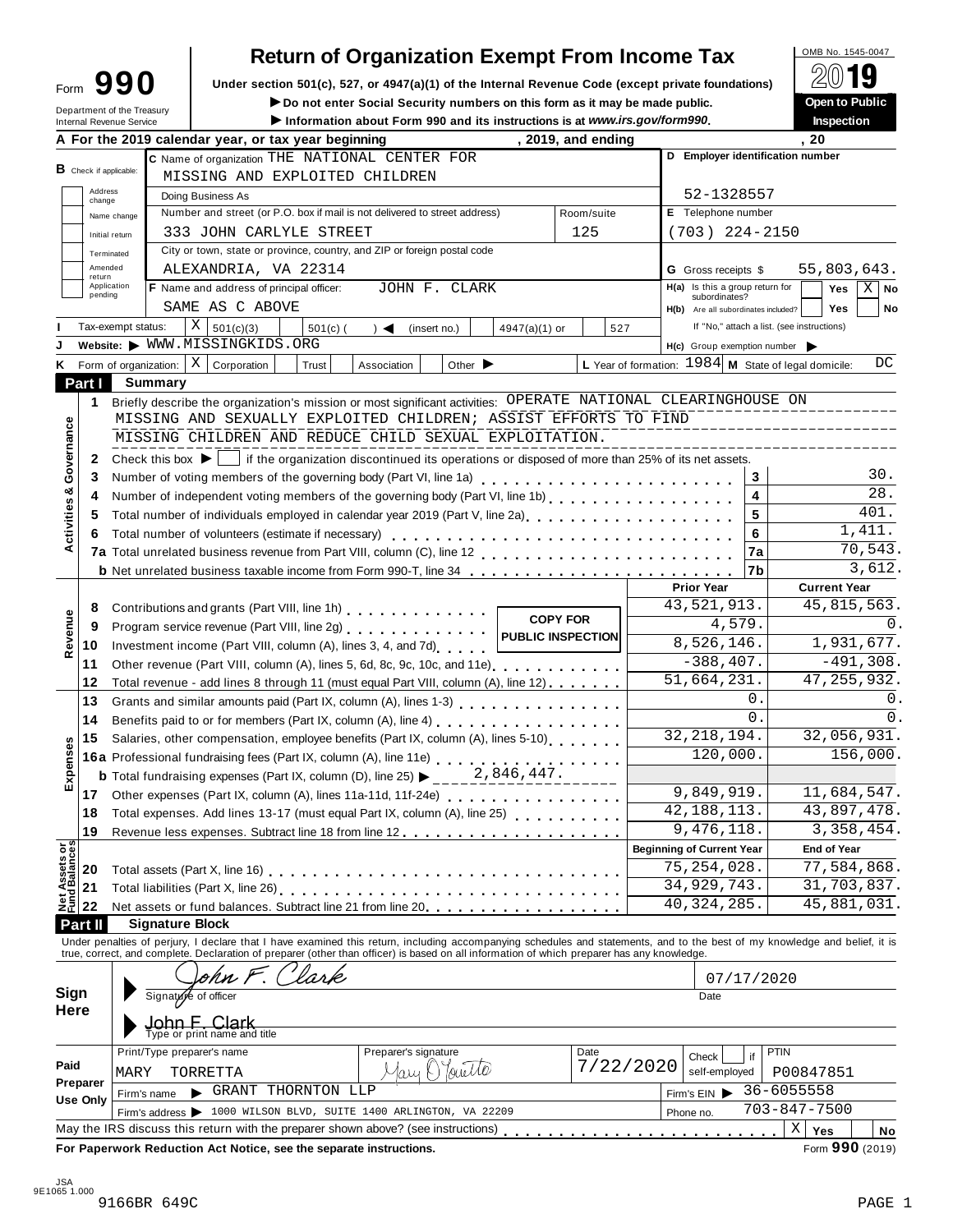# **Application for Automatic Extension of Time To File an Exempt Organization Return** (Rev. January 2020) OMB No. 1545-0047

**EXEMPL OF GET APPLICATION RETURN (Rev. January 2020)<br>Department of the Treasury<br>Internal Revenue Service <b>COMPLICATION**<br>Co to www.irs.gov/Form8868 for the latest information for each return.

▶ Go to www.irs.gov/Form8868 for the latest information.

**Electronic filing** *(e-file)***.** You can electronically file Form 8868 to request a 6-month automatic extension of time to file any of the forms listed below with the exception of Form 8870, Information Return for Transfers Associated With Certain Personal Benefit Contracts, for which an extension request must be sent to the IRS in paper format (see instructions). For more details on the electronic filing of this form, visit *www.irs.gov/e-file-providers/e-file-for-charities-and-non-profits.*

#### **Automatic 6-Month Extension of Time.** Only submit original (no copies needed).

All corporations required to file an income tax return other than Form 990-T (including 1120-C filers), partnerships, REMICs, and trusts must use Form 7004 to request an extension of time to file income tax returns.

|                              | Name of exempt organization or other filer, see instructions.                                                                                                                                                                                     |        |                                   | Taxpayer identification number (TIN) |                |        |           |
|------------------------------|---------------------------------------------------------------------------------------------------------------------------------------------------------------------------------------------------------------------------------------------------|--------|-----------------------------------|--------------------------------------|----------------|--------|-----------|
| Type or<br>print             | THE NATIONAL CENTER FOR                                                                                                                                                                                                                           |        |                                   |                                      |                |        |           |
|                              | MISSING AND EXPLOITED CHILDREN                                                                                                                                                                                                                    |        |                                   | 52-1328557                           |                |        |           |
| File by the<br>due date for  | Number, street, and room or suite no. If a P.O. box, see instructions.                                                                                                                                                                            |        |                                   |                                      |                |        |           |
| filing your                  | 333 JOHN CARLYLE STREET, SUITE 125                                                                                                                                                                                                                |        |                                   |                                      |                |        |           |
| return. See<br>instructions. | City, town or post office, state, and ZIP code. For a foreign address, see instructions.                                                                                                                                                          |        |                                   |                                      |                |        |           |
|                              | ALEXANDRIA, VA 22314                                                                                                                                                                                                                              |        |                                   |                                      |                |        |           |
|                              | Enter the Return Code for the return that this application is for (file a separate application for each return)                                                                                                                                   |        |                                   |                                      |                |        | $0\vert1$ |
| <b>Application</b>           |                                                                                                                                                                                                                                                   | Return | <b>Application</b>                |                                      |                | Return |           |
| <b>Is For</b>                |                                                                                                                                                                                                                                                   | Code   | <b>Is For</b>                     |                                      |                | Code   |           |
|                              | Form 990 or Form 990-EZ                                                                                                                                                                                                                           | 01     | Form 990-T (corporation)          |                                      |                | 07     |           |
| Form 990-BL                  |                                                                                                                                                                                                                                                   | 02     | Form 1041-A                       |                                      |                | 08     |           |
|                              | Form 4720 (individual)                                                                                                                                                                                                                            | 03     | Form 4720 (other than individual) |                                      |                | 09     |           |
| Form 990-PF                  |                                                                                                                                                                                                                                                   | 04     | Form 5227                         |                                      |                | 10     |           |
|                              | Form 990-T (sec. 401(a) or 408(a) trust)                                                                                                                                                                                                          | 05     | Form 6069                         |                                      |                | 11     |           |
|                              | Form 990-T (trust other than above)                                                                                                                                                                                                               | 06     | Form 8870                         |                                      |                | 12     |           |
|                              | • If this is for a Group Return, enter the organization's four digit Group Exemption Number (GEN) __________________. If this is<br>for the whole group, check this box $\Box$ . If it is for part of the group, check this box $\Box$ and attach |        |                                   |                                      |                |        |           |
|                              | a list with the names and TINs of all members the extension is for.                                                                                                                                                                               |        |                                   |                                      |                |        |           |
| $\mathbf{1}$                 | I request an automatic 6-month extension of time until 11/16, 2020, to file the exempt organization return                                                                                                                                        |        |                                   |                                      |                |        |           |
|                              | for the organization named above. The extension is for the organization's return for:                                                                                                                                                             |        |                                   |                                      |                |        |           |
|                              |                                                                                                                                                                                                                                                   |        |                                   |                                      |                |        |           |
| $\mathbf{2}$                 | If the tax year entered in line 1 is for less than 12 months, check reason: $\Box$ Initial return $\Box$ Final return<br>Change in accounting period                                                                                              |        |                                   |                                      |                |        |           |
|                              | 3a If this application is for Forms 990-BL, 990-PF, 990-T, 4720, or 6069, enter the tentative tax, less any                                                                                                                                       |        |                                   |                                      |                |        |           |
|                              | nonrefundable credits. See instructions.                                                                                                                                                                                                          |        |                                   |                                      | 3a S           |        | 0.        |
|                              | <b>b</b> If this application is for Forms 990-PF, 990-T, 4720, or 6069, enter any refundable credits and                                                                                                                                          |        |                                   |                                      |                |        |           |
|                              | estimated tax payments made. Include any prior year overpayment allowed as a credit.                                                                                                                                                              |        |                                   |                                      | $3b$ \$        |        | 0.        |
|                              | c Balance due. Subtract line 3b from line 3a. Include your payment with this form, if required, by using EFTPS                                                                                                                                    |        |                                   |                                      |                |        |           |
|                              | (Electronic Federal Tax Payment System). See instructions.                                                                                                                                                                                        |        |                                   |                                      | $3c \,$ $\sim$ |        | 0.        |

**Caution:** If you are going to make an electronic funds withdrawal (direct debit) with this Form 8868, see Form 8453-EO and Form 8879-EO for payment instructions.

**For Privacy Act and Paperwork Reduction Act Notice, see instructions.** Form **8868** (Rev. 1-2020)

**3c \$**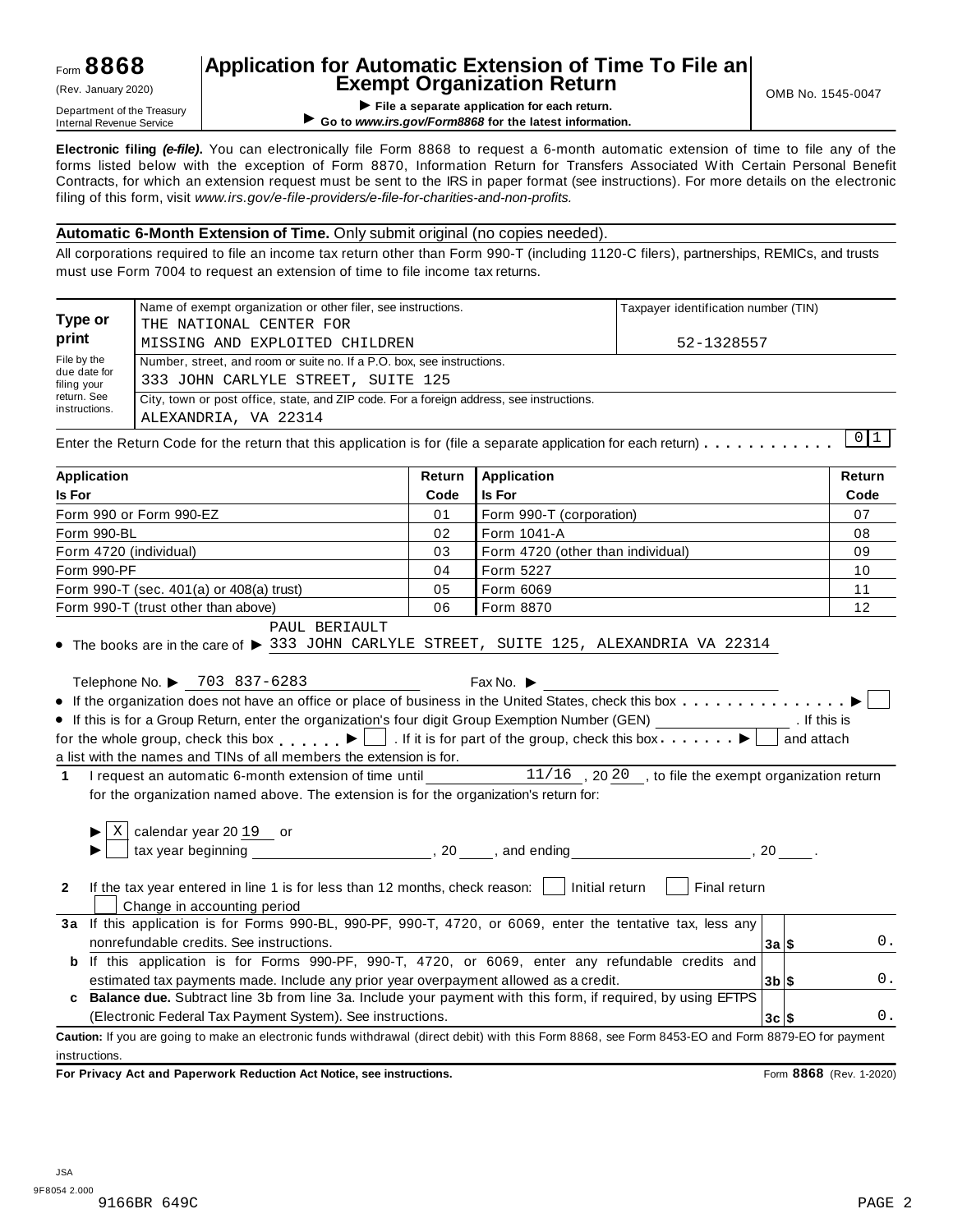| Cumulative e-File History 2019 |                         |  |  |  |  |
|--------------------------------|-------------------------|--|--|--|--|
|                                | <b>FED</b>              |  |  |  |  |
| Locator:                       | 9166BR                  |  |  |  |  |
| <b>Taxpayer Name:</b>          | THE NATIONAL CENTER FOR |  |  |  |  |
| <b>Return Type:</b>            | 990, 990                |  |  |  |  |
|                                |                         |  |  |  |  |
|                                |                         |  |  |  |  |
| <b>Submitted Date:</b>         | 04/29/2020 14:13:15     |  |  |  |  |
| Acknowledgement Date:          | 04/29/2020 14:26:35     |  |  |  |  |
| Status:                        | Accepted                |  |  |  |  |
| Submission ID:                 | 54681420201205000000    |  |  |  |  |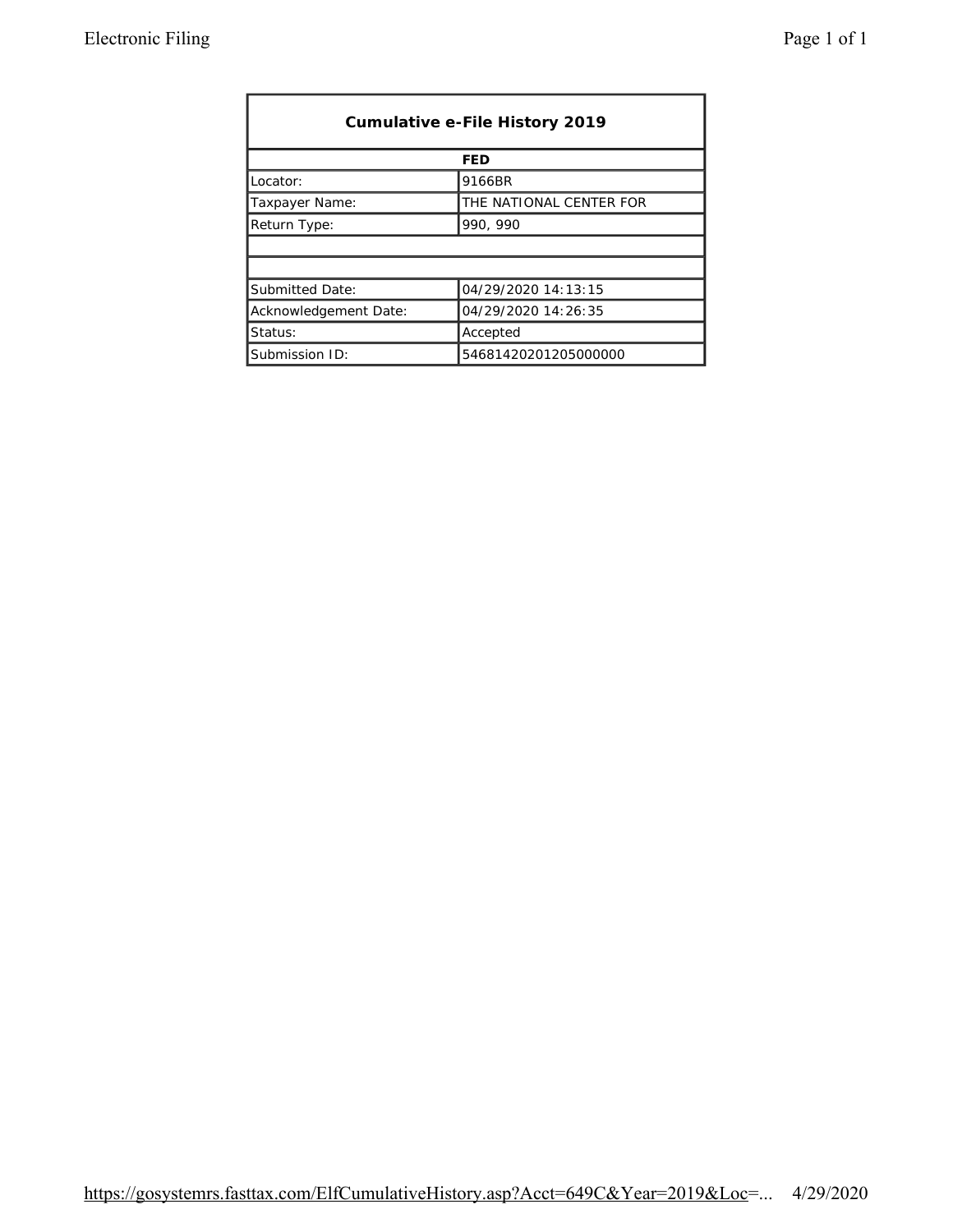| THE NATIONAL CENTER FOR |  | 52-1328557 |
|-------------------------|--|------------|

| Part III<br><b>Statement of Program Service Accomplishments</b><br>Briefly describe the organization's mission:<br>SEE SCHEDULE O                                                                                 | X                                                                                                                                                                                                                                                                                                                                                                                                                                                                                                                                                                                                                                                                                                                                                                                                                                                                                                                                                                                                                                                                                                                                                                                                                             |
|-------------------------------------------------------------------------------------------------------------------------------------------------------------------------------------------------------------------|-------------------------------------------------------------------------------------------------------------------------------------------------------------------------------------------------------------------------------------------------------------------------------------------------------------------------------------------------------------------------------------------------------------------------------------------------------------------------------------------------------------------------------------------------------------------------------------------------------------------------------------------------------------------------------------------------------------------------------------------------------------------------------------------------------------------------------------------------------------------------------------------------------------------------------------------------------------------------------------------------------------------------------------------------------------------------------------------------------------------------------------------------------------------------------------------------------------------------------|
|                                                                                                                                                                                                                   |                                                                                                                                                                                                                                                                                                                                                                                                                                                                                                                                                                                                                                                                                                                                                                                                                                                                                                                                                                                                                                                                                                                                                                                                                               |
|                                                                                                                                                                                                                   |                                                                                                                                                                                                                                                                                                                                                                                                                                                                                                                                                                                                                                                                                                                                                                                                                                                                                                                                                                                                                                                                                                                                                                                                                               |
|                                                                                                                                                                                                                   |                                                                                                                                                                                                                                                                                                                                                                                                                                                                                                                                                                                                                                                                                                                                                                                                                                                                                                                                                                                                                                                                                                                                                                                                                               |
|                                                                                                                                                                                                                   |                                                                                                                                                                                                                                                                                                                                                                                                                                                                                                                                                                                                                                                                                                                                                                                                                                                                                                                                                                                                                                                                                                                                                                                                                               |
|                                                                                                                                                                                                                   |                                                                                                                                                                                                                                                                                                                                                                                                                                                                                                                                                                                                                                                                                                                                                                                                                                                                                                                                                                                                                                                                                                                                                                                                                               |
| Did the organization undertake any significant program services during the year which were not listed on the                                                                                                      |                                                                                                                                                                                                                                                                                                                                                                                                                                                                                                                                                                                                                                                                                                                                                                                                                                                                                                                                                                                                                                                                                                                                                                                                                               |
| Yes<br>If "Yes," describe these new services on Schedule O.                                                                                                                                                       | $\vert X \vert$<br>No                                                                                                                                                                                                                                                                                                                                                                                                                                                                                                                                                                                                                                                                                                                                                                                                                                                                                                                                                                                                                                                                                                                                                                                                         |
| Did the organization cease conducting, or make significant changes in how it conducts, any program<br><b>Yes</b>                                                                                                  | X <br>No                                                                                                                                                                                                                                                                                                                                                                                                                                                                                                                                                                                                                                                                                                                                                                                                                                                                                                                                                                                                                                                                                                                                                                                                                      |
| If "Yes," describe these changes on Schedule O.                                                                                                                                                                   |                                                                                                                                                                                                                                                                                                                                                                                                                                                                                                                                                                                                                                                                                                                                                                                                                                                                                                                                                                                                                                                                                                                                                                                                                               |
| expenses. Section $501(c)(3)$ and $501(c)(4)$ organizations are required to report the amount of grants and allocations to others,<br>the total expenses, and revenue, if any, for each program service reported. |                                                                                                                                                                                                                                                                                                                                                                                                                                                                                                                                                                                                                                                                                                                                                                                                                                                                                                                                                                                                                                                                                                                                                                                                                               |
| 4a (Code:<br>14, 224, 285. including grants of \$<br>$($ Revenue \$<br>) (Expenses \$                                                                                                                             |                                                                                                                                                                                                                                                                                                                                                                                                                                                                                                                                                                                                                                                                                                                                                                                                                                                                                                                                                                                                                                                                                                                                                                                                                               |
|                                                                                                                                                                                                                   |                                                                                                                                                                                                                                                                                                                                                                                                                                                                                                                                                                                                                                                                                                                                                                                                                                                                                                                                                                                                                                                                                                                                                                                                                               |
|                                                                                                                                                                                                                   |                                                                                                                                                                                                                                                                                                                                                                                                                                                                                                                                                                                                                                                                                                                                                                                                                                                                                                                                                                                                                                                                                                                                                                                                                               |
| SERVE THEM IN THE PREVENTION AND RECOVERY OF MISSING CHILDREN;                                                                                                                                                    |                                                                                                                                                                                                                                                                                                                                                                                                                                                                                                                                                                                                                                                                                                                                                                                                                                                                                                                                                                                                                                                                                                                                                                                                                               |
| PROVIDE REFERRALS TO VICTIMS, PARENTS AND OTHER FAMILY MEMBERS FOR                                                                                                                                                |                                                                                                                                                                                                                                                                                                                                                                                                                                                                                                                                                                                                                                                                                                                                                                                                                                                                                                                                                                                                                                                                                                                                                                                                                               |
| VICTIM AND FAMILY SUPPORT SERVICES. PROVIDE PUBLIC POSTER                                                                                                                                                         |                                                                                                                                                                                                                                                                                                                                                                                                                                                                                                                                                                                                                                                                                                                                                                                                                                                                                                                                                                                                                                                                                                                                                                                                                               |
|                                                                                                                                                                                                                   |                                                                                                                                                                                                                                                                                                                                                                                                                                                                                                                                                                                                                                                                                                                                                                                                                                                                                                                                                                                                                                                                                                                                                                                                                               |
|                                                                                                                                                                                                                   |                                                                                                                                                                                                                                                                                                                                                                                                                                                                                                                                                                                                                                                                                                                                                                                                                                                                                                                                                                                                                                                                                                                                                                                                                               |
|                                                                                                                                                                                                                   |                                                                                                                                                                                                                                                                                                                                                                                                                                                                                                                                                                                                                                                                                                                                                                                                                                                                                                                                                                                                                                                                                                                                                                                                                               |
|                                                                                                                                                                                                                   |                                                                                                                                                                                                                                                                                                                                                                                                                                                                                                                                                                                                                                                                                                                                                                                                                                                                                                                                                                                                                                                                                                                                                                                                                               |
|                                                                                                                                                                                                                   |                                                                                                                                                                                                                                                                                                                                                                                                                                                                                                                                                                                                                                                                                                                                                                                                                                                                                                                                                                                                                                                                                                                                                                                                                               |
| 10,839,182. including grants of \$<br>4b (Code:<br>) (Expenses \$<br>) (Revenue \$                                                                                                                                |                                                                                                                                                                                                                                                                                                                                                                                                                                                                                                                                                                                                                                                                                                                                                                                                                                                                                                                                                                                                                                                                                                                                                                                                                               |
| PROVIDE TECHNICAL ASSISTANCE AND                                                                                                                                                                                  |                                                                                                                                                                                                                                                                                                                                                                                                                                                                                                                                                                                                                                                                                                                                                                                                                                                                                                                                                                                                                                                                                                                                                                                                                               |
|                                                                                                                                                                                                                   |                                                                                                                                                                                                                                                                                                                                                                                                                                                                                                                                                                                                                                                                                                                                                                                                                                                                                                                                                                                                                                                                                                                                                                                                                               |
|                                                                                                                                                                                                                   |                                                                                                                                                                                                                                                                                                                                                                                                                                                                                                                                                                                                                                                                                                                                                                                                                                                                                                                                                                                                                                                                                                                                                                                                                               |
|                                                                                                                                                                                                                   |                                                                                                                                                                                                                                                                                                                                                                                                                                                                                                                                                                                                                                                                                                                                                                                                                                                                                                                                                                                                                                                                                                                                                                                                                               |
|                                                                                                                                                                                                                   |                                                                                                                                                                                                                                                                                                                                                                                                                                                                                                                                                                                                                                                                                                                                                                                                                                                                                                                                                                                                                                                                                                                                                                                                                               |
|                                                                                                                                                                                                                   |                                                                                                                                                                                                                                                                                                                                                                                                                                                                                                                                                                                                                                                                                                                                                                                                                                                                                                                                                                                                                                                                                                                                                                                                                               |
|                                                                                                                                                                                                                   |                                                                                                                                                                                                                                                                                                                                                                                                                                                                                                                                                                                                                                                                                                                                                                                                                                                                                                                                                                                                                                                                                                                                                                                                                               |
|                                                                                                                                                                                                                   |                                                                                                                                                                                                                                                                                                                                                                                                                                                                                                                                                                                                                                                                                                                                                                                                                                                                                                                                                                                                                                                                                                                                                                                                                               |
|                                                                                                                                                                                                                   |                                                                                                                                                                                                                                                                                                                                                                                                                                                                                                                                                                                                                                                                                                                                                                                                                                                                                                                                                                                                                                                                                                                                                                                                                               |
|                                                                                                                                                                                                                   |                                                                                                                                                                                                                                                                                                                                                                                                                                                                                                                                                                                                                                                                                                                                                                                                                                                                                                                                                                                                                                                                                                                                                                                                                               |
|                                                                                                                                                                                                                   |                                                                                                                                                                                                                                                                                                                                                                                                                                                                                                                                                                                                                                                                                                                                                                                                                                                                                                                                                                                                                                                                                                                                                                                                                               |
|                                                                                                                                                                                                                   |                                                                                                                                                                                                                                                                                                                                                                                                                                                                                                                                                                                                                                                                                                                                                                                                                                                                                                                                                                                                                                                                                                                                                                                                                               |
|                                                                                                                                                                                                                   |                                                                                                                                                                                                                                                                                                                                                                                                                                                                                                                                                                                                                                                                                                                                                                                                                                                                                                                                                                                                                                                                                                                                                                                                                               |
|                                                                                                                                                                                                                   |                                                                                                                                                                                                                                                                                                                                                                                                                                                                                                                                                                                                                                                                                                                                                                                                                                                                                                                                                                                                                                                                                                                                                                                                                               |
|                                                                                                                                                                                                                   |                                                                                                                                                                                                                                                                                                                                                                                                                                                                                                                                                                                                                                                                                                                                                                                                                                                                                                                                                                                                                                                                                                                                                                                                                               |
|                                                                                                                                                                                                                   |                                                                                                                                                                                                                                                                                                                                                                                                                                                                                                                                                                                                                                                                                                                                                                                                                                                                                                                                                                                                                                                                                                                                                                                                                               |
| ENFORCEMENT'S EFFORTS TO IDENTIFY AND RESCUE UNIDENTIFIED CHILD                                                                                                                                                   |                                                                                                                                                                                                                                                                                                                                                                                                                                                                                                                                                                                                                                                                                                                                                                                                                                                                                                                                                                                                                                                                                                                                                                                                                               |
| PORNOGRAPHY VICTIMS.                                                                                                                                                                                              |                                                                                                                                                                                                                                                                                                                                                                                                                                                                                                                                                                                                                                                                                                                                                                                                                                                                                                                                                                                                                                                                                                                                                                                                                               |
|                                                                                                                                                                                                                   |                                                                                                                                                                                                                                                                                                                                                                                                                                                                                                                                                                                                                                                                                                                                                                                                                                                                                                                                                                                                                                                                                                                                                                                                                               |
|                                                                                                                                                                                                                   |                                                                                                                                                                                                                                                                                                                                                                                                                                                                                                                                                                                                                                                                                                                                                                                                                                                                                                                                                                                                                                                                                                                                                                                                                               |
|                                                                                                                                                                                                                   |                                                                                                                                                                                                                                                                                                                                                                                                                                                                                                                                                                                                                                                                                                                                                                                                                                                                                                                                                                                                                                                                                                                                                                                                                               |
|                                                                                                                                                                                                                   |                                                                                                                                                                                                                                                                                                                                                                                                                                                                                                                                                                                                                                                                                                                                                                                                                                                                                                                                                                                                                                                                                                                                                                                                                               |
|                                                                                                                                                                                                                   |                                                                                                                                                                                                                                                                                                                                                                                                                                                                                                                                                                                                                                                                                                                                                                                                                                                                                                                                                                                                                                                                                                                                                                                                                               |
|                                                                                                                                                                                                                   |                                                                                                                                                                                                                                                                                                                                                                                                                                                                                                                                                                                                                                                                                                                                                                                                                                                                                                                                                                                                                                                                                                                                                                                                                               |
| 39,928,971.<br>4e Total program service expenses >                                                                                                                                                                |                                                                                                                                                                                                                                                                                                                                                                                                                                                                                                                                                                                                                                                                                                                                                                                                                                                                                                                                                                                                                                                                                                                                                                                                                               |
|                                                                                                                                                                                                                   | Describe the organization's program service accomplishments for each of its three largest program services, as measured by<br>MISSING CHILD CASE MANAGEMENT: PROVIDE TECHNICAL ASSISTANCE TO LAW<br>ENFORCEMENT, STATE AND LOCAL GOVERNMENT AGENCIES, PUBLIC AND<br>PRIVATE ORGANIZATIONS, VICTIMS, FAMILIES AND THE PROFESSIONALS WHO<br>DISTRIBUTION TO AID IN THE LOCATION OF MISSING CHILDREN.<br>INFORMATION AND CASE ANALYSIS:<br>DATA ANALYSIS TO ASSIST LAW ENFORCEMENT IN THEIR EFFORTS TO LOCATE<br>AND RECOVER MISSING CHILDREN AND VICTIMS OF DOMESTIC CHILD SEX<br>TRAFFICKING AND TO LOCATE AND APPREHEND NONCOMPLIANT SEX<br>OFFENDERS.<br>4c (Code:<br>) (Expenses \$<br>7,972,230. including grants of \$<br>) (Revenue \$<br>EXPLOITED CHILD CASE MANAGEMENT: RECEIVE AND PROCESS REPORTS OF<br>CHILD SEXUAL EXPLOITATION FROM THE PUBLIC AND FROM ELECTRONIC<br>SERVICE PROVIDERS; PROVIDE TECHNICAL ASSISTANCE TO LAW ENFORCEMENT<br>AND ATTORNEYS IN CASES INVOLVING THE POSSESSION, PRODUCTION AND<br>DISTRIBUTION OF CHILD PORNOGRAPHY IMAGES, INCLUDING LAW<br>4d Other program services (Describe on Schedule O.)<br>(Expenses \$<br>$6,893,274.$ including grants of \$<br>) (Revenue \$<br>50,000. |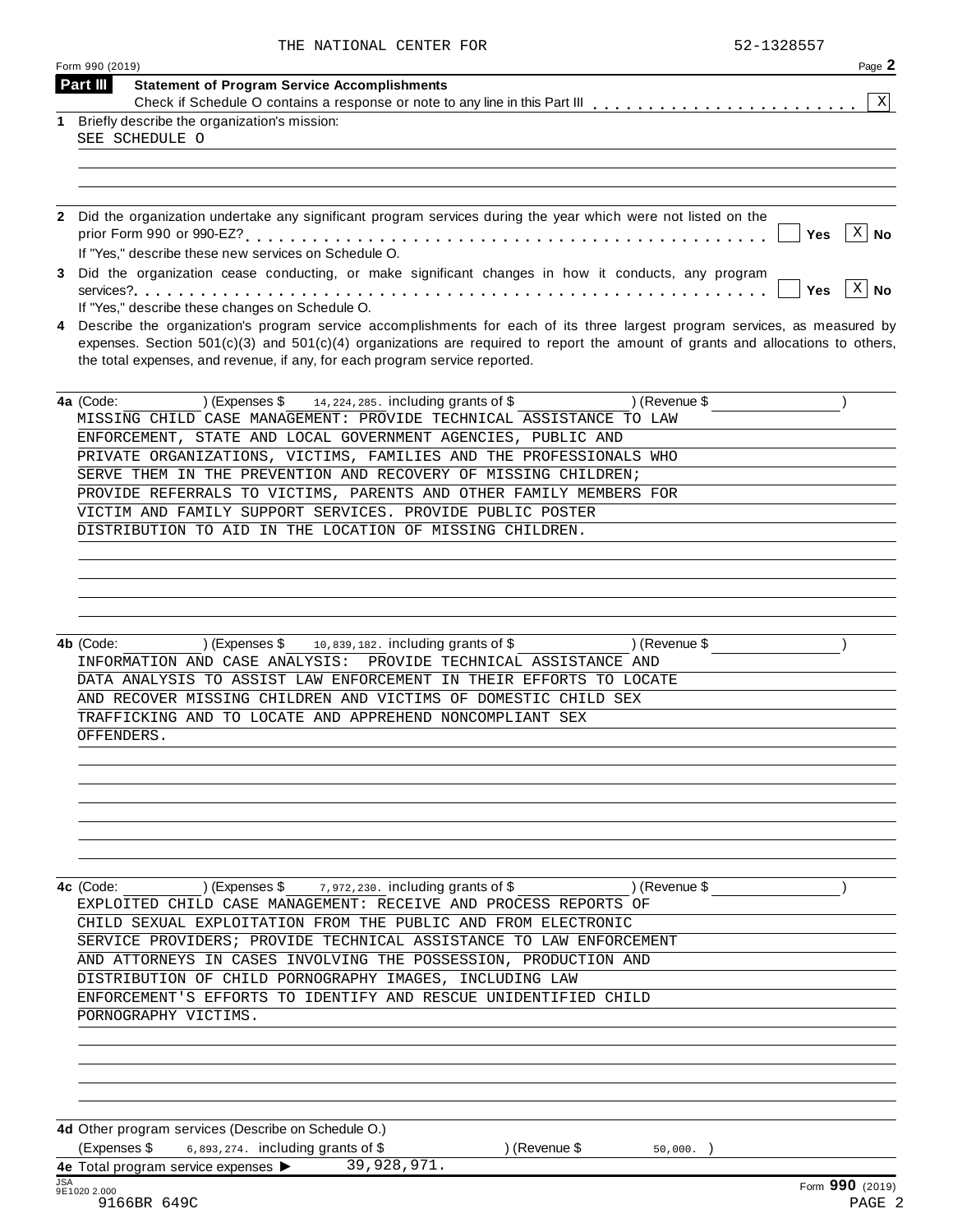**1** Is the organization described in section 501(c)(3) or 4947(a)(1) (other than a private foundation)? *If "Yes,"*

**Part IV Checklist of Required Schedules**

| 9166BR 649C |  | PAGE 3 |
|-------------|--|--------|
|             |  |        |

| 1                          | Is the organization described in section $501(c)(3)$ or $4947(a)(1)$ (other than a private foundation)? If "Yes,"                                                                                                                                                                                                                                                                             |                 |             |                 |
|----------------------------|-----------------------------------------------------------------------------------------------------------------------------------------------------------------------------------------------------------------------------------------------------------------------------------------------------------------------------------------------------------------------------------------------|-----------------|-------------|-----------------|
|                            |                                                                                                                                                                                                                                                                                                                                                                                               | 1               | Χ           |                 |
| 2                          | Is the organization required to complete Schedule B, Schedule of Contributors (see instructions)?                                                                                                                                                                                                                                                                                             | $\mathbf{2}$    | $\mathbf X$ |                 |
| 3                          | Did the organization engage in direct or indirect political campaign activities on behalf of or in opposition to                                                                                                                                                                                                                                                                              |                 |             |                 |
|                            | candidates for public office? If "Yes," complete Schedule C, Part I.                                                                                                                                                                                                                                                                                                                          | 3               |             | X               |
| 4                          | Section 501(c)(3) organizations. Did the organization engage in lobbying activities, or have a section 501(h)                                                                                                                                                                                                                                                                                 |                 |             |                 |
|                            |                                                                                                                                                                                                                                                                                                                                                                                               | 4               | Χ           |                 |
| 5                          | Is the organization a section 501(c)(4), 501(c)(5), or 501(c)(6) organization that receives membership dues,                                                                                                                                                                                                                                                                                  |                 |             |                 |
|                            | assessments, or similar amounts as defined in Revenue Procedure 98-19? If "Yes," complete Schedule C, Part III                                                                                                                                                                                                                                                                                | 5               |             | Χ               |
| 6                          | Did the organization maintain any donor advised funds or any similar funds or accounts for which donors                                                                                                                                                                                                                                                                                       |                 |             |                 |
|                            | have the right to provide advice on the distribution or investment of amounts in such funds or accounts? If                                                                                                                                                                                                                                                                                   |                 |             |                 |
|                            | "Yes," complete Schedule D, Part $l_1, \ldots, l_k, \ldots, l_k, \ldots, l_k, \ldots, l_k, \ldots, l_k, \ldots, l_k, \ldots, l_k, \ldots, l_k, \ldots, l_k, \ldots, l_k, \ldots, l_k, \ldots, l_k, \ldots, l_k, \ldots, l_k, \ldots, l_k, \ldots, l_k, \ldots, l_k, \ldots, l_k, \ldots, l_k, \ldots, l_k, \ldots, l_k, \ldots, l_k, \ldots, l_k, \ldots, l_k, \ldots, l_k, \ldots, l_k, \ld$ | 6               |             | Χ               |
|                            | Did the organization receive or hold a conservation easement, including easements to preserve open space,                                                                                                                                                                                                                                                                                     |                 |             |                 |
| 7                          |                                                                                                                                                                                                                                                                                                                                                                                               |                 |             | Χ               |
|                            | the environment, historic land areas, or historic structures? If "Yes," complete Schedule D, Part II.                                                                                                                                                                                                                                                                                         | $\overline{7}$  |             |                 |
| 8                          | Did the organization maintain collections of works of art, historical treasures, or other similar assets? If "Yes,"                                                                                                                                                                                                                                                                           |                 |             |                 |
|                            |                                                                                                                                                                                                                                                                                                                                                                                               | 8               | Χ           |                 |
| 9                          | Did the organization report an amount in Part X, line 21, for escrow or custodial account liability, serve as a                                                                                                                                                                                                                                                                               |                 |             |                 |
|                            | custodian for amounts not listed in Part X; or provide credit counseling, debt management, credit repair, or                                                                                                                                                                                                                                                                                  |                 |             |                 |
|                            |                                                                                                                                                                                                                                                                                                                                                                                               | 9               |             | Χ               |
| 10                         | Did the organization, directly or through a related organization, hold assets in donor-restricted endowments                                                                                                                                                                                                                                                                                  |                 |             |                 |
|                            |                                                                                                                                                                                                                                                                                                                                                                                               | 10              | Χ           |                 |
| 11                         | If the organization's answer to any of the following questions is "Yes," then complete Schedule D, Parts VI,                                                                                                                                                                                                                                                                                  |                 |             |                 |
|                            | VII, VIII, IX, or X as applicable.                                                                                                                                                                                                                                                                                                                                                            |                 |             |                 |
|                            | a Did the organization report an amount for land, buildings, and equipment in Part X, line 10? If "Yes,"                                                                                                                                                                                                                                                                                      |                 |             |                 |
|                            |                                                                                                                                                                                                                                                                                                                                                                                               | 11a             | Χ           |                 |
|                            | <b>b</b> Did the organization report an amount for investments-other securities in Part X, line 12 that is 5% or more                                                                                                                                                                                                                                                                         |                 |             |                 |
|                            | of its total assets reported in Part X, line 16? If "Yes," complete Schedule D, Part VII                                                                                                                                                                                                                                                                                                      | 11 <sub>b</sub> | Χ           |                 |
|                            | c Did the organization report an amount for investments-program related in Part X, line 13 that is 5% or more                                                                                                                                                                                                                                                                                 |                 |             |                 |
|                            | of its total assets reported in Part X, line 16? If "Yes," complete Schedule D, Part VIII                                                                                                                                                                                                                                                                                                     | 11c             |             | X               |
|                            | d Did the organization report an amount for other assets in Part X, line 15, that is 5% or more of its total assets                                                                                                                                                                                                                                                                           |                 |             |                 |
|                            |                                                                                                                                                                                                                                                                                                                                                                                               | 11d             | Χ           |                 |
|                            | e Did the organization report an amount for other liabilities in Part X, line 25? If "Yes," complete Schedule D, Part X                                                                                                                                                                                                                                                                       | 11e             | $\mathbf X$ |                 |
|                            | f Did the organization's separate or consolidated financial statements for the tax year include a footnote that addresses                                                                                                                                                                                                                                                                     |                 |             |                 |
|                            | the organization's liability for uncertain tax positions under FIN 48 (ASC 740)? If "Yes," complete Schedule D, Part X                                                                                                                                                                                                                                                                        | 11f             | Χ           |                 |
|                            | 12a Did the organization obtain separate, independent audited financial statements for the tax year? If "Yes," complete                                                                                                                                                                                                                                                                       |                 |             |                 |
|                            |                                                                                                                                                                                                                                                                                                                                                                                               | 12a             | Χ           |                 |
|                            | <b>b</b> Was the organization included in consolidated, independent audited financial statements for the tax year? If                                                                                                                                                                                                                                                                         |                 |             |                 |
|                            | "Yes," and if the organization answered "No" to line 12a, then completing Schedule D, Parts XI and XII is optional                                                                                                                                                                                                                                                                            | 12 <sub>b</sub> |             | Χ               |
| 13                         | Is the organization a school described in section $170(b)(1)(A)(ii)$ ? If "Yes," complete Schedule E.                                                                                                                                                                                                                                                                                         | 13              |             | Χ               |
|                            | 14a Did the organization maintain an office, employees, or agents outside of the United States?.                                                                                                                                                                                                                                                                                              | 14a             |             | Χ               |
|                            | <b>b</b> Did the organization have aggregate revenues or expenses of more than \$10,000 from grantmaking,                                                                                                                                                                                                                                                                                     |                 |             |                 |
|                            | fundraising, business, investment, and program service activities outside the United States, or aggregate                                                                                                                                                                                                                                                                                     |                 |             |                 |
|                            |                                                                                                                                                                                                                                                                                                                                                                                               |                 |             | X               |
|                            | foreign investments valued at \$100,000 or more? If "Yes," complete Schedule F, Parts I and IV                                                                                                                                                                                                                                                                                                | 14b             |             |                 |
| 15                         | Did the organization report on Part IX, column (A), line 3, more than \$5,000 of grants or other assistance to or                                                                                                                                                                                                                                                                             |                 |             |                 |
|                            |                                                                                                                                                                                                                                                                                                                                                                                               | 15              |             | X               |
| 16                         | Did the organization report on Part IX, column (A), line 3, more than \$5,000 of aggregate grants or other                                                                                                                                                                                                                                                                                    |                 |             |                 |
|                            | assistance to or for foreign individuals? If "Yes," complete Schedule F, Parts III and IV                                                                                                                                                                                                                                                                                                     | 16              |             | X               |
| 17                         | Did the organization report a total of more than \$15,000 of expenses for professional fundraising services on                                                                                                                                                                                                                                                                                |                 |             |                 |
|                            | Part IX, column (A), lines 6 and 11e? If "Yes," complete Schedule G, Part I (see instructions)                                                                                                                                                                                                                                                                                                | 17              | Χ           |                 |
| 18                         | Did the organization report more than \$15,000 total of fundraising event gross income and contributions on                                                                                                                                                                                                                                                                                   |                 |             |                 |
|                            |                                                                                                                                                                                                                                                                                                                                                                                               | 18              | Χ           |                 |
| 19                         | Did the organization report more than \$15,000 of gross income from gaming activities on Part VIII, line 9a?                                                                                                                                                                                                                                                                                  |                 |             |                 |
|                            |                                                                                                                                                                                                                                                                                                                                                                                               | 19              |             | X               |
|                            | 20a Did the organization operate one or more hospital facilities? If "Yes," complete Schedule H                                                                                                                                                                                                                                                                                               | 20a             |             | Χ               |
|                            | <b>b</b> If "Yes" to line 20a, did the organization attach a copy of its audited financial statements to this return?                                                                                                                                                                                                                                                                         | 20 <sub>b</sub> |             |                 |
| 21                         | Did the organization report more than \$5,000 of grants or other assistance to any domestic organization or                                                                                                                                                                                                                                                                                   |                 |             |                 |
|                            | domestic government on Part IX, column (A), line 1? If "Yes," complete Schedule I, Parts I and II                                                                                                                                                                                                                                                                                             | 21              |             | Χ               |
| <b>JSA</b><br>9E1021 2.000 |                                                                                                                                                                                                                                                                                                                                                                                               |                 |             | Form 990 (2019) |

**Yes No**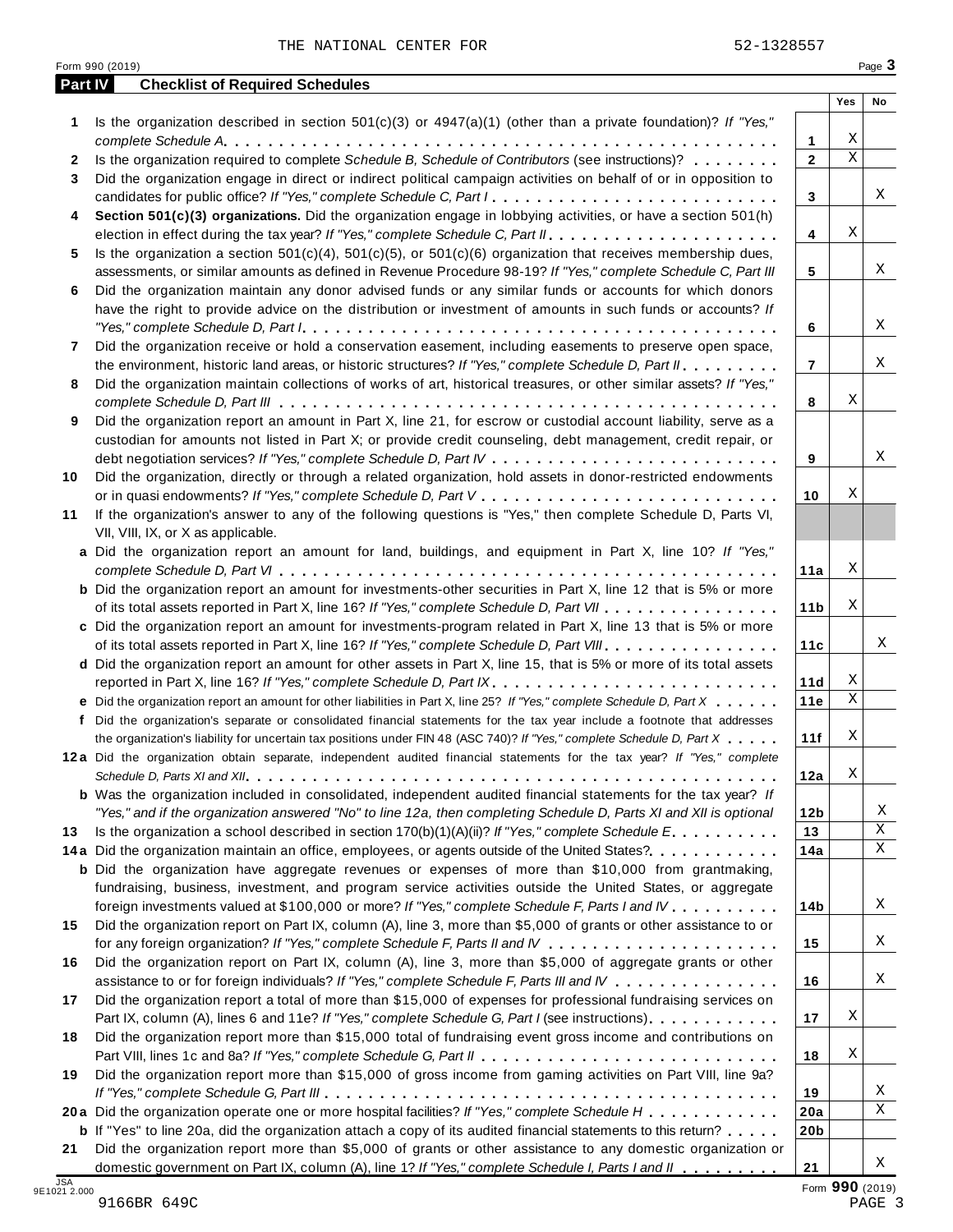|                            | <b>Part IV</b> Checklist of Required Schedules (continued)                                                                |                 |                 |             |
|----------------------------|---------------------------------------------------------------------------------------------------------------------------|-----------------|-----------------|-------------|
|                            |                                                                                                                           |                 | Yes             | No          |
| 22                         | Did the organization report more than \$5,000 of grants or other assistance to or for domestic individuals on             |                 |                 |             |
|                            | Part IX, column (A), line 2? If "Yes," complete Schedule I, Parts I and III                                               | 22              |                 | Χ           |
| 23                         | Did the organization answer "Yes" to Part VII, Section A, line 3, 4, or 5 about compensation of the                       |                 |                 |             |
|                            | organization's current and former officers, directors, trustees, key employees, and highest compensated                   |                 |                 |             |
|                            |                                                                                                                           | 23              | Χ               |             |
|                            | 24a Did the organization have a tax-exempt bond issue with an outstanding principal amount of more than                   |                 |                 |             |
|                            | \$100,000 as of the last day of the year, that was issued after December 31, 2002? If "Yes," answer lines 24b             |                 |                 |             |
|                            |                                                                                                                           | 24a             |                 | Χ           |
|                            | <b>b</b> Did the organization invest any proceeds of tax-exempt bonds beyond a temporary period exception?                | 24 <sub>b</sub> |                 |             |
|                            | c Did the organization maintain an escrow account other than a refunding escrow at any time during the year               |                 |                 |             |
|                            |                                                                                                                           |                 |                 |             |
|                            | <b>d</b> Did the organization act as an "on behalf of" issuer for bonds outstanding at any time during the year? 24d      |                 |                 |             |
|                            | 25a Section 501(c)(3), 501(c)(4), and 501(c)(29) organizations. Did the organization engage in an excess benefit          |                 |                 |             |
|                            | transaction with a disqualified person during the year? If "Yes," complete Schedule L, Part I.                            | 25a             |                 | X           |
|                            | <b>b</b> Is the organization aware that it engaged in an excess benefit transaction with a disqualified person in a prior |                 |                 |             |
|                            | year, and that the transaction has not been reported on any of the organization's prior Forms 990 or 990-EZ?              |                 |                 |             |
|                            |                                                                                                                           |                 |                 | X           |
| 26                         | Did the organization report any amount on Part X, line 5 or 22, for receivables from or payables to any current           |                 |                 |             |
|                            | or former officer, director, trustee, key employee, creator or founder, substantial contributor, or 35%                   |                 |                 |             |
|                            | controlled entity or family member of any of these persons? If "Yes," complete Schedule L, Part II.                       | 26              |                 | X           |
| 27                         | Did the organization provide a grant or other assistance to any current or former officer, director, trustee, key         |                 |                 |             |
|                            | employee, creator or founder, substantial contributor or employee thereof, a grant selection committee                    |                 |                 |             |
|                            | member, or to a 35% controlled entity (including an employee thereof) or family member of any of these                    |                 |                 |             |
|                            |                                                                                                                           | 27              |                 | Χ           |
| 28                         | Was the organization a party to a business transaction with one of the following parties (see Schedule L,                 |                 |                 |             |
|                            | Part IV instructions, for applicable filing thresholds, conditions, and exceptions):                                      |                 |                 |             |
|                            | a A current or former officer, director, trustee, key employee, creator or founder, or substantial contributor? If        |                 |                 |             |
|                            |                                                                                                                           |                 | Χ               |             |
|                            | <b>b</b> A family member of any individual described in line 28a? If "Yes," complete Schedule L, Part IV.                 | 28 <sub>b</sub> | $\rm X$         |             |
|                            | c A 35% controlled entity of one or more individuals and/or organizations described in lines 28a or 28b? If               |                 |                 |             |
|                            |                                                                                                                           | 28c             |                 | Χ           |
| 29                         | Did the organization receive more than \$25,000 in non-cash contributions? If "Yes," complete Schedule M $\ldots$         | 29              |                 | $\mathbf X$ |
| 30                         | Did the organization receive contributions of art, historical treasures, or other similar assets, or qualified            |                 |                 |             |
|                            |                                                                                                                           | 30              |                 | X           |
| 31                         | Did the organization liquidate, terminate, or dissolve and cease operations? If "Yes," complete Schedule N, Part I        | 31              |                 | $\mathbf X$ |
| 32                         | Did the organization sell, exchange, dispose of, or transfer more than 25% of its net assets? If "Yes,"                   |                 |                 |             |
|                            |                                                                                                                           | 32              |                 | Χ           |
| 33                         | Did the organization own 100% of an entity disregarded as separate from the organization under Regulations                |                 |                 |             |
|                            | sections 301.7701-2 and 301.7701-3? If "Yes," complete Schedule R, Part /                                                 | 33              |                 | X           |
| 34                         | Was the organization related to any tax-exempt or taxable entity? If "Yes," complete Schedule R, Part II, III,            |                 |                 |             |
|                            |                                                                                                                           | 34              |                 | Χ           |
|                            | 35a Did the organization have a controlled entity within the meaning of section 512(b)(13)?                               | 35a             |                 | $\mathbf X$ |
|                            | <b>b</b> If "Yes" to line 35a, did the organization receive any payment from or engage in any transaction with a          |                 |                 |             |
|                            | controlled entity within the meaning of section 512(b)(13)? If "Yes," complete Schedule R, Part V, line 2                 | 35 <sub>b</sub> |                 |             |
| 36                         | Section 501(c)(3) organizations. Did the organization make any transfers to an exempt non-charitable                      |                 |                 |             |
|                            | related organization? If "Yes," complete Schedule R, Part V, line 2.                                                      | 36              |                 | Χ           |
| 37                         | Did the organization conduct more than 5% of its activities through an entity that is not a related organization          |                 |                 |             |
|                            | and that is treated as a partnership for federal income tax purposes? If "Yes," complete Schedule R, Part VI              | 37              |                 | X           |
| 38                         | Did the organization complete Schedule O and provide explanations in Schedule O for Part VI, lines 11b and                |                 |                 |             |
|                            | 19? Note: All Form 990 filers are required to complete Schedule O.                                                        | 38              | Χ               |             |
| <b>Part V</b>              | <b>Statements Regarding Other IRS Filings and Tax Compliance</b>                                                          |                 |                 |             |
|                            | Check if Schedule O contains a response or note to any line in this Part V                                                |                 |                 |             |
|                            |                                                                                                                           |                 | Yes             | No          |
|                            | 141<br>1a Enter the number reported in Box 3 of Form 1096. Enter -0- if not applicable   1a                               |                 |                 |             |
|                            | 0.<br><b>b</b> Enter the number of Forms W-2G included in line 1a. Enter -0- if not applicable $\dots \dots$              |                 |                 |             |
|                            | c Did the organization comply with backup withholding rules for reportable payments to vendors and                        |                 |                 |             |
|                            |                                                                                                                           | 1 <sub>c</sub>  | Χ               |             |
| <b>JSA</b><br>9E1030 2.000 |                                                                                                                           |                 | Form 990 (2019) |             |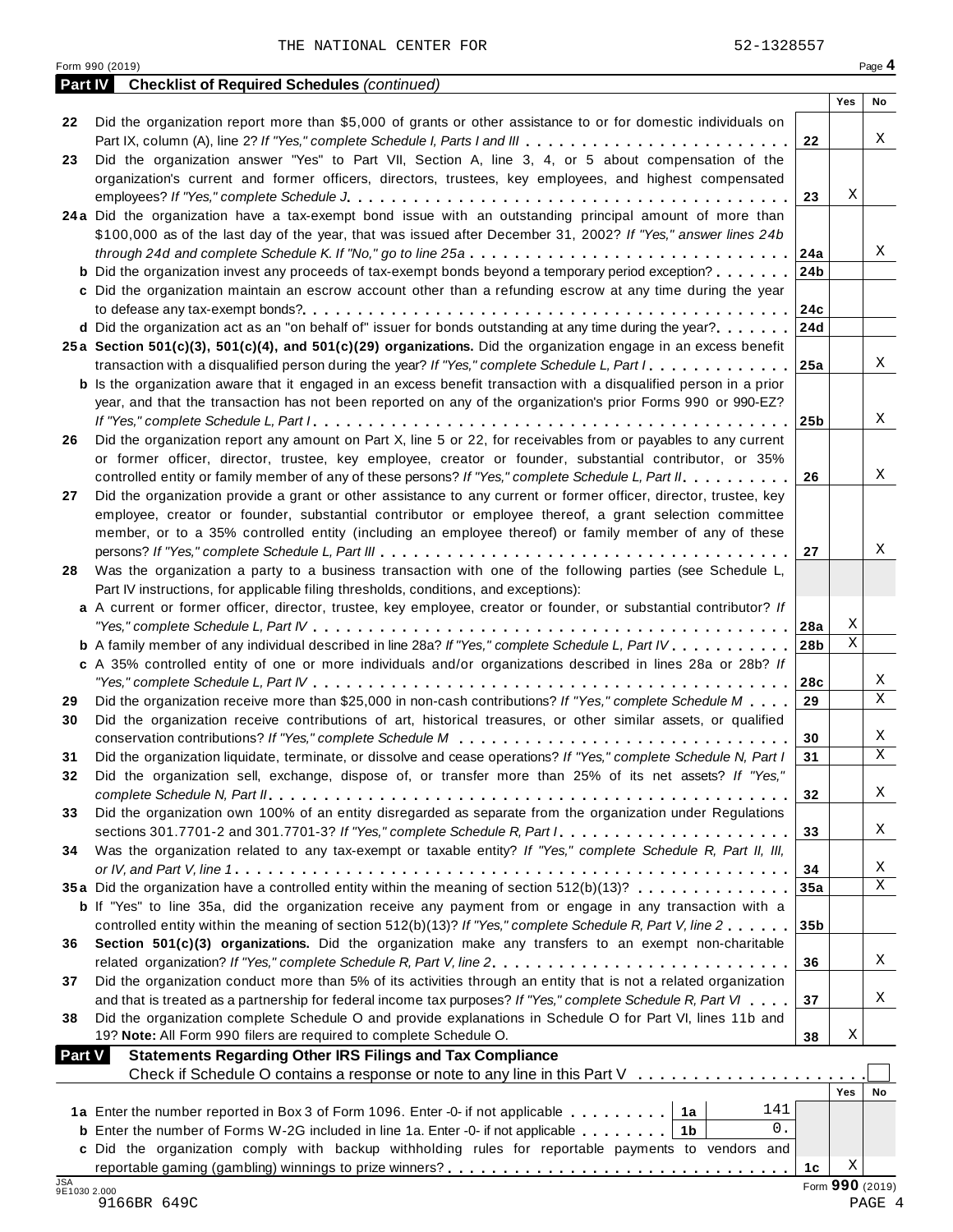|        | Form 990 (2019)                                                                                                                              |     | Page 5 |   |
|--------|----------------------------------------------------------------------------------------------------------------------------------------------|-----|--------|---|
| Part V | Statements Regarding Other IRS Filings and Tax Compliance (continued)                                                                        |     |        |   |
|        |                                                                                                                                              | Yes | No     |   |
|        | 2a Enter the number of employees reported on Form W-3, Transmittal of Wage and Tax                                                           |     |        |   |
|        | 401<br>  2a<br>Statements, filed for the calendar year ending with or within the year covered by this return.                                |     |        |   |
|        | <b>b</b> If at least one is reported on line 2a, did the organization file all required federal employment tax returns?                      | 2b  | Χ      |   |
|        | <b>Note:</b> If the sum of lines 1a and 2a is greater than 250, you may be required to e-file (see instructions).                            |     |        |   |
|        | 3a Did the organization have unrelated business gross income of \$1,000 or more during the year?                                             | 3a  | Χ      |   |
|        | <b>b</b> If "Yes," has it filed a Form 990-T for this year? If "No" to line 3b, provide an explanation on Schedule O                         | 3b  | Χ      |   |
|        | 4a At any time during the calendar year, did the organization have an interest in, or a signature or other authority over,                   |     |        |   |
|        | a financial account in a foreign country (such as a bank account, securities account, or other financial account)?                           | 4a  |        | Χ |
|        | <b>b</b> If "Yes," enter the name of the foreign country $\blacktriangleright$                                                               |     |        |   |
|        | See instructions for filing requirements for FinCEN Form 114, Report of Foreign Bank and Financial Accounts (FBAR).                          |     |        |   |
|        | 5a Was the organization a party to a prohibited tax shelter transaction at any time during the tax year?                                     | 5a  |        | Χ |
|        | <b>b</b> Did any taxable party notify the organization that it was or is a party to a prohibited tax shelter transaction?                    | 5b  |        | Χ |
|        |                                                                                                                                              | 5c  |        |   |
|        | 6a Does the organization have annual gross receipts that are normally greater than \$100,000, and did the                                    |     |        |   |
|        |                                                                                                                                              | 6a  |        | Χ |
|        | organization solicit any contributions that were not tax deductible as charitable contributions?                                             |     |        |   |
|        | <b>b</b> If "Yes," did the organization include with every solicitation an express statement that such contributions or                      |     |        |   |
|        |                                                                                                                                              | 6b  |        |   |
| 7      | Organizations that may receive deductible contributions under section 170(c).                                                                |     |        |   |
|        | a Did the organization receive a payment in excess of \$75 made partly as a contribution and partly for goods                                |     |        |   |
|        |                                                                                                                                              | 7а  | Χ      |   |
|        | <b>b</b> If "Yes," did the organization notify the donor of the value of the goods or services provided?                                     | 7b  | Χ      |   |
|        | c Did the organization sell, exchange, or otherwise dispose of tangible personal property for which it was                                   |     |        |   |
|        |                                                                                                                                              | 7с  |        | Χ |
|        | 7d                                                                                                                                           |     |        |   |
|        | e Did the organization receive any funds, directly or indirectly, to pay premiums on a personal benefit contract?                            | 7е  |        | Χ |
|        | f Did the organization, during the year, pay premiums, directly or indirectly, on a personal benefit contract?                               | 7f  |        | Χ |
|        | If the organization received a contribution of qualified intellectual property, did the organization file Form 8899 as required?             | 7g  |        |   |
|        | h If the organization received a contribution of cars, boats, airplanes, or other vehicles, did the organization file a Form 1098-C?         | 7h  |        |   |
| 8      | Sponsoring organizations maintaining donor advised funds. Did a donor advised fund maintained by the                                         |     |        |   |
|        | sponsoring organization have excess business holdings at any time during the year?                                                           | 8   |        |   |
| 9      | Sponsoring organizations maintaining donor advised funds.                                                                                    |     |        |   |
|        | <b>a</b> Did the sponsoring organization make any taxable distributions under section 4966?                                                  | 9а  |        |   |
|        | <b>b</b> Did the sponsoring organization make a distribution to a donor, donor advisor, or related person?                                   | 9b  |        |   |
|        | 10 Section 501(c)(7) organizations. Enter:                                                                                                   |     |        |   |
|        | 10a <br>a Initiation fees and capital contributions included on Part VIII, line 12                                                           |     |        |   |
|        | 10b<br><b>b</b> Gross receipts, included on Form 990, Part VIII, line 12, for public use of club facilities                                  |     |        |   |
| 11     | Section 501(c)(12) organizations. Enter:                                                                                                     |     |        |   |
|        | 11a                                                                                                                                          |     |        |   |
|        | <b>b</b> Gross income from other sources (Do not net amounts due or paid to other sources                                                    |     |        |   |
|        | 11b                                                                                                                                          |     |        |   |
|        |                                                                                                                                              | 12a |        |   |
|        | 12a Section 4947(a)(1) non-exempt charitable trusts. Is the organization filing Form 990 in lieu of Form 1041?                               |     |        |   |
|        | 12b<br><b>b</b> If "Yes," enter the amount of tax-exempt interest received or accrued during the year                                        |     |        |   |
| 13.    | Section 501(c)(29) qualified nonprofit health insurance issuers.                                                                             |     |        |   |
|        | a Is the organization licensed to issue qualified health plans in more than one state?                                                       | 13а |        |   |
|        | Note: See the instructions for additional information the organization must report on Schedule O.                                            |     |        |   |
|        | <b>b</b> Enter the amount of reserves the organization is required to maintain by the states in which                                        |     |        |   |
|        | 13b<br>the organization is licensed to issue qualified health plans $\dots \dots \dots \dots \dots \dots \dots$                              |     |        |   |
|        | 13c                                                                                                                                          |     |        |   |
|        | 14a Did the organization receive any payments for indoor tanning services during the tax year?                                               | 14a |        | Χ |
|        | <b>b</b> If "Yes," has it filed a Form 720 to report these payments? If "No," provide an explanation on Schedule $0 \cdot \cdot \cdot \cdot$ | 14b |        |   |
| 15     | Is the organization subject to the section 4960 tax on payment(s) of more than \$1,000,000 in remuneration or                                |     |        |   |
|        |                                                                                                                                              | 15  |        | Χ |
|        | If "Yes," see instructions and file Form 4720, Schedule N.                                                                                   |     |        |   |
| 16     | Is the organization an educational institution subject to the section 4968 excise tax on net investment income?                              | 16  |        | Χ |
|        | If "Yes," complete Form 4720, Schedule O.                                                                                                    |     |        |   |

Form **990** (2019)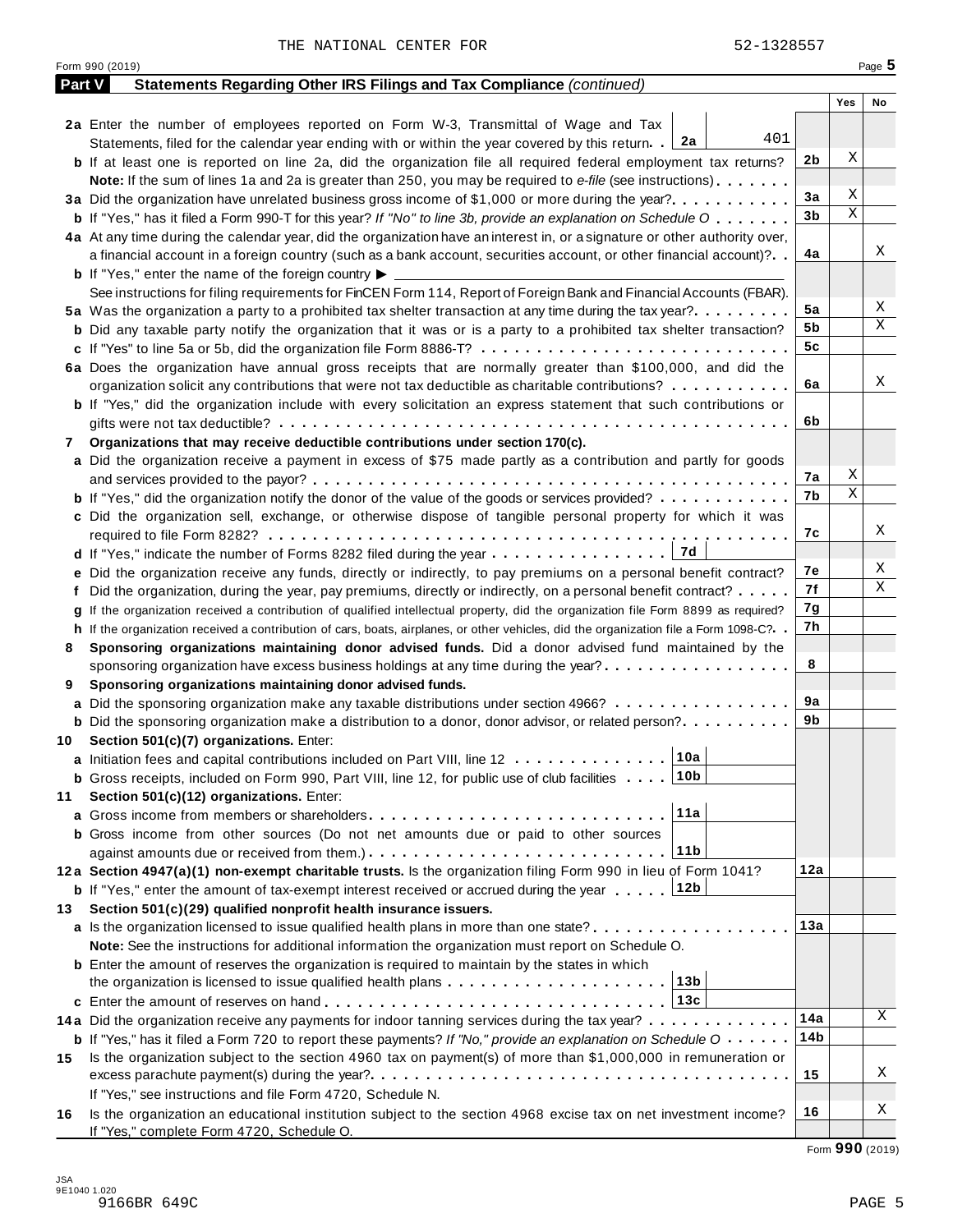|     | 52-1328557<br>THE NATIONAL CENTER FOR<br>Form 990 (2019)                                                                                                                             |                 |            | Page $6$  |
|-----|--------------------------------------------------------------------------------------------------------------------------------------------------------------------------------------|-----------------|------------|-----------|
|     | Part VI<br>Governance, Management, and Disclosure For each "Yes" response to lines 2 through 7b below, and for a "No"                                                                |                 |            |           |
|     | response to line 8a, 8b, or 10b below, describe the circumstances, processes, or changes on Schedule O. See instructions.                                                            |                 |            |           |
|     | <b>Section A. Governing Body and Management</b>                                                                                                                                      |                 |            | X         |
|     |                                                                                                                                                                                      |                 | <b>Yes</b> | <b>No</b> |
|     | 30<br>1a                                                                                                                                                                             |                 |            |           |
|     | 1a Enter the number of voting members of the governing body at the end of the tax year<br>If there are material differences in voting rights among members of the governing body, or |                 |            |           |
|     | if the governing body delegated broad authority to an executive committee or similar                                                                                                 |                 |            |           |
|     | committée, explain on Schedule O.<br>28<br>1b                                                                                                                                        |                 |            |           |
|     | Enter the number of voting members included on line 1a, above, who are independent                                                                                                   |                 |            |           |
| 2   | Did any officer, director, trustee, or key employee have a family relationship or a business relationship with                                                                       | 2               | X          |           |
| 3   | Did the organization delegate control over management duties customarily performed by or under the direct                                                                            |                 |            |           |
|     | supervision of officers, directors, trustees, or key employees to a management company or other person?                                                                              | 3               |            | Χ         |
| 4   | Did the organization make any significant changes to its governing documents since the prior Form 990 was filed?                                                                     | 4               |            | X         |
| 5   | Did the organization become aware during the year of a significant diversion of the organization's assets?                                                                           | 5               |            | Χ         |
| 6   |                                                                                                                                                                                      | 6               |            | X         |
| 7a  | Did the organization have members, stockholders, or other persons who had the power to elect or appoint                                                                              |                 |            |           |
|     |                                                                                                                                                                                      | 7a              |            | Χ         |
|     | Are any governance decisions of the organization reserved to (or subject to approval by) members,                                                                                    |                 |            |           |
|     |                                                                                                                                                                                      | 7b              |            | Χ         |
| 8   | Did the organization contemporaneously document the meetings held or written actions undertaken during                                                                               |                 |            |           |
|     | the year by the following:                                                                                                                                                           |                 |            |           |
|     |                                                                                                                                                                                      | 8a              | X          |           |
| b   |                                                                                                                                                                                      | 8b              | Χ          |           |
| 9   | Is there any officer, director, trustee, or key employee listed in Part VII, Section A, who cannot be reached at                                                                     |                 |            |           |
|     | the organization's mailing address? If "Yes," provide the names and addresses on Schedule O.                                                                                         | 9               |            | Χ         |
|     | Section B. Policies (This Section B requests information about policies not required by the Internal Revenue Code.)                                                                  |                 |            |           |
|     |                                                                                                                                                                                      |                 | Yes        | No        |
|     | 10a Did the organization have local chapters, branches, or affiliates?                                                                                                               | 10a             | Χ          |           |
| b   | If "Yes," did the organization have written policies and procedures governing the activities of such chapters,                                                                       |                 |            |           |
|     | affiliates, and branches to ensure their operations are consistent with the organization's exempt purposes?                                                                          | 10 <sub>b</sub> | X          |           |
|     | 11a Has the organization provided a complete copy of this Form 990 to all members of its governing body before filing the form?                                                      | 11a             | X          |           |
|     | <b>b</b> Describe in Schedule O the process, if any, used by the organization to review this Form 990.                                                                               |                 |            |           |
| 12a | Did the organization have a written conflict of interest policy? If "No," go to line 13                                                                                              | 12a             | X          |           |
|     | <b>b</b> Were officers, directors, or trustees, and key employees required to disclose annually interests that could give                                                            |                 |            |           |
|     |                                                                                                                                                                                      | 12 <sub>b</sub> | X          |           |
|     | Did the organization regularly and consistently monitor and enforce compliance with the policy? If "Yes,"                                                                            |                 |            |           |
|     |                                                                                                                                                                                      | 12c             | X          |           |
| 13  | Did the organization have a written whistleblower policy?                                                                                                                            | 13              | Χ          |           |
| 14  | Did the organization have a written document retention and destruction policy?                                                                                                       | 14              | Χ          |           |
| 15  | Did the process for determining compensation of the following persons include a review and approval by                                                                               |                 |            |           |
|     | independent persons, comparability data, and contemporaneous substantiation of the deliberation and decision?                                                                        |                 |            |           |
|     |                                                                                                                                                                                      | 15a             | X          |           |
|     |                                                                                                                                                                                      | 15 <sub>b</sub> | Χ          |           |
|     | If "Yes" to line 15a or 15b, describe the process in Schedule O (see instructions).                                                                                                  |                 |            |           |
|     | 16a Did the organization invest in, contribute assets to, or participate in a joint venture or similar arrangement                                                                   |                 |            |           |
|     |                                                                                                                                                                                      | 16a             |            | Χ         |
|     | <b>b</b> If "Yes," did the organization follow a written policy or procedure requiring the organization to evaluate its                                                              |                 |            |           |
|     | participation in joint venture arrangements under applicable federal tax law, and take steps to safeguard the                                                                        |                 |            |           |
|     |                                                                                                                                                                                      | 16 <sub>b</sub> |            |           |
|     | <b>Section C. Disclosure</b>                                                                                                                                                         |                 |            |           |
| 17  | List the states with which a copy of this Form 990 is required to be filed $\blacktriangleright$ $\overline{\text{ATTACHMENT}}$ 1                                                    |                 |            |           |
| 18  | Section 6104 requires an organization to make its Forms 1023 (1024 or 1024-A, if applicable), 990, and 990-T (Section 501(c)                                                         |                 |            |           |
|     | (3)s only) available for public inspection. Indicate how you made these available. Check all that apply.                                                                             |                 |            |           |
|     | $\mathbf{x}$<br>Upon request<br>Own website<br>Another's website<br>Other (explain on Schedule O)                                                                                    |                 |            |           |
| 19  | Describe on Schedule O whether (and if so, how) the organization made its governing documents, conflict of interest policy,                                                          |                 |            |           |
|     | and financial statements available to the public during the tax year.                                                                                                                |                 |            |           |
|     |                                                                                                                                                                                      |                 |            |           |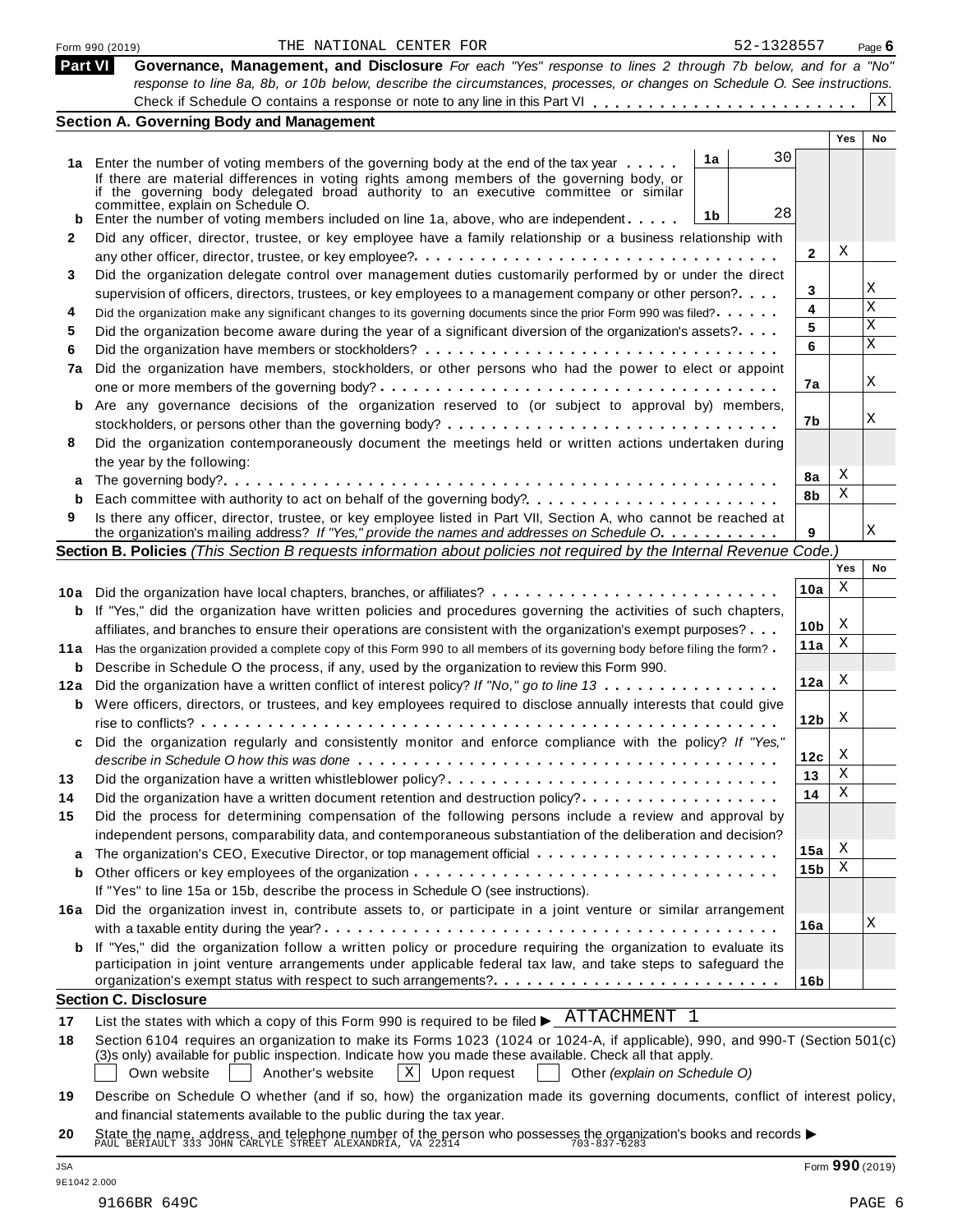| Part VII Compensation of Officers, Directors, Trustees, Key Employees, Highest Compensated Employees, and |  |  |  |  |  |
|-----------------------------------------------------------------------------------------------------------|--|--|--|--|--|
| <b>Independent Contractors</b>                                                                            |  |  |  |  |  |

Check if Schedule O contains a response or note to any line in this Part VII  $\ldots$   $\ldots$   $\ldots$   $\ldots$   $\ldots$   $\ldots$   $\ldots$ 

**Section A. Officers, Directors, Trustees, Key Employees, and Highest Compensated Employees**

**1a** Complete this table for all persons required to be listed. Report compensation for the calendar year ending with or within the organization's tax year.

anization's lax year.<br>● List all of the organization's **current** officers, directors, trustees (whether individuals or organizations), regardless of amount of<br>nnensation Enter -0- in columns (D) (E) and (E) if no compensa compensation. Enter -0- in columns (D), (E), and (F) if no compensation was paid.

• List all of the organization's **current** key employees, if any. See instructions for definition of "key employee."<br>● List the experientials five expect highest expressed explores (other than an efficer director of

**Example in the organization's current** key employees, if any. See instructions for definition of key employee.<br>• List the organization's five **current** highest compensated employees (other than an officer, director, trust who received reportable compensation (Box 5 of Form W-2 and/or Box 7 of Form 1099-MISC) of more than \$100,000 from the

organization and any related organizations.<br>• List all of the organization's **former** officers, key employees, and highest compensated employees who received more than<br>\$1.00.000 of reportable componention from the erganiza \$100,000 of reportable compensation from the organization and any related organizations.

% List all of the organization's **former directors or trustees** that received, in the capacity as a former director or trustee of the organization, more than \$10,000 of reportable compensation from the organization and any related organizations. See instructions for the order in which to list the persons above.

Check this box if neither the organization nor any related organization compensated any current officer, director, or trustee.

|                                |                       |                                   |                      |         | (C)          |                                                                  |        |                          |                               |                          |
|--------------------------------|-----------------------|-----------------------------------|----------------------|---------|--------------|------------------------------------------------------------------|--------|--------------------------|-------------------------------|--------------------------|
| (A)                            | (B)                   |                                   |                      |         | Position     |                                                                  |        | (D)                      | (E)                           | (F)                      |
| Name and title                 | Average               |                                   |                      |         |              | (do not check more than one                                      |        | Reportable               | Reportable                    | <b>Estimated amount</b>  |
|                                | hours                 |                                   |                      |         |              | box, unless person is both an<br>officer and a director/trustee) |        | compensation             | compensation                  | of other                 |
|                                | per week<br>(list any |                                   |                      |         |              |                                                                  |        | from the<br>organization | from related<br>organizations | compensation<br>from the |
|                                | hours for             | Individual trustee<br>or director | nstitutional trustee | Officer | Key employee |                                                                  | Former | (W-2/1099-MISC)          | (W-2/1099-MISC)               | organization and         |
|                                | related               |                                   |                      |         |              |                                                                  |        |                          |                               | related organizations    |
|                                | organizations         |                                   |                      |         |              |                                                                  |        |                          |                               |                          |
|                                | below<br>dotted line) |                                   |                      |         |              |                                                                  |        |                          |                               |                          |
|                                |                       |                                   |                      |         |              | Highest compensated<br>employee                                  |        |                          |                               |                          |
|                                |                       |                                   |                      |         |              |                                                                  |        |                          |                               |                          |
| $(1)$ JOHN F. CLARK            | 37.50                 |                                   |                      |         |              |                                                                  |        |                          |                               |                          |
| PRESIDENT/CEO                  | 0.                    |                                   |                      | Χ       |              |                                                                  |        | 512,355.                 | 0.                            | 21,610.                  |
| (2) PANAYIOTA SOURAS           | 37.50                 |                                   |                      |         |              |                                                                  |        |                          |                               |                          |
| ASST.SEC., SVP, GEN. COUNSEL   | 0.                    |                                   |                      | Χ       |              |                                                                  |        | 222,482.                 | 0.                            | 24,033.                  |
| (3) MICHELLE DELAUNE           | 37.50                 |                                   |                      |         |              |                                                                  |        |                          |                               |                          |
| SENIOR VP, COO                 | 0.                    |                                   |                      |         | Χ            |                                                                  |        | 225,104.                 | 0.                            | 18,827.                  |
| (4) PAUL BERIAULT              | 37.50                 |                                   |                      |         |              |                                                                  |        |                          |                               |                          |
| ASST. TREAS., VP, CFO          | $0$ .                 |                                   |                      | X       |              |                                                                  |        | 188,894.                 | 0.                            | 26,294.                  |
| (5) GAVIN PORTNOY              | 37.50                 |                                   |                      |         |              |                                                                  |        |                          |                               |                          |
| VP.STRATEGIC ADVANCE. & PSHIPS | 0.                    |                                   |                      |         | X            |                                                                  |        | 175,730.                 | 0.                            | 32,663.                  |
| (6) ROBERT LOWERY              | 37.50                 |                                   |                      |         |              |                                                                  |        |                          |                               |                          |
| VP, MISSING CHILDREN DIVISION  | 0.                    |                                   |                      |         | Χ            |                                                                  |        | 173,704.                 | 0.                            | 25,625.                  |
| (7) JOHN SHEHAN                | 37.50                 |                                   |                      |         |              |                                                                  |        |                          |                               |                          |
| VP EXPLOITED CHILDREN DIVISION | 0.                    |                                   |                      |         | Χ            |                                                                  |        | 166,884.                 | 0.                            | 25,948.                  |
| (8) JOHN BISCHOFF              | 37.50                 |                                   |                      |         |              |                                                                  |        |                          |                               |                          |
| EXECUTIVE DIRECTOR, MCD        | 0.                    |                                   |                      |         |              | Χ                                                                |        | 152,806.                 | 0.                            | 30,675.                  |
| (9) DEREK BEZY                 | 37.50                 |                                   |                      |         |              |                                                                  |        |                          |                               |                          |
| VP, TECHNOLOGY DIVISION        | 0.                    |                                   |                      |         | X            |                                                                  |        | 167,275.                 | 0.                            | 13,485.                  |
| (10) STACY LAROSA              | 37.50                 |                                   |                      |         |              |                                                                  |        |                          |                               |                          |
| EXC. DIR. PRESIDENT'S OFFICE   | 0.                    |                                   |                      |         |              | Χ                                                                |        | 151,840.                 | 0.                            | 26,432.                  |
| (11) MARSHA GILMER-TULLIS      | 37.50                 |                                   |                      |         |              |                                                                  |        |                          |                               |                          |
| EXC. DIR., FAMILY ADVOCACY DIV | 0.                    |                                   |                      |         |              | Χ                                                                |        | 152,872.                 | 0.                            | 25,120.                  |
| (12) MARA RODRIGUEZ            | 37.50                 |                                   |                      |         |              |                                                                  |        |                          |                               |                          |
| EXC. DIR., STRA ADV. & PSHIPS  | 0.                    |                                   |                      |         |              | X                                                                |        | 152, 355.                | 0.                            | 22,981.                  |
| (13) THERESA DELANEY           | 37.50                 |                                   |                      |         |              |                                                                  |        |                          |                               |                          |
| DIRECTOR OF PUBLICATIONS       | 0.                    |                                   |                      |         |              | Χ                                                                |        | 147,997.                 | 0.                            | 18,172.                  |
| (14) PENNIE ABRAMSON           | 1.00                  |                                   |                      |         |              |                                                                  |        |                          |                               |                          |
| DIRECTOR                       | 0.                    | Χ                                 |                      |         |              |                                                                  |        | 0.                       | 0.                            | $0$ .                    |

JSA Form **990** (2019)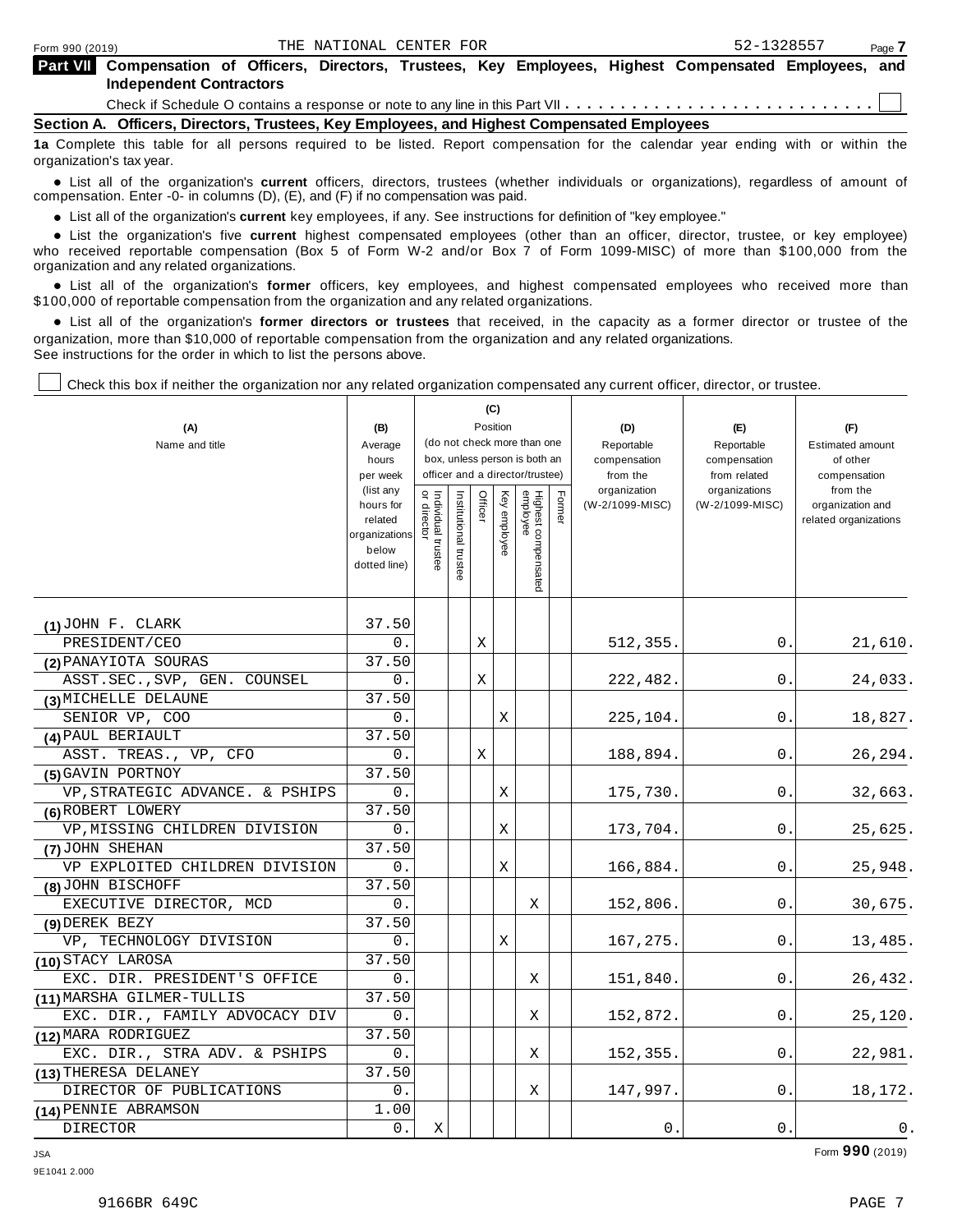#### THE NATIONAL CENTER FOR **52-1328557**

|             | (A)                                                                                                                                                                                                                                                                                           | (B)                                                 |                                           |                       |         | (C)          |                                                                                                 |        | (D)                                       | (E)                                                         | (F)                                                      |
|-------------|-----------------------------------------------------------------------------------------------------------------------------------------------------------------------------------------------------------------------------------------------------------------------------------------------|-----------------------------------------------------|-------------------------------------------|-----------------------|---------|--------------|-------------------------------------------------------------------------------------------------|--------|-------------------------------------------|-------------------------------------------------------------|----------------------------------------------------------|
|             | Name and title                                                                                                                                                                                                                                                                                | Average<br>hours per<br>week (list any<br>hours for |                                           |                       |         | Position     | (do not check more than one<br>box, unless person is both an<br>officer and a director/trustee) |        | Reportable<br>compensation<br>from<br>the | Reportable<br>compensation from<br>related<br>organizations | Estimated<br>amount of<br>other<br>compensation          |
|             |                                                                                                                                                                                                                                                                                               | related<br>organizations<br>below dotted<br>line)   | <br>  Individual trustee<br>  or director | Institutional trustee | Officer | Key employee | Highest compensated<br>employee                                                                 | Former | organization<br>(W-2/1099-MISC)           | (W-2/1099-MISC)                                             | from the<br>organization<br>and related<br>organizations |
|             | (15) JOHN W. ARNOS, SR.                                                                                                                                                                                                                                                                       | 1.00                                                |                                           |                       |         |              |                                                                                                 |        |                                           |                                                             |                                                          |
|             | <b>DIRECTOR</b><br>(16) HUBERT BELL                                                                                                                                                                                                                                                           | 0.<br>1.00                                          | Χ                                         |                       |         |              |                                                                                                 |        | 0                                         | 0.                                                          |                                                          |
|             | DIRECTOR                                                                                                                                                                                                                                                                                      | 0.                                                  | Χ                                         |                       |         |              |                                                                                                 |        | 0                                         | 0.                                                          |                                                          |
|             | (17) LOUIS BIVONA                                                                                                                                                                                                                                                                             | 1.00                                                |                                           |                       |         |              |                                                                                                 |        |                                           |                                                             |                                                          |
|             | <b>DIRECTOR</b>                                                                                                                                                                                                                                                                               | 0.                                                  | Χ                                         |                       |         |              |                                                                                                 |        | 0                                         | 0.                                                          |                                                          |
|             | (18) MICHAEL BRESLIN                                                                                                                                                                                                                                                                          | 1.00                                                |                                           |                       |         |              |                                                                                                 |        |                                           |                                                             |                                                          |
|             | DIRECTOR                                                                                                                                                                                                                                                                                      | 0.                                                  | Χ                                         |                       |         |              |                                                                                                 |        | 0                                         | 0.                                                          |                                                          |
|             | (19) KRISTI REMINGTON                                                                                                                                                                                                                                                                         | 1.00                                                |                                           |                       |         |              |                                                                                                 |        |                                           |                                                             |                                                          |
|             | DIRECTOR<br>20) ROBBIE CALLAWAY                                                                                                                                                                                                                                                               | $0$ .<br>1.00                                       | Χ                                         |                       |         |              |                                                                                                 |        | 0                                         | 0.                                                          |                                                          |
|             | <b>DIRECTOR</b>                                                                                                                                                                                                                                                                               | $0$ .                                               | Χ                                         |                       |         |              |                                                                                                 |        | 0                                         | 0.                                                          |                                                          |
|             | 21) MANUS COONEY                                                                                                                                                                                                                                                                              | 1.00                                                |                                           |                       |         |              |                                                                                                 |        |                                           |                                                             |                                                          |
|             | <b>DIRECTOR</b>                                                                                                                                                                                                                                                                               | $0$ .                                               | Χ                                         |                       |         |              |                                                                                                 |        | 0                                         | 0.                                                          |                                                          |
|             | 22) SHARON COOPER, M.D.                                                                                                                                                                                                                                                                       | 1.00                                                |                                           |                       |         |              |                                                                                                 |        |                                           |                                                             |                                                          |
|             | DIRECTOR                                                                                                                                                                                                                                                                                      | $0$ .                                               | Χ                                         |                       |         |              |                                                                                                 |        | 0                                         | 0.                                                          |                                                          |
|             | (23) ANTIGONE DAVIS                                                                                                                                                                                                                                                                           | 1.00                                                |                                           |                       |         |              |                                                                                                 |        |                                           |                                                             |                                                          |
|             | DIRECTOR<br>(24) LISA DAVIS                                                                                                                                                                                                                                                                   | $0$ .<br>1.00                                       | Χ                                         |                       |         |              |                                                                                                 |        | 0                                         | 0.                                                          |                                                          |
|             | <b>DIRECTOR</b>                                                                                                                                                                                                                                                                               | $0$ .                                               | Χ                                         |                       |         |              |                                                                                                 |        | 0                                         | 0.                                                          |                                                          |
|             | 25) DENNIS DECONCINI                                                                                                                                                                                                                                                                          | 1.00                                                |                                           |                       |         |              |                                                                                                 |        |                                           |                                                             |                                                          |
|             | <b>DIRECTOR</b>                                                                                                                                                                                                                                                                               | 0.                                                  | Χ                                         |                       |         |              |                                                                                                 |        | $\Omega$                                  | $0$ .                                                       |                                                          |
|             | 1b Sub-total<br>.                                                                                                                                                                                                                                                                             |                                                     |                                           |                       |         |              |                                                                                                 |        | 2,590,298                                 | 0                                                           | 311,865.                                                 |
|             | c Total from continuation sheets to Part VII, Section A                                                                                                                                                                                                                                       |                                                     |                                           |                       |         |              |                                                                                                 |        | $\mathbf{0}$ .                            | 0                                                           | 0.                                                       |
|             |                                                                                                                                                                                                                                                                                               |                                                     |                                           |                       |         |              |                                                                                                 |        | 2,590,298.                                | 0.                                                          | 311,865.                                                 |
|             | 2 Total number of individuals (including but not limited to those listed above) who received more than \$100,000 of<br>reportable compensation from the organization ▶                                                                                                                        |                                                     | 42                                        |                       |         |              |                                                                                                 |        |                                           |                                                             |                                                          |
| 3           | Did the organization list any former officer, director, or trustee, key employee, or highest compensated<br>employee on line 1a? If "Yes," complete Schedule J for such individual                                                                                                            |                                                     |                                           |                       |         |              |                                                                                                 |        |                                           |                                                             | <b>Yes</b><br>No.<br>X<br>3                              |
| 4           | For any individual listed on line 1a, is the sum of reportable compensation and other compensation from the<br>organization and related organizations greater than \$150,000? If "Yes," complete Schedule J for such                                                                          |                                                     |                                           |                       |         |              |                                                                                                 |        |                                           |                                                             | Χ<br>4                                                   |
| 5.          | Did any person listed on line 1a receive or accrue compensation from any unrelated organization or individual<br>for services rendered to the organization? If "Yes," complete Schedule J for such person                                                                                     |                                                     |                                           |                       |         |              |                                                                                                 |        |                                           |                                                             | X<br>5                                                   |
| 1.<br>year. | <b>Section B. Independent Contractors</b><br>Complete this table for your five highest compensated independent contractors that received more than \$100,000 of<br>compensation from the organization. Report compensation for the calendar year ending with or within the organization's tax |                                                     |                                           |                       |         |              |                                                                                                 |        |                                           |                                                             |                                                          |
|             | (A)<br>Name and business address                                                                                                                                                                                                                                                              |                                                     |                                           |                       |         |              |                                                                                                 |        | (B)<br>Description of services            |                                                             | (C)<br>Compensation                                      |
|             |                                                                                                                                                                                                                                                                                               |                                                     |                                           |                       |         |              |                                                                                                 |        |                                           |                                                             |                                                          |
|             | ATTACHMENT 2                                                                                                                                                                                                                                                                                  |                                                     |                                           |                       |         |              |                                                                                                 |        |                                           |                                                             |                                                          |
|             |                                                                                                                                                                                                                                                                                               |                                                     |                                           |                       |         |              |                                                                                                 |        |                                           |                                                             |                                                          |

**2** Total number of independent contractors (including but not limited to those listed above) who received<br>more than \$100,000 in compensation from the organization  $\rightarrow$  16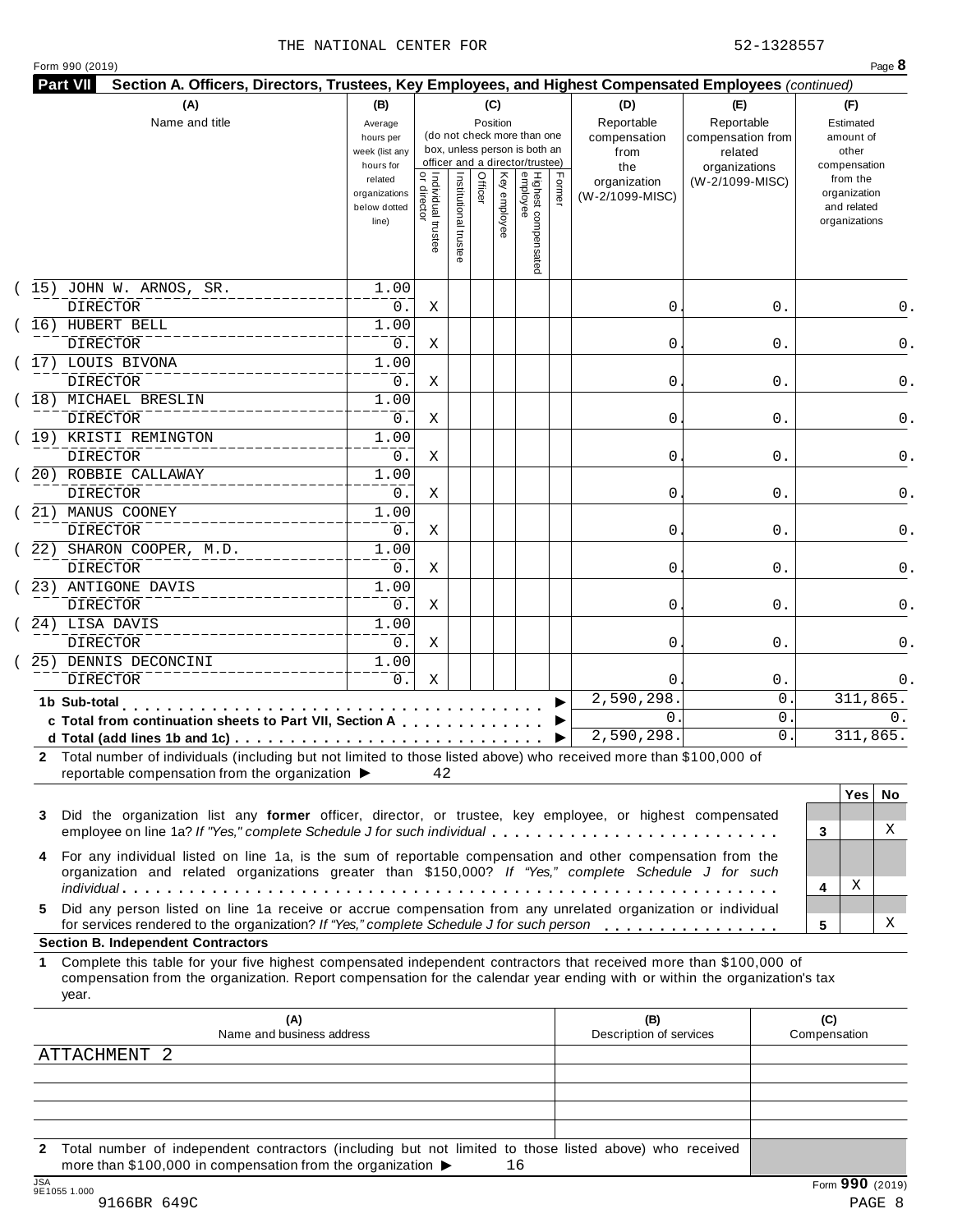#### THE NATIONAL CENTER FOR **1200 SET 1200 S**2-1328557

| (A)                                                                                                                                                                                                                                                                                               | (B)                                                                                                                                                   |                                     |                       | (C)     |              |                                 |        |                                           | (E)                                        | (F)                                                                      |
|---------------------------------------------------------------------------------------------------------------------------------------------------------------------------------------------------------------------------------------------------------------------------------------------------|-------------------------------------------------------------------------------------------------------------------------------------------------------|-------------------------------------|-----------------------|---------|--------------|---------------------------------|--------|-------------------------------------------|--------------------------------------------|--------------------------------------------------------------------------|
| Name and title                                                                                                                                                                                                                                                                                    | Position<br>Average<br>(do not check more than one<br>hours per<br>box, unless person is both an<br>week (list any<br>officer and a director/trustee) |                                     |                       |         |              |                                 |        | (D)<br>Reportable<br>compensation<br>from | Reportable<br>compensation from<br>related | Estimated<br>amount of<br>other                                          |
|                                                                                                                                                                                                                                                                                                   | hours for<br>related<br>organizations<br>below dotted<br>line)                                                                                        | Individual trustee<br>  or director | Institutional trustee | Officer | Key employee | Highest compensated<br>employee | Former | the<br>organization<br>(W-2/1099-MISC)    | organizations<br>(W-2/1099-MISC)           | compensation<br>from the<br>organization<br>and related<br>organizations |
| 26) MATTHEW FOOSANER<br>DIRECTOR                                                                                                                                                                                                                                                                  | 1.00<br>0.                                                                                                                                            | Χ                                   |                       |         |              |                                 |        | 0                                         | 0.                                         |                                                                          |
| 27) VINCENT GIULIANO                                                                                                                                                                                                                                                                              | 1.00                                                                                                                                                  |                                     |                       |         |              |                                 |        |                                           |                                            |                                                                          |
| <b>DIRECTOR</b>                                                                                                                                                                                                                                                                                   | 0.                                                                                                                                                    | Χ                                   |                       |         |              |                                 |        | 0                                         | 0.                                         |                                                                          |
| 28) JOHN PENN                                                                                                                                                                                                                                                                                     | 1.00                                                                                                                                                  |                                     |                       |         |              |                                 |        |                                           |                                            |                                                                          |
| <b>DIRECTOR</b>                                                                                                                                                                                                                                                                                   | 0.                                                                                                                                                    | Χ                                   |                       |         |              |                                 |        | 0                                         | 0.                                         |                                                                          |
| 29) JON GROSSO                                                                                                                                                                                                                                                                                    | 1.00                                                                                                                                                  |                                     |                       |         |              |                                 |        |                                           |                                            |                                                                          |
| VICE CHAIRPERSON                                                                                                                                                                                                                                                                                  | 0.                                                                                                                                                    |                                     |                       |         |              |                                 |        | 0                                         |                                            |                                                                          |
| 30) RICHARD KOLODZIEJ                                                                                                                                                                                                                                                                             | 1.50                                                                                                                                                  | Χ                                   |                       | Χ       |              |                                 |        |                                           | 0.                                         |                                                                          |
|                                                                                                                                                                                                                                                                                                   |                                                                                                                                                       |                                     |                       |         |              |                                 |        |                                           |                                            |                                                                          |
| DIRECTOR<br>31) MEGHAN LATCOVICH                                                                                                                                                                                                                                                                  | 0.<br>1.00                                                                                                                                            | Χ                                   |                       |         |              |                                 |        | 0                                         | 0.                                         |                                                                          |
| <b>DIRECTOR</b>                                                                                                                                                                                                                                                                                   | 0.                                                                                                                                                    | Χ                                   |                       |         |              |                                 |        | 0                                         | 0.                                         |                                                                          |
| 32) CHRIS NELSON                                                                                                                                                                                                                                                                                  | 1.00                                                                                                                                                  |                                     |                       |         |              |                                 |        |                                           |                                            |                                                                          |
| <b>DIRECTOR</b>                                                                                                                                                                                                                                                                                   | 0.                                                                                                                                                    |                                     |                       |         |              |                                 |        | 0                                         |                                            |                                                                          |
| 33) DON MCGOWAN                                                                                                                                                                                                                                                                                   | 1.00                                                                                                                                                  | Χ                                   |                       |         |              |                                 |        |                                           | 0.                                         |                                                                          |
|                                                                                                                                                                                                                                                                                                   |                                                                                                                                                       |                                     |                       |         |              |                                 |        |                                           |                                            |                                                                          |
| <b>DIRECTOR</b>                                                                                                                                                                                                                                                                                   | 0.                                                                                                                                                    | Χ                                   |                       |         |              |                                 |        | 0                                         | 0.                                         |                                                                          |
| 34) TIMOTHY MURPHY                                                                                                                                                                                                                                                                                | 1.00                                                                                                                                                  |                                     |                       |         |              |                                 |        |                                           |                                            |                                                                          |
| DIRECTOR                                                                                                                                                                                                                                                                                          | 0.                                                                                                                                                    | Χ                                   |                       |         |              |                                 |        | 0                                         | 0.                                         |                                                                          |
| 35) LEONARD PFEIFFER IV                                                                                                                                                                                                                                                                           | 1.00                                                                                                                                                  |                                     |                       |         |              |                                 |        |                                           |                                            |                                                                          |
| <b>DIRECTOR</b>                                                                                                                                                                                                                                                                                   | 0.                                                                                                                                                    | Χ                                   |                       |         |              |                                 |        | 0                                         | 0.                                         |                                                                          |
| 36) STEVE SALEM                                                                                                                                                                                                                                                                                   | 1.00                                                                                                                                                  |                                     |                       |         |              |                                 |        |                                           |                                            |                                                                          |
| <b>TREASURER</b>                                                                                                                                                                                                                                                                                  | 0.                                                                                                                                                    | Χ                                   |                       | Χ       |              |                                 |        | 0                                         | $0$ .                                      |                                                                          |
| 1b Sub-total<br>.<br>c Total from continuation sheets to Part VII, Section A<br>2 Total number of individuals (including but not limited to those listed above) who received more than \$100,000 of<br>reportable compensation from the organization ▶                                            |                                                                                                                                                       | 42                                  |                       |         |              |                                 |        | 0                                         | $\mathbf 0$                                | 0.                                                                       |
| Did the organization list any former officer, director, or trustee, key employee, or highest compensated<br>employee on line 1a? If "Yes," complete Schedule J for such individual<br>For any individual listed on line 1a, is the sum of reportable compensation and other compensation from the |                                                                                                                                                       |                                     |                       |         |              |                                 |        |                                           |                                            | <b>Yes</b><br>No.<br>X<br>3                                              |
| organization and related organizations greater than \$150,000? If "Yes," complete Schedule J for such                                                                                                                                                                                             |                                                                                                                                                       |                                     |                       |         |              |                                 |        |                                           |                                            | Χ<br>4                                                                   |
| Did any person listed on line 1a receive or accrue compensation from any unrelated organization or individual<br>for services rendered to the organization? If "Yes," complete Schedule J for such person                                                                                         |                                                                                                                                                       |                                     |                       |         |              |                                 |        |                                           |                                            | X<br>5                                                                   |
| <b>Section B. Independent Contractors</b>                                                                                                                                                                                                                                                         |                                                                                                                                                       |                                     |                       |         |              |                                 |        |                                           |                                            |                                                                          |
| Complete this table for your five highest compensated independent contractors that received more than \$100,000 of<br>compensation from the organization. Report compensation for the calendar year ending with or within the organization's tax<br>year.                                         |                                                                                                                                                       |                                     |                       |         |              |                                 |        |                                           |                                            |                                                                          |
| (A)<br>Name and business address                                                                                                                                                                                                                                                                  |                                                                                                                                                       |                                     |                       |         |              |                                 |        | (B)<br>Description of services            |                                            | (C)<br>Compensation                                                      |
|                                                                                                                                                                                                                                                                                                   |                                                                                                                                                       |                                     |                       |         |              |                                 |        |                                           |                                            |                                                                          |

**2** Total number of independent contractors (including but not limited to those listed above) who received more than \$100,000 in compensation from the organization  $\blacktriangleright$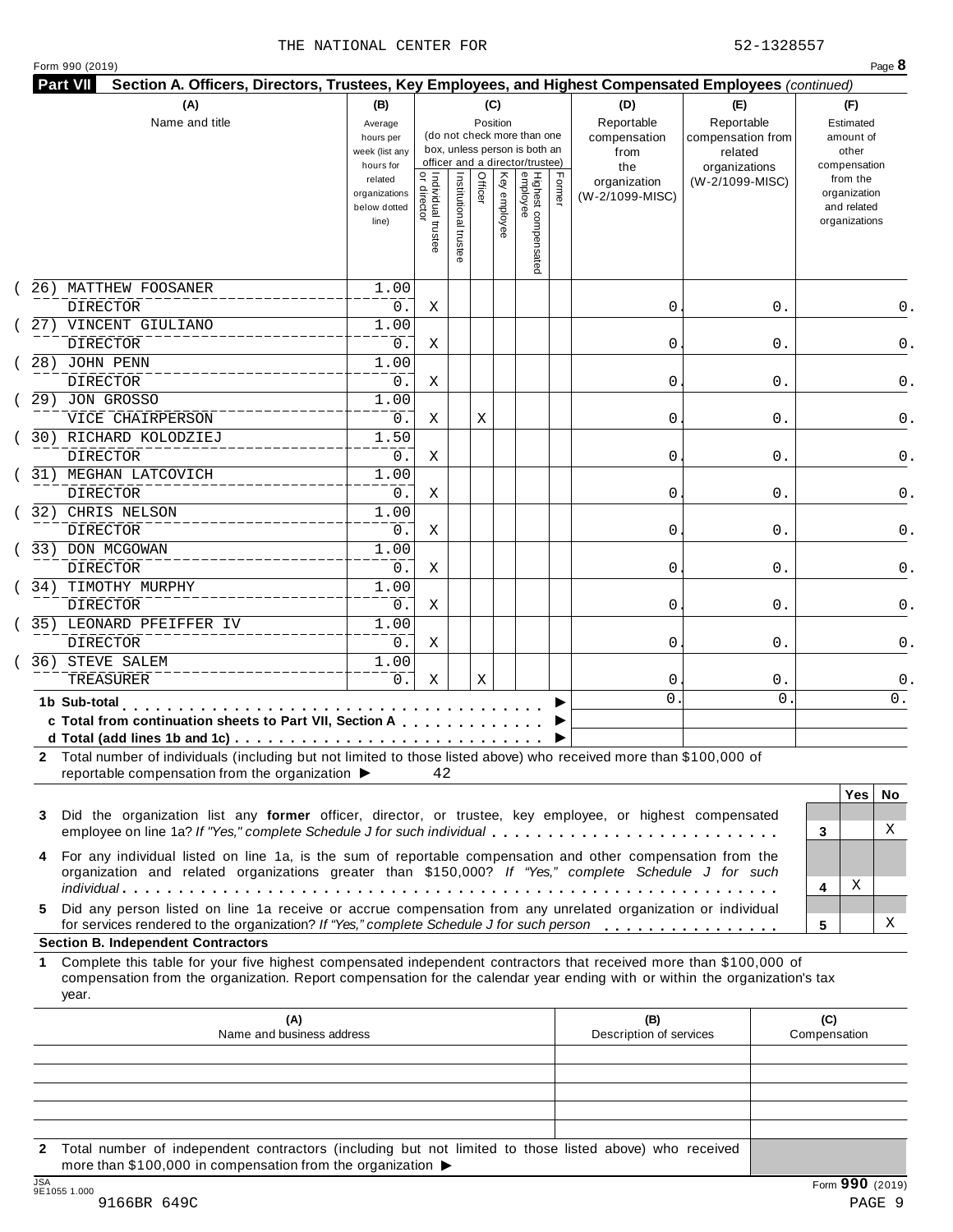#### THE NATIONAL CENTER FOR **52-1328557**

|  | Form 990 (2019) |  |
|--|-----------------|--|

| 37)         | (A)<br>Name and title<br>SUSANNAH SCHAEFER<br><b>DIRECTOR</b><br>38) MARK SIRANGELO<br>DIRECTOR<br>39) KAREN TANDY<br>CHAIRPERSON<br>40) EMILY VACHER<br><b>SECRETARY</b><br>41) JOHN WALSH                                                                                                    | (B)<br>Average<br>hours per<br>week (list any<br>hours for<br>related<br>organizations<br>below dotted<br>line)<br>1.00<br>0.<br>1.00<br>0.<br>1.50<br>0. | <br>  Individual trustee<br>  or director<br>Χ<br>Χ | Institutional trustee | (C)<br>Position<br>Officer | Key employee | (do not check more than one<br>box, unless person is both an<br>officer and a director/trustee)<br>Highest compensated<br>employee | Former | (D)<br>Reportable<br>compensation<br>from<br>the<br>organization<br>(W-2/1099-MISC)<br>0 | (E)<br>Reportable<br>compensation from<br>related<br>organizations<br>(W-2/1099-MISC)<br>0. | (F)<br>Estimated<br>amount of<br>other<br>compensation<br>from the<br>organization<br>and related<br>organizations |
|-------------|------------------------------------------------------------------------------------------------------------------------------------------------------------------------------------------------------------------------------------------------------------------------------------------------|-----------------------------------------------------------------------------------------------------------------------------------------------------------|-----------------------------------------------------|-----------------------|----------------------------|--------------|------------------------------------------------------------------------------------------------------------------------------------|--------|------------------------------------------------------------------------------------------|---------------------------------------------------------------------------------------------|--------------------------------------------------------------------------------------------------------------------|
|             |                                                                                                                                                                                                                                                                                                |                                                                                                                                                           |                                                     |                       |                            |              |                                                                                                                                    |        |                                                                                          |                                                                                             |                                                                                                                    |
|             |                                                                                                                                                                                                                                                                                                |                                                                                                                                                           |                                                     |                       |                            |              |                                                                                                                                    |        |                                                                                          |                                                                                             |                                                                                                                    |
|             |                                                                                                                                                                                                                                                                                                |                                                                                                                                                           |                                                     |                       |                            |              |                                                                                                                                    |        |                                                                                          |                                                                                             |                                                                                                                    |
|             |                                                                                                                                                                                                                                                                                                |                                                                                                                                                           |                                                     |                       |                            |              |                                                                                                                                    |        | 0                                                                                        | 0.                                                                                          |                                                                                                                    |
|             |                                                                                                                                                                                                                                                                                                |                                                                                                                                                           | Χ                                                   |                       | Χ                          |              |                                                                                                                                    |        | 0                                                                                        | 0.                                                                                          |                                                                                                                    |
|             |                                                                                                                                                                                                                                                                                                | 1.00<br>0.                                                                                                                                                | Χ                                                   |                       | Χ                          |              |                                                                                                                                    |        | 0                                                                                        | 0.                                                                                          |                                                                                                                    |
|             | <b>DIRECTOR</b>                                                                                                                                                                                                                                                                                | 1.00<br>0.                                                                                                                                                | Χ                                                   |                       |                            |              |                                                                                                                                    |        | 0                                                                                        | 0.                                                                                          |                                                                                                                    |
|             | 42) REVE WALSH<br>CHAIRPERSON-ELECT                                                                                                                                                                                                                                                            | 2.00<br>0.                                                                                                                                                | Χ                                                   |                       | Χ                          |              |                                                                                                                                    |        | 0                                                                                        | 0.                                                                                          |                                                                                                                    |
|             | 43) PATTY WETTERLING<br><b>DIRECTOR</b>                                                                                                                                                                                                                                                        | 1.00<br>0.                                                                                                                                                | Χ                                                   |                       |                            |              |                                                                                                                                    |        | 0                                                                                        | 0.                                                                                          |                                                                                                                    |
|             | 44) ROBERT HANNEMAN<br>DIRECTOR THRU 1/11/2019<br>45) JOHN P. KELLY, JR.                                                                                                                                                                                                                       | 1.00<br>0.<br>1.00                                                                                                                                        | Χ                                                   |                       |                            |              |                                                                                                                                    |        | 0                                                                                        | 0.                                                                                          |                                                                                                                    |
|             | DIRECTOR THRU 1/11/2019<br>46) LARRY MAGID                                                                                                                                                                                                                                                     | 0.<br>1.00                                                                                                                                                | Χ                                                   |                       |                            |              |                                                                                                                                    |        | 0                                                                                        | 0.                                                                                          |                                                                                                                    |
|             | DIRECTOR THRU 1/11/2019<br>47) DANIEL D. BROUGHTON, MD                                                                                                                                                                                                                                         | $0$ .<br>1.00                                                                                                                                             | Χ                                                   |                       |                            |              |                                                                                                                                    |        | 0                                                                                        | 0.                                                                                          |                                                                                                                    |
|             | DIRECTOR THRU 1/11/2019<br>1b Sub-total                                                                                                                                                                                                                                                        | 0.                                                                                                                                                        | Χ                                                   |                       |                            |              |                                                                                                                                    |        | 0<br>$\mathbf 0$                                                                         | $0$ .<br>$\mathbf{0}$                                                                       | 0.                                                                                                                 |
|             | c Total from continuation sheets to Part VII, Section A                                                                                                                                                                                                                                        |                                                                                                                                                           |                                                     |                       |                            |              |                                                                                                                                    |        |                                                                                          |                                                                                             |                                                                                                                    |
|             | 2 Total number of individuals (including but not limited to those listed above) who received more than \$100,000 of<br>reportable compensation from the organization ▶                                                                                                                         |                                                                                                                                                           | 42                                                  |                       |                            |              |                                                                                                                                    |        |                                                                                          |                                                                                             |                                                                                                                    |
| 3           | Did the organization list any former officer, director, or trustee, key employee, or highest compensated                                                                                                                                                                                       |                                                                                                                                                           |                                                     |                       |                            |              |                                                                                                                                    |        |                                                                                          |                                                                                             | <b>Yes</b><br>No.<br>X                                                                                             |
| 4           | employee on line 1a? If "Yes," complete Schedule J for such individual<br>For any individual listed on line 1a, is the sum of reportable compensation and other compensation from the<br>organization and related organizations greater than \$150,000? If "Yes," complete Schedule J for such |                                                                                                                                                           |                                                     |                       |                            |              |                                                                                                                                    |        |                                                                                          |                                                                                             | 3<br>Χ                                                                                                             |
| 5.          | Did any person listed on line 1a receive or accrue compensation from any unrelated organization or individual<br>for services rendered to the organization? If "Yes," complete Schedule J for such person                                                                                      |                                                                                                                                                           |                                                     |                       |                            |              |                                                                                                                                    |        |                                                                                          |                                                                                             | 4<br>X<br>5                                                                                                        |
| 1.<br>year. | <b>Section B. Independent Contractors</b><br>Complete this table for your five highest compensated independent contractors that received more than \$100,000 of<br>compensation from the organization. Report compensation for the calendar year ending with or within the organization's tax  |                                                                                                                                                           |                                                     |                       |                            |              |                                                                                                                                    |        |                                                                                          |                                                                                             |                                                                                                                    |
|             | (A)<br>Name and business address                                                                                                                                                                                                                                                               |                                                                                                                                                           |                                                     |                       |                            |              |                                                                                                                                    |        | (B)<br>Description of services                                                           |                                                                                             | (C)<br>Compensation                                                                                                |
|             |                                                                                                                                                                                                                                                                                                |                                                                                                                                                           |                                                     |                       |                            |              |                                                                                                                                    |        |                                                                                          |                                                                                             |                                                                                                                    |

**2** Total number of independent contractors (including but not limited to those listed above) who received more than \$100,000 in compensation from the organization  $\blacktriangleright$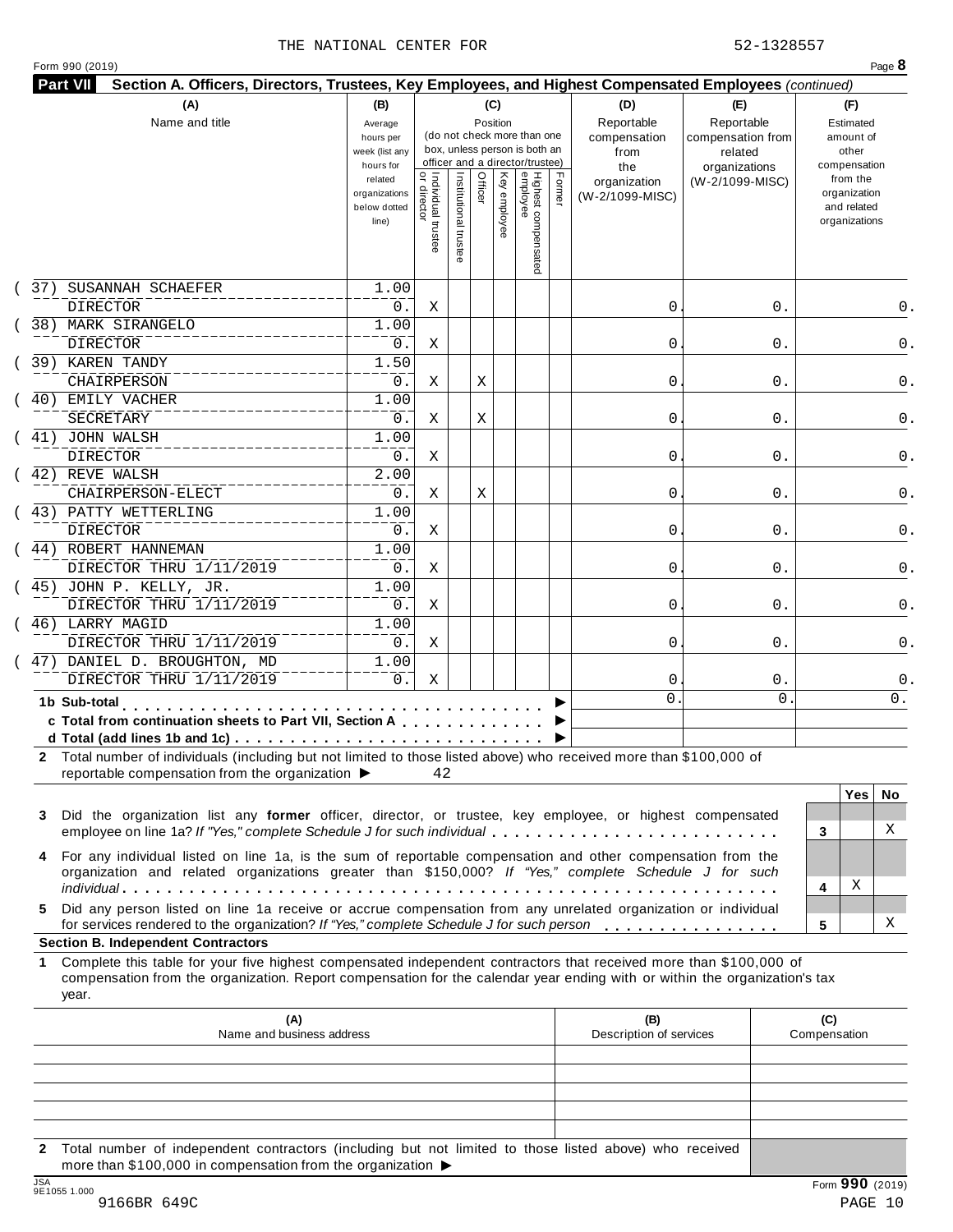|                                                           |              | Check if Schedule O contains a response or note to any line in this Part VIII                                   |                |                      | (A)<br>Total revenue | (B)<br>Related or exempt<br>function revenue | $\overline{C}$<br>Unrelated<br>business revenue | (D)<br>Revenue excluded<br>from tax under<br>sections 512-514 |
|-----------------------------------------------------------|--------------|-----------------------------------------------------------------------------------------------------------------|----------------|----------------------|----------------------|----------------------------------------------|-------------------------------------------------|---------------------------------------------------------------|
|                                                           | 1a           | Federated campaigns <b>Federated</b>                                                                            | 1а             | 88, 243.             |                      |                                              |                                                 |                                                               |
| Contributions, Gifts, Grants<br>and Other Similar Amounts | b            | Membership dues <b>All Accords</b> Membership dues                                                              | 1b             |                      |                      |                                              |                                                 |                                                               |
|                                                           | c            | Fundraising events <b>Fundraising</b>                                                                           | 1c             | 2,613,358.           |                      |                                              |                                                 |                                                               |
|                                                           | d            | Related organizations <b>contains</b>                                                                           | 1 d            |                      |                      |                                              |                                                 |                                                               |
|                                                           | е            | Government grants (contributions).                                                                              | 1e             | 35,730,478.          |                      |                                              |                                                 |                                                               |
|                                                           | $^{\dagger}$ | All other contributions, gifts, grants,                                                                         |                |                      |                      |                                              |                                                 |                                                               |
|                                                           |              | and similar amounts not included above                                                                          | 1f             | 7,383,484.           |                      |                                              |                                                 |                                                               |
|                                                           | g            | Noncash contributions included in                                                                               |                |                      |                      |                                              |                                                 |                                                               |
|                                                           |              | lines 1a-1f. $\ldots$ . $\ldots$ . $\ldots$ .                                                                   | $1g$ \$        | 13,871.              |                      |                                              |                                                 |                                                               |
|                                                           |              |                                                                                                                 |                |                      | 45,815,563.          |                                              |                                                 |                                                               |
|                                                           |              |                                                                                                                 |                | <b>Business Code</b> |                      |                                              |                                                 |                                                               |
|                                                           | 2a           |                                                                                                                 |                |                      |                      |                                              |                                                 |                                                               |
|                                                           | b            |                                                                                                                 |                |                      |                      |                                              |                                                 |                                                               |
| Program Service<br>Revenue                                | c            |                                                                                                                 |                |                      |                      |                                              |                                                 |                                                               |
|                                                           | d            |                                                                                                                 |                |                      |                      |                                              |                                                 |                                                               |
|                                                           |              | All other program service revenue                                                                               |                |                      |                      |                                              |                                                 |                                                               |
|                                                           | g            | Total. Add lines 2a-2f ▶                                                                                        |                |                      | $\mathbb O$ .        |                                              |                                                 |                                                               |
|                                                           | 3            | Investment income (including dividends, interest, and                                                           |                |                      |                      |                                              |                                                 |                                                               |
|                                                           |              |                                                                                                                 |                |                      | 1,634,618.           |                                              |                                                 | 1,634,618.                                                    |
|                                                           | 4            | Income from investment of tax-exempt bond proceeds $\blacksquare$                                               |                |                      | $\mathbb O$ .        |                                              |                                                 |                                                               |
|                                                           | 5            |                                                                                                                 |                |                      | $\mathbb O$ .        |                                              |                                                 |                                                               |
|                                                           |              |                                                                                                                 | (i) Real       | (ii) Personal        |                      |                                              |                                                 |                                                               |
|                                                           | 6a           | Gross rents  <br>6а                                                                                             | 83,841.        |                      |                      |                                              |                                                 |                                                               |
|                                                           | b            | Less: rental expenses<br>6b                                                                                     |                |                      |                      |                                              |                                                 |                                                               |
|                                                           | c            | Rental income or (loss) 6c                                                                                      | 83,841.        |                      |                      |                                              |                                                 |                                                               |
|                                                           | d            | Net rental income or (loss) ▶                                                                                   |                |                      | 83,841.              |                                              |                                                 | 83,841.                                                       |
|                                                           | 7a           | Gross amount from                                                                                               | (i) Securities | (ii) Other           |                      |                                              |                                                 |                                                               |
|                                                           |              | sales<br>of<br>assets                                                                                           | 7,809,317.     |                      |                      |                                              |                                                 |                                                               |
|                                                           |              | other than inventory<br>7a                                                                                      |                |                      |                      |                                              |                                                 |                                                               |
|                                                           | b            | Less: cost or other basis<br>7b<br>and sales expenses                                                           | 7,512,258.     |                      |                      |                                              |                                                 |                                                               |
| evenue                                                    |              | 7c<br><b>c</b> Gain or (loss) <b>c</b>                                                                          | 297,059.       |                      |                      |                                              |                                                 |                                                               |
|                                                           | d            | Net gain or (loss) $\cdots$ $\cdots$ $\cdots$ $\cdots$ $\cdots$ $\cdots$                                        |                |                      | 297,059.             |                                              |                                                 | 297,059.                                                      |
| Other <sub>R</sub>                                        | 8а           | income from fundraising<br>Gross                                                                                |                |                      |                      |                                              |                                                 |                                                               |
|                                                           |              | events (not including $$$ $-$                                                                                   | 2,832,594.     |                      |                      |                                              |                                                 |                                                               |
|                                                           |              | of contributions reported on line                                                                               |                |                      |                      |                                              |                                                 |                                                               |
|                                                           |              | 1c). See Part IV, line 18                                                                                       | 8a             | 342,158.             |                      |                                              |                                                 |                                                               |
|                                                           | b            | Less: direct expenses                                                                                           | 8b             | 987,850.             |                      |                                              |                                                 |                                                               |
|                                                           | c            | Net income or (loss) from fundraising events ▶                                                                  |                |                      | $-645,692.$          |                                              |                                                 | $-645,692.$                                                   |
|                                                           | 9а           | Gross<br>income<br>from                                                                                         | gaming         |                      |                      |                                              |                                                 |                                                               |
|                                                           |              | activities. See Part IV, line 19                                                                                | 9а             | 0.                   |                      |                                              |                                                 |                                                               |
|                                                           | b            | Less: direct expenses                                                                                           | 9b             | $0$ .                | $\mathbb O$ .        |                                              |                                                 |                                                               |
|                                                           | с            | Net income or (loss) from gaming activities                                                                     |                | ▸                    |                      |                                              |                                                 |                                                               |
|                                                           | 10a          | Gross sales of inventory,<br>returns and allowances   10a                                                       | less           | 68,146.              |                      |                                              |                                                 |                                                               |
|                                                           |              | Less: cost of goods sold 10b                                                                                    |                | 47,603.              |                      |                                              |                                                 |                                                               |
|                                                           | b<br>c       | Net income or (loss) from sales of inventory                                                                    |                | $\blacksquare$       | 20,543.              |                                              | 20,543.                                         |                                                               |
|                                                           |              |                                                                                                                 |                | <b>Business Code</b> |                      |                                              |                                                 |                                                               |
|                                                           | 11a          | CONSULTING SERVICE FEES                                                                                         |                | 900009               | 50,000.              |                                              | 50,000.                                         |                                                               |
|                                                           | b            |                                                                                                                 |                |                      |                      |                                              |                                                 |                                                               |
| Miscellaneous<br>Revenue                                  | c            |                                                                                                                 |                |                      |                      |                                              |                                                 |                                                               |
|                                                           |              | All other revenue example and the state of the state of the state of the state of the state of the state of the |                |                      |                      |                                              |                                                 |                                                               |
|                                                           | е            |                                                                                                                 |                |                      | 50,000.              |                                              |                                                 |                                                               |
|                                                           | 12           | Total revenue. See instructions                                                                                 |                |                      | 47, 255, 932.        |                                              | 70,543.                                         | 1,369,826.                                                    |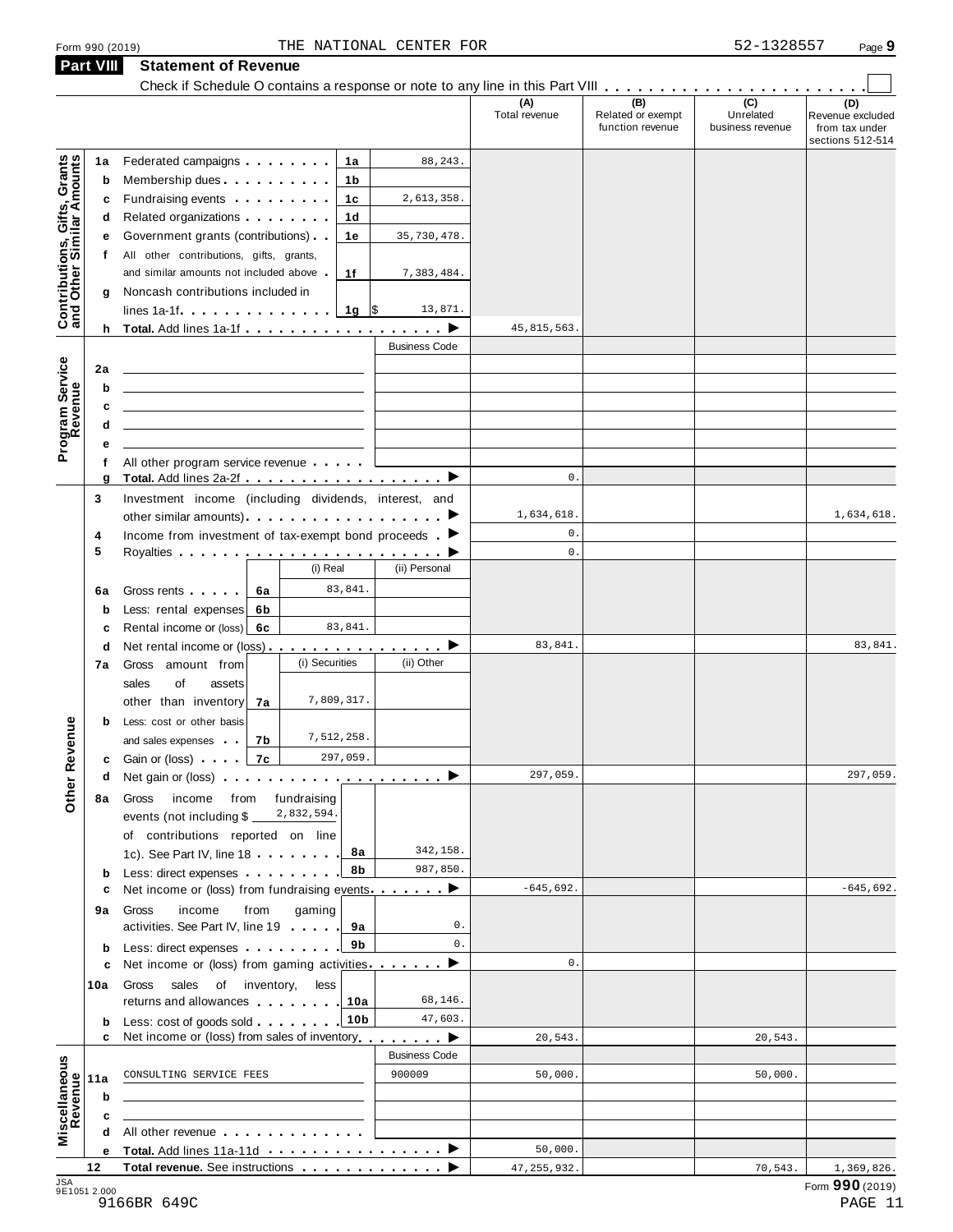#### Form <sup>990</sup> (2019) Page **10** THE NATIONAL CENTER FOR 52-1328557

| <b>Part IX</b> Statement of Functional Expenses<br>Section 501(c)(3) and 501(c)(4) organizations must complete all columns. All other organizations must complete column (A).                                                        |                         |                                    |                                    |                                |
|--------------------------------------------------------------------------------------------------------------------------------------------------------------------------------------------------------------------------------------|-------------------------|------------------------------------|------------------------------------|--------------------------------|
|                                                                                                                                                                                                                                      |                         |                                    |                                    |                                |
| Do not include amounts reported on lines 6b, 7b,<br>8b, 9b, and 10b of Part VIII.                                                                                                                                                    | (A)<br>Total expenses   | (B)<br>Program service<br>expenses | Management and<br>general expenses | (D)<br>Fundraising<br>expenses |
| 1 Grants and other assistance to domestic organizations                                                                                                                                                                              |                         |                                    |                                    |                                |
| and domestic governments. See Part IV, line 21                                                                                                                                                                                       | $0$ .                   |                                    |                                    |                                |
| 2 Grants and other assistance to domestic                                                                                                                                                                                            |                         |                                    |                                    |                                |
| individuals. See Part IV, line 22                                                                                                                                                                                                    | $\mathsf{O}$            |                                    |                                    |                                |
| 3 Grants and other assistance to foreign                                                                                                                                                                                             |                         |                                    |                                    |                                |
| organizations, foreign governments, and foreign                                                                                                                                                                                      | 0                       |                                    |                                    |                                |
| individuals. See Part IV, lines 15 and 16<br>Benefits paid to or for members                                                                                                                                                         | $\Omega$                |                                    |                                    |                                |
| 5 Compensation of current officers, directors,                                                                                                                                                                                       |                         |                                    |                                    |                                |
| trustees, and key employees                                                                                                                                                                                                          | 2,590,298.              | 1,817,172.                         | 502,162.                           | 270,964.                       |
| 6 Compensation not included above to disqualified                                                                                                                                                                                    |                         |                                    |                                    |                                |
| persons (as defined under section 4958(f)(1)) and                                                                                                                                                                                    |                         |                                    |                                    |                                |
| persons described in section 4958(c)(3)(B)                                                                                                                                                                                           | 86,364.                 | 86,364.                            |                                    |                                |
|                                                                                                                                                                                                                                      | 22,802,117.             | 21, 297, 102.                      | 249,137.                           | 1,255,878.                     |
| 8 Pension plan accruals and contributions (include                                                                                                                                                                                   |                         |                                    |                                    |                                |
| section 401(k) and 403(b) employer contributions)                                                                                                                                                                                    | 1,779,234.              | 1,623,416.                         | 53,072.                            | 102,746.                       |
| Other employee benefits<br>9                                                                                                                                                                                                         | 2,974,232.              | 2,713,761.                         | 88,718.                            | 171,753.                       |
| 10                                                                                                                                                                                                                                   | 1,824,686.              | 1,664,888.                         | 54,428.                            | 105,370.                       |
| 11 Fees for services (nonemployees):                                                                                                                                                                                                 | 0                       |                                    |                                    |                                |
| a Management                                                                                                                                                                                                                         | $\overline{202, 807}$ . | 202,807.                           |                                    |                                |
|                                                                                                                                                                                                                                      | 177,108.                | 158,513.                           | 4,709.                             | 13,886.                        |
| c Accounting                                                                                                                                                                                                                         | $\Omega$                |                                    |                                    |                                |
|                                                                                                                                                                                                                                      | 156,000.                |                                    |                                    | 156,000.                       |
| e Professional fundraising services. See Part IV, line 17<br>f Investment management fees                                                                                                                                            | 219,995.                | 196,897.                           | 5,850.                             | 17,248.                        |
| <b>g</b> Other. (If line 11g amount exceeds 10% of line 25, column                                                                                                                                                                   |                         |                                    |                                    |                                |
| (A) amount, list line 11g expenses on Schedule O.).                                                                                                                                                                                  | 1,929,105.              | 1,888,658.                         | 4,651.                             | 35,796.                        |
| 12 Advertising and promotion                                                                                                                                                                                                         | $\Omega$ .              |                                    |                                    |                                |
| Office expenses<br>13                                                                                                                                                                                                                | 1,077,033.              | 886,866.                           | 34,507.                            | 155,660.                       |
| Information technology experience and the state of the state of the state of the state of the state of the state of the state of the state of the state of the state of the state of the state of the state of the state of th<br>14 | 2,048,478.              | 1,899,496.                         | 5,698.                             | 143,284.                       |
| 15<br>Royalties                                                                                                                                                                                                                      | $\Omega$ .              |                                    |                                    |                                |
| 16 Occupancy                                                                                                                                                                                                                         | 2,098,536.              | 2,033,495.                         | 28, 417.                           | 36,624.                        |
|                                                                                                                                                                                                                                      | 1,327,164               | 1,219,503.                         | 33,101.                            | 74,560.                        |
| 18 Payments of travel or entertainment expenses                                                                                                                                                                                      |                         |                                    |                                    |                                |
| for any federal, state, or local public officials                                                                                                                                                                                    | 0                       |                                    |                                    |                                |
| 19 Conferences, conventions, and meetings                                                                                                                                                                                            | 136,052.<br>15,801.     | 121,907.                           | 15,801.                            | 14,145.                        |
| 20<br>Interest $\ldots$ , $\ldots$ , $\ldots$ , $\ldots$ , $\ldots$ , $\ldots$ , $\ldots$                                                                                                                                            | $\mathsf{O}$ .          |                                    |                                    |                                |
| Payments to affiliates <b>All Accords</b> Payments to affiliates<br>21<br>Depreciation, depletion, and amortization<br>22                                                                                                            | 1,202,713.              | 1,076,428.                         | 32, 473.                           | 93,812.                        |
| 23<br>Insurance experience and the set of the set of the set of the set of the set of the set of the set of the set of the set of the set of the set of the set of the set of the set of the set of the set of the set of the set of | 357,056.                | 339,308.                           | 4,495.                             | 13,253.                        |
| 24 Other expenses. Itemize expenses not covered                                                                                                                                                                                      |                         |                                    |                                    |                                |
| above (List miscellaneous expenses on line 24e. If                                                                                                                                                                                   |                         |                                    |                                    |                                |
| line 24e amount exceeds 10% of line 25, column                                                                                                                                                                                       |                         |                                    |                                    |                                |
| (A) amount, list line 24e expenses on Schedule O.)                                                                                                                                                                                   |                         |                                    |                                    |                                |
| aUSER FEES                                                                                                                                                                                                                           | 861,458.                | 697,891.                           | 4,841.                             | 158,726.                       |
| <b>b</b> SPECIAL PROJECTS                                                                                                                                                                                                            | 31,241.                 | 4,499.                             |                                    | 26,742.                        |
| c.<br>the control of the control of the control of the control of the control of                                                                                                                                                     |                         |                                    |                                    |                                |
| d                                                                                                                                                                                                                                    |                         |                                    |                                    |                                |
| e All other expenses                                                                                                                                                                                                                 |                         |                                    |                                    |                                |
| 25 Total functional expenses. Add lines 1 through 24e<br>Joint costs. Complete this line only if the<br>26                                                                                                                           | 43,897,478.             | 39,928,971.                        | 1,122,060.                         | 2,846,447.                     |
| organization reported in column (B) joint costs<br>from a combined educational campaign and                                                                                                                                          |                         |                                    |                                    |                                |
| fundraising solicitation. Check here $\blacktriangleright$<br>if<br>following SOP 08-2 (ASC 058-720)                                                                                                                                 |                         |                                    |                                    |                                |

0.

following SOP 98-2 (ASC 958-720)  $\overline{\cdots}$  .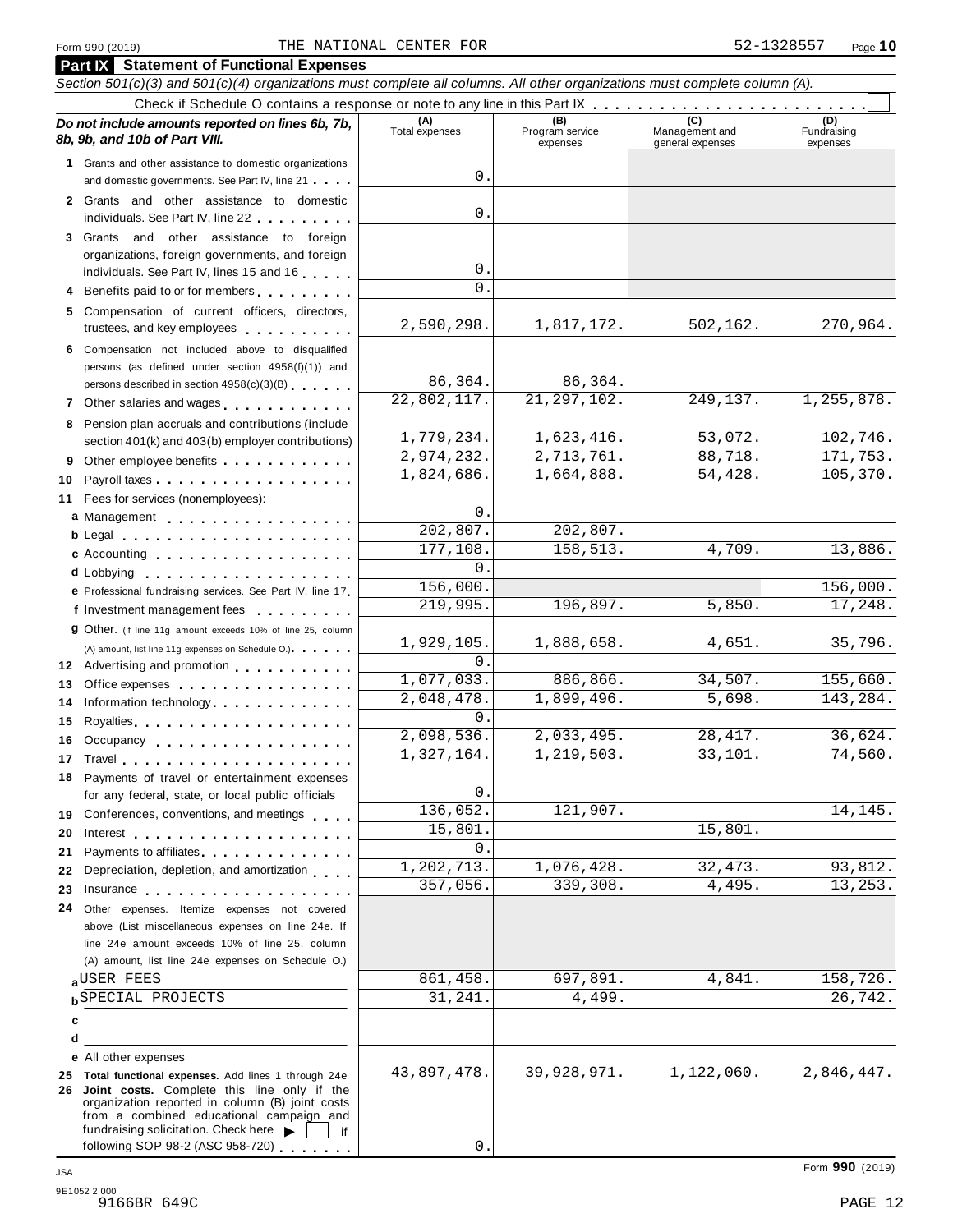THE NATIONAL CENTER FOR **1200** 52-1328557

|                      |                                                                                                      | (A)<br>Beginning of year |                      | (B)<br>End of year |
|----------------------|------------------------------------------------------------------------------------------------------|--------------------------|----------------------|--------------------|
| 1                    |                                                                                                      | $\overline{466,314}$ .   | $\blacktriangleleft$ | 1,070,459.         |
| $\mathbf{2}$         |                                                                                                      | 12,643,015.              | $\overline{2}$       | 9,190,791.         |
| 3                    |                                                                                                      | 1,393,086.               | $\mathbf{3}$         | 3, 225, 044.       |
| 4                    |                                                                                                      | 565,322.                 | $\overline{4}$       | 601,139.           |
| 5                    | Loans and other receivables from any current or former officer, director,                            |                          |                      |                    |
|                      | trustee, key employee, creator or founder, substantial contributor, or 35%                           |                          |                      |                    |
|                      | controlled entity or family member of any of these persons                                           | 0.                       | $5\phantom{1}$       | 0.                 |
| 6                    | Loans and other receivables from other disqualified persons (as defined                              |                          |                      |                    |
|                      | under section $4958(f)(1)$ , and persons described in section $4958(c)(3)(B)$                        | 0.                       | $6\phantom{1}6$      | 0.                 |
|                      |                                                                                                      | 0.                       | $\overline{7}$       | 0.                 |
| Assets<br>7          |                                                                                                      | 0.                       | 8                    | 0.                 |
| 8                    |                                                                                                      | 302,367.                 | 9                    | 260, 819.          |
| 9                    |                                                                                                      |                          |                      |                    |
|                      | 10a Land, buildings, and equipment: cost or other<br>14, 264, 233.                                   |                          |                      |                    |
|                      | basis. Complete Part VI of Schedule D 10a<br>5,036,764.                                              | 10, 331, 356.            |                      | 9,227,469.         |
|                      |                                                                                                      | 23, 143, 759.            | 10c                  | 27, 402, 817.      |
| 11                   |                                                                                                      | 3,046,448.               | 11                   | 4, 295, 363.       |
| 12                   |                                                                                                      |                          | 12                   |                    |
| 13                   | Investments - program-related. See Part IV, line 11.                                                 | 0.                       | 13                   | 0.<br>0.           |
| 14                   |                                                                                                      | 0.                       | 14                   |                    |
| 15                   |                                                                                                      | 23, 362, 361.            | 15                   | 22,310,967.        |
| 16                   | Total assets. Add lines 1 through 15 (must equal line 33)                                            | 75, 254, 028.            | 16                   | 77,584,868.        |
| 17                   |                                                                                                      | 4, 487, 671.             | 17                   | 2,493,033.         |
| 18                   |                                                                                                      | 0.                       | 18                   | 0.                 |
| 19                   |                                                                                                      | 0.                       | 19                   | $0$ .              |
| 20                   |                                                                                                      | 0.                       | 20                   | 0.                 |
| 21                   | Escrow or custodial account liability. Complete Part IV of Schedule D.                               | 0.                       | 21                   | $0$ .              |
| 22                   | Loans and other payables to any current or former officer, director,                                 |                          |                      |                    |
|                      | trustee, key employee, creator or founder, substantial contributor, or 35%                           |                          |                      |                    |
| Liabilities          | controlled entity or family member of any of these persons                                           | 0.                       | 22                   | 0.                 |
| 23                   | Secured mortgages and notes payable to unrelated third parties                                       | 363, 215.                | 23                   | 319,414.           |
| 24                   | Unsecured notes and loans payable to unrelated third parties                                         | 0.1                      | 24                   | 0.                 |
| 25                   | Other liabilities (including federal income tax, payables to related third                           |                          |                      |                    |
|                      | parties, and other liabilities not included on lines 17-24). Complete Part X                         |                          |                      |                    |
|                      |                                                                                                      | 30,078,857.              | 25                   | 28,891,390.        |
| 26                   |                                                                                                      | 34, 929, 743.            | 26                   | 31,703,837.        |
|                      | X <br>Organizations that follow FASB ASC 958, check here ▶<br>and complete lines 27, 28, 32, and 33. |                          |                      |                    |
| 27                   |                                                                                                      | 38,770,271.              | 27                   | 44,630,464.        |
| 28                   |                                                                                                      | 1,554,014.               | 28                   | 1,250,567.         |
| <b>Fund Balances</b> | Organizations that do not follow FASB ASC 958, check here ▶<br>and complete lines 29 through 33.     |                          |                      |                    |
| 29                   | Capital stock or trust principal, or current funds                                                   |                          | 29                   |                    |
| 30                   | Paid-in or capital surplus, or land, building, or equipment fund.                                    |                          | 30                   |                    |
| Assets or<br>31      | Retained earnings, endowment, accumulated income, or other funds                                     |                          | 31                   |                    |
| $\frac{1}{2}$<br>32  |                                                                                                      | 40, 324, 285.            | 32                   | 45,881,031.        |
|                      | Total liabilities and net assets/fund balances                                                       | 75, 254, 028.            | 33                   | 77,584,868.        |

Form **990** (2019)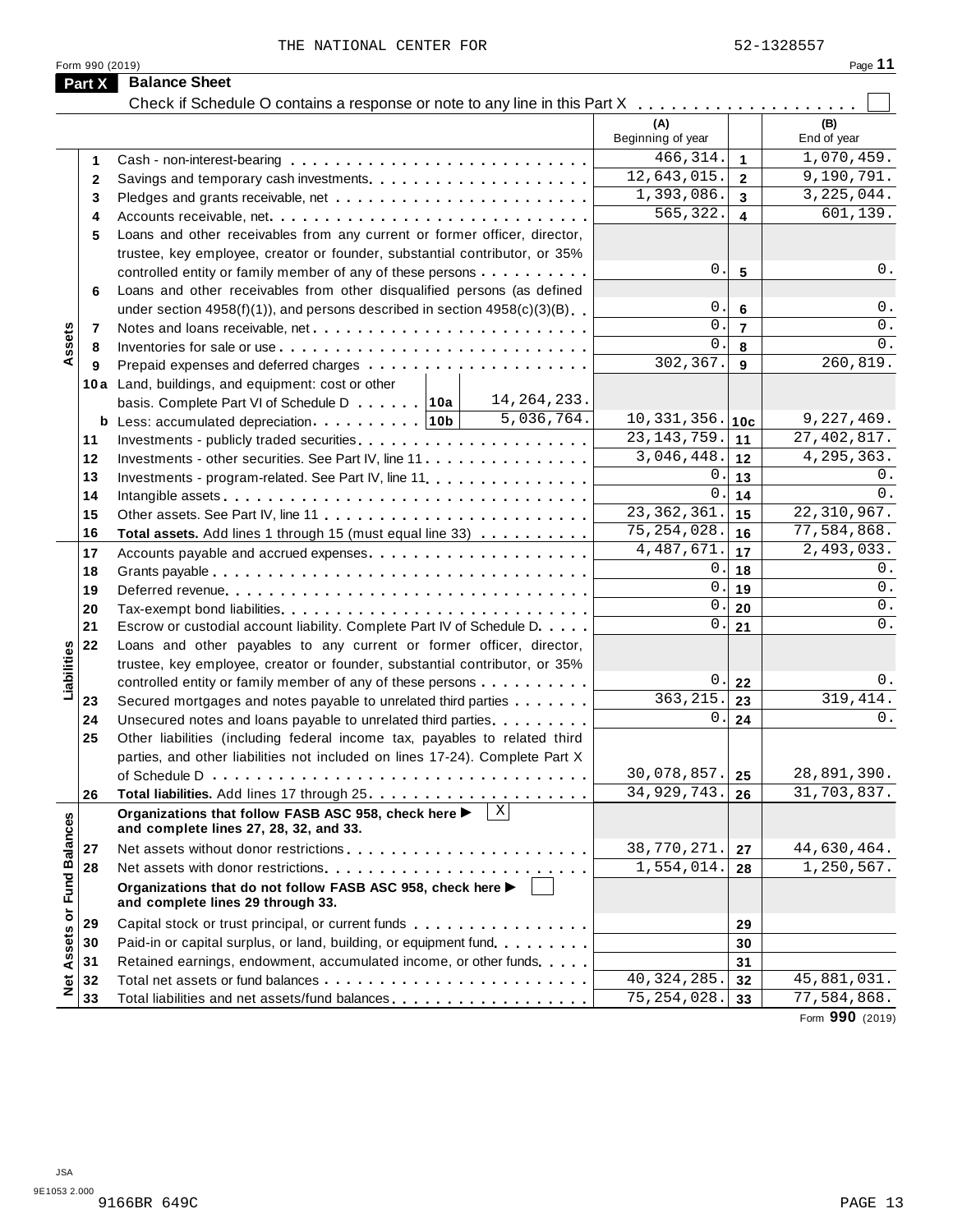|  | THE NATIONAL CENTER FOR |  |  |
|--|-------------------------|--|--|
|--|-------------------------|--|--|

|                 | THE NATIONAL CENTER FOR                                                                                               |                         | 52-1328557     |                          |     |           |
|-----------------|-----------------------------------------------------------------------------------------------------------------------|-------------------------|----------------|--------------------------|-----|-----------|
|                 | Form 990 (2019)                                                                                                       |                         |                |                          |     | Page 12   |
| Part XI         | <b>Reconciliation of Net Assets</b>                                                                                   |                         |                |                          |     |           |
|                 |                                                                                                                       |                         |                |                          |     | X         |
| 1               |                                                                                                                       |                         |                | $\overline{47,255,9}32.$ |     |           |
| $\mathbf{2}$    |                                                                                                                       | $\mathbf{2}$            |                | 43,897,478.              |     |           |
| 3               | Revenue less expenses. Subtract line 2 from line 1                                                                    | $\overline{\mathbf{3}}$ |                | 3,358,454.               |     |           |
| 4               | Net assets or fund balances at beginning of year (must equal Part X, line 32, column (A))                             | $\overline{\mathbf{4}}$ |                | 40, 324, 285.            |     |           |
| 5               |                                                                                                                       | 5                       |                | 2,923,777.               |     |           |
| 6               |                                                                                                                       | 6                       |                |                          |     | 0.        |
| 7               |                                                                                                                       | $\overline{7}$          |                |                          |     | 0.        |
| 8               |                                                                                                                       | 8                       |                |                          |     | $0$ .     |
| 9               | Other changes in net assets or fund balances (explain on Schedule O).                                                 | 9                       |                | $-725, 485.$             |     |           |
| 10              | Net assets or fund balances at end of year. Combine lines 3 through 9 (must equal Part X, line                        |                         |                |                          |     |           |
|                 |                                                                                                                       | 10                      |                | 45,881,031.              |     |           |
| <b>Part XII</b> | <b>Financial Statements and Reporting</b>                                                                             |                         |                |                          |     |           |
|                 |                                                                                                                       |                         |                |                          |     |           |
|                 |                                                                                                                       |                         |                |                          | Yes | <b>No</b> |
| 1               | $X$ Accrual<br>Accounting method used to prepare the Form 990:<br>Cash<br>Other                                       |                         |                |                          |     |           |
|                 | If the organization changed its method of accounting from a prior year or checked "Other," explain in                 |                         |                |                          |     |           |
|                 | Schedule O.                                                                                                           |                         |                |                          |     |           |
|                 | 2a Were the organization's financial statements compiled or reviewed by an independent accountant?                    |                         | 2a             |                          |     | Χ         |
|                 | If "Yes," check a box below to indicate whether the financial statements for the year were compiled or                |                         |                |                          |     |           |
|                 | reviewed on a separate basis, consolidated basis, or both:                                                            |                         |                |                          |     |           |
|                 | Separate basis<br>Consolidated basis<br>Both consolidated and separate basis                                          |                         |                |                          |     |           |
|                 | <b>b</b> Were the organization's financial statements audited by an independent accountant?                           |                         | 2 <sub>b</sub> | X                        |     |           |
|                 | If "Yes," check a box below to indicate whether the financial statements for the year were audited on a               |                         |                |                          |     |           |
|                 | separate basis, consolidated basis, or both:                                                                          |                         |                |                          |     |           |
|                 | $\mathbb{X}$ Separate basis<br>Consolidated basis<br>Both consolidated and separate basis                             |                         |                |                          |     |           |
|                 | c If "Yes" to line 2a or 2b, does the organization have a committee that assumes responsibility for oversight of      |                         |                |                          |     |           |
|                 | the audit, review, or compilation of its financial statements and selection of an independent accountant?             |                         | 2c             | Χ                        |     |           |
|                 | If the organization changed either its oversight process or selection process during the tax year, explain on         |                         |                |                          |     |           |
|                 | Schedule O.                                                                                                           |                         |                |                          |     |           |
|                 | 3a As a result of a federal award, was the organization required to undergo an audit or audits as set forth in the    |                         |                |                          |     |           |
|                 | Single Audit Act and OMB Circular A-133?                                                                              |                         | 3a             | Χ                        |     |           |
|                 | <b>b</b> If "Yes," did the organization undergo the required audit or audits? If the organization did not undergo the |                         |                |                          |     |           |
|                 | required audit or audits, explain why on Schedule O and describe any steps taken to undergo such audits               |                         | 3 <sub>b</sub> | X                        |     |           |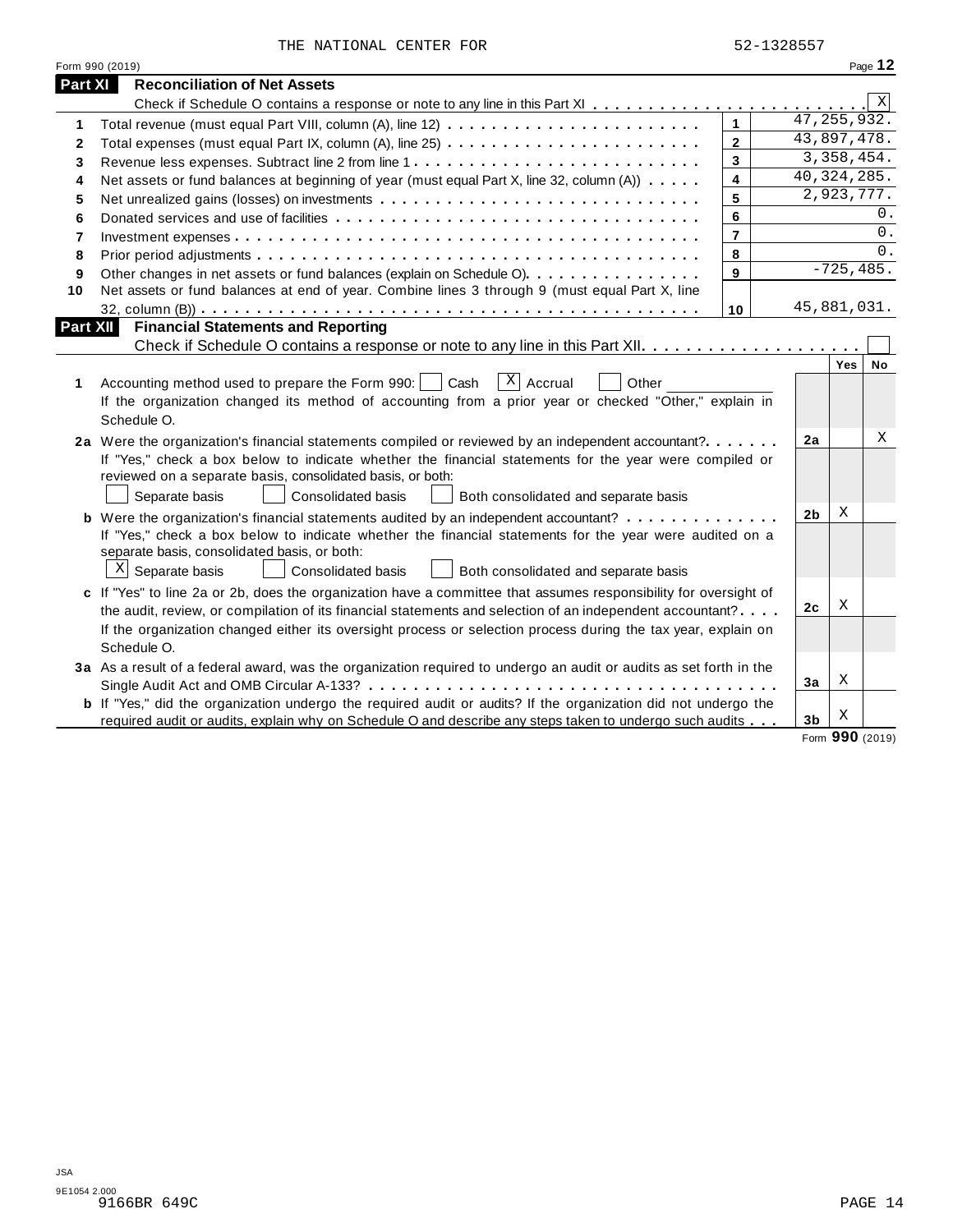| <b>SCHEDULE A</b> |  |
|-------------------|--|
|                   |  |

# **CHEDULE A Public Charity Status and Public Support**  $\frac{100\text{dB No. }1545-0047}{000\text{dB}}$

(Form 990 or 990-EZ) complete if the organization is a section 501(c)(3) organization or a section 4947(a)(1) nonexempt charitable trust.  $2019$ 

|        |                                                               |                                                            | Complete if the organization is a section 501(c)(3) organization or a section $4947(a)(1)$ nonexempt charitable trust.<br>Attach to Form 990 or Form 990-EZ. |     |                                       |                                                                                                                                                                                                                                                                                                                                                                                 | ZW IJ                                                                                                                        |
|--------|---------------------------------------------------------------|------------------------------------------------------------|--------------------------------------------------------------------------------------------------------------------------------------------------------------|-----|---------------------------------------|---------------------------------------------------------------------------------------------------------------------------------------------------------------------------------------------------------------------------------------------------------------------------------------------------------------------------------------------------------------------------------|------------------------------------------------------------------------------------------------------------------------------|
|        | Department of the Treasury<br><b>Internal Revenue Service</b> |                                                            | Go to www.irs.gov/Form990 for instructions and the latest information.                                                                                       |     |                                       |                                                                                                                                                                                                                                                                                                                                                                                 | Open to Public<br>Inspection                                                                                                 |
|        | Name of the organization                                      | THE NATIONAL CENTER FOR                                    |                                                                                                                                                              |     |                                       | <b>Employer identification number</b>                                                                                                                                                                                                                                                                                                                                           |                                                                                                                              |
|        | MISSING AND EXPLOITED CHILDREN                                |                                                            |                                                                                                                                                              |     |                                       | 52-1328557                                                                                                                                                                                                                                                                                                                                                                      |                                                                                                                              |
| Part I |                                                               |                                                            |                                                                                                                                                              |     |                                       | Reason for Public Charity Status (All organizations must complete this part.) See instructions.                                                                                                                                                                                                                                                                                 |                                                                                                                              |
|        |                                                               |                                                            | The organization is not a private foundation because it is: (For lines 1 through 12, check only one box.)                                                    |     |                                       |                                                                                                                                                                                                                                                                                                                                                                                 |                                                                                                                              |
| 1      |                                                               |                                                            | A church, convention of churches, or association of churches described in section 170(b)(1)(A)(i).                                                           |     |                                       |                                                                                                                                                                                                                                                                                                                                                                                 |                                                                                                                              |
| 2      |                                                               |                                                            | A school described in section 170(b)(1)(A)(ii). (Attach Schedule E (Form 990 or 990-EZ).)                                                                    |     |                                       |                                                                                                                                                                                                                                                                                                                                                                                 |                                                                                                                              |
| 3      |                                                               |                                                            | A hospital or a cooperative hospital service organization described in section 170(b)(1)(A)(iii).                                                            |     |                                       |                                                                                                                                                                                                                                                                                                                                                                                 |                                                                                                                              |
| 4      |                                                               |                                                            |                                                                                                                                                              |     |                                       | A medical research organization operated in conjunction with a hospital described in section 170(b)(1)(A)(iii). Enter the                                                                                                                                                                                                                                                       |                                                                                                                              |
|        | hospital's name, city, and state:                             |                                                            |                                                                                                                                                              |     |                                       |                                                                                                                                                                                                                                                                                                                                                                                 |                                                                                                                              |
| 5      |                                                               |                                                            |                                                                                                                                                              |     |                                       |                                                                                                                                                                                                                                                                                                                                                                                 | An organization operated for the benefit of a college or university owned or operated by a governmental unit described in    |
|        |                                                               | section 170(b)(1)(A)(iv). (Complete Part II.)              |                                                                                                                                                              |     |                                       |                                                                                                                                                                                                                                                                                                                                                                                 |                                                                                                                              |
| 6      |                                                               |                                                            | A federal, state, or local government or governmental unit described in section 170(b)(1)(A)(v).                                                             |     |                                       |                                                                                                                                                                                                                                                                                                                                                                                 |                                                                                                                              |
| X<br>7 |                                                               |                                                            |                                                                                                                                                              |     |                                       |                                                                                                                                                                                                                                                                                                                                                                                 | An organization that normally receives a substantial part of its support from a governmental unit or from the general public |
|        |                                                               | described in section 170(b)(1)(A)(vi). (Complete Part II.) |                                                                                                                                                              |     |                                       |                                                                                                                                                                                                                                                                                                                                                                                 |                                                                                                                              |
| 8      |                                                               |                                                            | A community trust described in section 170(b)(1)(A)(vi). (Complete Part II.)                                                                                 |     |                                       |                                                                                                                                                                                                                                                                                                                                                                                 |                                                                                                                              |
| 9      |                                                               |                                                            |                                                                                                                                                              |     |                                       | An agricultural research organization described in section 170(b)(1)(A)(ix) operated in conjunction with a land-grant college                                                                                                                                                                                                                                                   |                                                                                                                              |
|        |                                                               |                                                            |                                                                                                                                                              |     |                                       | or university or a non-land-grant college of agriculture (see instructions). Enter the name, city, and state of the college or                                                                                                                                                                                                                                                  |                                                                                                                              |
|        | university:                                                   |                                                            |                                                                                                                                                              |     |                                       |                                                                                                                                                                                                                                                                                                                                                                                 |                                                                                                                              |
| 10     |                                                               |                                                            | acquired by the organization after June 30, 1975. See section 509(a)(2). (Complete Part III.)                                                                |     |                                       | An organization that normally receives: (1) more than 331/3% of its support from contributions, membership fees, and gross<br>receipts from activities related to its exempt functions - subject to certain exceptions, and (2) no more than 331/3% of its<br>support from gross investment income and unrelated business taxable income (less section 511 tax) from businesses |                                                                                                                              |
|        |                                                               |                                                            | An organization organized and operated exclusively to test for public safety. See section 509(a)(4).                                                         |     |                                       |                                                                                                                                                                                                                                                                                                                                                                                 |                                                                                                                              |
|        |                                                               |                                                            |                                                                                                                                                              |     |                                       | An organization organized and operated exclusively for the benefit of, to perform the functions of, or to carry out the purposes                                                                                                                                                                                                                                                |                                                                                                                              |
|        |                                                               |                                                            |                                                                                                                                                              |     |                                       | of one or more publicly supported organizations described in section 509(a)(1) or section 509(a)(2). See section 509(a)(3).                                                                                                                                                                                                                                                     |                                                                                                                              |
|        |                                                               |                                                            |                                                                                                                                                              |     |                                       | Check the box in lines 12a through 12d that describes the type of supporting organization and complete lines 12e, 12f, and 12g.                                                                                                                                                                                                                                                 |                                                                                                                              |
| a      |                                                               |                                                            |                                                                                                                                                              |     |                                       | Type I. A supporting organization operated, supervised, or controlled by its supported organization(s), typically by giving                                                                                                                                                                                                                                                     |                                                                                                                              |
|        |                                                               |                                                            |                                                                                                                                                              |     |                                       | the supported organization(s) the power to regularly appoint or elect a majority of the directors or trustees of the                                                                                                                                                                                                                                                            |                                                                                                                              |
|        |                                                               |                                                            | supporting organization. You must complete Part IV, Sections A and B.                                                                                        |     |                                       |                                                                                                                                                                                                                                                                                                                                                                                 |                                                                                                                              |
| b      |                                                               |                                                            |                                                                                                                                                              |     |                                       | Type II. A supporting organization supervised or controlled in connection with its supported organization(s), by having                                                                                                                                                                                                                                                         |                                                                                                                              |
|        |                                                               |                                                            |                                                                                                                                                              |     |                                       | control or management of the supporting organization vested in the same persons that control or manage the supported                                                                                                                                                                                                                                                            |                                                                                                                              |
|        |                                                               |                                                            | organization(s). You must complete Part IV, Sections A and C.                                                                                                |     |                                       |                                                                                                                                                                                                                                                                                                                                                                                 |                                                                                                                              |
| c      |                                                               |                                                            |                                                                                                                                                              |     |                                       | Type III functionally integrated. A supporting organization operated in connection with, and functionally integrated with,                                                                                                                                                                                                                                                      |                                                                                                                              |
|        |                                                               |                                                            | its supported organization(s) (see instructions). You must complete Part IV, Sections A, D, and E.                                                           |     |                                       |                                                                                                                                                                                                                                                                                                                                                                                 |                                                                                                                              |
| d      |                                                               |                                                            |                                                                                                                                                              |     |                                       | Type III non-functionally integrated. A supporting organization operated in connection with its supported organization(s)                                                                                                                                                                                                                                                       |                                                                                                                              |
|        |                                                               |                                                            |                                                                                                                                                              |     |                                       | that is not functionally integrated. The organization generally must satisfy a distribution requirement and an attentiveness                                                                                                                                                                                                                                                    |                                                                                                                              |
|        |                                                               |                                                            | requirement (see instructions). You must complete Part IV, Sections A and D, and Part V.                                                                     |     |                                       |                                                                                                                                                                                                                                                                                                                                                                                 |                                                                                                                              |
| е      |                                                               |                                                            |                                                                                                                                                              |     |                                       | Check this box if the organization received a written determination from the IRS that it is a Type I, Type II, Type III                                                                                                                                                                                                                                                         |                                                                                                                              |
|        |                                                               |                                                            | functionally integrated, or Type III non-functionally integrated supporting organization.                                                                    |     |                                       |                                                                                                                                                                                                                                                                                                                                                                                 |                                                                                                                              |
| t      |                                                               |                                                            |                                                                                                                                                              |     |                                       |                                                                                                                                                                                                                                                                                                                                                                                 |                                                                                                                              |
| g      |                                                               |                                                            | Provide the following information about the supported organization(s).                                                                                       |     |                                       |                                                                                                                                                                                                                                                                                                                                                                                 |                                                                                                                              |
|        | (i) Name of supported organization                            | (ii) EIN                                                   | (iii) Type of organization                                                                                                                                   |     | (iv) Is the organization              | (v) Amount of monetary                                                                                                                                                                                                                                                                                                                                                          | (vi) Amount of                                                                                                               |
|        |                                                               |                                                            | (described on lines 1-10<br>above (see instructions))                                                                                                        |     | listed in your governing<br>document? | support (see<br>instructions)                                                                                                                                                                                                                                                                                                                                                   | other support (see<br>instructions)                                                                                          |
|        |                                                               |                                                            |                                                                                                                                                              | Yes | No                                    |                                                                                                                                                                                                                                                                                                                                                                                 |                                                                                                                              |
| (A)    |                                                               |                                                            |                                                                                                                                                              |     |                                       |                                                                                                                                                                                                                                                                                                                                                                                 |                                                                                                                              |
|        |                                                               |                                                            |                                                                                                                                                              |     |                                       |                                                                                                                                                                                                                                                                                                                                                                                 |                                                                                                                              |
| (B)    |                                                               |                                                            |                                                                                                                                                              |     |                                       |                                                                                                                                                                                                                                                                                                                                                                                 |                                                                                                                              |
| (C)    |                                                               |                                                            |                                                                                                                                                              |     |                                       |                                                                                                                                                                                                                                                                                                                                                                                 |                                                                                                                              |
| (D)    |                                                               |                                                            |                                                                                                                                                              |     |                                       |                                                                                                                                                                                                                                                                                                                                                                                 |                                                                                                                              |
| (E)    |                                                               |                                                            |                                                                                                                                                              |     |                                       |                                                                                                                                                                                                                                                                                                                                                                                 |                                                                                                                              |
|        |                                                               |                                                            |                                                                                                                                                              |     |                                       |                                                                                                                                                                                                                                                                                                                                                                                 |                                                                                                                              |
| Total  |                                                               |                                                            |                                                                                                                                                              |     |                                       |                                                                                                                                                                                                                                                                                                                                                                                 |                                                                                                                              |

For Paperwork Reduction Act Notice, see the Instructions for Form 990 or 990-EZ. Schedule A (Form 990 or 990-EZ) 2019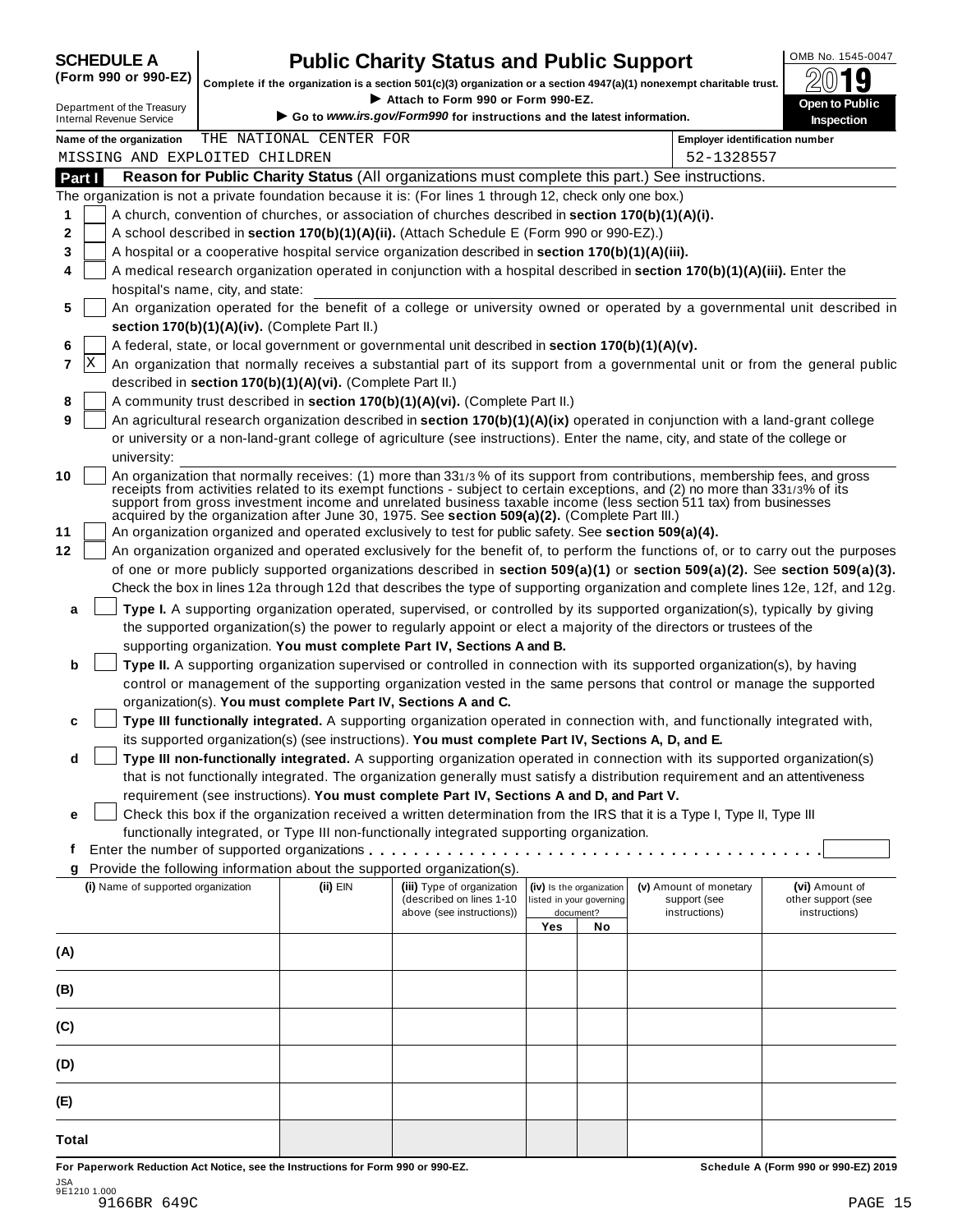**Support Schedule for Organizations Described in Sections 170(b)(1)(A)(iv) and 170(b)(1)(A)(vi)** (Complete only if you checked the box on line 5, 7, or 8 of Part I or if the organization failed to qualify under Part III. If the organization fails to qualify under the tests listed below, please complete Part III.) **Part II**

|              | <b>Section A. Public Support</b>                                                                                                                                                                                                                     |               |               |             |               |               |                |  |  |
|--------------|------------------------------------------------------------------------------------------------------------------------------------------------------------------------------------------------------------------------------------------------------|---------------|---------------|-------------|---------------|---------------|----------------|--|--|
|              | Calendar year (or fiscal year beginning in) ▶                                                                                                                                                                                                        | (a) 2015      | (b) 2016      | (c) 2017    | $(d)$ 2018    | (e) 2019      | (f) Total      |  |  |
| 1.           | Gifts, grants, contributions, and<br>membership fees received. (Do not<br>include any "unusual grants.")                                                                                                                                             | 42, 112, 420. | 39, 725, 853. | 42,660,052. | 43, 521, 913. | 45, 815, 563. | 213,835,801.   |  |  |
| $\mathbf{2}$ | Tax revenues levied for the<br>organization's benefit and either paid<br>to or expended on its behalf                                                                                                                                                |               |               |             |               |               | 0.             |  |  |
| 3            | The value of services or facilities<br>furnished by a governmental unit to the<br>organization without charge                                                                                                                                        |               |               |             |               |               | 0.             |  |  |
| 4            | Total. Add lines 1 through 3                                                                                                                                                                                                                         | 42, 112, 420  | 39,725,853.   | 42,660,052. | 43, 521, 913. | 45, 815, 563. | 213,835,801.   |  |  |
| 5            | The portion of total contributions by<br>each person (other than a<br>governmental unit or publicly<br>supported organization) included on<br>line 1 that exceeds 2% of the amount<br>shown on line 11, column (f)                                   |               |               |             |               |               | 0.             |  |  |
| 6            | Public support. Subtract line 5 from line 4                                                                                                                                                                                                          |               |               |             |               |               | 213,835,801.   |  |  |
|              | <b>Section B. Total Support</b>                                                                                                                                                                                                                      |               |               |             |               |               |                |  |  |
|              | Calendar year (or fiscal year beginning in) ▶                                                                                                                                                                                                        | (a) 2015      | (b) 2016      | (c) 2017    | $(d)$ 2018    | (e) 2019      | (f) Total      |  |  |
| 7            | Amounts from line 4                                                                                                                                                                                                                                  | 42, 112, 420. | 39,725,853.   | 42,660,052. | 43, 521, 913. | 45, 815, 563. | 213,835,801.   |  |  |
| 8            | Gross income from interest, dividends.<br>payments received on securities loans,<br>rents, royalties, and income from<br>similar sources experiences                                                                                                 | 819,582.      | 820,965.      | 846,367.    | 927,080.      | 1,718,459.    | 5, 132, 453.   |  |  |
| 9            | Net income from unrelated business<br>activities, whether or not the business<br>is regularly carried on the control of the set of the set of the set of the set of the set of the set of the s                                                      |               | 917.          | 3,195.      |               | 20,543.       | 24,655.        |  |  |
| 10           | Other income. Do not include gain or<br>loss from the sale of capital assets<br>(Explain in Part VI.) ATCH 1                                                                                                                                         | 627,898.      | 633,486.      | 559,969.    | 557,956.      | 392,158.      | 2,771,467.     |  |  |
| 11           | Total support. Add lines 7 through 10                                                                                                                                                                                                                |               |               |             |               |               | 221, 764, 376. |  |  |
| 12           | Gross receipts from related activities, etc. (see instructions)                                                                                                                                                                                      |               |               |             |               | 12            | 34,128.        |  |  |
| 13           | First five years. If the Form 990 is for the organization's first, second, third, fourth, or fifth tax year as a section 501(c)(3)                                                                                                                   |               |               |             |               |               |                |  |  |
|              | <b>Section C. Computation of Public Support Percentage</b>                                                                                                                                                                                           |               |               |             |               |               |                |  |  |
| 14           | Public support percentage for 2019 (line 6, column (f) divided by line 11, column (f)).                                                                                                                                                              |               |               |             |               | 14            | 96.42%         |  |  |
| 15           |                                                                                                                                                                                                                                                      |               |               |             |               | 15            | 96.81%         |  |  |
|              | 16a 331/3% support test - 2019. If the organization did not check the box on line 13, and line 14 is 331/3% or more, check this                                                                                                                      |               |               |             |               |               |                |  |  |
|              |                                                                                                                                                                                                                                                      |               |               |             |               |               | Χ              |  |  |
|              | b 331/3% support test - 2018. If the organization did not check a box on line 13 or 16a, and line 15 is 331/3% or more, check                                                                                                                        |               |               |             |               |               |                |  |  |
|              |                                                                                                                                                                                                                                                      |               |               |             |               |               |                |  |  |
|              | 17a 10%-facts-and-circumstances test - 2019. If the organization did not check a box on line 13, 16a, or 16b, and line 14 is                                                                                                                         |               |               |             |               |               |                |  |  |
|              | 10% or more, and if the organization meets the "facts-and-circumstances" test, check this box and stop here. Explain in<br>Part VI how the organization meets the "facts-and-circumstances" test. The organization qualifies as a publicly supported |               |               |             |               |               |                |  |  |
|              |                                                                                                                                                                                                                                                      |               |               |             |               |               |                |  |  |
|              |                                                                                                                                                                                                                                                      |               |               |             |               |               |                |  |  |
|              | b 10%-facts-and-circumstances test - 2018. If the organization did not check a box on line 13, 16a, 16b, or 17a, and line                                                                                                                            |               |               |             |               |               |                |  |  |
|              | 15 is 10% or more, and if the organization meets the "facts-and-circumstances" test, check this box and stop here.                                                                                                                                   |               |               |             |               |               |                |  |  |
|              | Explain in Part VI how the organization meets the "facts-and-circumstances" test. The organization qualifies as a publicly                                                                                                                           |               |               |             |               |               |                |  |  |
|              |                                                                                                                                                                                                                                                      |               |               |             |               |               |                |  |  |
| 18           | Private foundation. If the organization did not check a box on line 13, 16a, 16b, 17a, or 17b, check this box and see                                                                                                                                |               |               |             |               |               |                |  |  |
|              |                                                                                                                                                                                                                                                      |               |               |             |               |               |                |  |  |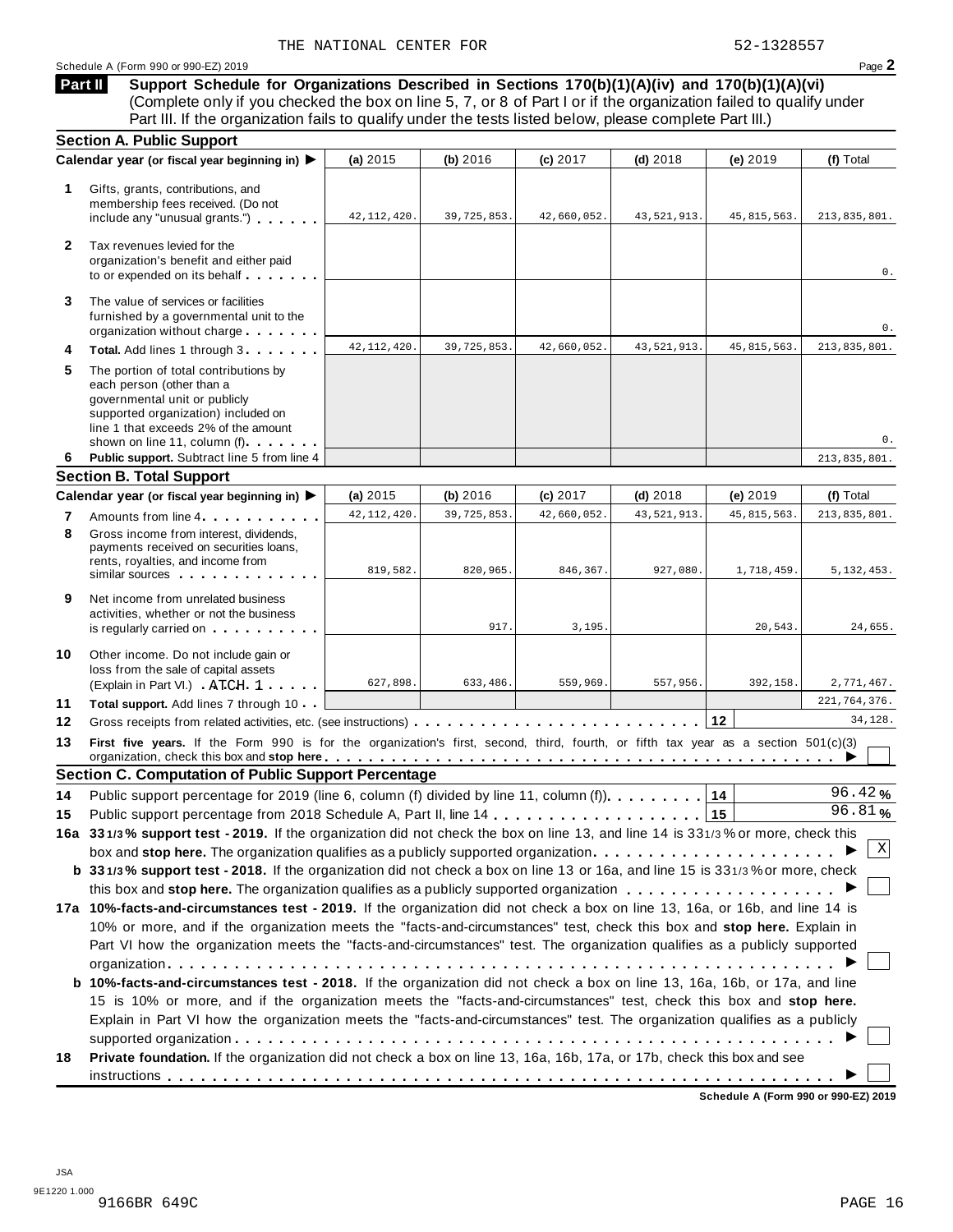Schedule A (Form 990 or 990-EZ) 2019 Page 3

#### **Support Schedule for Organizations Described in Section 509(a)(2) Part III**

(Complete only if you checked the box on line 10 of Part I or if the organization failed to qualify under Part II. If the organization fails to qualify under the tests listed below, please complete Part II.)

|                  | <b>Section A. Public Support</b>                                                                                                                                                                                                     |            |          |          |            |            |           |
|------------------|--------------------------------------------------------------------------------------------------------------------------------------------------------------------------------------------------------------------------------------|------------|----------|----------|------------|------------|-----------|
|                  | Calendar year (or fiscal year beginning in) $\blacktriangleright$                                                                                                                                                                    | (a) $2015$ | (b) 2016 | (c) 2017 | $(d)$ 2018 | (e) 2019   | (f) Total |
| 1.               | Gifts, grants, contributions, and membership fees                                                                                                                                                                                    |            |          |          |            |            |           |
|                  | received. (Do not include any "unusual grants.")                                                                                                                                                                                     |            |          |          |            |            |           |
| 2                | Gross receipts from admissions, merchandise                                                                                                                                                                                          |            |          |          |            |            |           |
|                  | sold or services performed, or facilities                                                                                                                                                                                            |            |          |          |            |            |           |
|                  | furnished in any activity that is related to the                                                                                                                                                                                     |            |          |          |            |            |           |
|                  | organization's tax-exempt purpose                                                                                                                                                                                                    |            |          |          |            |            |           |
| 3                | Gross receipts from activities that are not an                                                                                                                                                                                       |            |          |          |            |            |           |
|                  | unrelated trade or business under section 513                                                                                                                                                                                        |            |          |          |            |            |           |
| 4                | Tax revenues levied for the                                                                                                                                                                                                          |            |          |          |            |            |           |
|                  | organization's benefit and either paid to                                                                                                                                                                                            |            |          |          |            |            |           |
|                  | or expended on its behalf <b>contains the set of the set of the set of the set of the set of the set of the set of the set of the set of the set of the set of the set of the set of the set of the set of the set of the set of</b> |            |          |          |            |            |           |
| 5                | The value of services or facilities                                                                                                                                                                                                  |            |          |          |            |            |           |
|                  | furnished by a governmental unit to the                                                                                                                                                                                              |            |          |          |            |            |           |
|                  |                                                                                                                                                                                                                                      |            |          |          |            |            |           |
|                  | organization without charge                                                                                                                                                                                                          |            |          |          |            |            |           |
| 6                | <b>Total.</b> Add lines 1 through 5                                                                                                                                                                                                  |            |          |          |            |            |           |
|                  | 7a Amounts included on lines 1, 2, and 3                                                                                                                                                                                             |            |          |          |            |            |           |
|                  | received from disqualified persons<br><b>b</b> Amounts included on lines 2 and 3                                                                                                                                                     |            |          |          |            |            |           |
|                  | received from other than disqualified                                                                                                                                                                                                |            |          |          |            |            |           |
|                  | persons that exceed the greater of \$5,000                                                                                                                                                                                           |            |          |          |            |            |           |
|                  | or 1% of the amount on line 13 for the year                                                                                                                                                                                          |            |          |          |            |            |           |
|                  | c Add lines 7a and 7b                                                                                                                                                                                                                |            |          |          |            |            |           |
| 8                | <b>Public support.</b> (Subtract line 7c from                                                                                                                                                                                        |            |          |          |            |            |           |
|                  | $line 6.)$ $\ldots$ $\ldots$ $\ldots$ $\ldots$ $\ldots$                                                                                                                                                                              |            |          |          |            |            |           |
|                  | <b>Section B. Total Support</b>                                                                                                                                                                                                      |            |          |          |            |            |           |
|                  | Calendar year (or fiscal year beginning in) ▶                                                                                                                                                                                        | (a) $2015$ | (b) 2016 | (c) 2017 | $(d)$ 2018 | $(e)$ 2019 | (f) Total |
| 9                | Amounts from line 6 <b>Amounts</b> from line 6                                                                                                                                                                                       |            |          |          |            |            |           |
|                  | 10 a Gross income from interest, dividends,<br>payments received on securities loans,                                                                                                                                                |            |          |          |            |            |           |
|                  | rents, royalties, and income from similar                                                                                                                                                                                            |            |          |          |            |            |           |
|                  | sources                                                                                                                                                                                                                              |            |          |          |            |            |           |
|                  | <b>b</b> Unrelated business taxable income (less                                                                                                                                                                                     |            |          |          |            |            |           |
|                  | section 511 taxes) from businesses                                                                                                                                                                                                   |            |          |          |            |            |           |
|                  | acquired after June 30, 1975                                                                                                                                                                                                         |            |          |          |            |            |           |
|                  | c Add lines 10a and 10b                                                                                                                                                                                                              |            |          |          |            |            |           |
| 11               | Net income from unrelated business                                                                                                                                                                                                   |            |          |          |            |            |           |
|                  | activities not included in line 10b, whether                                                                                                                                                                                         |            |          |          |            |            |           |
|                  | or not the business is regularly carried on                                                                                                                                                                                          |            |          |          |            |            |           |
| 12               | Other income. Do not include gain or                                                                                                                                                                                                 |            |          |          |            |            |           |
|                  | loss from the sale of capital assets                                                                                                                                                                                                 |            |          |          |            |            |           |
|                  | (Explain in Part VI.) <b>All Accords</b>                                                                                                                                                                                             |            |          |          |            |            |           |
| 13               | Total support. (Add lines 9, 10c, 11,                                                                                                                                                                                                |            |          |          |            |            |           |
|                  | and $12.$ ) $\cdots$ $\cdots$ $\cdots$ $\cdots$ $\cdots$                                                                                                                                                                             |            |          |          |            |            |           |
| 14               | First five years. If the Form 990 is for the organization's first, second, third, fourth, or fifth tax year as a section 501(c)(3)                                                                                                   |            |          |          |            |            |           |
|                  |                                                                                                                                                                                                                                      |            |          |          |            |            |           |
|                  | Section C. Computation of Public Support Percentage                                                                                                                                                                                  |            |          |          |            |            |           |
| 15               |                                                                                                                                                                                                                                      |            |          |          |            | 15         | %         |
| 16               |                                                                                                                                                                                                                                      |            |          |          |            |            | %         |
|                  | Public support percentage from 2018 Schedule A, Part III, line 15                                                                                                                                                                    |            |          |          |            | 16         |           |
|                  | Section D. Computation of Investment Income Percentage                                                                                                                                                                               |            |          |          |            |            |           |
| 17               | Investment income percentage for 2019 (line 10c, column (f), divided by line 13, column (f)), $\ldots$ , , , , , , ,                                                                                                                 |            |          |          |            | 17         | %         |
| 18               | Investment income percentage from 2018 Schedule A, Part III, line 17                                                                                                                                                                 |            |          |          |            | 18         | %         |
|                  | 19a 331/3% support tests - 2019. If the organization did not check the box on line 14, and line 15 is more than 331/3%, and line                                                                                                     |            |          |          |            |            |           |
|                  | 17 is not more than 331/3%, check this box and stop here. The organization qualifies as a publicly supported organization                                                                                                            |            |          |          |            |            |           |
|                  | <b>b</b> 331/3% support tests - 2018. If the organization did not check a box on line 14 or line 19a, and line 16 is more than 331/3%, and                                                                                           |            |          |          |            |            |           |
|                  | line 18 is not more than 331/3%, check this box and stop here. The organization qualifies as a publicly supported organization                                                                                                       |            |          |          |            |            |           |
|                  |                                                                                                                                                                                                                                      |            |          |          |            |            |           |
| 20<br><b>JSA</b> | Private foundation. If the organization did not check a box on line 14, 19a, or 19b, check this box and see instructions                                                                                                             |            |          |          |            |            |           |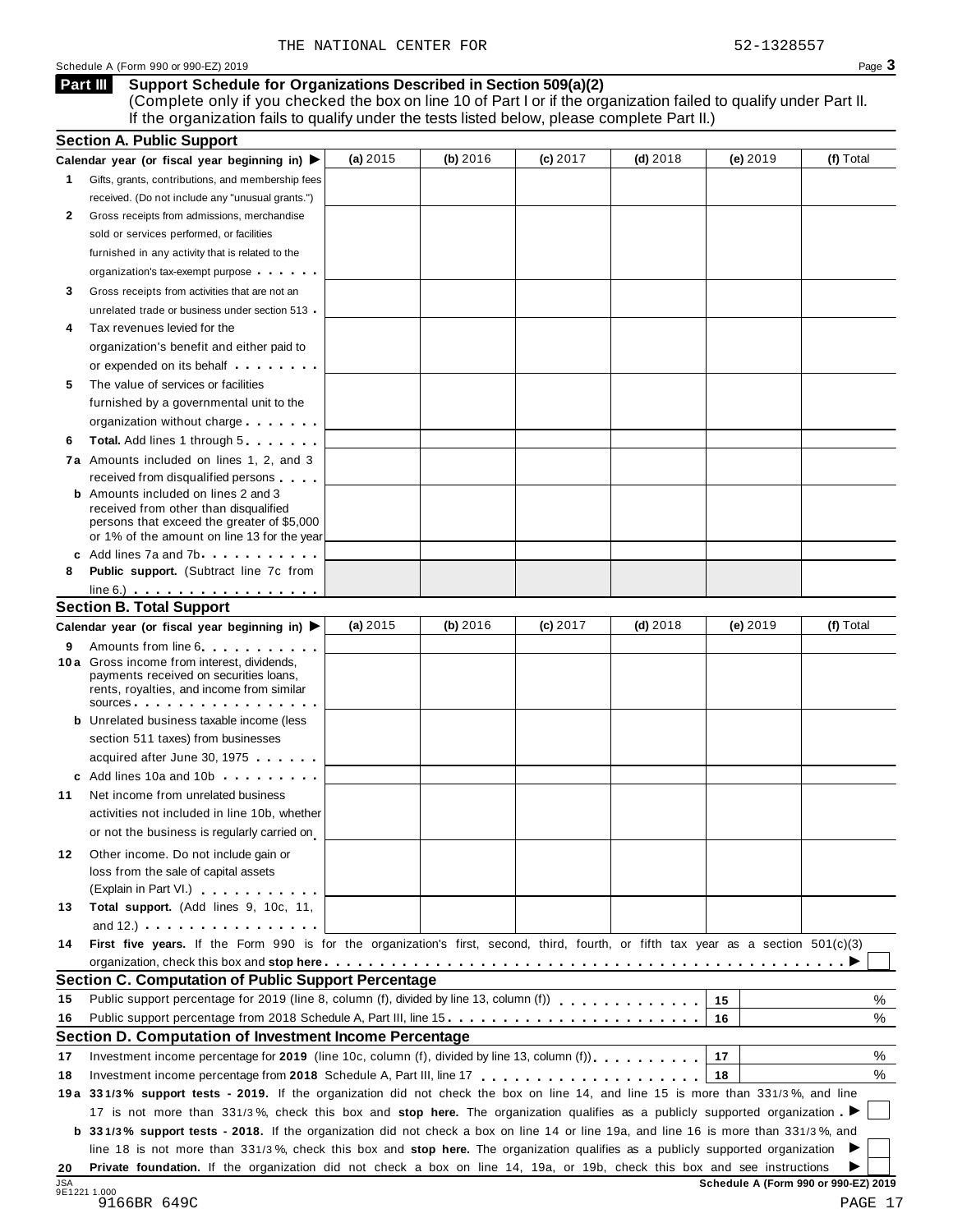**Yes No**

**2**

**3a**

**3b**

**3c**

**4a**

**4b**

**4c**

**5a**

**5b 5c**

**6**

**7**

**8**

**9a**

**9b**

**9c**

**10a**

#### **Part IV Supporting Organizations**

(Complete only if you checked a box in line 12 on Part I. If you checked 12a of Part I, complete Sections A and B. If you checked 12b of Part I, complete Sections A and C. If you checked 12c of Part I, complete Sections A, D, and E. If you checked 12d of Part I, complete Sections A and D, and complete Part V.)

#### **Section A. All Supporting Organizations**

- **1** Are all of the organization's supported organizations listed by name in the organization's governing documents? *If "No," describe in Part VI how the supported organizations are designated. If designated by class or purpose, describe the designation. If historic and continuing relationship, explain.* **1**
- **2** Did the organization have any supported organization that does not have an IRS determination of status under section 509(a)(1) or (2)? *If"Yes," explain in Part VI how the organization determined that the supported organization was described in section 509(a)(1) or (2).*
- **3 a** Did the organization have a supported organization described in section 501(c)(4), (5), or (6)? *If "Yes," answer (b) and (c) below.*
- **b** Did the organization confirm that each supported organization qualified under section 501(c)(4), (5), or (6) and | satisfied the public support tests under section 509(a)(2)? *If "Yes," describe in Part VI when and how the organization made the determination.*
- **c** Did the organization ensure that all support to such organizations was used exclusively for section 170(c)(2)(B) purposes? *If"Yes," explain in Part VI what controls the organization put in place to ensure such use.*
- **4 a** Was any supported organization not organized in the United States ("foreign supported organization")? *If "Yes," and if you checked 12a or 12b in Part I, answer (b) and (c) below.*
- **b** Did the organization have ultimate control and discretion in deciding whether to make grants to the foreign | supported organization? *If "Yes," describe in Part VI how the organization had such control and discretion despite being controlled or supervised by or in connection with its supported organizations.*
- **c** Did the organization support any foreign supported organization that does not have an IRS determination | under sections 501(c)(3) and 509(a)(1) or (2)? *If "Yes," explain in Part VI what controls the organization used to ensure that all support to the foreign supported organization was used exclusively for section 170(c)(2)(B) purposes.*
- **5 a** Did the organization add, substitute, or remove any supported organizations during the tax year? *If "Yes,"* answer (b) and (c) below (if applicable). Also, provide detail in Part VI, including (i) the names and EIN *numbers of the supported organizations added, substituted, or removed; (ii) the reasons for each such action;* (iii) the authority under the organization's organizing document authorizing such action; and (iv) how the action *was accomplished (such as by amendment to the organizing document).*
- **b Type I or Type II only.** Was any added or substituted supported organization part of a class already designated in the organization's organizing document?
- **c Substitutions only.** Was the substitution the result of an event beyond the organization's control?
- **6** Did the organization provide support (whether in the form of grants or the provision of services or facilities) to anyone other than (i) its supported organizations, (ii) individuals that are part of the charitable class benefited by one or more of its supported organizations, or (iii) other supporting organizations that also support or benefit one or more of the filing organization's supported organizations? *If"Yes," provide detail in Part VI.*
- **7** Did the organization provide a grant, loan, compensation, or other similar payment to a substantial contributor (as defined in section 4958(c)(3)(C)), a family member of a substantial contributor, or a 35% controlled entity with regard to a substantial contributor? *If"Yes," complete Part I of Schedule L (Form 990 or 990-EZ).*
- **8** Did the organization make a loan to a disqualified person (as defined in section 4958) not described in line 7? *If "Yes," complete Part I of Schedule L (Form 990 or 990-EZ).*
- **9a** Was the organization controlled directly or indirectly at any time during the tax year by one or more | disqualified persons as defined in section 4946 (other than foundation managers and organizations described in section 509(a)(1) or (2))? *If"Yes," provide detail in Part VI.*
- **b** Did one or more disqualified persons (as defined in line 9a) hold a controlling interest in any entity in which | the supporting organization had an interest? *If"Yes," provide detail in Part VI.*
- **c** Did a disqualified person (as defined in line 9a) have an ownership interest in, or derive any personal benefit from, assets in which the supporting organization also had an interest? *If"Yes," provide detail in Part VI.*
- **10a** Was the organization subject to the excess business holdings rules of section 4943 because of section | 4943(f) (regarding certain Type II supporting organizations, and all Type III non-functionally integrated supporting organizations)? *If"Yes," answer 10b below.*
	- **b** Did the organization have any excess business holdings in the tax year? *(Use Schedule C, Form 4720, to determine whether the organization had excess business holdings.)*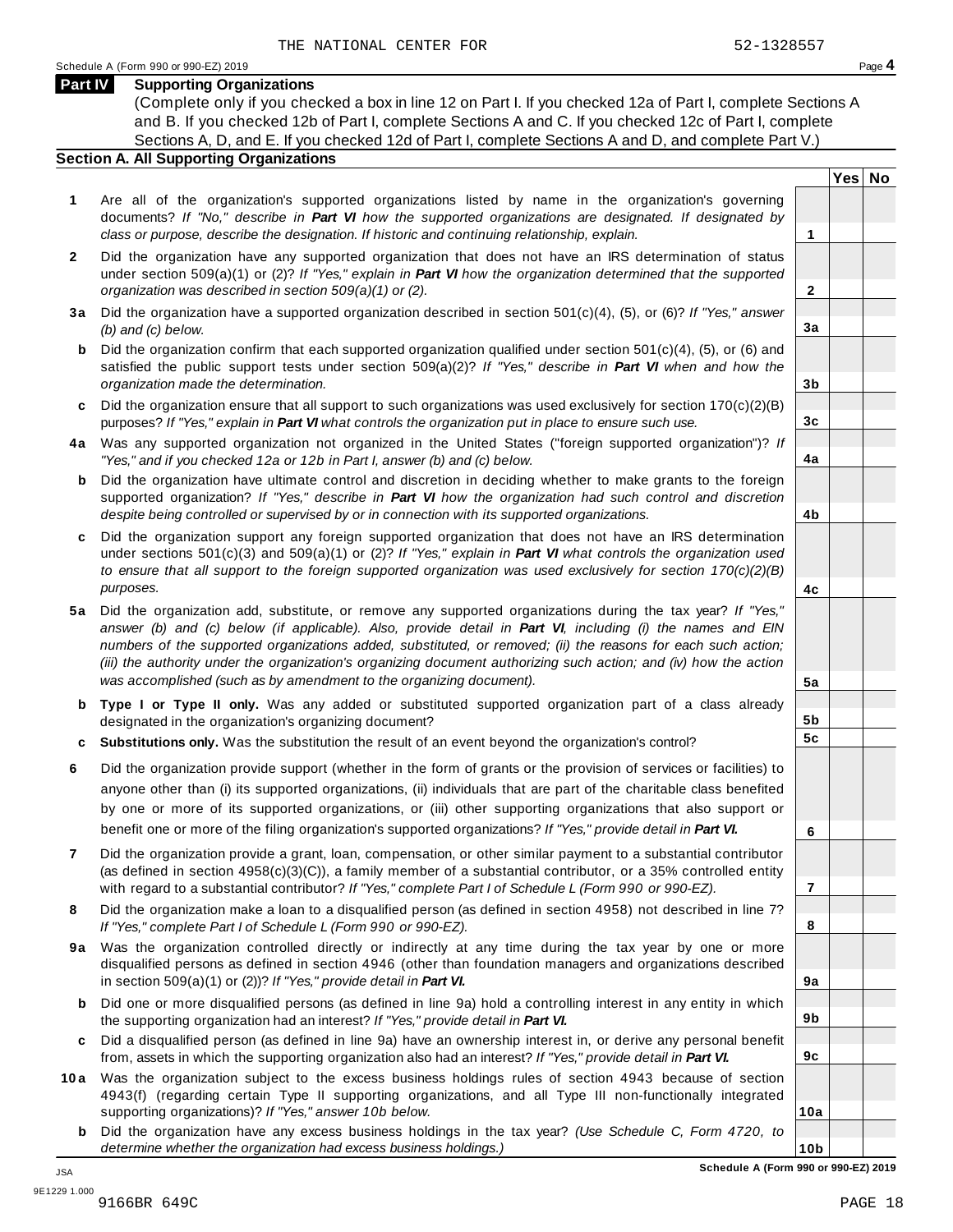|                  | Schedule A (Form 990 or 990-EZ) 2019                                                                                                                                                                                                                                                                                                                                                                                                                                                                                                                                                                                                                                         |                   |        | Page 5 |
|------------------|------------------------------------------------------------------------------------------------------------------------------------------------------------------------------------------------------------------------------------------------------------------------------------------------------------------------------------------------------------------------------------------------------------------------------------------------------------------------------------------------------------------------------------------------------------------------------------------------------------------------------------------------------------------------------|-------------------|--------|--------|
| Part IV          | <b>Supporting Organizations (continued)</b>                                                                                                                                                                                                                                                                                                                                                                                                                                                                                                                                                                                                                                  |                   |        |        |
|                  |                                                                                                                                                                                                                                                                                                                                                                                                                                                                                                                                                                                                                                                                              |                   | Yes No |        |
| 11               | Has the organization accepted a gift or contribution from any of the following persons?                                                                                                                                                                                                                                                                                                                                                                                                                                                                                                                                                                                      |                   |        |        |
|                  | a A person who directly or indirectly controls, either alone or together with persons described in (b) and (c)                                                                                                                                                                                                                                                                                                                                                                                                                                                                                                                                                               |                   |        |        |
|                  | below, the governing body of a supported organization?                                                                                                                                                                                                                                                                                                                                                                                                                                                                                                                                                                                                                       | 11a               |        |        |
| b                | A family member of a person described in (a) above?                                                                                                                                                                                                                                                                                                                                                                                                                                                                                                                                                                                                                          | 11 <sub>b</sub>   |        |        |
|                  | c A 35% controlled entity of a person described in (a) or (b) above? If "Yes" to a, b, or c, provide detail in Part VI.<br><b>Section B. Type I Supporting Organizations</b>                                                                                                                                                                                                                                                                                                                                                                                                                                                                                                 | 11c               |        |        |
|                  |                                                                                                                                                                                                                                                                                                                                                                                                                                                                                                                                                                                                                                                                              |                   | Yes No |        |
| 1                | Did the directors, trustees, or membership of one or more supported organizations have the power to<br>regularly appoint or elect at least a majority of the organization's directors or trustees at all times during the<br>tax year? If "No," describe in Part VI how the supported organization(s) effectively operated, supervised, or<br>controlled the organization's activities. If the organization had more than one supported organization,<br>describe how the powers to appoint and/or remove directors or trustees were allocated among the supported<br>organizations and what conditions or restrictions, if any, applied to such powers during the tax year. | 1                 |        |        |
| $\mathbf{2}$     | Did the organization operate for the benefit of any supported organization other than the supported<br>organization(s) that operated, supervised, or controlled the supporting organization? If "Yes," explain in Part<br>VI how providing such benefit carried out the purposes of the supported organization(s) that operated,<br>supervised, or controlled the supporting organization.                                                                                                                                                                                                                                                                                   | $\mathbf{2}$      |        |        |
|                  | <b>Section C. Type II Supporting Organizations</b>                                                                                                                                                                                                                                                                                                                                                                                                                                                                                                                                                                                                                           |                   |        |        |
| 1                | Were a majority of the organization's directors or trustees during the tax year also a majority of the directors<br>or trustees of each of the organization's supported organization(s)? If "No," describe in Part VI how control<br>or management of the supporting organization was vested in the same persons that controlled or managed<br>the supported organization(s).                                                                                                                                                                                                                                                                                                | 1                 | Yes No |        |
|                  | Section D. All Type III Supporting Organizations                                                                                                                                                                                                                                                                                                                                                                                                                                                                                                                                                                                                                             |                   |        |        |
| 1                | Did the organization provide to each of its supported organizations, by the last day of the fifth month of the<br>organization's tax year, (i) a written notice describing the type and amount of support provided during the prior<br>tax year, (ii) a copy of the Form 990 that was most recently filed as of the date of notification, and (iii) copies of<br>the organization's governing documents in effect on the date of notification, to the extent not previously<br>provided?                                                                                                                                                                                     |                   | Yes No |        |
| 2                | Were any of the organization's officers, directors, or trustees either (i) appointed or elected by the supported<br>organization(s) or (ii) serving on the governing body of a supported organization? If "No," explain in Part VI how<br>the organization maintained a close and continuous working relationship with the supported organization(s).                                                                                                                                                                                                                                                                                                                        | 1                 |        |        |
| 3                | By reason of the relationship described in (2), did the organization's supported organizations have a<br>significant voice in the organization's investment policies and in directing the use of the organization's<br>income or assets at all times during the tax year? If "Yes," describe in Part VI the role the organization's<br>supported organizations played in this regard.                                                                                                                                                                                                                                                                                        | $\mathbf{2}$<br>3 |        |        |
|                  | Section E. Type III Functionally Integrated Supporting Organizations                                                                                                                                                                                                                                                                                                                                                                                                                                                                                                                                                                                                         |                   |        |        |
| 1<br>a<br>b<br>c | Check the box next to the method that the organization used to satisfy the Integral Part Test during the year (see instructions).<br>The organization satisfied the Activities Test. Complete line 2 below.<br>The organization is the parent of each of its supported organizations. Complete line 3 below.<br>The organization supported a governmental entity. Describe in Part VI how you supported a government entity (see instructions).                                                                                                                                                                                                                              |                   |        |        |
| 2                | Activities Test. Answer (a) and (b) below.                                                                                                                                                                                                                                                                                                                                                                                                                                                                                                                                                                                                                                   |                   | Yes No |        |
| a                | Did substantially all of the organization's activities during the tax year directly further the exempt purposes of<br>the supported organization(s) to which the organization was responsive? If "Yes," then in Part VI identify<br>those supported organizations and explain how these activities directly furthered their exempt purposes,<br>how the organization was responsive to those supported organizations, and how the organization determined<br>that these activities constituted substantially all of its activities.                                                                                                                                          | 2a                |        |        |
| b                | Did the activities described in (a) constitute activities that, but for the organization's involvement, one or more<br>of the organization's supported organization(s) would have been engaged in? If "Yes," explain in Part VI the<br>reasons for the organization's position that its supported organization(s) would have engaged in these<br>activities but for the organization's involvement.                                                                                                                                                                                                                                                                          | 2b                |        |        |
| 3<br>a           | Parent of Supported Organizations. Answer (a) and (b) below.<br>Did the organization have the power to regularly appoint or elect a majority of the officers, directors, or<br>trustees of each of the supported organizations? Provide details in Part VI.                                                                                                                                                                                                                                                                                                                                                                                                                  | 3a                |        |        |
| b                | Did the organization exercise a substantial degree of direction over the policies, programs, and activities of each                                                                                                                                                                                                                                                                                                                                                                                                                                                                                                                                                          |                   |        |        |
|                  | of its supported organizations? If "Yes," describe in Part VI the role played by the organization in this regard.                                                                                                                                                                                                                                                                                                                                                                                                                                                                                                                                                            | 3 <sub>b</sub>    |        |        |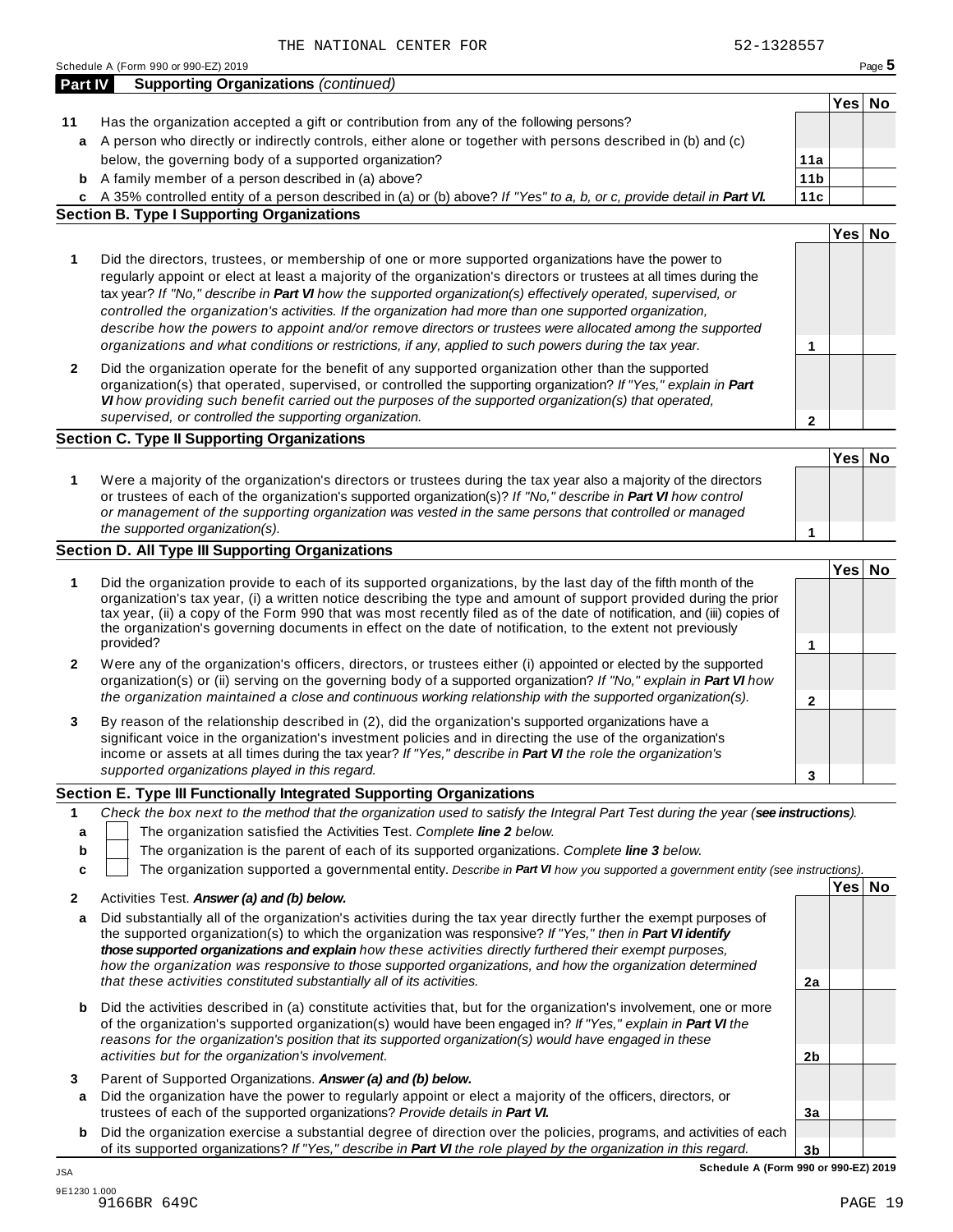| Schedule A (Form 990 or 990-EZ) 2019                                                                                                                                                                             |                         |                | Page $6$                       |
|------------------------------------------------------------------------------------------------------------------------------------------------------------------------------------------------------------------|-------------------------|----------------|--------------------------------|
| Type III Non-Functionally Integrated 509(a)(3) Supporting Organizations<br><b>Part V</b>                                                                                                                         |                         |                |                                |
| $\mathbf 1$<br>Check here if the organization satisfied the Integral Part Test as a qualifying trust on Nov. 20, 1970 (explain in Part VI). See                                                                  |                         |                |                                |
| instructions. All other Type III non-functionally integrated supporting organizations must complete Sections A through E.                                                                                        |                         |                |                                |
| <b>Section A - Adjusted Net Income</b>                                                                                                                                                                           |                         | (A) Prior Year | (B) Current Year<br>(optional) |
| 1 Net short-term capital gain                                                                                                                                                                                    | 1                       |                |                                |
| 2 Recoveries of prior-year distributions                                                                                                                                                                         | $\mathbf 2$             |                |                                |
| 3 Other gross income (see instructions)                                                                                                                                                                          | 3                       |                |                                |
| 4 Add lines 1 through 3.                                                                                                                                                                                         | $\overline{\mathbf{4}}$ |                |                                |
| 5 Depreciation and depletion                                                                                                                                                                                     | 5                       |                |                                |
| 6 Portion of operating expenses paid or incurred for production or<br>collection of gross income or for management, conservation, or<br>maintenance of property held for production of income (see instructions) | 6                       |                |                                |
| 7 Other expenses (see instructions)                                                                                                                                                                              | $\overline{7}$          |                |                                |
| 8 Adjusted Net Income (subtract lines 5, 6, and 7 from line 4)                                                                                                                                                   | 8                       |                |                                |
| <b>Section B - Minimum Asset Amount</b>                                                                                                                                                                          |                         | (A) Prior Year | (B) Current Year<br>(optional) |
| 1 Aggregate fair market value of all non-exempt-use assets (see                                                                                                                                                  |                         |                |                                |
| instructions for short tax year or assets held for part of year):                                                                                                                                                |                         |                |                                |
| a Average monthly value of securities                                                                                                                                                                            | 1a                      |                |                                |
| <b>b</b> Average monthly cash balances                                                                                                                                                                           | 1 <sub>b</sub>          |                |                                |
| c Fair market value of other non-exempt-use assets                                                                                                                                                               | 1c                      |                |                                |
| d Total (add lines 1a, 1b, and 1c)                                                                                                                                                                               | 1 <sub>d</sub>          |                |                                |
| e Discount claimed for blockage or other<br>factors (explain in detail in Part VI):                                                                                                                              |                         |                |                                |
| 2 Acquisition indebtedness applicable to non-exempt-use assets                                                                                                                                                   | $\mathbf{2}$            |                |                                |
| 3 Subtract line 2 from line 1d.                                                                                                                                                                                  | 3                       |                |                                |
| 4 Cash deemed held for exempt use. Enter 1-1/2% of line 3 (for greater amount,<br>see instructions).                                                                                                             | 4                       |                |                                |
| 5 Net value of non-exempt-use assets (subtract line 4 from line 3)                                                                                                                                               | 5                       |                |                                |
| 6 Multiply line 5 by .035.                                                                                                                                                                                       | 6                       |                |                                |
| 7 Recoveries of prior-year distributions                                                                                                                                                                         | $\overline{\mathbf{r}}$ |                |                                |
| 8 Minimum Asset Amount (add line 7 to line 6)                                                                                                                                                                    | 8                       |                |                                |
| <b>Section C - Distributable Amount</b>                                                                                                                                                                          |                         |                | <b>Current Year</b>            |
| 1 Adjusted net income for prior year (from Section A, line 8, Column A)                                                                                                                                          | 1                       |                |                                |
| 2 Enter 85% of line 1.                                                                                                                                                                                           | $\mathbf{2}$            |                |                                |
| 3 Minimum asset amount for prior year (from Section B, line 8, Column A)                                                                                                                                         | 3                       |                |                                |
| 4 Enter greater of line 2 or line 3.                                                                                                                                                                             | 4                       |                |                                |
| 5 Income tax imposed in prior year                                                                                                                                                                               | 5                       |                |                                |
| 6 Distributable Amount. Subtract line 5 from line 4, unless subject to<br>emergency temporary reduction (see instructions).                                                                                      | 6                       |                |                                |

**7 Check here if the current year is the organization's first as a non-functionally integrated Type III supporting organization (see** instructions).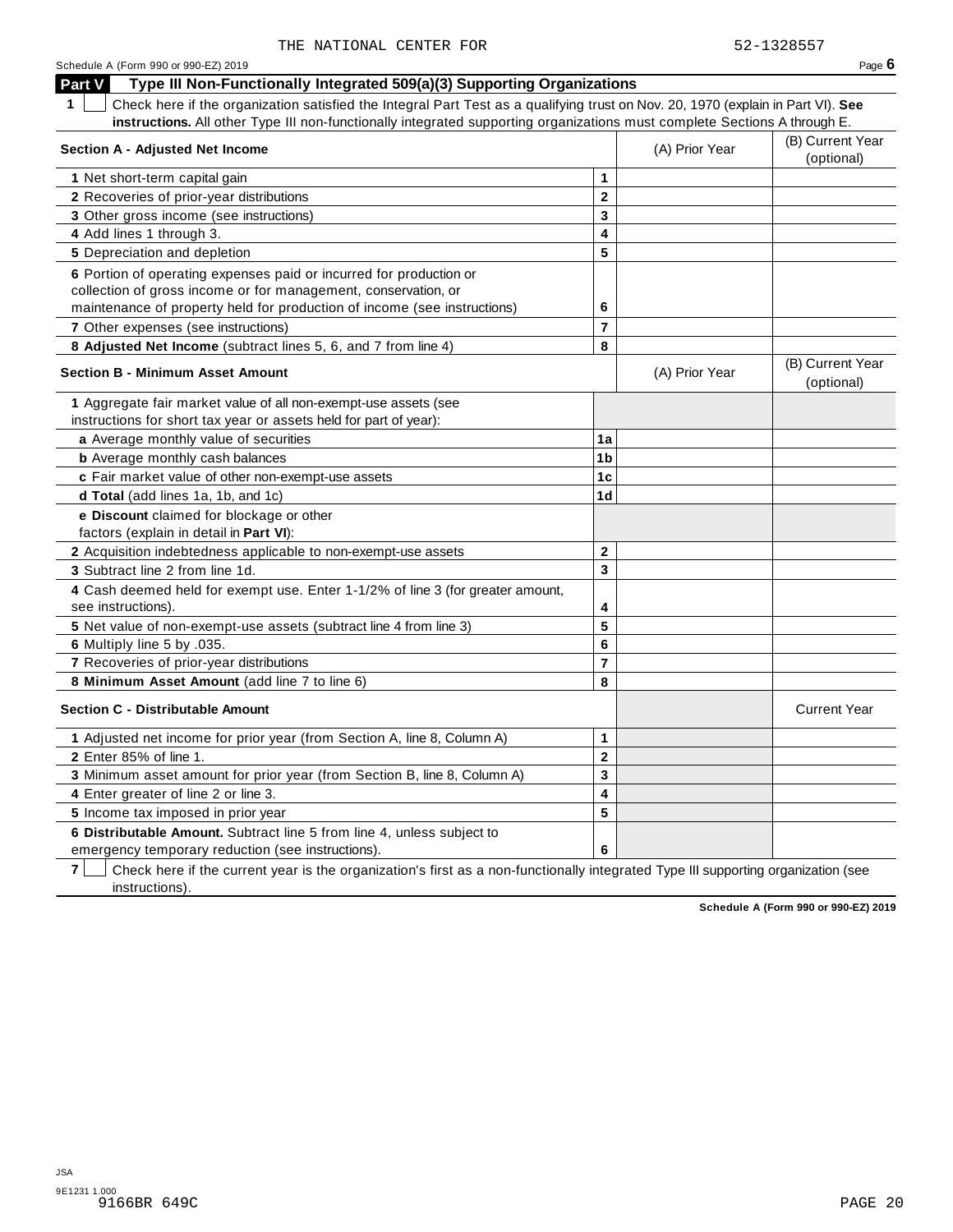|               | Schedule A (Form 990 or 990-EZ) 2019<br>Type III Non-Functionally Integrated 509(a)(3) Supporting Organizations (continued) |                                    |                                               | Page 7                                           |
|---------------|-----------------------------------------------------------------------------------------------------------------------------|------------------------------------|-----------------------------------------------|--------------------------------------------------|
| <b>Part V</b> | <b>Section D - Distributions</b>                                                                                            |                                    |                                               | <b>Current Year</b>                              |
| 1.            | Amounts paid to supported organizations to accomplish exempt purposes                                                       |                                    |                                               |                                                  |
| $\mathbf{2}$  | Amounts paid to perform activity that directly furthers exempt purposes of supported                                        |                                    |                                               |                                                  |
|               | organizations, in excess of income from activity                                                                            |                                    |                                               |                                                  |
| 3             | Administrative expenses paid to accomplish exempt purposes of supported organizations                                       |                                    |                                               |                                                  |
| 4             | Amounts paid to acquire exempt-use assets                                                                                   |                                    |                                               |                                                  |
| 5             | Qualified set-aside amounts (prior IRS approval required)                                                                   |                                    |                                               |                                                  |
| 6             | Other distributions (describe in Part VI). See instructions.                                                                |                                    |                                               |                                                  |
| 7             | Total annual distributions. Add lines 1 through 6.                                                                          |                                    |                                               |                                                  |
| 8             | Distributions to attentive supported organizations to which the organization is responsive                                  |                                    |                                               |                                                  |
|               | (provide details in Part VI). See instructions.                                                                             |                                    |                                               |                                                  |
| 9             | Distributable amount for 2019 from Section C, line 6                                                                        |                                    |                                               |                                                  |
|               |                                                                                                                             |                                    |                                               |                                                  |
| 10            | Line 8 amount divided by line 9 amount                                                                                      |                                    |                                               |                                                  |
|               | <b>Section E - Distribution Allocations (see instructions)</b>                                                              | (i)<br><b>Excess Distributions</b> | (ii)<br><b>Underdistributions</b><br>Pre-2019 | (iii)<br><b>Distributable</b><br>Amount for 2019 |
| 1             | Distributable amount for 2019 from Section C, line 6                                                                        |                                    |                                               |                                                  |
| $\mathbf{2}$  | Underdistributions, if any, for years prior to 2019                                                                         |                                    |                                               |                                                  |
|               | (reasonable cause required - explain in Part VI). See                                                                       |                                    |                                               |                                                  |
|               | instructions.                                                                                                               |                                    |                                               |                                                  |
| 3             | Excess distributions carryover, if any, to 2019                                                                             |                                    |                                               |                                                  |
| a             | From 2014 <b></b>                                                                                                           |                                    |                                               |                                                  |
| b             | From 2015 $\frac{1}{2}$                                                                                                     |                                    |                                               |                                                  |
| c             | From 2016 $\frac{1}{2}$                                                                                                     |                                    |                                               |                                                  |
| d             | From 2017                                                                                                                   |                                    |                                               |                                                  |
| е             | From 2018 <b>Figure 1.1</b>                                                                                                 |                                    |                                               |                                                  |
| f             | Total of lines 3a through e                                                                                                 |                                    |                                               |                                                  |
| g             | Applied to underdistributions of prior years                                                                                |                                    |                                               |                                                  |
| h             | Applied to 2019 distributable amount                                                                                        |                                    |                                               |                                                  |
| j.            | Carryover from 2014 not applied (see instructions)                                                                          |                                    |                                               |                                                  |
|               | Remainder. Subtract lines 3g, 3h, and 3i from 3f.                                                                           |                                    |                                               |                                                  |
| 4             | Distributions for 2019 from                                                                                                 |                                    |                                               |                                                  |
|               | Section D, line 7:<br>\$                                                                                                    |                                    |                                               |                                                  |
| a             | Applied to underdistributions of prior years                                                                                |                                    |                                               |                                                  |
| b             | Applied to 2019 distributable amount                                                                                        |                                    |                                               |                                                  |
| c             | Remainder. Subtract lines 4a and 4b from 4.                                                                                 |                                    |                                               |                                                  |
| 5             | Remaining underdistributions for years prior to 2019, if                                                                    |                                    |                                               |                                                  |
|               | any. Subtract lines 3g and 4a from line 2. For result                                                                       |                                    |                                               |                                                  |
|               | greater than zero, explain in Part VI. See instructions.                                                                    |                                    |                                               |                                                  |
| 6             | Remaining underdistributions for 2019. Subtract lines 3h                                                                    |                                    |                                               |                                                  |
|               | and 4b from line 1. For result greater than zero, explain in                                                                |                                    |                                               |                                                  |
|               | Part VI. See instructions.                                                                                                  |                                    |                                               |                                                  |
| 7             | Excess distributions carryover to 2020. Add lines 3j                                                                        |                                    |                                               |                                                  |
|               | and 4c.                                                                                                                     |                                    |                                               |                                                  |
| 8             | Breakdown of line 7:                                                                                                        |                                    |                                               |                                                  |
| a             | Excess from 2015                                                                                                            |                                    |                                               |                                                  |
| b             | Excess from 2016                                                                                                            |                                    |                                               |                                                  |
| c             | Excess from 2017                                                                                                            |                                    |                                               |                                                  |
| d             | Excess from 2018                                                                                                            |                                    |                                               |                                                  |
| е             | Excess from 2019                                                                                                            |                                    |                                               |                                                  |
|               |                                                                                                                             |                                    |                                               |                                                  |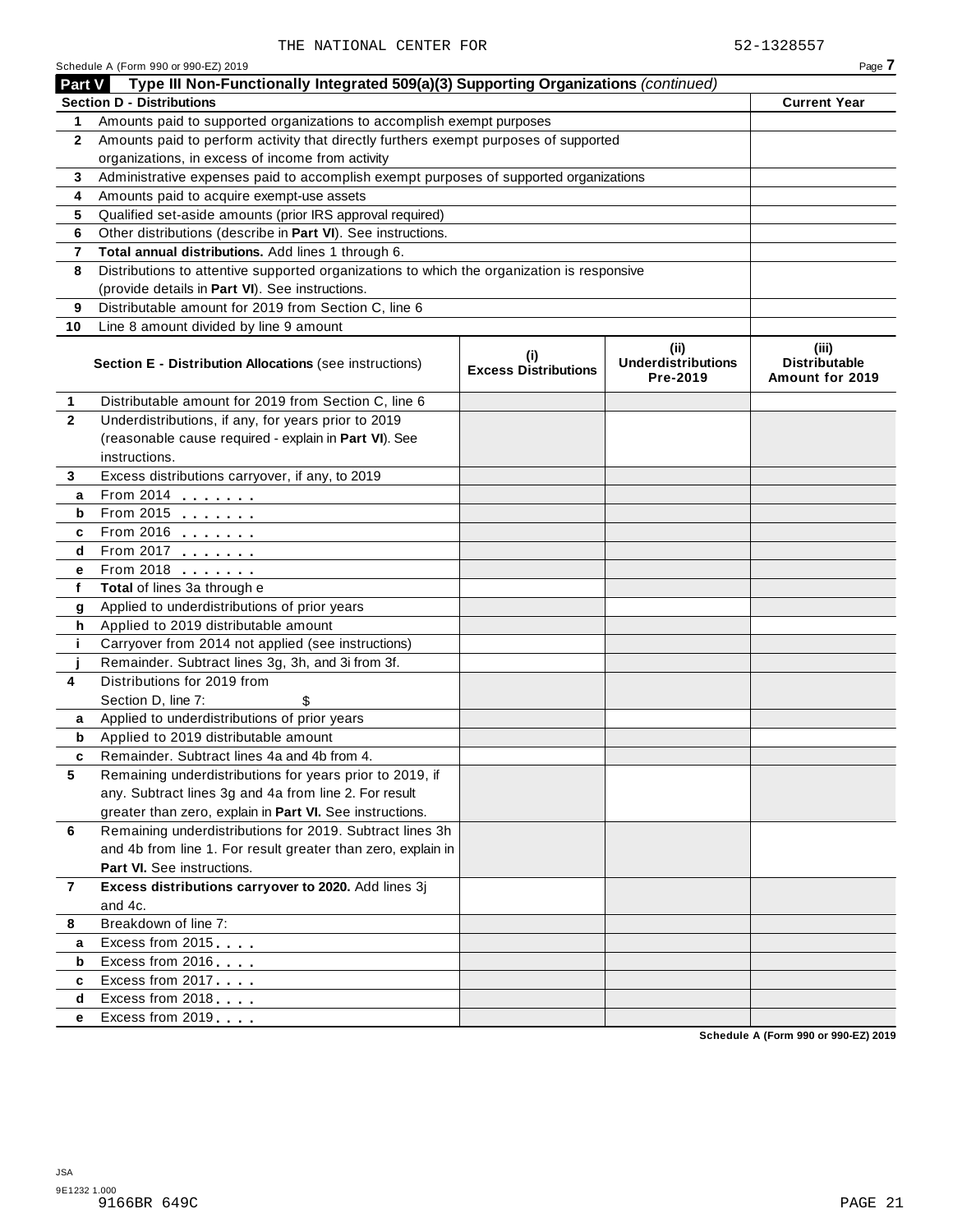#### <span id="page-26-0"></span>Schedule <sup>A</sup> (Form <sup>990</sup> or 990-EZ) <sup>2019</sup> Page **8**

**Supplemental Information.** Provide the explanations required by Part II, line 10; Part II, line 17a or 17b; Part **Part VI** III, line 12; Part IV, Section A, lines 1, 2, 3b, 3c, 4b, 4c, 5a, 6, 9a, 9b, 9c, 11a, 11b, and 11c; Part IV, Section B, lines 1 and 2; Part IV, Section C, line 1; Part IV, Section D, lines 2 and 3; Part IV, Section E, lines 1c, 2a, 2b, 3a and 3b; Part V, line 1; Part V, Section B, line 1e; Part V, Section D, lines 5, 6, and 8; and Part V, Section E, lines 2, 5, and 6. Also complete this part for any additional information. (See instructions.)

| SCHEDULE A, PART II - OTHER INCOME |          |          |          |          | ATTACHMENT 1 |            |
|------------------------------------|----------|----------|----------|----------|--------------|------------|
| DESCRIPTION                        | 2015     | 2016     | 2017     | 2018     | 2019         | TOTAL      |
| GROSS FUNDRAISING INCOME           | 627,898. | 633,486. | 559,969. | 557,956. | 342,158.     | 2,721,467. |
| CONSULTING SERVICE FEES            |          |          |          |          | 50,000.      | 50,000.    |
| TOTALS                             | 627,898. | 633,486. | 559,969. | 557,956. | 392,158.     | 2,771,467. |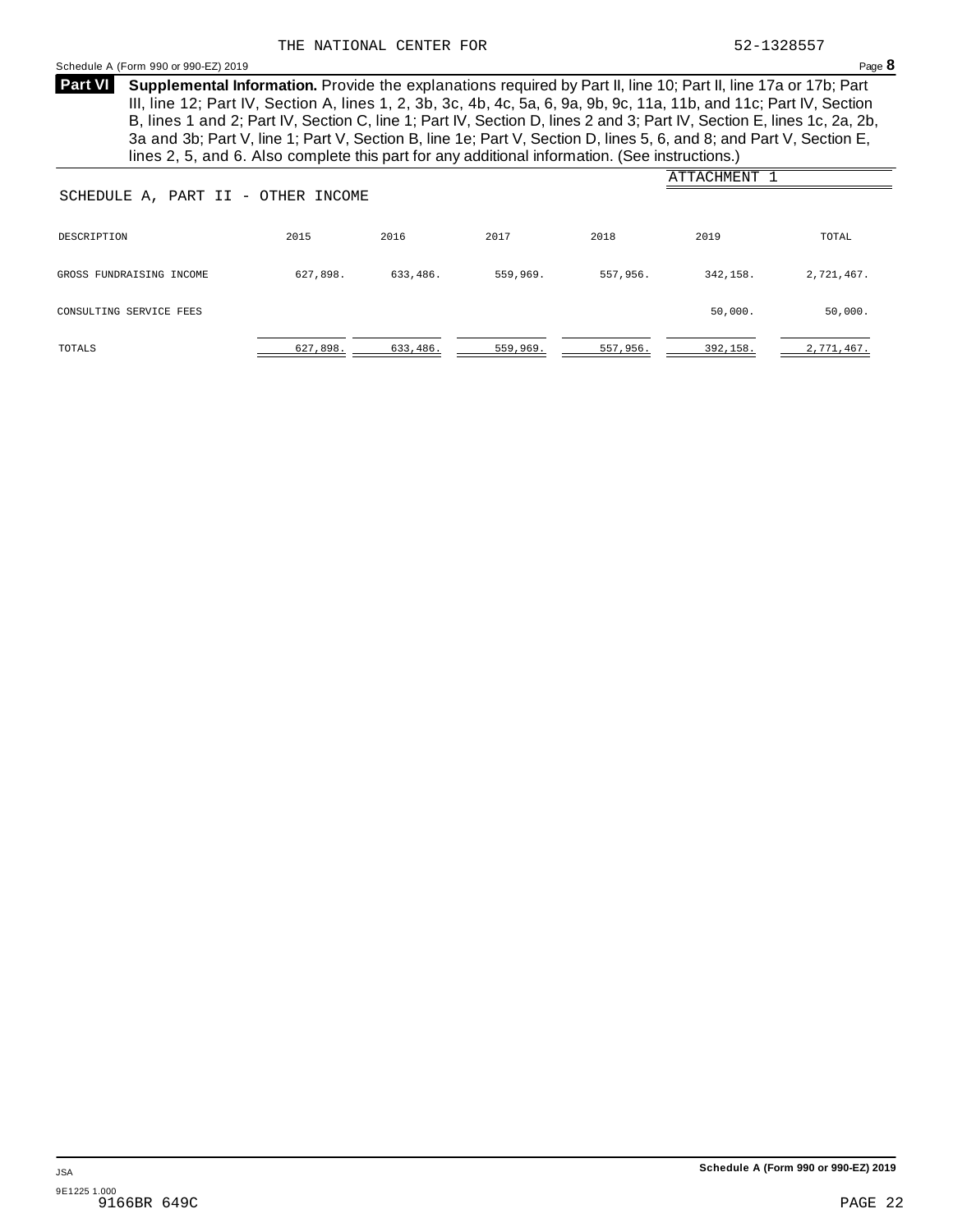**(Form 990, 990-EZ, or 990-PF)** Department of the Treasury<br>Internal Revenue Service

# **Schedule B chedule of Contributors**

2019

(Point issue, sub-EZ,<br>Department of the Treasury internal Revenue Service<br>Department of the Treasury internal Revenue Service internal Revenue Service internal Revenue Service internal<br>Name of the organization internal Re

|  | Name or the organization |  |
|--|--------------------------|--|
|  |                          |  |

THE NATIONAL CENTER FOR MISSING AND EXPLOITED CHILDREN 52-1328557

**Organization type** (check one):

| Filers of:         | Section:                                                                  |
|--------------------|---------------------------------------------------------------------------|
| Form 990 or 990-EZ | $\lfloor x \rfloor$ 501(c)(3) (enter number) organization                 |
|                    | 4947(a)(1) nonexempt charitable trust not treated as a private foundation |
|                    | 527 political organization                                                |
| Form 990-PF        | 501(c)(3) exempt private foundation                                       |
|                    | 4947(a)(1) nonexempt charitable trust treated as a private foundation     |
|                    | 501(c)(3) taxable private foundation                                      |

Check if your organization is covered by the **General Rule** or a **Special Rule.**

**Note:** Only a section 501(c)(7), (8), or (10) organization can check boxes for both the General Rule and a Special Rule. See instructions.

#### **General Rule**

For an organization filing Form 990, 990-EZ, or 990-PF that received, during the year, contributions totaling \$5,000 or more (in money or property) from any one contributor. Complete Parts I and II. See instructions for determining a contributor's total contributions.

#### **Special Rules**

 $\text{X}$  For an organization described in section 501(c)(3) filing Form 990 or 990-EZ that met the 33 1/3% support test of the regulations under sections 509(a)(1) and 170(b)(1)(A)(vi), that checked Schedule A (Form 990 or 990-EZ), Part II, line 13, 16a, or 16b, and that received from any one contributor, during the year, total contributions of the greater of **(1)** \$5,000; or **(2)** 2% of the amount on (i) Form 990, Part VIII, line 1h; or (ii) Form 990-EZ, line 1. Complete Parts I and II.

For an organization described in section 501(c)(7), (8), or (10) filing Form 990 or 990-EZ that received from any one contributor, during the year, total contributions of more than \$1,000 *exclusively* for religious, charitable, scientific, literary, or educational purposes, or for the prevention of cruelty to children or animals. Complete Parts I, II, and III.

For an organization described in section 501(c)(7), (8), or (10) filing Form 990 or 990-EZ that received from any one contributor, during the year, contributions *exclusively* for religious, charitable, etc., purposes, but no such contributions totaled more than \$1,000. If this box is checked, enter here the total contributions that were received during the year for an *exclusively* religious, charitable, etc., purpose. Don't complete any of the parts unless the **General Rule** applies to this organization because it received *nonexclusively* religious, charitable, etc., contributions totaling \$5,000 or more during the year m m m m m m m m m m m m m m m m m m m m m m m m m m m m m m m I \$

**Caution:** An organization that isn't covered by the General Rule and/or the Special Rules doesn't file Schedule B (Form 990, 990-EZ, or 990-PF), but it **must** answer "No" on Part IV, line 2, of its Form 990; or check the box on line H of its Form 990-EZ or on its Form 990-PF, Part I, line 2, to certify that it doesn't meet the filing requirements of Schedule B (Form 990, 990-EZ, or 990-PF).

For Paperwork Reduction Act Notice, see the instructions for Form 990, 990-EZ, or 990-PF. Schedule B (Form 990, 990-EZ, or 990-PF) (2019)

JSA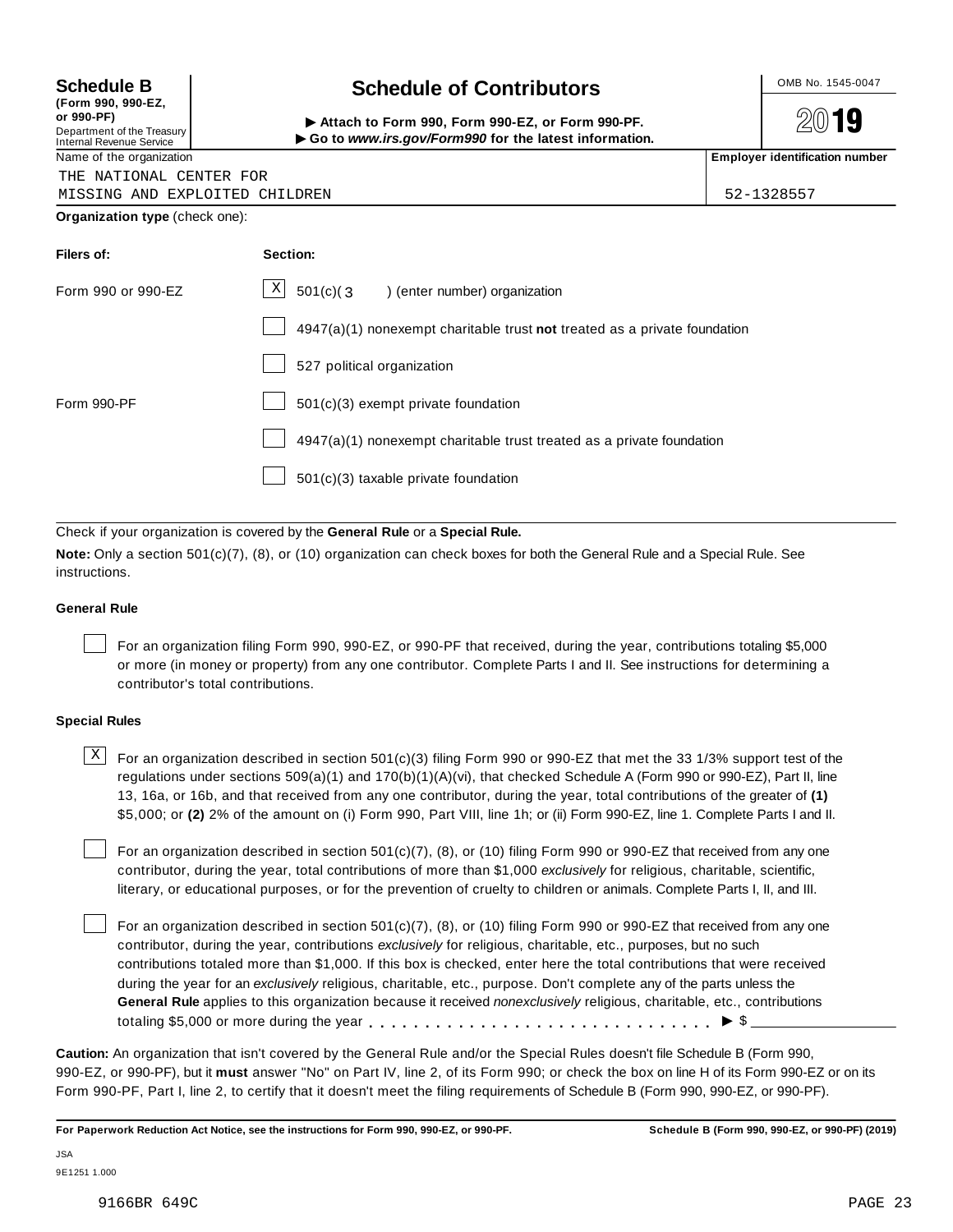| Part I     | <b>Contributors</b> (see instructions). Use duplicate copies of Part I if additional space is needed. |                                   |                                                                                         |
|------------|-------------------------------------------------------------------------------------------------------|-----------------------------------|-----------------------------------------------------------------------------------------|
| (a)<br>No. | (b)<br>Name, address, and ZIP + 4                                                                     | (c)<br><b>Total contributions</b> | (d)<br>Type of contribution                                                             |
| 1          |                                                                                                       | 34, 315, 763.<br>\$               | Χ<br>Person<br>Payroll<br>Noncash<br>(Complete Part II for<br>noncash contributions.)   |
| (a)<br>No. | (b)<br>Name, address, and ZIP + 4                                                                     | (c)<br><b>Total contributions</b> | (d)<br>Type of contribution                                                             |
| 2          |                                                                                                       | 1,000,000.<br>\$                  | Χ<br>Person<br>Payroll<br>Noncash<br>(Complete Part II for<br>noncash contributions.)   |
| (a)<br>No. | (b)<br>Name, address, and ZIP + 4                                                                     | (c)<br><b>Total contributions</b> | (d)<br>Type of contribution                                                             |
|            |                                                                                                       | \$                                | Person<br>Payroll<br>Noncash<br>(Complete Part II for<br>noncash contributions.)        |
| (a)<br>No. | (b)<br>Name, address, and ZIP + 4                                                                     | (c)<br><b>Total contributions</b> | (d)<br>Type of contribution                                                             |
|            |                                                                                                       | \$                                | Person<br>Payroll<br>Noncash<br>(Complete Part II for<br>noncash contributions.)        |
| (a)<br>No. | (b)<br>Name, address, and ZIP + 4                                                                     | (c)<br><b>Total contributions</b> | (d)<br>Type of contribution                                                             |
|            |                                                                                                       | \$                                | Person<br>Payroll<br>Noncash<br>(Complete Part II for<br>noncash contributions.)        |
| (a)<br>No. | (b)<br>Name, address, and ZIP + 4                                                                     | (c)<br><b>Total contributions</b> | (d)<br>Type of contribution                                                             |
|            |                                                                                                       | \$                                | Person<br>Payroll<br><b>Noncash</b><br>(Complete Part II for<br>noncash contributions.) |

 $S$ chedule B (Form 990, 990-EZ, or 990-PF) (2019)  $\qquad \qquad$ Name of organization **Employer identification number** THE NATIONAL CENTER FOR

MISSING AND EXPLOITED CHILDREN 52-1328557

**Schedule B (Form 990, 990-EZ, or 990-PF) (2019)** JSA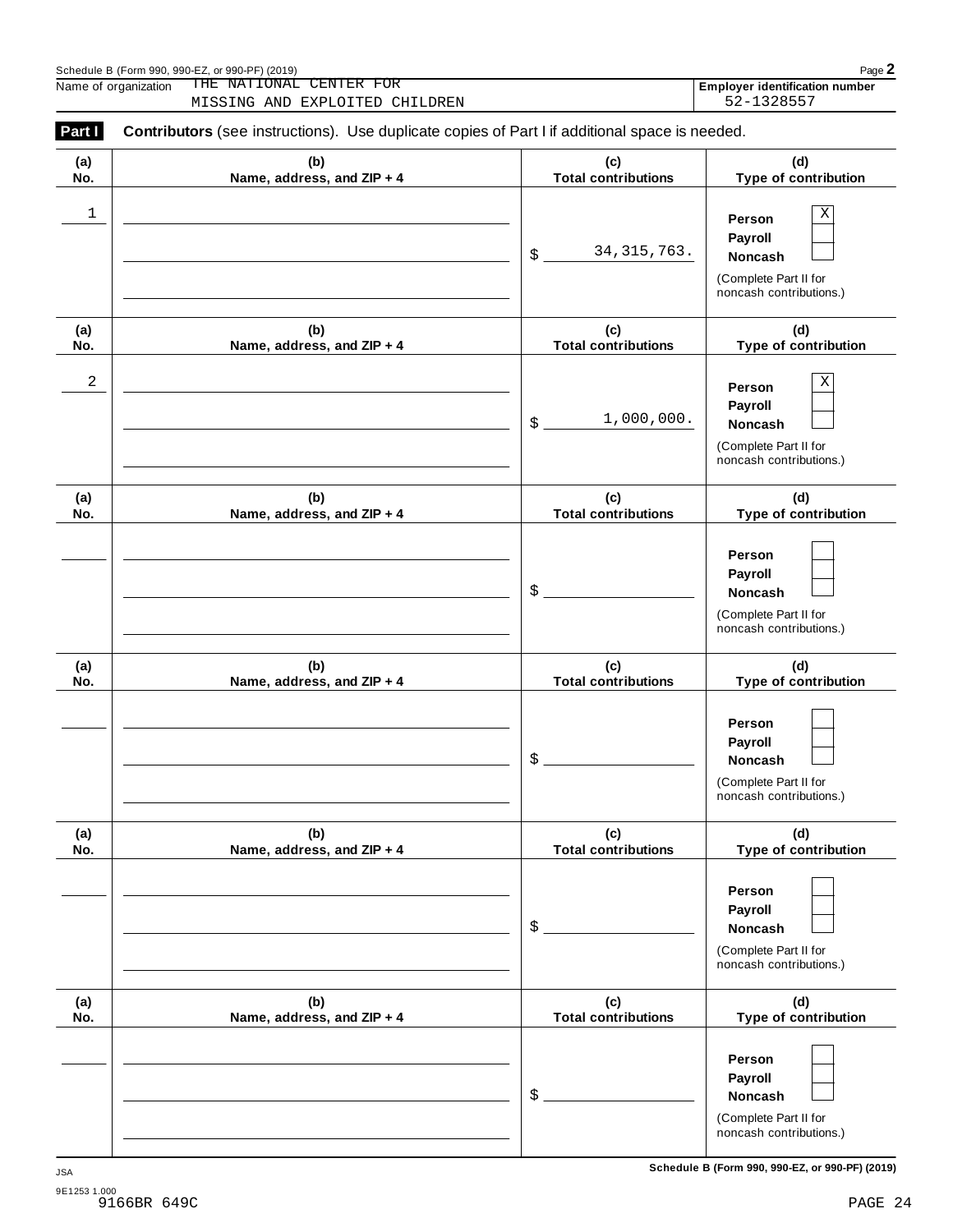| Name of organization      | THE NATIONAL CENTER FOR<br>MISSING AND EXPLOITED CHILDREN                                           |                                                 | <b>Employer identification number</b><br>52-1328557 |
|---------------------------|-----------------------------------------------------------------------------------------------------|-------------------------------------------------|-----------------------------------------------------|
| Part II                   | Noncash Property (see instructions). Use duplicate copies of Part II if additional space is needed. |                                                 |                                                     |
| (a) No.<br>from<br>Part I | (b)<br>Description of noncash property given                                                        | (c)<br>FMV (or estimate)<br>(See instructions.) | (d)<br>Date received                                |
|                           |                                                                                                     | $\mathcal{S}_{-}$                               |                                                     |
| (a) No.<br>from<br>Part I | (b)<br>Description of noncash property given                                                        | (c)<br>FMV (or estimate)<br>(See instructions.) | (d)<br>Date received                                |
|                           |                                                                                                     | $\mathcal{S}_{-}$                               |                                                     |
| (a) No.<br>from<br>Part I | (b)<br>Description of noncash property given                                                        | (c)<br>FMV (or estimate)<br>(See instructions.) | (d)<br>Date received                                |
|                           |                                                                                                     | $\mathcal{S}_{-}$                               |                                                     |
| (a) No.<br>from<br>Part I | (b)<br>Description of noncash property given                                                        | (c)<br>FMV (or estimate)<br>(See instructions.) | (d)<br>Date received                                |
|                           |                                                                                                     | \$                                              |                                                     |
| (a) No.<br>from<br>Part I | (b)<br>Description of noncash property given                                                        | (c)<br>FMV (or estimate)<br>(See instructions.) | (d)<br>Date received                                |
|                           |                                                                                                     | \$.                                             |                                                     |
| (a) No.<br>from<br>Part I | (b)<br>Description of noncash property given                                                        | (c)<br>FMV (or estimate)<br>(See instructions.) | (d)<br>Date received                                |
|                           |                                                                                                     | \$                                              |                                                     |

Schedule <sup>B</sup> (Form 990, 990-EZ, or 990-PF) (2019) Page **3**

**Schedule B (Form 990, 990-EZ, or 990-PF) (2019)** JSA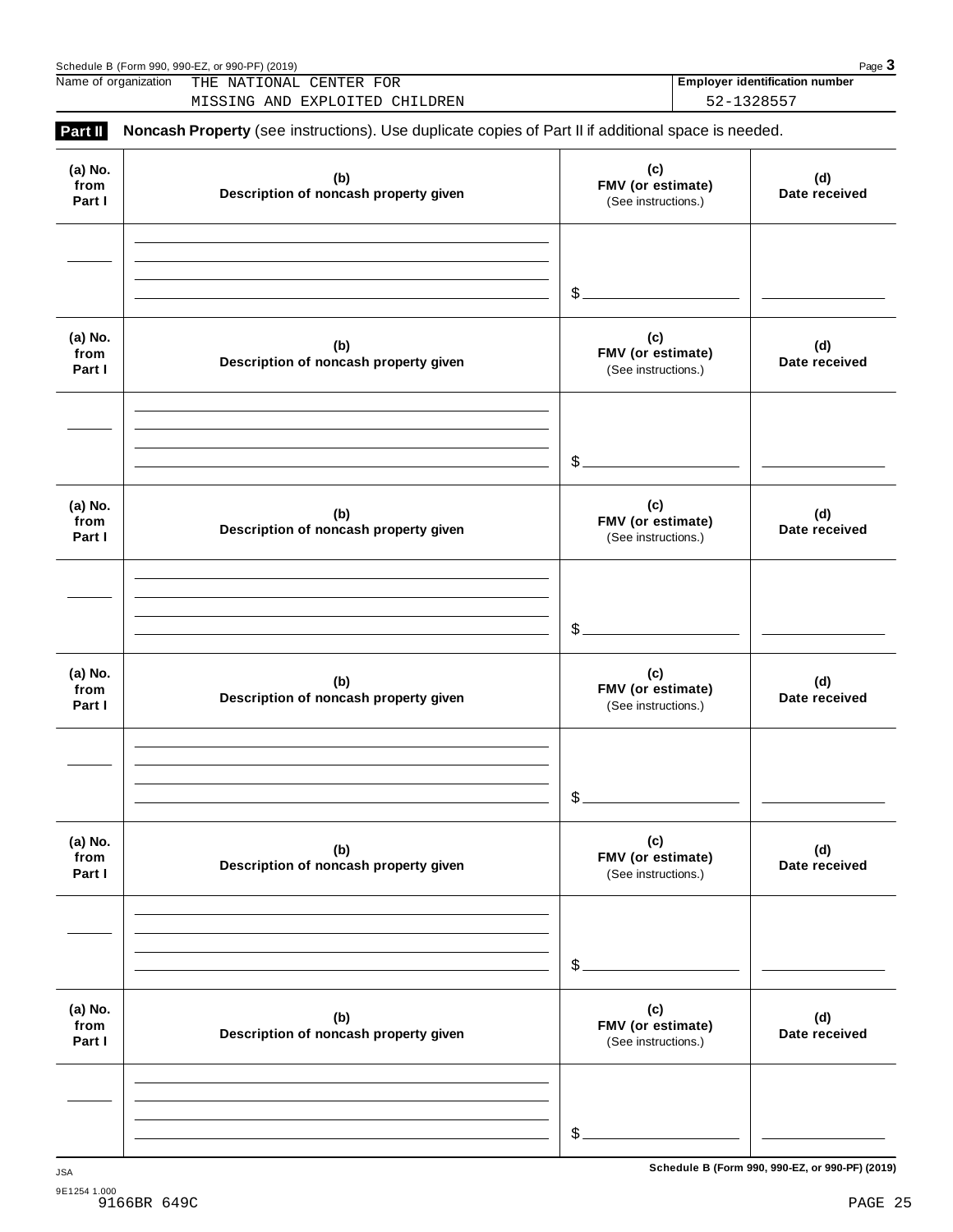|                             | Schedule B (Form 990, 990-EZ, or 990-PF) (2019)                                                                                                                                                                                                                                                                                                                                                                                              |                      | Page 4                                              |
|-----------------------------|----------------------------------------------------------------------------------------------------------------------------------------------------------------------------------------------------------------------------------------------------------------------------------------------------------------------------------------------------------------------------------------------------------------------------------------------|----------------------|-----------------------------------------------------|
|                             | Name of organization THE NATIONAL CENTER FOR<br>MISSING AND EXPLOITED CHILDREN                                                                                                                                                                                                                                                                                                                                                               |                      | <b>Employer identification number</b><br>52-1328557 |
|                             | Exclusively religious, charitable, etc., contributions to organizations described in section 501(c)(7), (8), or                                                                                                                                                                                                                                                                                                                              |                      |                                                     |
| Part III                    | (10) that total more than \$1,000 for the year from any one contributor. Complete columns (a) through (e) and<br>the following line entry. For organizations completing Part III, enter the total of exclusively religious, charitable, etc.,<br>contributions of \$1,000 or less for the year. (Enter this information once. See instructions.) $\blacktriangleright$ \$<br>Use duplicate copies of Part III if additional space is needed. |                      |                                                     |
|                             |                                                                                                                                                                                                                                                                                                                                                                                                                                              |                      |                                                     |
| $(a)$ No.<br>from<br>Part I | (b) Purpose of gift                                                                                                                                                                                                                                                                                                                                                                                                                          | (c) Use of gift      | (d) Description of how gift is held                 |
|                             |                                                                                                                                                                                                                                                                                                                                                                                                                                              | (e) Transfer of gift |                                                     |
|                             | Transferee's name, address, and ZIP + 4                                                                                                                                                                                                                                                                                                                                                                                                      |                      | Relationship of transferor to transferee            |
| (a) No.                     |                                                                                                                                                                                                                                                                                                                                                                                                                                              |                      |                                                     |
| from<br>Part I              | (b) Purpose of gift                                                                                                                                                                                                                                                                                                                                                                                                                          | (c) Use of gift      | (d) Description of how gift is held                 |
|                             |                                                                                                                                                                                                                                                                                                                                                                                                                                              | (e) Transfer of gift |                                                     |
|                             | Transferee's name, address, and ZIP + 4                                                                                                                                                                                                                                                                                                                                                                                                      |                      | Relationship of transferor to transferee            |
|                             |                                                                                                                                                                                                                                                                                                                                                                                                                                              |                      |                                                     |
| (a) No.<br>from<br>Part I   | (b) Purpose of gift                                                                                                                                                                                                                                                                                                                                                                                                                          | (c) Use of gift      | (d) Description of how gift is held                 |
|                             |                                                                                                                                                                                                                                                                                                                                                                                                                                              | (e) Transfer of gift |                                                     |
|                             | Transferee's name, address, and ZIP + 4                                                                                                                                                                                                                                                                                                                                                                                                      |                      | Relationship of transferor to transferee            |
|                             |                                                                                                                                                                                                                                                                                                                                                                                                                                              |                      |                                                     |
| (a) No.<br>from<br>Part I   | (b) Purpose of gift                                                                                                                                                                                                                                                                                                                                                                                                                          | (c) Use of gift      | (d) Description of how gift is held                 |
|                             |                                                                                                                                                                                                                                                                                                                                                                                                                                              |                      |                                                     |
|                             |                                                                                                                                                                                                                                                                                                                                                                                                                                              | (e) Transfer of gift |                                                     |
|                             | Transferee's name, address, and ZIP + 4                                                                                                                                                                                                                                                                                                                                                                                                      |                      | Relationship of transferor to transferee            |
|                             |                                                                                                                                                                                                                                                                                                                                                                                                                                              |                      |                                                     |
| <b>JSA</b>                  |                                                                                                                                                                                                                                                                                                                                                                                                                                              |                      | Schedule B (Form 990, 990-EZ, or 990-PF) (2019)     |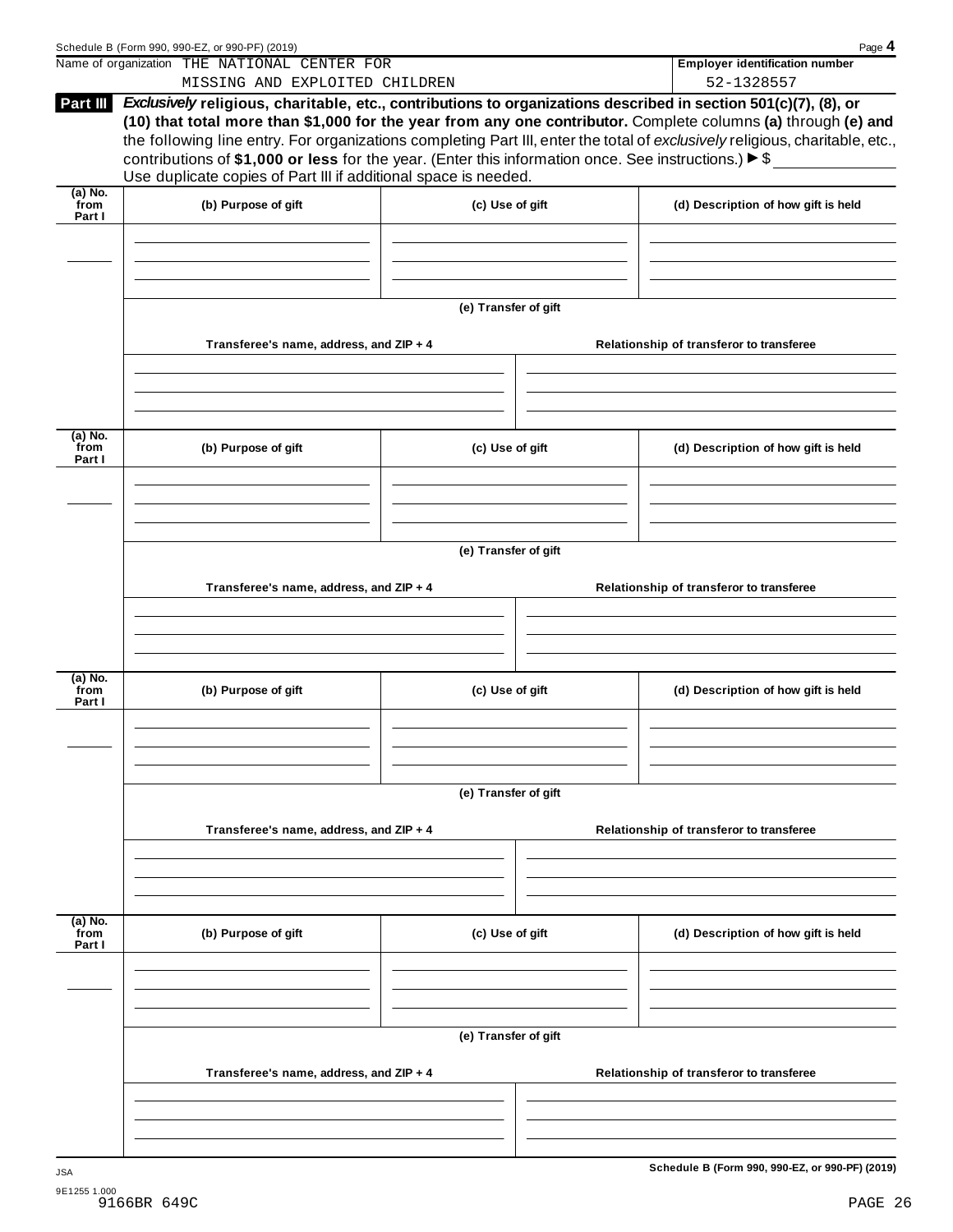| Department of the Treasury              | $\triangleright$ Complete if the organization is described below. $\triangleright$ Attach to Form 990 or Form 990-EZ.                                                                                                                                                   |           |                                               | <b>Open to Public</b>                                 |
|-----------------------------------------|-------------------------------------------------------------------------------------------------------------------------------------------------------------------------------------------------------------------------------------------------------------------------|-----------|-----------------------------------------------|-------------------------------------------------------|
| <b>Internal Revenue Service</b>         | Go to www.irs.gov/Form990 for instructions and the latest information.                                                                                                                                                                                                  |           |                                               | <b>Inspection</b>                                     |
|                                         | If the organization answered "Yes," on Form 990, Part IV, line 3, or Form 990-EZ, Part V, line 46 (Political Campaign Activities), then<br>• Section 501(c)(3) organizations: Complete Parts I-A and B. Do not complete Part I-C.                                       |           |                                               |                                                       |
|                                         |                                                                                                                                                                                                                                                                         |           |                                               |                                                       |
|                                         | • Section 501(c) (other than section 501(c)(3)) organizations: Complete Parts I-A and C below. Do not complete Part I-B.                                                                                                                                                |           |                                               |                                                       |
|                                         | • Section 527 organizations: Complete Part I-A only.<br>If the organization answered "Yes," on Form 990, Part IV, line 4, or Form 990-EZ, Part VI, line 47 (Lobbying Activities), then                                                                                  |           |                                               |                                                       |
|                                         | • Section 501(c)(3) organizations that have filed Form 5768 (election under section 501(h)): Complete Part II-A. Do not complete Part II-B.                                                                                                                             |           |                                               |                                                       |
|                                         | • Section 501(c)(3) organizations that have NOT filed Form 5768 (election under section 501(h)): Complete Part II-B. Do not complete Part II-A.                                                                                                                         |           |                                               |                                                       |
|                                         | If the organization answered "Yes," on Form 990, Part IV, line 5 (Proxy Tax) (see separate instructions) or Form 990-EZ, Part V, line 35c (Proxy                                                                                                                        |           |                                               |                                                       |
| Tax) (see separate instructions), then  |                                                                                                                                                                                                                                                                         |           |                                               |                                                       |
|                                         | • Section 501(c)(4), (5), or (6) organizations: Complete Part III.                                                                                                                                                                                                      |           |                                               |                                                       |
|                                         | Name of organization THE NATIONAL CENTER FOR                                                                                                                                                                                                                            |           |                                               | <b>Employer identification number</b>                 |
| MISSING AND EXPLOITED CHILDREN          |                                                                                                                                                                                                                                                                         |           | 52-1328557                                    |                                                       |
| <b>Part I-A</b>                         | Complete if the organization is exempt under section 501(c) or is a section 527 organization.                                                                                                                                                                           |           |                                               |                                                       |
| 1                                       | Provide a description of the organization's direct and indirect political campaign activities in Part IV. (see instructions for                                                                                                                                         |           |                                               |                                                       |
|                                         | definition of "political campaign activities")                                                                                                                                                                                                                          |           |                                               |                                                       |
| $\mathbf{2}$                            |                                                                                                                                                                                                                                                                         |           |                                               |                                                       |
| 3                                       |                                                                                                                                                                                                                                                                         |           |                                               |                                                       |
| <b>Part I-B</b>                         | Complete if the organization is exempt under section 501(c)(3).                                                                                                                                                                                                         |           |                                               |                                                       |
| 1                                       | Enter the amount of any excise tax incurred by the organization under section 4955. $\triangleright$ \$                                                                                                                                                                 |           |                                               |                                                       |
| 2                                       | Enter the amount of any excise tax incurred by organization managers under section 4955 $\triangleright$ \$                                                                                                                                                             |           |                                               |                                                       |
| 3                                       |                                                                                                                                                                                                                                                                         |           |                                               | <b>Yes</b><br>No                                      |
|                                         |                                                                                                                                                                                                                                                                         |           |                                               | <b>Yes</b><br>No                                      |
| <b>b</b> If "Yes," describe in Part IV. |                                                                                                                                                                                                                                                                         |           |                                               |                                                       |
| Part I-C                                | Complete if the organization is exempt under section 501(c), except section 501(c)(3).                                                                                                                                                                                  |           |                                               |                                                       |
| $\mathbf 1$                             | Enter the amount directly expended by the filing organization for section 527 exempt function                                                                                                                                                                           |           |                                               |                                                       |
|                                         |                                                                                                                                                                                                                                                                         |           |                                               | $\triangleright$ \$                                   |
| $\mathbf{2}$                            | Enter the amount of the filing organization's funds contributed to other organizations for section                                                                                                                                                                      |           |                                               |                                                       |
|                                         |                                                                                                                                                                                                                                                                         |           |                                               |                                                       |
| 3                                       | Total exempt function expenditures. Add lines 1 and 2. Enter here and on Form 1120-POL,                                                                                                                                                                                 |           |                                               |                                                       |
|                                         |                                                                                                                                                                                                                                                                         |           |                                               |                                                       |
| 4                                       |                                                                                                                                                                                                                                                                         |           |                                               | Yes<br><b>No</b>                                      |
| 5                                       | Enter the names, addresses and employer identification number (EIN) of all section 527 political organizations to which the filing                                                                                                                                      |           |                                               |                                                       |
|                                         | organization made payments. For each organization listed, enter the amount paid from the filing organization's funds. Also enter<br>the amount of political contributions received that were promptly and directly delivered to a separate political organization, such |           |                                               |                                                       |
|                                         | as a separate segregated fund or a political action committee (PAC). If additional space is needed, provide information in Part IV.                                                                                                                                     |           |                                               |                                                       |
|                                         |                                                                                                                                                                                                                                                                         |           |                                               |                                                       |
| (a) Name                                | (b) Address                                                                                                                                                                                                                                                             | $(c)$ EIN | (d) Amount paid from<br>filing organization's | (e) Amount of political<br>contributions received and |
|                                         |                                                                                                                                                                                                                                                                         |           | funds. If none, enter -0-.                    | promptly and directly                                 |
|                                         |                                                                                                                                                                                                                                                                         |           |                                               | delivered to a separate                               |
|                                         |                                                                                                                                                                                                                                                                         |           |                                               | political organization. If                            |
|                                         |                                                                                                                                                                                                                                                                         |           |                                               | none, enter -0-.                                      |
| (1)                                     |                                                                                                                                                                                                                                                                         |           |                                               |                                                       |
|                                         |                                                                                                                                                                                                                                                                         |           |                                               |                                                       |
| (2)                                     |                                                                                                                                                                                                                                                                         |           |                                               |                                                       |
|                                         |                                                                                                                                                                                                                                                                         |           |                                               |                                                       |
| (3)                                     |                                                                                                                                                                                                                                                                         |           |                                               |                                                       |
|                                         |                                                                                                                                                                                                                                                                         |           |                                               |                                                       |
| (4)                                     |                                                                                                                                                                                                                                                                         |           |                                               |                                                       |
|                                         |                                                                                                                                                                                                                                                                         |           |                                               |                                                       |
| (5)                                     |                                                                                                                                                                                                                                                                         |           |                                               |                                                       |
|                                         |                                                                                                                                                                                                                                                                         |           |                                               |                                                       |
| (6)                                     |                                                                                                                                                                                                                                                                         |           |                                               |                                                       |
|                                         |                                                                                                                                                                                                                                                                         |           |                                               |                                                       |
|                                         | For Paperwork Reduction Act Notice, see the Instructions for Form 990 or 990-EZ.                                                                                                                                                                                        |           |                                               | Schedule C (Form 990 or 990-EZ) 2019                  |

**(Form 990 or 990-EZ)**

**For Organizations Exempt From Income Tax Under section 501(c) and section <sup>527</sup>** À¾µ½  $\blacktriangleright$  Complete if the organization is described below.

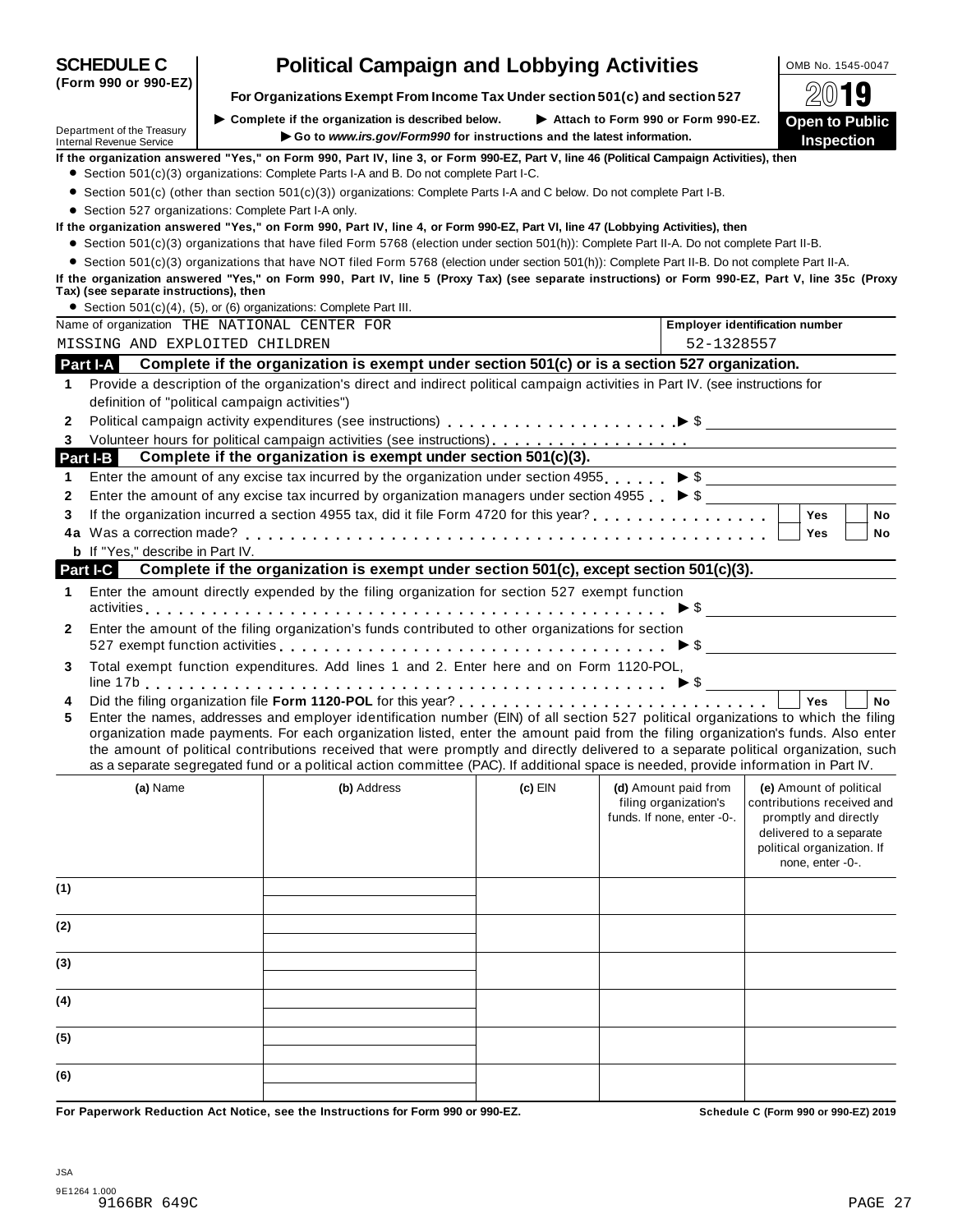| <u> SCHEQUIE C (LOIIII 990 OI 990-ET) SO I 9</u> | THE WAITOWAL CENTER FOR                                                                                                                                                                                                                                                                                                                                                        |                                     | raye ∠                         |
|--------------------------------------------------|--------------------------------------------------------------------------------------------------------------------------------------------------------------------------------------------------------------------------------------------------------------------------------------------------------------------------------------------------------------------------------|-------------------------------------|--------------------------------|
| Part II-A<br>section 501(h)).                    | Complete if the organization is exempt under section 501(c)(3) and filed Form 5768 (election under                                                                                                                                                                                                                                                                             |                                     |                                |
| A Check $\blacktriangleright$                    | if the filing organization belongs to an affiliated group (and list in Part IV each affiliated group member's name,<br>address, EIN, expenses, and share of excess lobbying expenditures).                                                                                                                                                                                     |                                     |                                |
| <b>B</b> Check $\blacktriangleright$             | if the filing organization checked box A and "limited control" provisions apply.                                                                                                                                                                                                                                                                                               |                                     |                                |
|                                                  | <b>Limits on Lobbying Expenditures</b><br>(The term "expenditures" means amounts paid or incurred.)                                                                                                                                                                                                                                                                            | (a) Filing<br>organization's totals | (b) Affiliated<br>group totals |
| е<br>columns.                                    | 1a Total lobbying expenditures to influence public opinion (grassroots lobbying)<br><b>b</b> Total lobbying expenditures to influence a legislative body (direct lobbying)<br>c Total lobbying expenditures (add lines 1a and 1b)<br>Total exempt purpose expenditures (add lines 1c and 1d).<br>Lobbying nontaxable amount. Enter the amount from the following table in both |                                     |                                |
|                                                  | If the amount on line 1e, column (a) or (b) is: The lobbying nontaxable amount is:                                                                                                                                                                                                                                                                                             |                                     |                                |
| Not over \$500,000                               | 20% of the amount on line 1e.                                                                                                                                                                                                                                                                                                                                                  |                                     |                                |
| Over \$500,000 but not over \$1,000,000          | \$100,000 plus 15% of the excess over \$500,000.                                                                                                                                                                                                                                                                                                                               |                                     |                                |
| Over \$1,000,000 but not over \$1,500,000        | \$175,000 plus 10% of the excess over \$1,000,000.                                                                                                                                                                                                                                                                                                                             |                                     |                                |
| Over \$1,500,000 but not over \$17,000,000       | \$225,000 plus 5% of the excess over \$1,500,000.                                                                                                                                                                                                                                                                                                                              |                                     |                                |
| Over \$17,000,000                                | \$1.000.000.                                                                                                                                                                                                                                                                                                                                                                   |                                     |                                |
|                                                  | g Grassroots nontaxable amount (enter 25% of line 1f)                                                                                                                                                                                                                                                                                                                          |                                     |                                |
|                                                  |                                                                                                                                                                                                                                                                                                                                                                                |                                     |                                |
|                                                  |                                                                                                                                                                                                                                                                                                                                                                                |                                     |                                |
|                                                  | If there is an amount other than zero on either line 1h or line 1i, did the organization file Form 4720                                                                                                                                                                                                                                                                        |                                     |                                |
|                                                  |                                                                                                                                                                                                                                                                                                                                                                                |                                     | Yes<br>No                      |

**4-Year Averaging Period Under Section 501(h)**

## (Some organizations that made a section 501(h) election do not have to complete all of the five columns below.

**See the separate instructions for lines 2a through 2f.)**

|                                                                                        |          |          | Lobbying Expenditures During 4-Year Averaging Period |            |           |
|----------------------------------------------------------------------------------------|----------|----------|------------------------------------------------------|------------|-----------|
| Calendar year (or fiscal year<br>beginning in)                                         | (a) 2016 | (b) 2017 | $(c)$ 2018                                           | $(d)$ 2019 | (e) Total |
| 2a Lobbying nontaxable amount                                                          |          |          |                                                      |            |           |
| <b>b</b> Lobbying ceiling amount<br>$(150\% \text{ of line } 2a, \text{ column } (e))$ |          |          |                                                      |            |           |
| c Total lobbying expenditures                                                          |          |          |                                                      |            |           |
| <b>d</b> Grassroots nontaxable amount                                                  |          |          |                                                      |            |           |
| e Grassroots ceiling amount<br>$(150\% \text{ of line } 2d, \text{ column } (e))$      |          |          |                                                      |            |           |
| Grassroots lobbying expenditures                                                       |          |          |                                                      |            |           |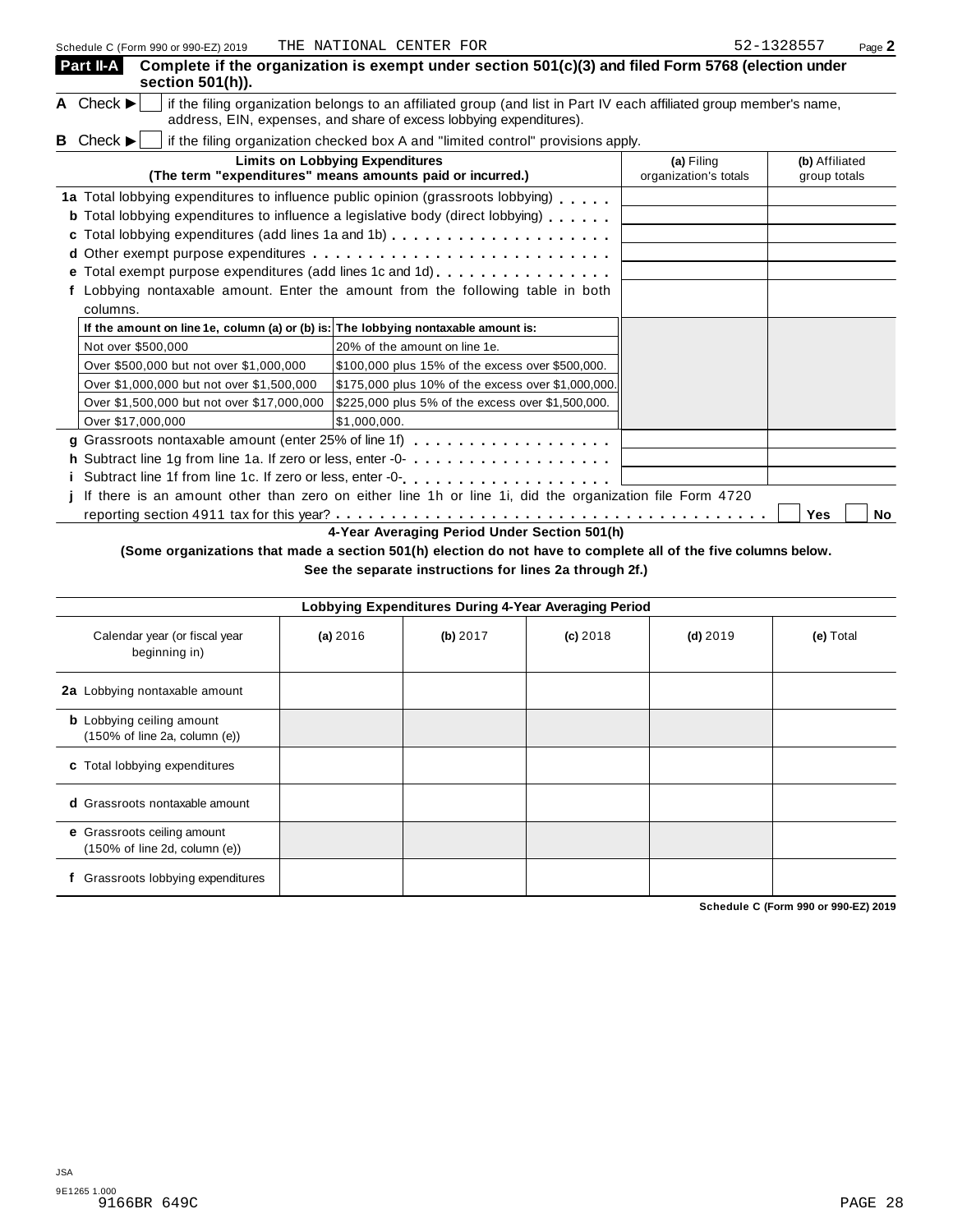|        |                                                                                                                                                                                                                            |            | (a)         |                | (b)    |           |
|--------|----------------------------------------------------------------------------------------------------------------------------------------------------------------------------------------------------------------------------|------------|-------------|----------------|--------|-----------|
|        | For each "Yes," response on lines 1a through 1i below, provide in Part IV a detailed<br>description of the lobbying activity.                                                                                              | <b>Yes</b> | No          |                | Amount |           |
| 1      | During the year, did the filing organization attempt to influence foreign, national, state, or local                                                                                                                       |            |             |                |        |           |
|        | legislation, including any attempt to influence public opinion on a legislative matter or                                                                                                                                  |            |             |                |        |           |
|        | referendum, through the use of:                                                                                                                                                                                            |            | Χ           |                |        |           |
| a      |                                                                                                                                                                                                                            | X          |             |                |        |           |
| b      | Paid staff or management (include compensation in expenses reported on lines 1c through 1i)?                                                                                                                               |            | X           |                |        |           |
| c      | Mailings to members, legislators, or the public?                                                                                                                                                                           |            | Χ           |                |        |           |
| d      |                                                                                                                                                                                                                            |            | $\mathbf X$ |                |        |           |
| е<br>f |                                                                                                                                                                                                                            |            | X           |                |        |           |
| g      | Direct contact with legislators, their staffs, government officials, or a legislative body?                                                                                                                                | X          |             |                |        | 7,538.    |
| h      | Rallies, demonstrations, seminars, conventions, speeches, lectures, or any similar means?.                                                                                                                                 |            | X           |                |        |           |
|        | Other activities?                                                                                                                                                                                                          |            | X           |                |        |           |
|        |                                                                                                                                                                                                                            |            |             |                |        | 7,538.    |
| 2a     | Did the activities in line 1 cause the organization to be not described in section $501(c)(3)$ ?                                                                                                                           |            | X           |                |        |           |
| b      | If "Yes," enter the amount of any tax incurred under section 4912.                                                                                                                                                         |            |             |                |        |           |
| c      | If "Yes," enter the amount of any tax incurred by organization managers under section 4912                                                                                                                                 |            |             |                |        |           |
| d      | If the filing organization incurred a section 4912 tax, did it file Form 4720 for this year?                                                                                                                               |            |             |                |        |           |
|        | Part III-A Complete if the organization is exempt under section 501(c)(4), section 501(c)(5), or section<br>$501(c)(6)$ .                                                                                                  |            |             |                |        |           |
|        |                                                                                                                                                                                                                            |            |             |                | Yes    | <b>No</b> |
|        |                                                                                                                                                                                                                            |            |             | $\mathbf{1}$   |        |           |
|        | Did the organization make only in-house lobbying expenditures of \$2,000 or less?<br>                                                                                                                                      |            |             | $\overline{2}$ |        |           |
|        | Did the organization agree to carry over lobbying and political campaign activity expenditures from the prior year?                                                                                                        |            |             | 3              |        |           |
|        | Part III-B<br>Complete if the organization is exempt under section 501(c)(4), section 501(c)(5), or section<br>501(c)(6) and if either (a) BOTH Part III-A, lines 1 and 2, are answered "No" OR (b) Part III-A, line 3, is |            |             |                |        |           |
|        | answered "Yes."                                                                                                                                                                                                            |            |             |                |        |           |
|        | Dues, assessments and similar amounts from members                                                                                                                                                                         |            |             | $\mathbf{1}$   |        |           |
|        | Section 162(e) nondeductible lobbying and political expenditures (do not include amounts of                                                                                                                                |            |             |                |        |           |
|        | political expenses for which the section 527(f) tax was paid).                                                                                                                                                             |            |             |                |        |           |
| a      |                                                                                                                                                                                                                            |            |             | 2a             |        |           |
|        |                                                                                                                                                                                                                            |            |             | 2b             |        |           |
| b<br>C |                                                                                                                                                                                                                            |            |             | 2c             |        |           |
|        | Aggregate amount reported in section $6033(e)(1)(A)$ notices of nondeductible section $162(e)$ dues                                                                                                                        |            |             | 3              |        |           |
|        | If notices were sent and the amount on line 2c exceeds the amount on line 3, what portion of the                                                                                                                           |            |             |                |        |           |
|        | excess does the organization agree to carryover to the reasonable estimate of nondeductible lobbying                                                                                                                       |            |             |                |        |           |
|        | $\sim$ 1995 and the same contribution of the same contribution of $\sim$                                                                                                                                                   |            |             | 4              |        |           |

and political expenditure next year?<br>
5 Taxable amount of lobbying and political expenditures (see instructions)<br> **Part IV Supplemental Information Supplemental Information** 

Provide the descriptions required for Part I-A, line 1; Part I-B, line 4; Part I-C, line 5; Part II-A (affiliated group list); Part II-A, lines 1 and 2 (see instructions); and Part II-B, line 1. Also, complete this part for any additional information.

SEE PAGE 4

**5**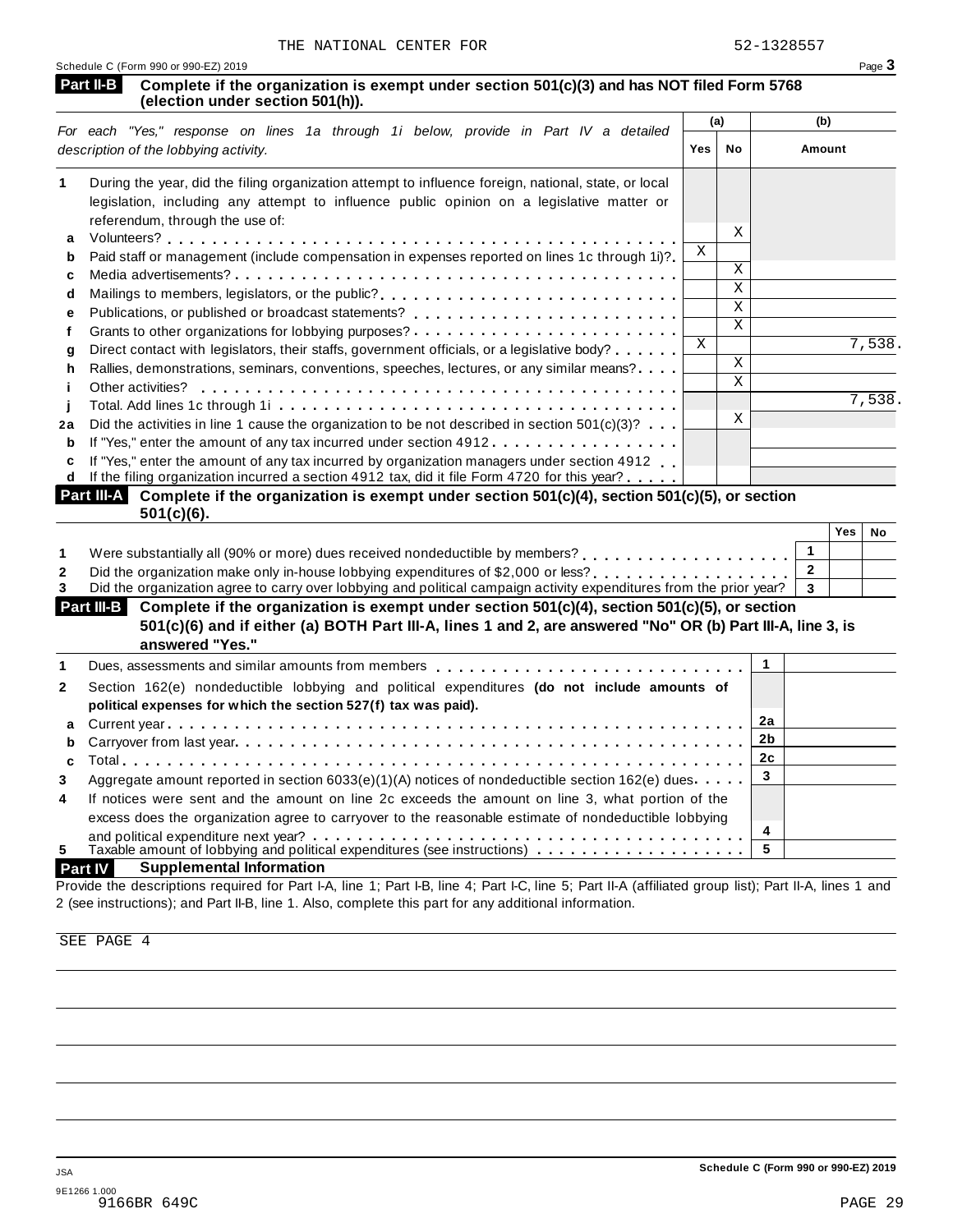Schedule C (Form 990 or 990-EZ) 2019 Page 4

| <b>Part IV</b><br><b>Supplemental Information</b> (continued)          |
|------------------------------------------------------------------------|
| DESCRIPTION OF LOBBYING ACTIVITY                                       |
| SCHEDULE C, PART II-B, LINES 1B AND 1G                                 |
| THE AMOUNTS REPORTED ON SCHEDULE C CONSIST OF TIME SPENT BY NCMEC      |
| EMPLOYEES COMMUNICATING WITH MEMBERS OF CONGRESS AND THEIR OFFICES TO  |
| SUPPORT AND ADVOCATE FOR LEGISLATION THAT HELPS TO RAISE AWARENESS AND |
| CREATE STRONGER PROTECTIONS FOR MISSING AND EXPLOITED CHILDREN.        |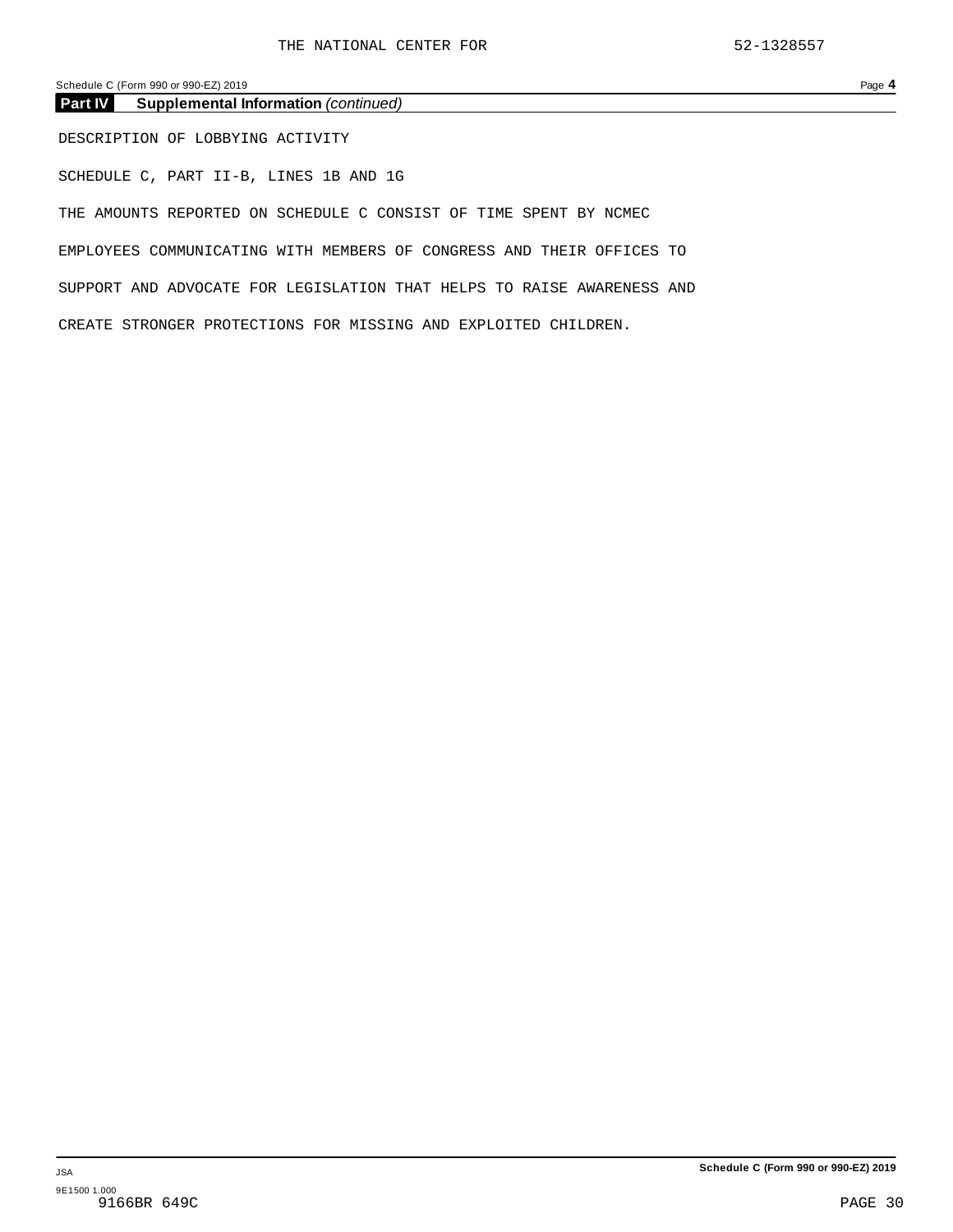|            | <b>SCHEDULE D</b> |  |
|------------|-------------------|--|
| (Form 990) |                   |  |

# Supplemental Financial Statements<br>
Complete if the organization answered "Yes" on Form 990,<br>
Part IV, line 6, 7, 8, 9, 10, 11a, 11b, 11c, 11d, 11e, 11f, 12a, or 12b.<br>
Attach to Form 990.<br>
Open to Public

|              | Department of the Treasury                                  |                                                                                           | Attach to Form 990.                                                                                                                                                                                                                                                                                                                              |    |                                                | <b>Open to Public</b>                              |
|--------------|-------------------------------------------------------------|-------------------------------------------------------------------------------------------|--------------------------------------------------------------------------------------------------------------------------------------------------------------------------------------------------------------------------------------------------------------------------------------------------------------------------------------------------|----|------------------------------------------------|----------------------------------------------------|
|              | <b>Internal Revenue Service</b><br>Name of the organization | THE NATIONAL CENTER FOR                                                                   | Go to www.irs.gov/Form990 for instructions and the latest information.                                                                                                                                                                                                                                                                           |    | <b>Employer identification number</b>          | <b>Inspection</b>                                  |
|              |                                                             | MISSING AND EXPLOITED CHILDREN                                                            |                                                                                                                                                                                                                                                                                                                                                  |    | 52-1328557                                     |                                                    |
|              | Part I                                                      |                                                                                           | Organizations Maintaining Donor Advised Funds or Other Similar Funds or Accounts.                                                                                                                                                                                                                                                                |    |                                                |                                                    |
|              |                                                             |                                                                                           | Complete if the organization answered "Yes" on Form 990, Part IV, line 6.                                                                                                                                                                                                                                                                        |    |                                                |                                                    |
|              |                                                             |                                                                                           | (a) Donor advised funds                                                                                                                                                                                                                                                                                                                          |    | (b) Funds and other accounts                   |                                                    |
| 1            |                                                             |                                                                                           |                                                                                                                                                                                                                                                                                                                                                  |    |                                                |                                                    |
| $\mathbf{2}$ |                                                             | Total number at end of year example.<br>Aggregate value of contributions to (during year) |                                                                                                                                                                                                                                                                                                                                                  |    |                                                |                                                    |
| 3            |                                                             | Aggregate value of grants from (during year)                                              |                                                                                                                                                                                                                                                                                                                                                  |    |                                                |                                                    |
| 4            |                                                             | Aggregate value at end of year expression and Aggregate value                             |                                                                                                                                                                                                                                                                                                                                                  |    |                                                |                                                    |
| 5            |                                                             |                                                                                           | Did the organization inform all donors and donor advisors in writing that the assets held in donor advised                                                                                                                                                                                                                                       |    |                                                |                                                    |
|              |                                                             |                                                                                           | funds are the organization's property, subject to the organization's exclusive legal control?                                                                                                                                                                                                                                                    |    |                                                | <b>Yes</b><br>No                                   |
| 6            |                                                             |                                                                                           | Did the organization inform all grantees, donors, and donor advisors in writing that grant funds can be used                                                                                                                                                                                                                                     |    |                                                |                                                    |
|              |                                                             |                                                                                           | only for charitable purposes and not for the benefit of the donor or donor advisor, or for any other purpose                                                                                                                                                                                                                                     |    |                                                |                                                    |
|              |                                                             |                                                                                           |                                                                                                                                                                                                                                                                                                                                                  |    |                                                | <b>Yes</b><br>No                                   |
|              | <b>Part II</b>                                              | <b>Conservation Easements.</b>                                                            |                                                                                                                                                                                                                                                                                                                                                  |    |                                                |                                                    |
|              |                                                             |                                                                                           | Complete if the organization answered "Yes" on Form 990, Part IV, line 7.                                                                                                                                                                                                                                                                        |    |                                                |                                                    |
| 1            |                                                             |                                                                                           | Purpose(s) of conservation easements held by the organization (check all that apply).                                                                                                                                                                                                                                                            |    |                                                |                                                    |
|              |                                                             | Preservation of land for public use (for example, recreation or education)                |                                                                                                                                                                                                                                                                                                                                                  |    |                                                | Preservation of a historically important land area |
|              |                                                             | Protection of natural habitat                                                             |                                                                                                                                                                                                                                                                                                                                                  |    | Preservation of a certified historic structure |                                                    |
|              |                                                             | Preservation of open space                                                                |                                                                                                                                                                                                                                                                                                                                                  |    |                                                |                                                    |
| 2            |                                                             |                                                                                           | Complete lines 2a through 2d if the organization held a qualified conservation contribution in the form of a conservation                                                                                                                                                                                                                        |    |                                                |                                                    |
|              |                                                             | easement on the last day of the tax year.                                                 |                                                                                                                                                                                                                                                                                                                                                  |    |                                                | Held at the End of the Tax Year                    |
| a            |                                                             |                                                                                           |                                                                                                                                                                                                                                                                                                                                                  | 2a |                                                |                                                    |
| b            |                                                             |                                                                                           | Total acreage restricted by conservation easements                                                                                                                                                                                                                                                                                               | 2b |                                                |                                                    |
| c            |                                                             |                                                                                           | Number of conservation easements on a certified historic structure included in (a)                                                                                                                                                                                                                                                               | 2c |                                                |                                                    |
| d            |                                                             |                                                                                           | Number of conservation easements included in (c) acquired after 7/25/06, and not on a                                                                                                                                                                                                                                                            |    |                                                |                                                    |
|              |                                                             |                                                                                           | historic structure listed in the National Register                                                                                                                                                                                                                                                                                               | 2d |                                                |                                                    |
| 3            |                                                             |                                                                                           | Number of conservation easements modified, transferred, released, extinguished, or terminated by the organization during the                                                                                                                                                                                                                     |    |                                                |                                                    |
|              | tax year $\blacktriangleright$ $\perp$                      |                                                                                           |                                                                                                                                                                                                                                                                                                                                                  |    |                                                |                                                    |
| 4            |                                                             |                                                                                           | Number of states where property subject to conservation easement is located $\blacktriangleright$ ____                                                                                                                                                                                                                                           |    |                                                |                                                    |
| 5            |                                                             |                                                                                           | Does the organization have a written policy regarding the periodic monitoring, inspection, handling of                                                                                                                                                                                                                                           |    |                                                |                                                    |
|              |                                                             |                                                                                           |                                                                                                                                                                                                                                                                                                                                                  |    |                                                | Yes<br>Nο                                          |
| 6            |                                                             |                                                                                           | Staff and volunteer hours devoted to monitoring, inspecting, handling of violations, and enforcing conservation easements during the year                                                                                                                                                                                                        |    |                                                |                                                    |
|              |                                                             |                                                                                           |                                                                                                                                                                                                                                                                                                                                                  |    |                                                |                                                    |
| 7            |                                                             |                                                                                           | Amount of expenses incurred in monitoring, inspecting, handling of violations, and enforcing conservation easements during the year                                                                                                                                                                                                              |    |                                                |                                                    |
|              |                                                             |                                                                                           |                                                                                                                                                                                                                                                                                                                                                  |    |                                                |                                                    |
| 8            |                                                             |                                                                                           | Does each conservation easement reported on line 2(d) above satisfy the requirements of section 170(h)(4)(B)(i)                                                                                                                                                                                                                                  |    |                                                |                                                    |
|              |                                                             |                                                                                           | In Part XIII, describe how the organization reports conservation easements in its revenue and expense statement and                                                                                                                                                                                                                              |    |                                                | Yes<br>No                                          |
| 9            |                                                             |                                                                                           | balance sheet, and include, if applicable, the text of the footnote to the organization's financial statements that describes the                                                                                                                                                                                                                |    |                                                |                                                    |
|              |                                                             | organization's accounting for conservation easements.                                     |                                                                                                                                                                                                                                                                                                                                                  |    |                                                |                                                    |
|              | <b>Part III</b>                                             |                                                                                           | Organizations Maintaining Collections of Art, Historical Treasures, or Other Similar Assets.                                                                                                                                                                                                                                                     |    |                                                |                                                    |
|              |                                                             |                                                                                           | Complete if the organization answered "Yes" on Form 990, Part IV, line 8.                                                                                                                                                                                                                                                                        |    |                                                |                                                    |
| 1a           |                                                             |                                                                                           |                                                                                                                                                                                                                                                                                                                                                  |    |                                                |                                                    |
|              |                                                             |                                                                                           | If the organization elected, as permitted under FASB ASC 958, not to report in its revenue statement and balance sheet works of art, historical treasures, or other similar assets held for public exhibition, education, or r<br>service, provide in Part XIII the text of the footnote to its financial statements that describes these items. |    |                                                |                                                    |
| b            |                                                             |                                                                                           | If the organization elected, as permitted under FASB ASC 958, to report in its revenue statement and balance sheet works of                                                                                                                                                                                                                      |    |                                                |                                                    |
|              |                                                             | provide the following amounts relating to these items:                                    | art, historical treasures, or other similar assets held for public exhibition, education, or research in furtherance of public service,                                                                                                                                                                                                          |    |                                                |                                                    |
|              |                                                             |                                                                                           |                                                                                                                                                                                                                                                                                                                                                  |    |                                                | $\overline{11,250}$ .                              |
|              |                                                             |                                                                                           |                                                                                                                                                                                                                                                                                                                                                  |    |                                                | $\blacktriangleright$ \$                           |
| 2            |                                                             |                                                                                           | If the organization received or held works of art, historical treasures, or other similar assets for financial gain, provide the                                                                                                                                                                                                                 |    |                                                |                                                    |
|              |                                                             |                                                                                           | following amounts required to be reported under FASB ASC 958 relating to these items:                                                                                                                                                                                                                                                            |    |                                                |                                                    |
| а            |                                                             |                                                                                           |                                                                                                                                                                                                                                                                                                                                                  |    |                                                | $\triangleright$ \$                                |
| b            |                                                             |                                                                                           |                                                                                                                                                                                                                                                                                                                                                  |    |                                                |                                                    |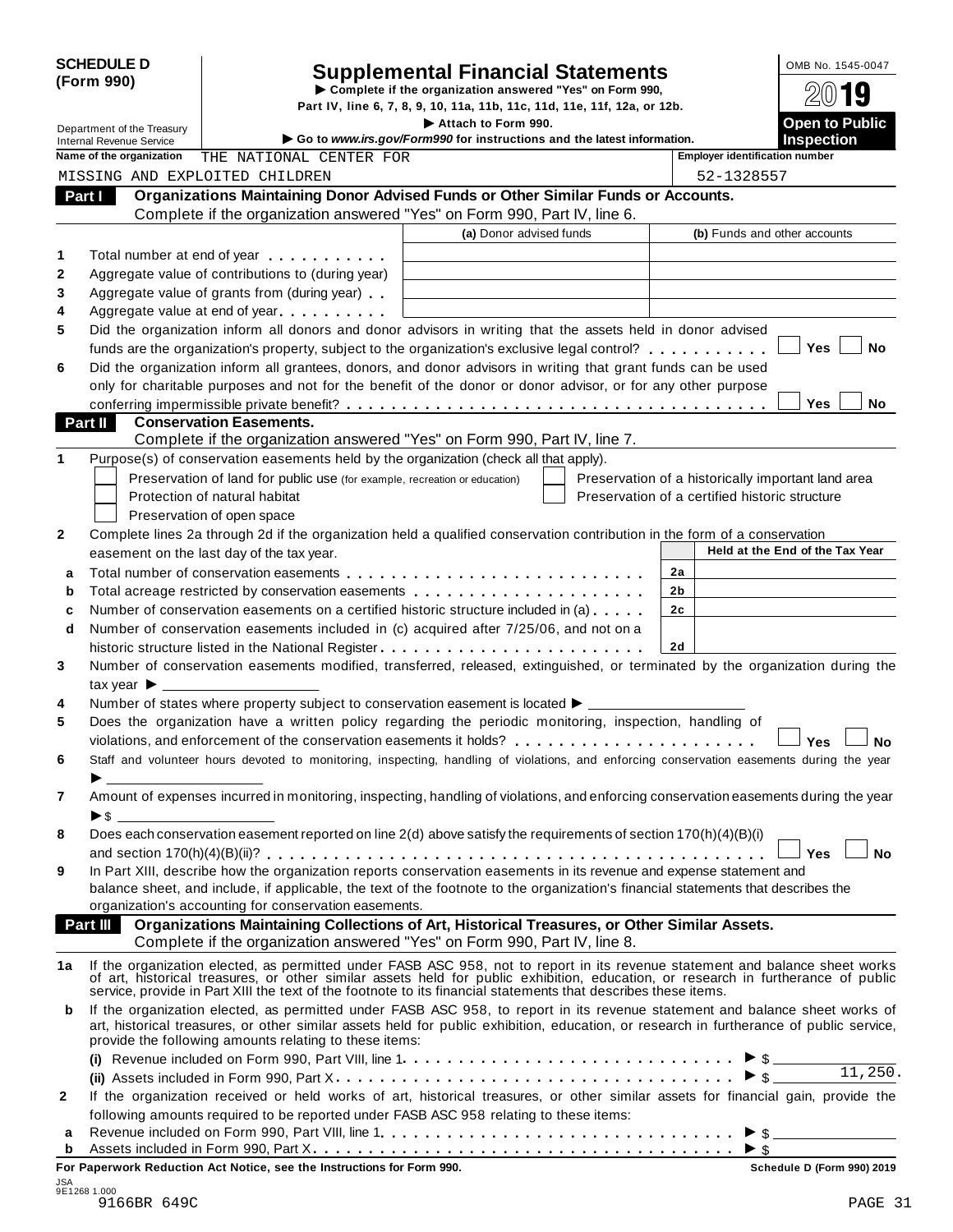|    |                                                                                                                                 | THE NATIONAL CENTER FOR                 |                |                                    | 52-1328557                      |                            |
|----|---------------------------------------------------------------------------------------------------------------------------------|-----------------------------------------|----------------|------------------------------------|---------------------------------|----------------------------|
|    | Schedule D (Form 990) 2019                                                                                                      |                                         |                |                                    |                                 | Page 2                     |
|    | Organizations Maintaining Collections of Art, Historical Treasures, or Other Similar Assets (continued)<br>Part III             |                                         |                |                                    |                                 |                            |
| 3  | Using the organization's acquisition, accession, and other records, check any of the following that make significant use of its |                                         |                |                                    |                                 |                            |
|    | collection items (check all that apply):                                                                                        |                                         |                |                                    |                                 |                            |
| a  | Public exhibition<br>Χ                                                                                                          |                                         |                | Loan or exchange program           |                                 |                            |
| b  | Scholarly research                                                                                                              |                                         | Other<br>e     |                                    |                                 |                            |
| c  | Preservation for future generations                                                                                             |                                         |                |                                    |                                 |                            |
| 4  | Provide a description of the organization's collections and explain how they further the organization's exempt purpose in Part  |                                         |                |                                    |                                 |                            |
|    | XIII.                                                                                                                           |                                         |                |                                    |                                 |                            |
| 5  | During the year, did the organization solicit or receive donations of art, historical treasures, or other similar               |                                         |                |                                    |                                 |                            |
|    | assets to be sold to raise funds rather than to be maintained as part of the organization's collection?                         |                                         |                |                                    |                                 | $\overline{X}$ No<br>Yes   |
|    | <b>Part IV</b><br><b>Escrow and Custodial Arrangements.</b>                                                                     |                                         |                |                                    |                                 |                            |
|    | Complete if the organization answered "Yes" on Form 990, Part IV, line 9, or reported an amount on Form                         |                                         |                |                                    |                                 |                            |
|    | 990, Part X, line 21.                                                                                                           |                                         |                |                                    |                                 |                            |
|    | 1a Is the organization an agent, trustee, custodian or other intermediary for contributions or other assets not                 |                                         |                |                                    |                                 |                            |
|    |                                                                                                                                 |                                         |                |                                    |                                 | Yes<br>No                  |
| b  | If "Yes," explain the arrangement in Part XIII and complete the following table:                                                |                                         |                |                                    |                                 |                            |
|    |                                                                                                                                 |                                         |                |                                    | Amount                          |                            |
| c  |                                                                                                                                 |                                         |                | 1c                                 |                                 |                            |
|    |                                                                                                                                 |                                         |                | 1 <sub>d</sub>                     |                                 |                            |
|    |                                                                                                                                 |                                         |                | 1е                                 |                                 |                            |
|    |                                                                                                                                 |                                         |                | 1f                                 |                                 |                            |
| 2a | Did the organization include an amount on Form 990, Part X, line 21, for escrow or custodial account liability?                 |                                         |                |                                    |                                 | <b>Yes</b><br>No           |
|    | b If "Yes," explain the arrangement in Part XIII. Check here if the explanation has been provided on Part XIII                  |                                         |                |                                    |                                 |                            |
|    | <b>Endowment Funds.</b><br><b>Part V</b>                                                                                        |                                         |                |                                    |                                 |                            |
|    | Complete if the organization answered "Yes" on Form 990, Part IV, line 10.                                                      |                                         |                |                                    |                                 |                            |
|    |                                                                                                                                 | (a) Current year                        | (b) Prior year | (c) Two years back                 | (d) Three years back            | (e) Four years back        |
| 1a | Beginning of year balance                                                                                                       | 25,666,401.                             | 21,027,343.    | 18,768,464.                        | 17,581,260.                     | 17,525,665.                |
| b  | Contributions <b>Contributions</b>                                                                                              | 1,000,000.                              | 5,555,565.     | 25,714.                            | 18,462.                         | 42,574.                    |
|    | Net investment earnings, gains,                                                                                                 |                                         |                |                                    |                                 |                            |
|    | and losses experience and losses                                                                                                | 4,633,598.                              | $-1,070,590.$  | 2,383,324.                         | 1,293,192.                      | 131,100.                   |
|    | Grants or scholarships                                                                                                          |                                         |                |                                    |                                 |                            |
|    | e Other expenditures for facilities                                                                                             |                                         |                |                                    |                                 |                            |
|    | and programs                                                                                                                    |                                         |                |                                    |                                 |                            |
|    | Administrative expenses                                                                                                         | 214,600.                                | $-154,083.$    | 150,159.                           | 124,450.                        | 118,079.                   |
| g  | End of year balance                                                                                                             | 31,085,399.                             | 25,666,401.    | 21,027,343.                        | 18,768,464.                     | 17,581,260.                |
| 2  | Provide the estimated percentage of the current year end balance (line 1g, column (a)) held as:                                 |                                         |                |                                    |                                 |                            |
| a  | Board designated or quasi-endowment > 100.0000 %                                                                                |                                         |                |                                    |                                 |                            |
| b  | Permanent endowment >                                                                                                           | %                                       |                |                                    |                                 |                            |
| c  | Term endowment ▶                                                                                                                | $\%$                                    |                |                                    |                                 |                            |
|    | The percentages on lines 2a, 2b, and 2c should equal 100%.                                                                      |                                         |                |                                    |                                 |                            |
|    | 3a Are there endowment funds not in the possession of the organization that are held and administered for the                   |                                         |                |                                    |                                 |                            |
|    | organization by:                                                                                                                |                                         |                |                                    |                                 | Yes<br>No                  |
|    |                                                                                                                                 |                                         |                |                                    |                                 | Χ<br>3a(i)                 |
|    |                                                                                                                                 |                                         |                |                                    |                                 | Χ<br> 3a(ii)               |
| b  | If "Yes" on line 3a(ii), are the related organizations listed as required on Schedule R?                                        |                                         |                |                                    |                                 | 3b                         |
| 4  | Describe in Part XIII the intended uses of the organization's endowment funds.                                                  |                                         |                |                                    |                                 |                            |
|    | Land, Buildings, and Equipment.<br><b>Part VI</b>                                                                               |                                         |                |                                    |                                 |                            |
|    | Complete if the organization answered "Yes" on Form 990, Part IV, line 11a. See Form 990, Part X, line 10.                      |                                         |                |                                    |                                 |                            |
|    | Description of property                                                                                                         | (a) Cost or other basis<br>(investment) |                | (b) Cost or other basis<br>(other) | (c) Accumulated<br>depreciation | (d) Book value             |
| 1a | $Land.$                                                                                                                         |                                         |                | 573,950.                           |                                 | 573,950.                   |
| b  |                                                                                                                                 |                                         |                | 2,495,084.                         | 1,268,641.                      | 1,226,443.                 |
| с  | Leasehold improvements                                                                                                          |                                         |                | 7,911,664.                         | 1,977,785.                      | 5,933,879.                 |
| d  |                                                                                                                                 |                                         |                | 1,596,834.                         | 103,637.                        | $\overline{1}$ , 493, 197. |
| е  |                                                                                                                                 |                                         |                | 1,686,701.                         | 1,686,701                       |                            |
|    | Total. Add lines 1a through 1e. (Column (d) must equal Form 990, Part X, column (B), line 10c.).                                |                                         |                |                                    |                                 | 9,227,469.                 |
|    |                                                                                                                                 |                                         |                |                                    |                                 |                            |

**Schedule D (Form 990) 2019**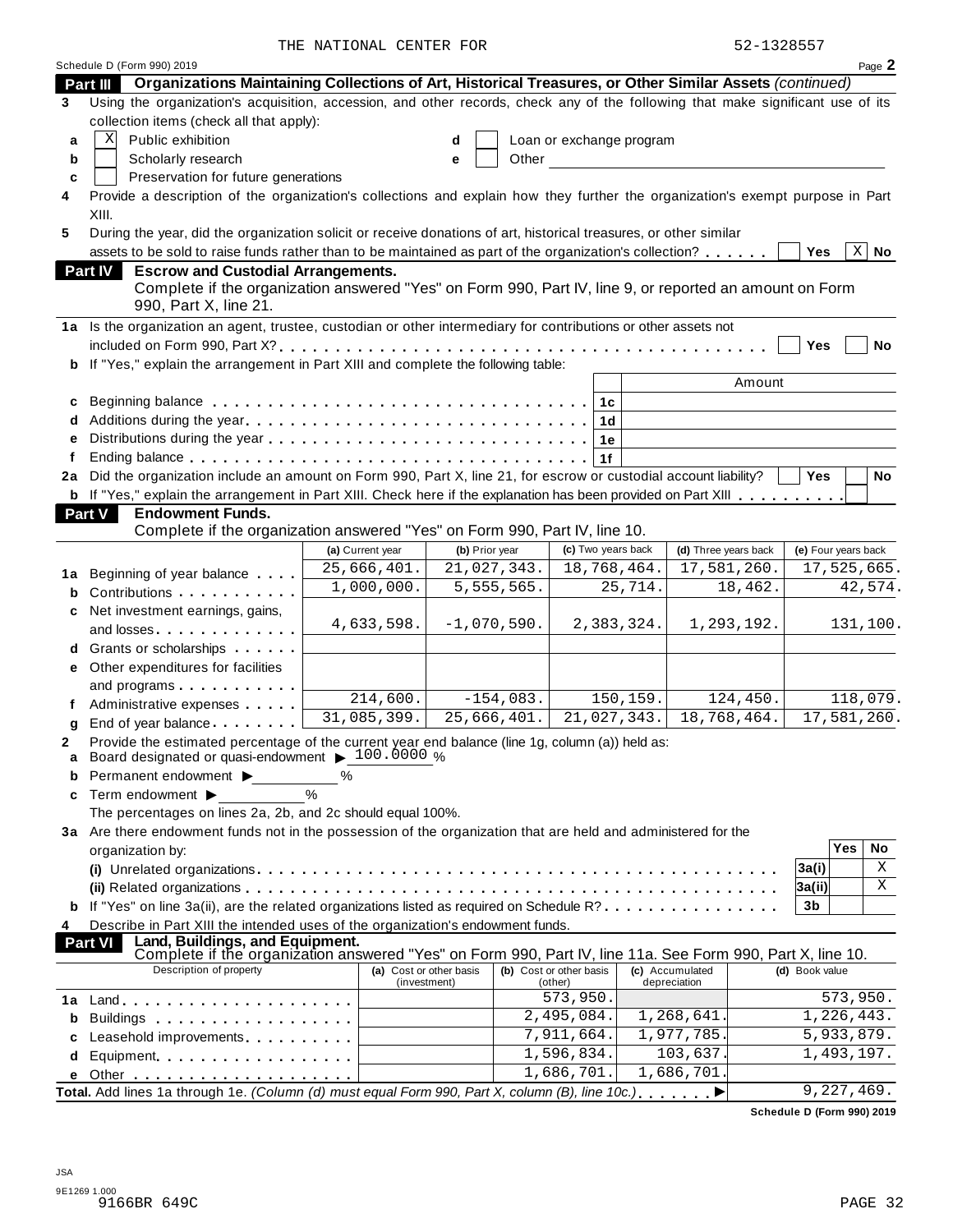#### Schedule <sup>D</sup> (Form 990) <sup>2019</sup> Page **3 Investments - Other Securities. Part VII** Investments - Other Securities.<br>Complete if the organization answered "Yes" on Form 990, Part IV, line 11b. See Form 990, Part X, line 12. **(a)** Description of security or category (including name of security) **(b)** Book value **(c)** Method of valuation: Cost or end-of-year market value **(1)** Financial derivatives **(2)** Closely held equity interests **(3)** Other (A) PRIVATE EQUITIES 270,954. FMV (B) REITS (C) HEDGE FUNDS 3,358,584. FMV (D) ASSETS HELD UNDER UNITRUST AGR 34,507. (E) (F) (G) (H) **Total.** *(Column (b) must* equal Form 990, Part *X*, col. *(B) line* 12.) **Part VIII Investments - Program Related. Investments - Program Related.** Complete if the organization answered "Yes" on Form 990, Part IV, line 11c. See Form 990, Part X, line 13. **(a)** Description of investment **(b)** Book value **(c)** Method of valuation: Cost or end-of-year market value **(1) (2) (3) (4) (5) (6) (7) (8) (9) Total.** *(Column (b) must equal Form* 990, *Part X, col. (B) line* 13.) **►**<br>**Part IX Other Assets. Other Assets.** Complete if the organization answered "Yes" on Form 990, Part IV, line 11d. See Form 990, Part X, line 15. **(a)** Description **(b)** Book value **(1) (2) (3) (4) (5) (6) (7) (8) (9) Total.** (Column (b) must equal Form 990, Part  $X$ , col. (B) line 15.)  $\ldots$   $\ldots$   $\ldots$   $\ldots$   $\ldots$   $\ldots$   $\ldots$   $\ldots$   $\ldots$   $\ldots$ **Other Liabilities.** Complete if the organization answered "Yes" on Form 990, Part IV, line 11e or 11f. See Form 990, Part X, line 25. **Part X 1. (a)** Description of liability **(b)** Book value (1) Federal income taxes (2) (3) (4) (5) (6) THE NATIONAL CENTER FOR 52-1328557 631,318. FMV 4,295,363. RIGHT OF USE ASSET 21,696,948. CASH SURRENDER VALUE LIFE INSU 590, 356.  $\Delta$ DEPOSITS 11,813. ARTWORK COLLECTIONS 11, 250. 22,310,967. LEASE LIABILITY 27,630,827. POST-RETIREMENT BENEFIT 1,247,801 UNITRUST AGREEMENT 12,762

(9)  $\overline{\text{Total. } (Column (b) \text{ must equal Form 990, Part X, col. (B) line 25.)}$   $\ldots$   $\ldots$   $\ldots$   $\ldots$   $\ldots$   $\ldots$   $\ldots$   $\ldots$   $\ldots$   $\ldots$   $\ldots$ **2.** Liability for uncertain tax positions. In Part XIII, provide the text of the footnote to the organization's financial statements that reports the 28,891,390.

organization's liability for uncertain tax positions under FASB ASC 740. Check here if the text of the footnote has been provided in Part XIII

(7) (8)

X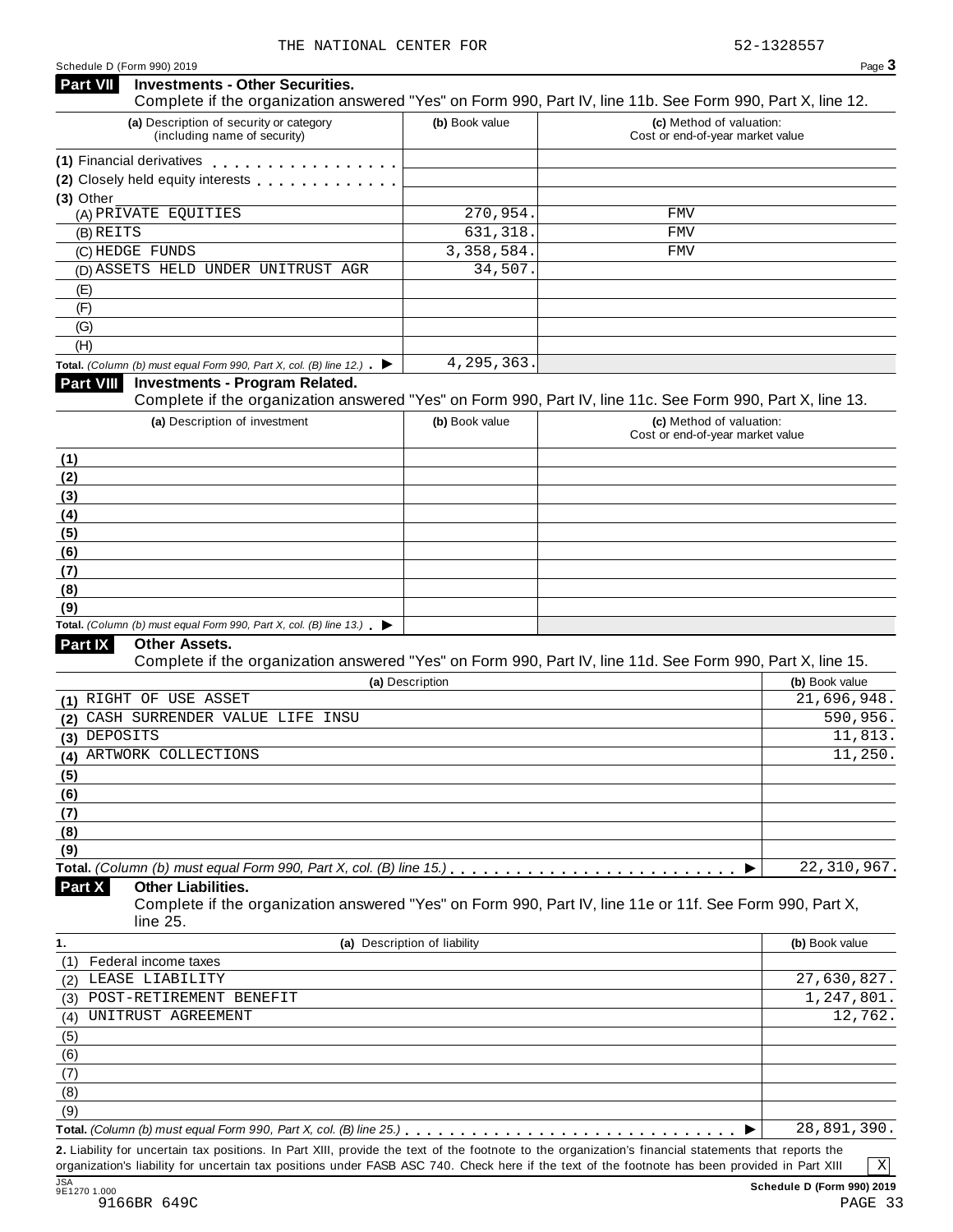|  |  | THE NATIONAL CENTER FOR |  |  |
|--|--|-------------------------|--|--|
|--|--|-------------------------|--|--|

|              | Schedule D (Form 990) 2019                                                            |    | Page 4        |
|--------------|---------------------------------------------------------------------------------------|----|---------------|
| Part XI      | Reconciliation of Revenue per Audited Financial Statements With Revenue per Return.   |    |               |
|              | Complete if the organization answered "Yes" on Form 990, Part IV, line 12a.           |    |               |
| 1            | Total revenue, gains, and other support per audited financial statements              | 1  | 54, 561, 432. |
| $\mathbf{2}$ | Amounts included on line 1 but not on Form 990, Part VIII, line 12:                   |    |               |
| a            | 2,923,777.<br>2a                                                                      |    |               |
| b            | 4,549,642.<br>2 <sub>b</sub>                                                          |    |               |
| c            | 2c                                                                                    |    |               |
| d            | 4,473.                                                                                |    |               |
| е            |                                                                                       | 2e | 7,477,892.    |
| 3            |                                                                                       | 3  | 47,083,540.   |
| 4            | Amounts included on Form 990, Part VIII, line 12, but not on line 1:                  |    |               |
| a            | 219,995.<br>4a<br>Investment expenses not included on Form 990, Part VIII, line 7b    |    |               |
| b            | $-47,603.$<br>4b                                                                      |    |               |
|              |                                                                                       | 4c | 172,392.      |
| 5            | Total revenue. Add lines 3 and 4c. (This must equal Form 990, Part I, line 12.)       | 5  | 47, 255, 932. |
| Part XII     | Reconciliation of Expenses per Audited Financial Statements With Expenses per Return. |    |               |
|              | Complete if the organization answered "Yes" on Form 990, Part IV, line 12a.           |    |               |
| 1            | Total expenses and losses per audited financial statements                            | 1  | 49,004,686.   |
| $\mathbf{2}$ | Amounts included on line 1 but not on Form 990, Part IX, line 25:                     |    |               |
| a            | 5, 111, 876.<br>2a                                                                    |    |               |
| b            | 2 <sub>b</sub>                                                                        |    |               |
| C            | 2c                                                                                    |    |               |
| d            | $\overline{215,327}$ .                                                                |    |               |
| е            |                                                                                       | 2e | 5,327,203.    |
| 3            |                                                                                       | 3  | 43,677,483.   |
| 4            | Amounts included on Form 990, Part IX, line 25, but not on line 1:                    |    |               |
| a            | 219,995.<br>4a<br>Investment expenses not included on Form 990, Part VIII, line 7b    |    |               |
| b            | 4 <sub>b</sub>                                                                        |    |               |
| C.           |                                                                                       | 4c | 219,995.      |
| 5.           | Total expenses. Add lines 3 and 4c. (This must equal Form 990, Part I, line 18.)      | 5  | 43,897,478.   |
|              | Part XIII Supplemental Information.                                                   |    |               |
|              |                                                                                       |    |               |

2; Part XI, lines 2d and 4b; and Part XII, lines 2d and 4b. Also complete this part to provide any additional information.

SEE PAGE 5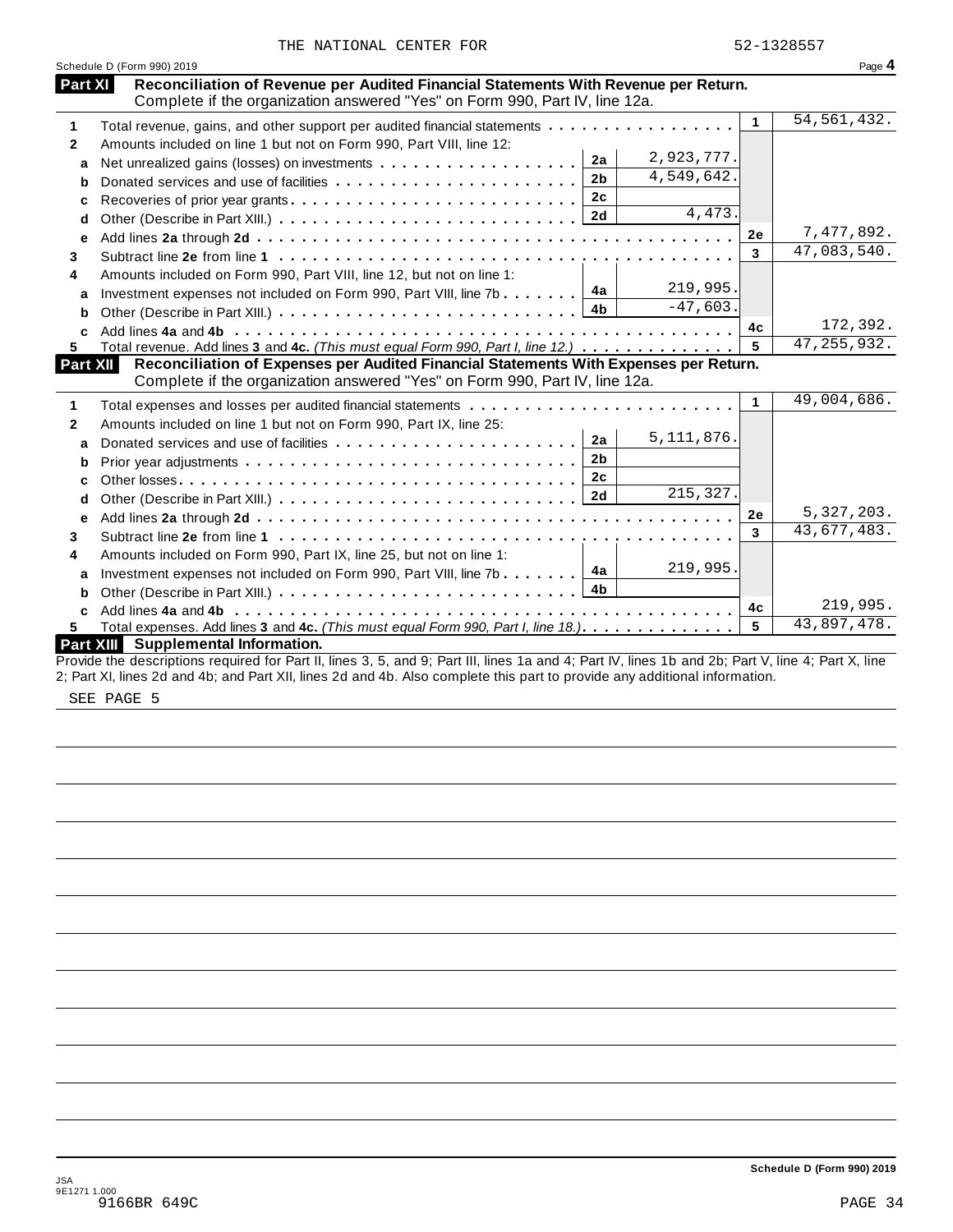**Part XIII Supplemental Information** *(continued)*

DESCRIPTION OF ORGANIZATION'S COLLECTIONS SCHEDULE D, PART III, LINE 4

IN 2018, NCMEC RECEIVED TWO PIECES OF DONATED ARTWORK THAT ARE HELD FOR PUBLIC EXHIBITION AND ARE PROTECTED AND PRESERVED. THESE PORTRAITS RELATE TO CHILDREN WHO WERE VICTIMIZED AND ARE THEREFORE REPRESENTATIVE OF THE ORGANIZATION'S EXEMPT PURPOSE OF PREVENTING CHILD ABDUCTION AND SEXUAL EXPLOITATION. THESE ASSETS ARE REPORTED ON THE BALANCE SHEET.

#### USES OF ENDOWMENT FUNDS

SCHEDULE D, PART V, LINE 4

DURING THE YEAR ENDED DECEMBER 31, 1992, NCMEC'S BOARD OF DIRECTORS VOTED TO ESTABLISH A BOARD DESIGNATED FUND, HEREAFTER REFERRED TO AS THE ENDOWMENT, TO PROVIDE FOR THE FINANCIAL STABILITY OF NCMEC.

#### LIABILITY FOR UNCERTAIN TAX POSITIONS

SCHEDULE D, PART X, LINE 2

NCMEC FOLLOWS GUIDANCE THAT CLARIFIES THE ACCOUNTING FOR UNCERTAINTY IN TAX POSITIONS TAKEN OR EXPECTED TO BE TAKEN IN A TAX RETURN, INCLUDING ISSUES RELATING TO FINANCIAL STATEMENT RECOGNITION AND MEASUREMENT. THIS GUIDANCE PROVIDES THAT THE TAX EFFECTS FROM AN UNCERTAIN TAX POSITION CAN ONLY BE RECOGNIZED IN THE FINANCIAL STATEMENTS IF THE POSITION IS "MORE-LIKELY-THAN-NOT" TO BE SUSTAINED IF THE POSITION WERE TO BE CHALLENGED BY A TAXING AUTHORITY. THE ASSESSMENT OF THE TAX POSITION IS BASED SOLELY ON THE TECHNICAL MERITS OF THE POSITION, WITHOUT REGARD TO THE LIKELIHOOD THAT THE TAX POSITION MAY BE CHALLENGED.

NCMEC IS EXEMPT FROM FEDERAL INCOME TAX UNDER IRC SECTION  $501(C)(3)$ ,

JSA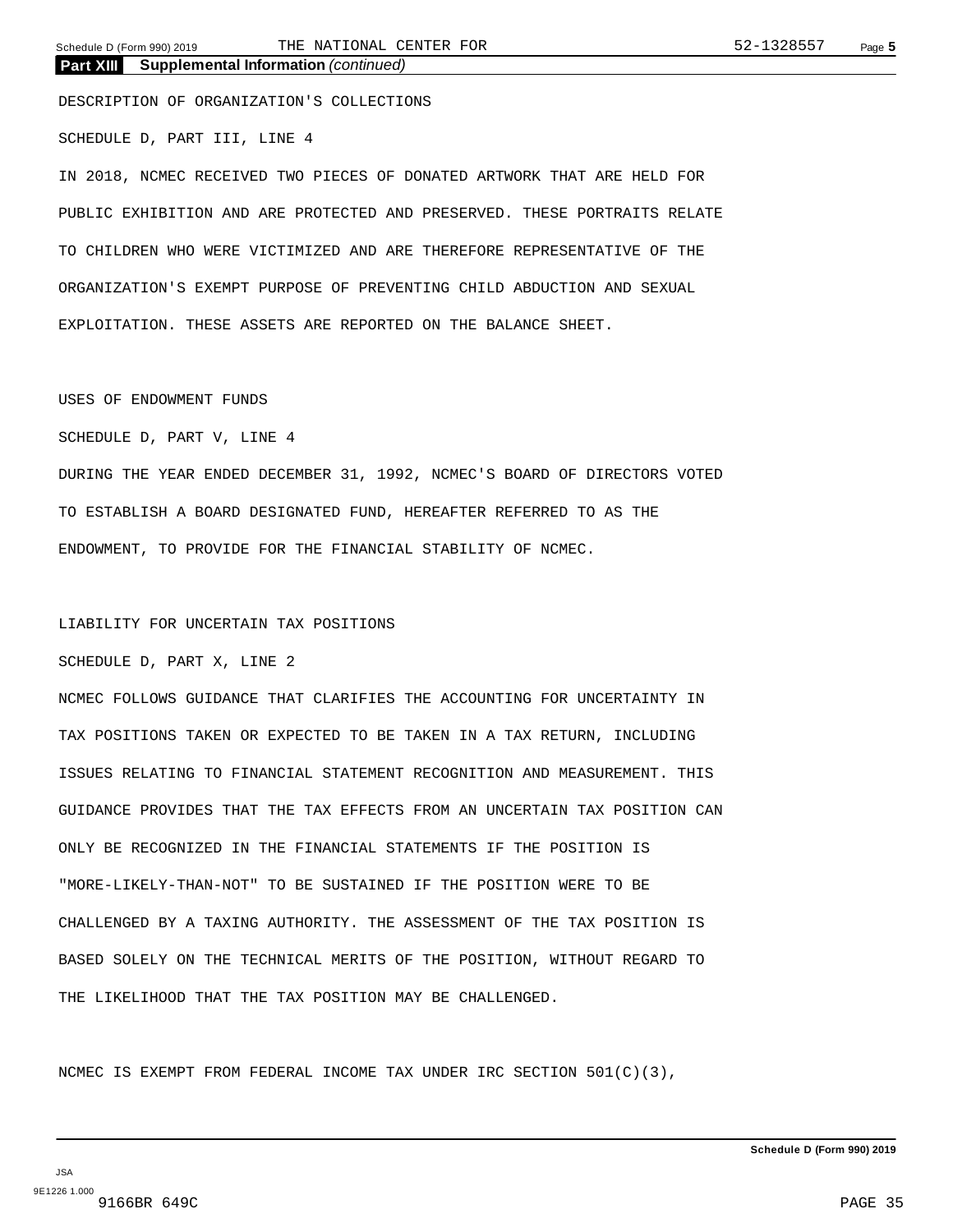Schedule D (Form 990) 2019 Page **5** THE NATIONAL CENTER FOR 52-1328557

**Part XIII Supplemental Information** *(continued)*

THOUGH IT IS SUBJECT TO TAX ON INCOME UNRELATED TO ITS EXEMPT PURPOSE, UNLESS THAT INCOME IS OTHERWISE EXCLUDED BY THE CODE. NCMEC HAS PROCESSES PRESENTLY IN PLACE TO ENSURE THE MAINTENANCE OF ITS TAX-EXEMPT STATUS; TO IDENTIFY AND REPORT UNRELATED INCOME; TO DETERMINE ITS FILING AND TAX OBLIGATIONS IN JURISDICTIONS FOR WHICH IT HAS NEXUS; AND TO IDENTIFY AND EVALUATE OTHER MATTERS THAT MAY BE CONSIDERED TAX POSITIONS. THE TAX YEARS ENDING DECEMBER 31, 2019, 2018, 2017, AND 2016 ARE STILL OPEN TO AUDIT FOR BOTH FEDERAL AND STATE PURPOSES. NCMEC HAS DETERMINED THAT THERE ARE NO MATERIAL UNCERTAIN TAX POSITIONS THAT REQUIRE RECOGNITION OR DISCLOSURE IN THE FINANCIAL STATEMENTS.

OTHER REVENUES NOT INCLUDED ON FORM 990 SCHEDULE D, PART XI, LINE 2D CHANGE IN VALUE OF UNITRUST AGREEMENT 64,473

OTHER REVENUES INCLUDED ON FORM 990 AND NOT ON FINANCIAL STATEMENTS SCHEDULE D, PART XI, LINE 4B COST OF GOODS SOLD (\$47,603)

OTHER EXPENSES NOT INCLUDED ON FORM 990 SCHEDULE D, PART XII, LINE 2D CHANGE IN POST-RETIREMENT BENEFIT LIABILITY \$215,327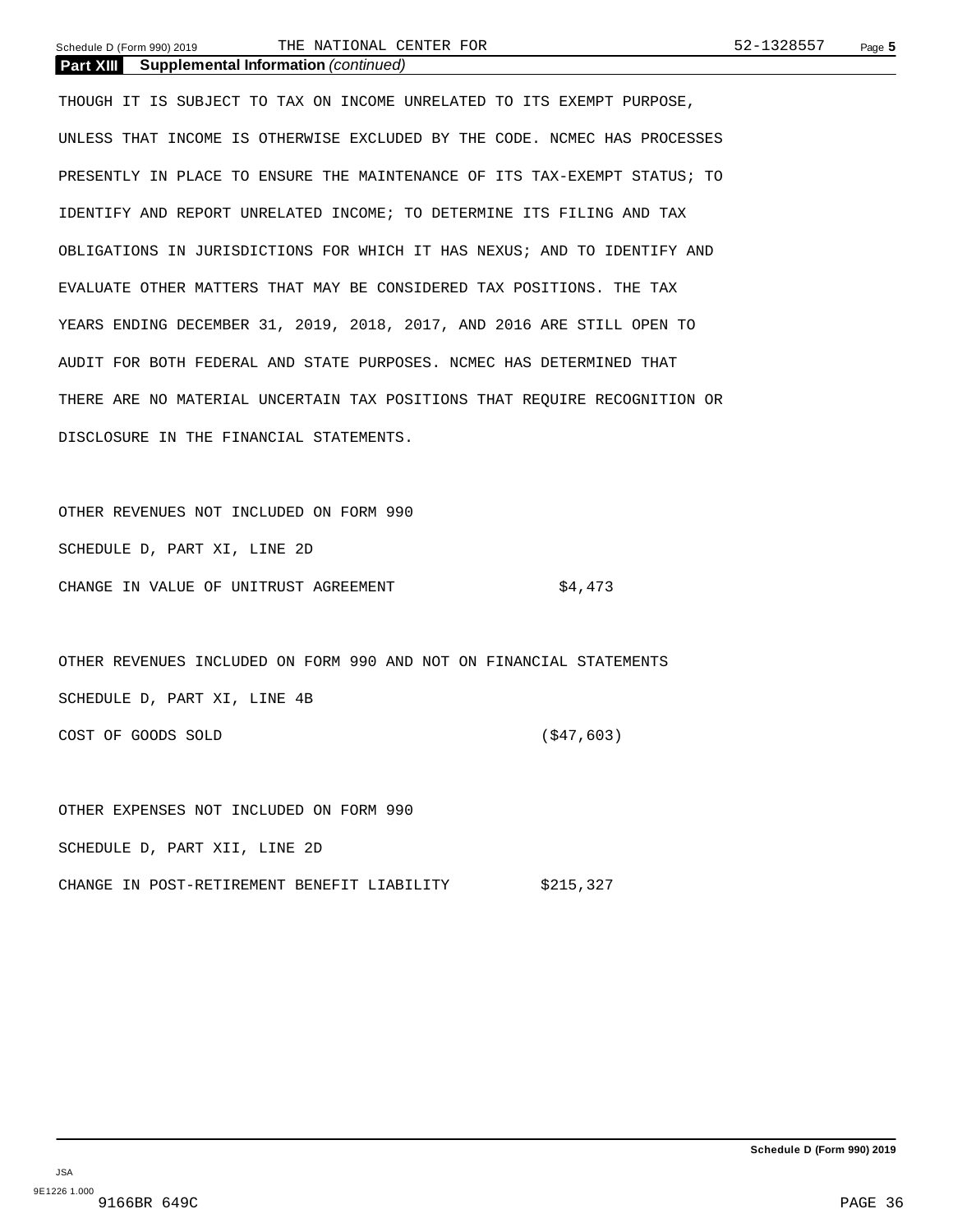| <b>SCHEDULE G</b>                                                                                                                                                 |                                                                                                                                                                                                                                                                                                                     | <b>Supplemental Information Regarding Fundraising or Gaming Activities</b>                                                                                          |                                    |                                                                      |                                       |                                                                            | OMB No. 1545-0047                                       |
|-------------------------------------------------------------------------------------------------------------------------------------------------------------------|---------------------------------------------------------------------------------------------------------------------------------------------------------------------------------------------------------------------------------------------------------------------------------------------------------------------|---------------------------------------------------------------------------------------------------------------------------------------------------------------------|------------------------------------|----------------------------------------------------------------------|---------------------------------------|----------------------------------------------------------------------------|---------------------------------------------------------|
| (Form 990 or 990-EZ)                                                                                                                                              |                                                                                                                                                                                                                                                                                                                     | Complete if the organization answered "Yes" on Form 990, Part IV, line 17, 18, or 19, or if the<br>organization entered more than \$15,000 on Form 990-EZ, line 6a. |                                    |                                                                      |                                       |                                                                            |                                                         |
| Department of the Treasury                                                                                                                                        |                                                                                                                                                                                                                                                                                                                     | Go to www.irs.gov/Form990 for instructions and the latest information.                                                                                              | Attach to Form 990 or Form 990-EZ. |                                                                      |                                       |                                                                            | <b>Open to Public</b>                                   |
| <b>Internal Revenue Service</b><br>Name of the organization                                                                                                       | THE NATIONAL CENTER FOR                                                                                                                                                                                                                                                                                             |                                                                                                                                                                     |                                    |                                                                      |                                       | <b>Employer identification number</b>                                      | Inspection                                              |
| MISSING AND EXPLOITED CHILDREN                                                                                                                                    |                                                                                                                                                                                                                                                                                                                     |                                                                                                                                                                     |                                    |                                                                      |                                       | 52-1328557                                                                 |                                                         |
| Part I                                                                                                                                                            | Fundraising Activities. Complete if the organization answered "Yes" on Form 990, Part IV, line 17.                                                                                                                                                                                                                  |                                                                                                                                                                     |                                    |                                                                      |                                       |                                                                            |                                                         |
|                                                                                                                                                                   | Form 990-EZ filers are not required to complete this part.                                                                                                                                                                                                                                                          |                                                                                                                                                                     |                                    |                                                                      |                                       |                                                                            |                                                         |
| 1                                                                                                                                                                 | Indicate whether the organization raised funds through any of the following activities. Check all that apply.                                                                                                                                                                                                       |                                                                                                                                                                     |                                    |                                                                      |                                       |                                                                            |                                                         |
| Χ<br>Mail solicitations<br>a                                                                                                                                      |                                                                                                                                                                                                                                                                                                                     | e                                                                                                                                                                   | X                                  |                                                                      | Solicitation of non-government grants |                                                                            |                                                         |
| X<br>b                                                                                                                                                            | Internet and email solicitations                                                                                                                                                                                                                                                                                    | f                                                                                                                                                                   | Χ<br>X                             |                                                                      | Solicitation of government grants     |                                                                            |                                                         |
| Phone solicitations<br>C<br>Χ<br>In-person solicitations<br>d                                                                                                     |                                                                                                                                                                                                                                                                                                                     | a                                                                                                                                                                   |                                    |                                                                      | Special fundraising events            |                                                                            |                                                         |
| 2a Did the organization have a written or oral agreement with any individual (including officers, directors, trustees,                                            |                                                                                                                                                                                                                                                                                                                     |                                                                                                                                                                     |                                    |                                                                      |                                       |                                                                            |                                                         |
|                                                                                                                                                                   | or key employees listed in Form 990, Part VII) or entity in connection with professional fundraising services?<br><b>b</b> If "Yes," list the 10 highest paid individuals or entities (fundraisers) pursuant to agreements under which the fundraiser is to be<br>compensated at least \$5,000 by the organization. |                                                                                                                                                                     |                                    |                                                                      |                                       |                                                                            | $X \mid Y$ es<br>No                                     |
| (i) Name and address of individual<br>or entity (fundraiser)                                                                                                      |                                                                                                                                                                                                                                                                                                                     | (ii) Activity                                                                                                                                                       |                                    | (iii) Did fundraiser have<br>custody or control of<br>contributions? | (iv) Gross receipts<br>from activity  | (v) Amount paid to<br>(or retained by)<br>fundraiser listed in<br>col. (i) | (vi) Amount paid to<br>(or retained by)<br>organization |
|                                                                                                                                                                   |                                                                                                                                                                                                                                                                                                                     |                                                                                                                                                                     | Yes                                | No                                                                   |                                       |                                                                            |                                                         |
|                                                                                                                                                                   |                                                                                                                                                                                                                                                                                                                     |                                                                                                                                                                     |                                    |                                                                      |                                       |                                                                            |                                                         |
| ATTACHMENT 1<br>$\mathbf{2}$                                                                                                                                      |                                                                                                                                                                                                                                                                                                                     |                                                                                                                                                                     |                                    |                                                                      |                                       |                                                                            |                                                         |
|                                                                                                                                                                   |                                                                                                                                                                                                                                                                                                                     |                                                                                                                                                                     |                                    |                                                                      |                                       |                                                                            |                                                         |
| 3                                                                                                                                                                 |                                                                                                                                                                                                                                                                                                                     |                                                                                                                                                                     |                                    |                                                                      |                                       |                                                                            |                                                         |
|                                                                                                                                                                   |                                                                                                                                                                                                                                                                                                                     |                                                                                                                                                                     |                                    |                                                                      |                                       |                                                                            |                                                         |
| 4                                                                                                                                                                 |                                                                                                                                                                                                                                                                                                                     |                                                                                                                                                                     |                                    |                                                                      |                                       |                                                                            |                                                         |
| 5                                                                                                                                                                 |                                                                                                                                                                                                                                                                                                                     |                                                                                                                                                                     |                                    |                                                                      |                                       |                                                                            |                                                         |
| 6                                                                                                                                                                 |                                                                                                                                                                                                                                                                                                                     |                                                                                                                                                                     |                                    |                                                                      |                                       |                                                                            |                                                         |
| 7                                                                                                                                                                 |                                                                                                                                                                                                                                                                                                                     |                                                                                                                                                                     |                                    |                                                                      |                                       |                                                                            |                                                         |
| 8                                                                                                                                                                 |                                                                                                                                                                                                                                                                                                                     |                                                                                                                                                                     |                                    |                                                                      |                                       |                                                                            |                                                         |
| 9                                                                                                                                                                 |                                                                                                                                                                                                                                                                                                                     |                                                                                                                                                                     |                                    |                                                                      |                                       |                                                                            |                                                         |
| 10                                                                                                                                                                |                                                                                                                                                                                                                                                                                                                     |                                                                                                                                                                     |                                    |                                                                      |                                       |                                                                            |                                                         |
|                                                                                                                                                                   |                                                                                                                                                                                                                                                                                                                     |                                                                                                                                                                     |                                    |                                                                      | 495,008.                              | 156,000                                                                    | 339,008.                                                |
| Total<br>3<br>registration or licensing.                                                                                                                          | List all states in which the organization is registered or licensed to solicit contributions or has been notified it is exempt from                                                                                                                                                                                 |                                                                                                                                                                     |                                    |                                                                      |                                       |                                                                            |                                                         |
|                                                                                                                                                                   |                                                                                                                                                                                                                                                                                                                     |                                                                                                                                                                     |                                    |                                                                      |                                       |                                                                            |                                                         |
|                                                                                                                                                                   |                                                                                                                                                                                                                                                                                                                     |                                                                                                                                                                     |                                    |                                                                      |                                       |                                                                            |                                                         |
| AL, AK, AR, CA, CO, CT, DC, FL, GA, HI, IL,<br>KS, KY, ME, MD, MA, MI, MN, MS, MO, NV, NH, NJ, NM, NY, NC, ND, OH,<br>OK, OR, PA, RI, SC, TN, UT, VA, WA, WV, WI, |                                                                                                                                                                                                                                                                                                                     |                                                                                                                                                                     |                                    |                                                                      |                                       |                                                                            |                                                         |

For Paperwork Reduction Act Notice, see the Instructions for Form 990 or 990-EZ. Schedule G (Form 990 or 990-EZ) 2019 JSA 9E1281 1.000 9166BR 649C PAGE 37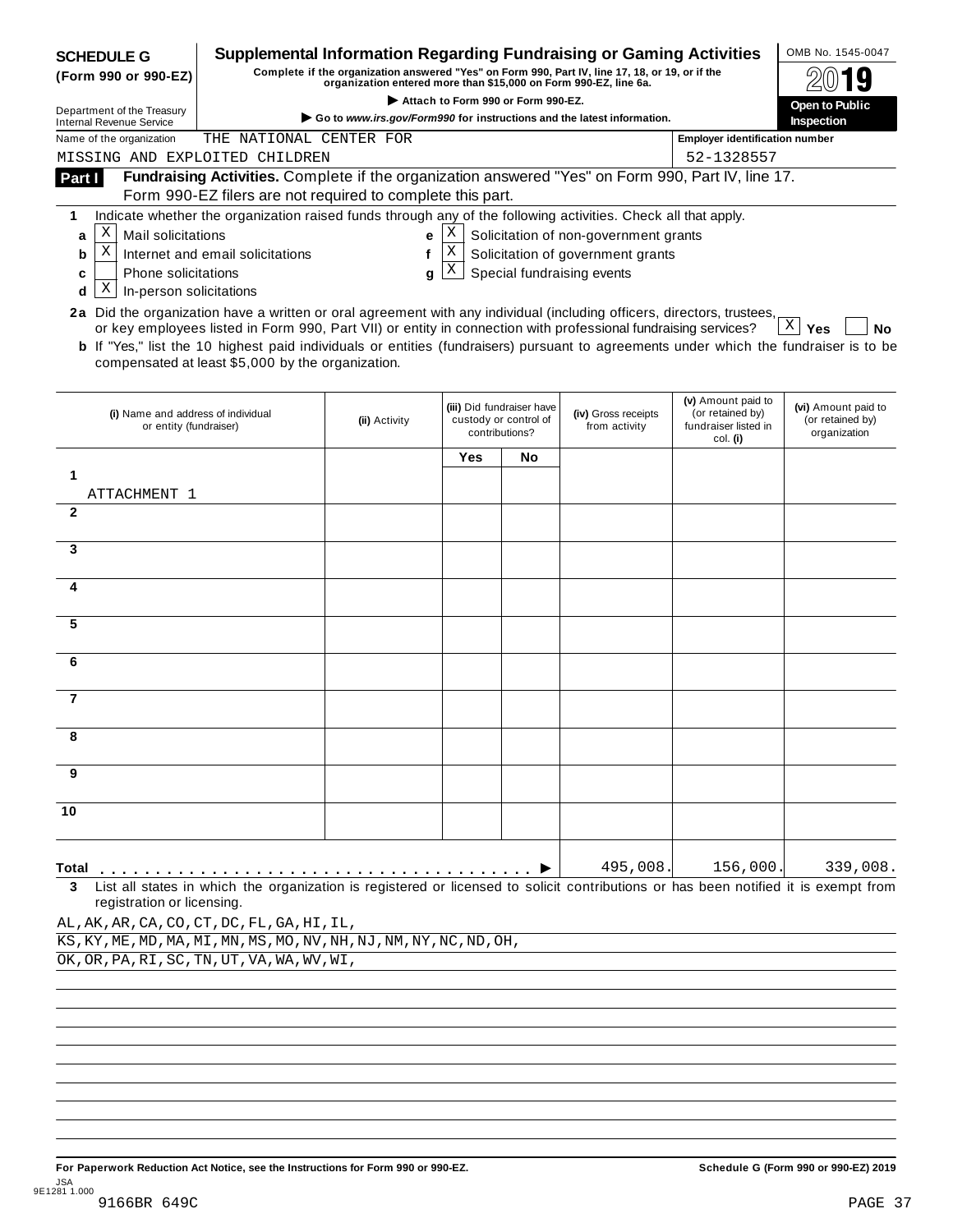|                        |                                                                                                                                                                                                                                                                                      | (a) Event $#1$<br>HOPE AWARDS | (b) Event $#2$<br>ROC DISH IT OU                 | (c) Other events<br>24. | (d) Total events<br>(add col. (a) through           |
|------------------------|--------------------------------------------------------------------------------------------------------------------------------------------------------------------------------------------------------------------------------------------------------------------------------------|-------------------------------|--------------------------------------------------|-------------------------|-----------------------------------------------------|
|                        |                                                                                                                                                                                                                                                                                      | (event type)                  | (event type)                                     | (total number)          | col. (c)                                            |
| Revenue                | 1 Gross receipts <b>1 Container and Taylor</b>                                                                                                                                                                                                                                       | 876,808.                      | 348,365.                                         | 1,949,579.              | 3, 174, 752.                                        |
|                        | 2 Less: Contributions<br>3 Gross income (line 1 minus                                                                                                                                                                                                                                | 875,826.                      | 122,224.                                         | 1,834,544.              | 2,832,594.                                          |
|                        | line 2) $\ldots$ $\ldots$ $\ldots$ $\ldots$ $\ldots$                                                                                                                                                                                                                                 | 982.                          | 226,141.                                         | 115,035.                | 342,158.                                            |
|                        | 4 Cash prizes <b>contained</b> Cash prizes                                                                                                                                                                                                                                           |                               |                                                  |                         |                                                     |
|                        | 5 Noncash prizes                                                                                                                                                                                                                                                                     |                               |                                                  |                         |                                                     |
|                        | 6 Rent/facility costs                                                                                                                                                                                                                                                                |                               |                                                  | 30,095.                 | 30,095.                                             |
| <b>Direct Expenses</b> | 7 Food and beverages                                                                                                                                                                                                                                                                 | 127,178.                      | 51,389.                                          | 187,323.                | 365,890.                                            |
|                        | 8 Entertainment [1999]                                                                                                                                                                                                                                                               | 43,619.                       |                                                  | 7,004.                  | 50,623.                                             |
|                        | 9 Other direct expenses 225,566.                                                                                                                                                                                                                                                     |                               | 102,748.                                         | 212,928.                | 541,242.                                            |
|                        | 10 Direct expense summary. Add lines 4 through 9 in column (d) $\ldots$ ,,,,,,,,,,,,,,,<br>11 Net income summary. Subtract line 10 from line 3, column (d) ▶<br>Part III<br>Gaming. Complete if the organization answered "Yes" on Form 990, Part IV, line 19, or reported more than |                               |                                                  |                         |                                                     |
|                        | \$15,000 on Form 990-EZ, line 6a.                                                                                                                                                                                                                                                    |                               |                                                  |                         |                                                     |
|                        |                                                                                                                                                                                                                                                                                      | (a) Bingo                     | (b) Pull tabs/instant<br>bingo/progressive bingo | (c) Other gaming        | (d) Total gaming (add<br>col. (a) through col. (c)) |
|                        | 1 Gross revenue <b>contracts</b> contains a series of the series of the series of the series of the series of the series of the series of the series of the series of the series of the series of the series of the series of the s                                                  |                               |                                                  |                         |                                                     |
|                        | 2 Cash prizes                                                                                                                                                                                                                                                                        |                               |                                                  |                         |                                                     |
| Revenue                | 3 Noncash prizes                                                                                                                                                                                                                                                                     |                               |                                                  |                         |                                                     |
|                        | 4 Rent/facility costs [                                                                                                                                                                                                                                                              |                               |                                                  |                         |                                                     |
| Direct Expenses        |                                                                                                                                                                                                                                                                                      |                               |                                                  |                         | 987,850.<br>$-645,692.$                             |
|                        | 6 Volunteer labor [1] [1] North Lines and Solid Point Lines and Solid Point Lines and Solid Point Lines and Solid Point Lines and Solid Point Lines and Solid Point Lines and Solid Point Lines and Solid Point Lines and Soli                                                       | Yes<br>%<br><b>No</b>         | Yes<br>%  <br>No                                 | Yes<br>%<br><b>No</b>   |                                                     |
|                        | 7 Direct expense summary. Add lines 2 through 5 in column (d)                                                                                                                                                                                                                        |                               |                                                  |                         |                                                     |
|                        | 8 Net gaming income summary. Subtract line 7 from line 1, column (d)                                                                                                                                                                                                                 |                               |                                                  |                         |                                                     |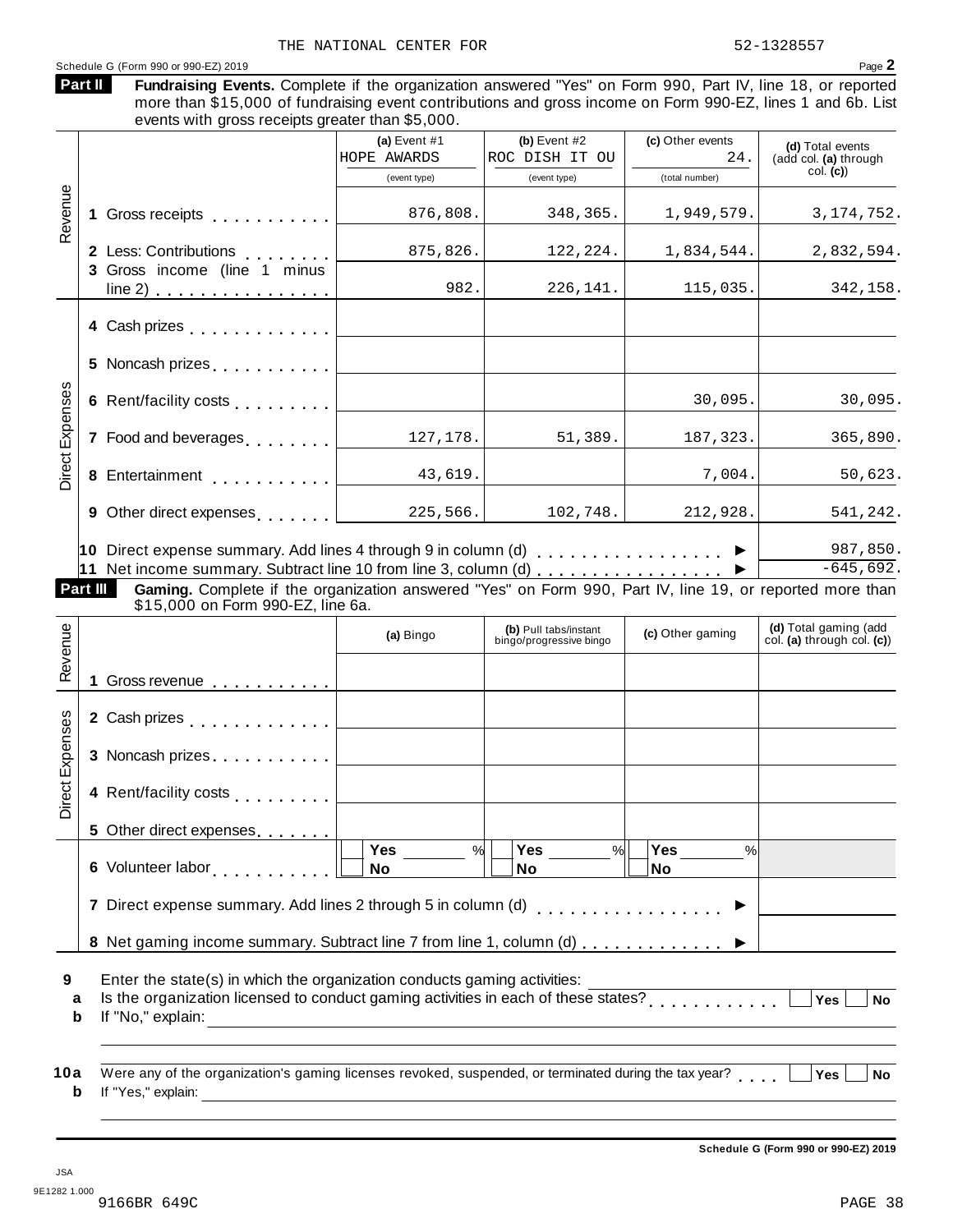| THE NATIONAL CENTER FOR |  | 52-1328557 |
|-------------------------|--|------------|

|                | Schedule G (Form 990 or 990-EZ) 2019                                                                                                                                                                                          | Page 3           |  |
|----------------|-------------------------------------------------------------------------------------------------------------------------------------------------------------------------------------------------------------------------------|------------------|--|
| 11             |                                                                                                                                                                                                                               | Yes<br><b>No</b> |  |
| 12             | Is the organization a grantor, beneficiary or trustee of a trust or a member of a partnership or other entity                                                                                                                 |                  |  |
|                |                                                                                                                                                                                                                               | Yes<br><b>No</b> |  |
| 13             | Indicate the percentage of gaming activity conducted in:                                                                                                                                                                      |                  |  |
| a              |                                                                                                                                                                                                                               | %                |  |
| b              | An outside facility enterpretence in the set of the contract of the contract of the contract of the current of the contract of the current of the current of the contract of the current of the current of the current of the | $\%$             |  |
| 14             | Enter the name and address of the person who prepares the organization's gaming/special events books and                                                                                                                      |                  |  |
|                | records:                                                                                                                                                                                                                      |                  |  |
|                |                                                                                                                                                                                                                               |                  |  |
|                |                                                                                                                                                                                                                               |                  |  |
|                |                                                                                                                                                                                                                               |                  |  |
|                |                                                                                                                                                                                                                               |                  |  |
|                |                                                                                                                                                                                                                               |                  |  |
|                | 15a Does the organization have a contract with a third party from whom the organization receives gaming                                                                                                                       |                  |  |
|                |                                                                                                                                                                                                                               | Yes  <br>No      |  |
| b              | If "Yes," enter the amount of gaming revenue received by the organization $\triangleright$ \$ _____________ and the                                                                                                           |                  |  |
|                | amount of gaming revenue retained by the third party $\triangleright$ \$ _______________.                                                                                                                                     |                  |  |
| c              | If "Yes," enter name and address of the third party:                                                                                                                                                                          |                  |  |
|                |                                                                                                                                                                                                                               |                  |  |
|                |                                                                                                                                                                                                                               |                  |  |
|                |                                                                                                                                                                                                                               |                  |  |
|                |                                                                                                                                                                                                                               |                  |  |
|                |                                                                                                                                                                                                                               |                  |  |
| 16             | Gaming manager information:                                                                                                                                                                                                   |                  |  |
|                |                                                                                                                                                                                                                               |                  |  |
|                |                                                                                                                                                                                                                               |                  |  |
|                |                                                                                                                                                                                                                               |                  |  |
|                |                                                                                                                                                                                                                               |                  |  |
|                | Gaming manager compensation $\triangleright$ \$ ________________                                                                                                                                                              |                  |  |
|                |                                                                                                                                                                                                                               |                  |  |
|                |                                                                                                                                                                                                                               |                  |  |
|                |                                                                                                                                                                                                                               |                  |  |
|                | Employee<br>Director/officer<br>Independent contractor                                                                                                                                                                        |                  |  |
|                |                                                                                                                                                                                                                               |                  |  |
| 17             | Mandatory distributions:                                                                                                                                                                                                      |                  |  |
| a              | Is the organization required under state law to make charitable distributions from the gaming proceeds to                                                                                                                     |                  |  |
|                |                                                                                                                                                                                                                               | Yes<br><b>No</b> |  |
|                | <b>b</b> Enter the amount of distributions required under state law to be distributed to other exempt organizations                                                                                                           |                  |  |
|                | or spent in the organization's own exempt activities during the tax year $\triangleright$ \$                                                                                                                                  |                  |  |
| <b>Part IV</b> | Supplemental Information. Provide the explanation required by Part I, line 2b, columns (iii) and (v), and                                                                                                                     |                  |  |
|                | Part III, lines 9, 9b, 10b, 15b, 15c, 16, and 17b, as applicable. Also provide any additional information                                                                                                                     |                  |  |
|                | (see instructions).                                                                                                                                                                                                           |                  |  |
|                |                                                                                                                                                                                                                               |                  |  |

÷,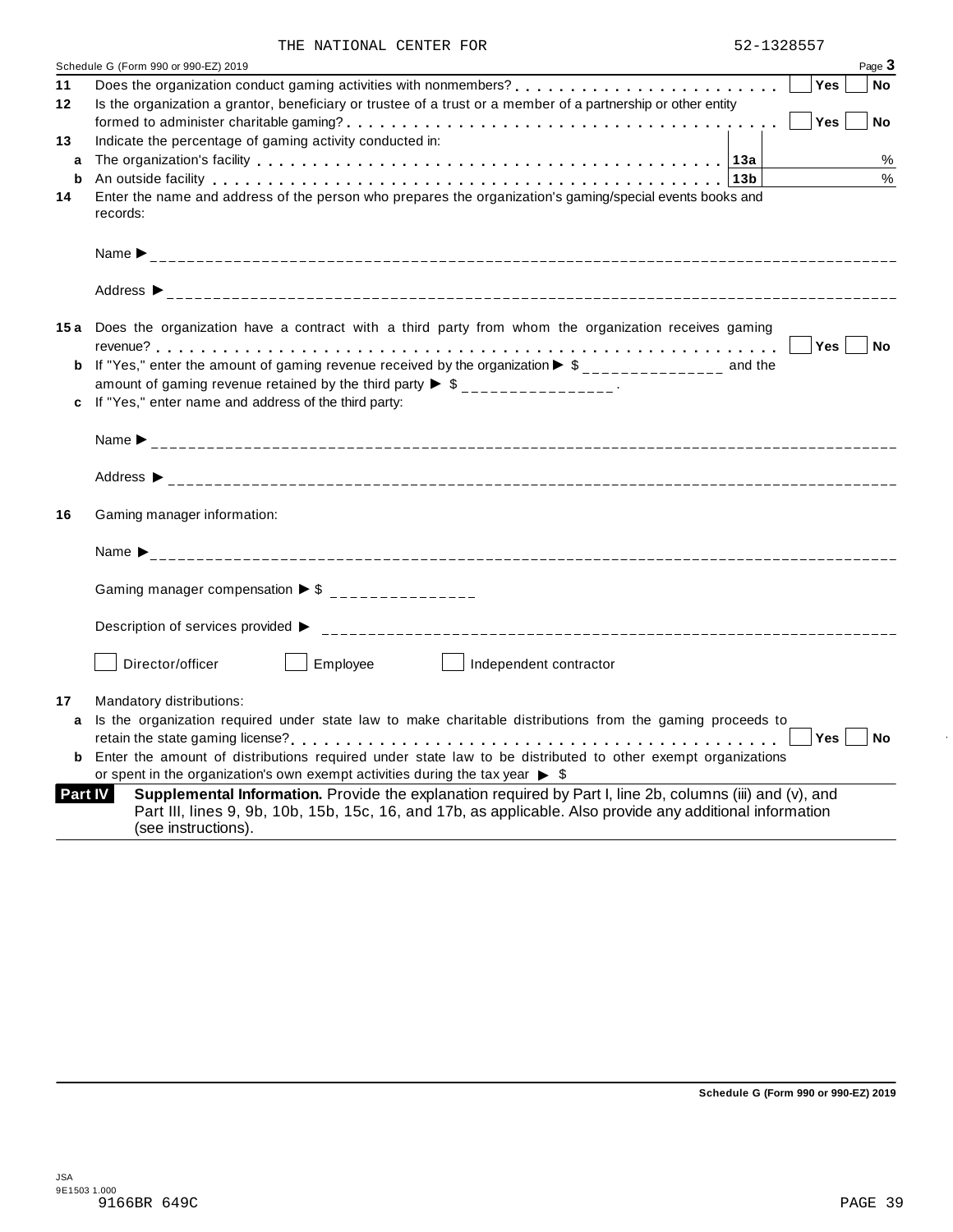ATTACHMENT 1

### 990, SCHEDULE G, PART I - HIGHEST PAID FUNDRAISER

<span id="page-44-0"></span>

| NAME AND ADDRESS OF<br>FUNDRAISER           | ACTIVITY   | DID FUNDRAISER HAVE<br>CUSTODY OR CONTROL<br>OF CONTRIBUTIONS?<br>NO<br>YES | GROSS RECEIPTS<br>FROM ACTIVITY | AMOUNT PAID TO<br>(OR RETAINED BY<br>FUNDRAISER | AMOUNT PAID TO<br>(OR RETAINED BY<br>ORGANIZATION |
|---------------------------------------------|------------|-----------------------------------------------------------------------------|---------------------------------|-------------------------------------------------|---------------------------------------------------|
| REGINA MILLER GROUP INC.                    | FUNDRAISER | Χ                                                                           | 495,008.                        | 156,000.                                        | 339,008.                                          |
| 724 ALTA AVENUE<br>SANTA MONICA<br>CA 90402 |            |                                                                             |                                 |                                                 |                                                   |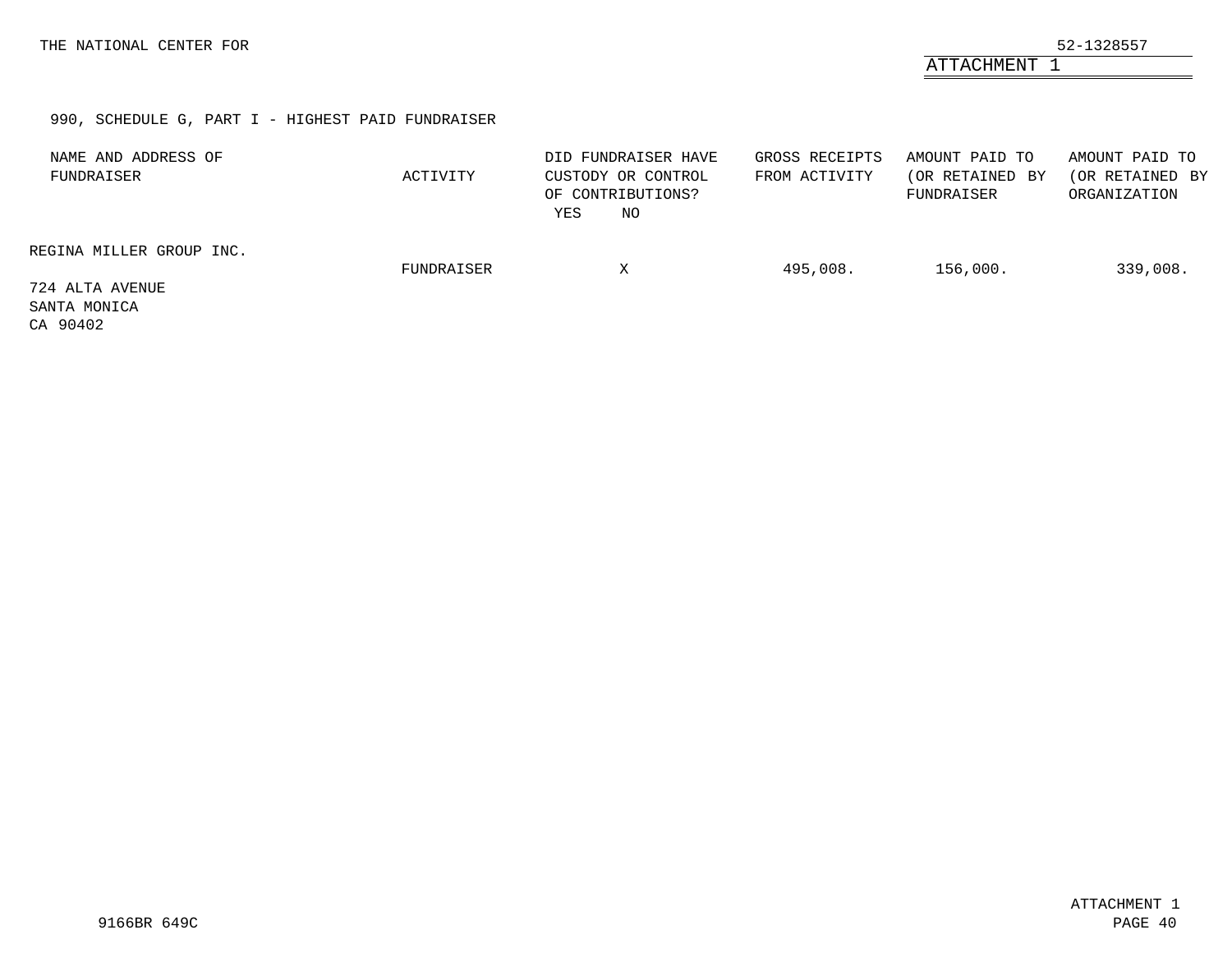|              | <b>SCHEDULE J</b>                                                                   | <b>Compensation Information</b>                                                                                             | OMB No. 1545-0047     |            |             |
|--------------|-------------------------------------------------------------------------------------|-----------------------------------------------------------------------------------------------------------------------------|-----------------------|------------|-------------|
|              | (Form 990)<br>For certain Officers, Directors, Trustees, Key Employees, and Highest |                                                                                                                             |                       |            |             |
|              |                                                                                     | <b>Compensated Employees</b><br>Complete if the organization answered "Yes" on Form 990, Part IV, line 23.                  |                       | 19         |             |
|              | Department of the Treasury                                                          | Attach to Form 990.                                                                                                         | <b>Open to Public</b> |            |             |
|              | <b>Internal Revenue Service</b>                                                     | Go to www.irs.gov/Form990 for instructions and the latest information.                                                      | <b>Inspection</b>     |            |             |
|              | Name of the organization                                                            | Employer identification number<br>THE NATIONAL CENTER FOR                                                                   |                       |            |             |
|              |                                                                                     | 52-1328557<br>MISSING AND EXPLOITED CHILDREN                                                                                |                       |            |             |
| Part I       |                                                                                     | <b>Questions Regarding Compensation</b>                                                                                     |                       |            |             |
|              |                                                                                     | 1a Check the appropriate box(es) if the organization provided any of the following to or for a person listed on Form        |                       | <b>Yes</b> | No          |
|              |                                                                                     | 990, Part VII, Section A, line 1a. Complete Part III to provide any relevant information regarding these items.             |                       |            |             |
|              |                                                                                     | First-class or charter travel                                                                                               |                       |            |             |
|              |                                                                                     | Housing allowance or residence for personal use<br>Travel for companions<br>Payments for business use of personal residence |                       |            |             |
|              |                                                                                     | Tax indemnification and gross-up payments<br>Health or social club dues or initiation fees                                  |                       |            |             |
|              |                                                                                     | Discretionary spending account<br>Personal services (such as maid, chauffeur, chef)                                         |                       |            |             |
|              |                                                                                     |                                                                                                                             |                       |            |             |
| b            |                                                                                     | If any of the boxes on line 1a are checked, did the organization follow a written policy regarding payment                  |                       |            |             |
|              |                                                                                     | or reimbursement or provision of all of the expenses described above? If "No," complete Part III to                         | 1 <sub>b</sub>        |            |             |
| $\mathbf{2}$ |                                                                                     | Did the organization require substantiation prior to reimbursing or allowing expenses incurred by all                       |                       |            |             |
|              |                                                                                     | directors, trustees, and officers, including the CEO/Executive Director, regarding the items checked on line                |                       |            |             |
|              |                                                                                     |                                                                                                                             | $\mathbf{2}$          |            |             |
| 3            |                                                                                     | Indicate which, if any, of the following the organization used to establish the compensation of the                         |                       |            |             |
|              |                                                                                     | organization's CEO/Executive Director. Check all that apply. Do not check any boxes for methods used by a                   |                       |            |             |
|              |                                                                                     | related organization to establish compensation of the CEO/Executive Director, but explain in Part III.                      |                       |            |             |
|              | Χ                                                                                   | Compensation committee<br>Written employment contract                                                                       |                       |            |             |
|              |                                                                                     | $\mathbf X$<br>Independent compensation consultant<br>Compensation survey or study                                          |                       |            |             |
|              | $\mathbf X$                                                                         | $\overline{\textbf{x}}$<br>Form 990 of other organizations<br>Approval by the board or compensation committee               |                       |            |             |
| 4            |                                                                                     | During the year, did any person listed on Form 990, Part VII, Section A, line 1a, with respect to the filing                |                       |            |             |
|              |                                                                                     | organization or a related organization:                                                                                     |                       |            |             |
| a            |                                                                                     |                                                                                                                             | 4a                    |            | Χ           |
| b            |                                                                                     | Participate in, or receive payment from, a supplemental nonqualified retirement plan?                                       | 4b                    |            | X           |
| c            |                                                                                     | Participate in, or receive payment from, an equity-based compensation arrangement?                                          | 4c                    |            | $\mathbf X$ |
|              |                                                                                     | If "Yes" to any of lines 4a-c, list the persons and provide the applicable amounts for each item in Part III.               |                       |            |             |
|              |                                                                                     |                                                                                                                             |                       |            |             |
|              |                                                                                     | Only section 501(c)(3), 501(c)(4), and 501(c)(29) organizations must complete lines 5-9.                                    |                       |            |             |
| 5            |                                                                                     | For persons listed on Form 990, Part VII, Section A, line 1a, did the organization pay or accrue any                        |                       |            |             |
|              |                                                                                     | compensation contingent on the revenues of:                                                                                 |                       |            |             |
|              |                                                                                     |                                                                                                                             | 5a                    |            | Χ           |
| b            |                                                                                     |                                                                                                                             | 5b                    |            | Χ           |
|              |                                                                                     | If "Yes" on line 5a or 5b, describe in Part III.                                                                            |                       |            |             |
| 6            |                                                                                     | For persons listed on Form 990, Part VII, Section A, line 1a, did the organization pay or accrue any                        |                       |            |             |
|              |                                                                                     | compensation contingent on the net earnings of:                                                                             |                       |            |             |
| a            |                                                                                     |                                                                                                                             | 6a                    |            | Χ<br>Χ      |
| b            |                                                                                     |                                                                                                                             | 6b                    |            |             |
|              |                                                                                     | If "Yes" on line 6a or 6b, describe in Part III.                                                                            |                       |            |             |
| 7            |                                                                                     | For persons listed on Form 990, Part VII, Section A, line 1a, did the organization provide any nonfixed                     |                       | Χ          |             |
|              |                                                                                     | payments not described on lines 5 and 6? If "Yes," describe in Part III.                                                    | 7                     |            |             |
| 8            |                                                                                     | Were any amounts reported on Form 990, Part VII, paid or accrued pursuant to a contract that was subject                    |                       |            |             |
|              |                                                                                     | to the initial contract exception described in Regulations section 53.4958-4(a)(3)? If "Yes," describe                      |                       |            | Χ           |
| 9            |                                                                                     | If "Yes" on line 8, did the organization also follow the rebuttable presumption procedure described in                      | 8                     |            |             |
|              |                                                                                     |                                                                                                                             | 9                     |            |             |
|              |                                                                                     |                                                                                                                             |                       |            |             |

**For Paperwork Reduction Act Notice, see the Instructions for Form 990. Schedule J (Form 990) 2019**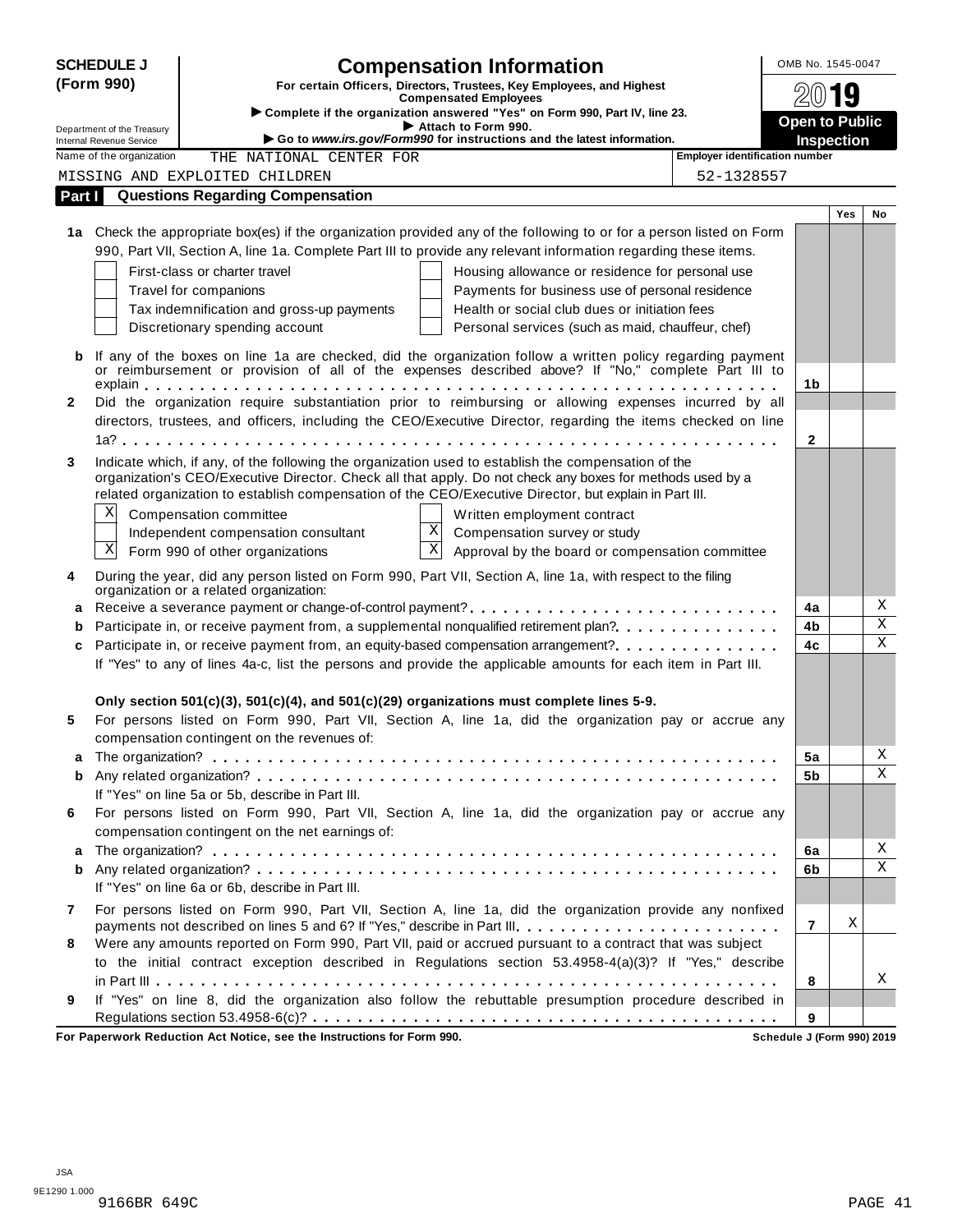Schedule <sup>J</sup> (Form 990) <sup>2019</sup> Page **2**

## **Part II Officers, Directors, Trustees, Key Employees, and Highest Compensated Employees.** Use duplicate copies ifadditional space is needed.

For each individual whose compensation must be reported on Schedule J, report compensation from the organization on row (i) and from related organizations, described in the instructions, on row (ii). Do not list any individuals that aren't listed on Form 990, Part VII.

Note: The sum of columns (B)(i)-(iii) for each listed individual must equal the total amount of Form 990, Part VII, Section A, line 1a, applicable column (D) and (E) amounts for that individual.

|                                             |      |                          | (B) Breakdown of W-2 and/or 1099-MISC compensation |                                           | (C) Retirement and             | (D) Nontaxable | (E) Total of columns | (F) Compensation                                           |  |
|---------------------------------------------|------|--------------------------|----------------------------------------------------|-------------------------------------------|--------------------------------|----------------|----------------------|------------------------------------------------------------|--|
| (A) Name and Title                          |      | (i) Base<br>compensation | (ii) Bonus & incentive<br>compensation             | (iii) Other<br>reportable<br>compensation | other deferred<br>compensation | benefits       | $(B)(i)-(D)$         | in column (B) reported<br>as deferred on prior<br>Form 990 |  |
| JOHN F. CLARK                               | (i)  | 452,355                  | 60,000.                                            | $\mathbf{0}$                              | 19,600.                        | 2,010.         | 533,965              | 0.                                                         |  |
| PRESIDENT/CEO                               | (i)  | $\Omega$                 | $\Omega$ .                                         | $\mathbf{0}$ .                            | $\Omega$ .                     | $\Omega$ .     | $\Omega$             | 0.                                                         |  |
| PAUL BERIAULT                               | (i)  | 188,894                  | $\mathsf{O}$ .                                     | $\mathbf{0}$                              | 13,765.                        | 12,529.        | 215,188.             | $0$ .                                                      |  |
| $2^{ASST}$ . TREAS., VP, CFO                | (ii) | 0                        | $\mathsf{O}$ .                                     | $\mathbf 0$                               | 0.                             | 0.             | $\mathsf{O}$ .       | $0$ .                                                      |  |
| PANAYIOTA SOURAS                            | (i)  | 222,482                  | 0                                                  | $\mathbf{0}$                              | 15,920.                        | 8,113.         | 246,515.             | $0$ .                                                      |  |
| RASST. SEC., SVP, GEN. COUNSEL              | (i)  | 0                        | 0                                                  | $\mathbf{0}$                              | 0.                             | 0.             | $\Omega$ .           | $0$ .                                                      |  |
| MICHELLE DELAUNE                            | (i)  | 225,104                  | 0                                                  | $\mathbf 0$                               | 15,920.                        | 2,907.         | 243,931              | $0$ .                                                      |  |
| $4^{\text{SENIOR VP}}$ , COO                | (i)  | $\Omega$                 | 0                                                  | $\mathbf{0}$                              | $\Omega$ .                     | $0$ .          | $\Omega$ .           | $0$ .                                                      |  |
| DEREK BEZY                                  | (i)  | 167, 275                 | 0                                                  | $\mathbf 0$                               | 11,941                         | 1,544.         | 180,760.             | $0$ .                                                      |  |
| 5 <sup>VP, TECHNOLOGY DIVISION</sup>        | (ii) | 0                        | 0                                                  | $\mathbf 0$                               | 0.                             | 0.             | $\mathbf{0}$ .       | $\overline{0}$ .                                           |  |
| ROBERT LOWERY                               | (i)  | 173,704.                 | 0                                                  | 0                                         | 11,537.                        | 14,088.        | 199,329              | $\overline{0}$ .                                           |  |
| 6 <sup>VP, MISSING</sup> CHILDREN DIVISION  | (i)  | 0                        | $\mathbf{0}$ .                                     | $\mathbf{0}$                              | $0$ .                          | $0$ .          | $\Omega$ .           | $\overline{0}$ .                                           |  |
| GAVIN PORTNOY                               | (i)  | 175,730.                 | $\mathbf 0$                                        | $\mathbf{0}$                              | 13,041.                        | 19,622.        | 208,393.             | $0$ .                                                      |  |
| VP, STRATEGIC ADVANCE. & PSHIPS             | (i)  | $\mathbf 0$              | 0                                                  | $\mathbf 0$                               | $\Omega$ .                     | 0.             | 0                    | 0.                                                         |  |
| <b>JOHN SHEHAN</b>                          | (i)  | 166,884.                 | 0                                                  | $\mathsf{0}$ .                            | 12,067.                        | 13,881.        | 192,832.             | $\overline{0}$ .                                           |  |
| 8 <sup>VP</sup> EXPLOITED CHILDREN DIVISION | (ii) | 0                        | 0                                                  | $\mathbf{0}$                              | $\Omega$ .                     | 0.             | $\Omega$             | $\overline{0}$ .                                           |  |
| MARSHA GILMER-TULLIS                        | (i)  | 152,872                  | 0                                                  | 0                                         | 11,210.                        | 13,910.        | 177,992              | $\mathsf 0$ .                                              |  |
| Q <sup>EXC.</sup> DIR., FAMILY ADVOCACY DIV | (i)  | 0                        | 0                                                  | $\mathbf 0$                               | $\Omega$ .                     | $\Omega$ .     | $\Omega$ .           | $\overline{0}$ .                                           |  |
| THERESA DELANEY                             | (i)  | 147,997                  | 0                                                  | $\mathbf{0}$                              | 10,528.                        | 7,644.         | 166,169              | $\overline{0}$ .                                           |  |
| 10 <sup>DIRECTOR</sup> OF PUBLICATIONS      | (i)  | $\Omega$                 | 0                                                  | $\mathbf{0}$ .                            | $\Omega$ .                     | $\Omega$ .     | $\Omega$ .           | 0.                                                         |  |
| JOHN BISCHOFF                               | (i)  | 152,806                  | 0                                                  | $\mathbf 0$                               | 11,212.                        | 19,463.        | 183,481              | $0$ .                                                      |  |
| 11 <sup>EXECUTIVE DIRECTOR, MCD</sup>       | (ii) | 0                        | 0                                                  | $\mathbf 0$                               | $\overline{0}$ .               | 0.             | $\overline{0}$ .     | $\overline{0}$ .                                           |  |
| STACY LAROSA                                | (i)  | 151,840                  | $\mathsf{O}$ .                                     | $\mathbf 0$                               | 11,310.                        | 15,122.        | 178,272.             | $0$ .                                                      |  |
| 12EXC. DIR. PRESIDENT'S OFFICE              | (ii) | 0                        | $\mathbf 0$                                        | $\mathbf 0$                               | 0.                             | $0$ .          | $\overline{0}$ .     | $0$ .                                                      |  |
| MARA RODRIGUEZ                              | (i)  | 152,355                  | $\mathbf 0$                                        | $\mathbf 0$                               | 11, 037.                       | 11,944.        | 175,336.             | $0$ .                                                      |  |
| 13EXC. DIR., STRA ADV. & PSHIPS             | (i)  | 0                        | $\mathbf{0}$ .                                     | $\mathbf{0}$ .                            | 0.                             | 0.             | $\mathbf 0$ .        | 0.                                                         |  |
|                                             | (i)  |                          |                                                    |                                           |                                |                |                      |                                                            |  |
| 14                                          | (i)  |                          |                                                    |                                           |                                |                |                      |                                                            |  |
|                                             | (i)  |                          |                                                    |                                           |                                |                |                      |                                                            |  |
| 15                                          | (ii) |                          |                                                    |                                           |                                |                |                      |                                                            |  |
|                                             | (i)  |                          |                                                    |                                           |                                |                |                      |                                                            |  |
| 16                                          | (i)  |                          |                                                    |                                           |                                |                |                      |                                                            |  |

**Schedule J (Form 990) 2019**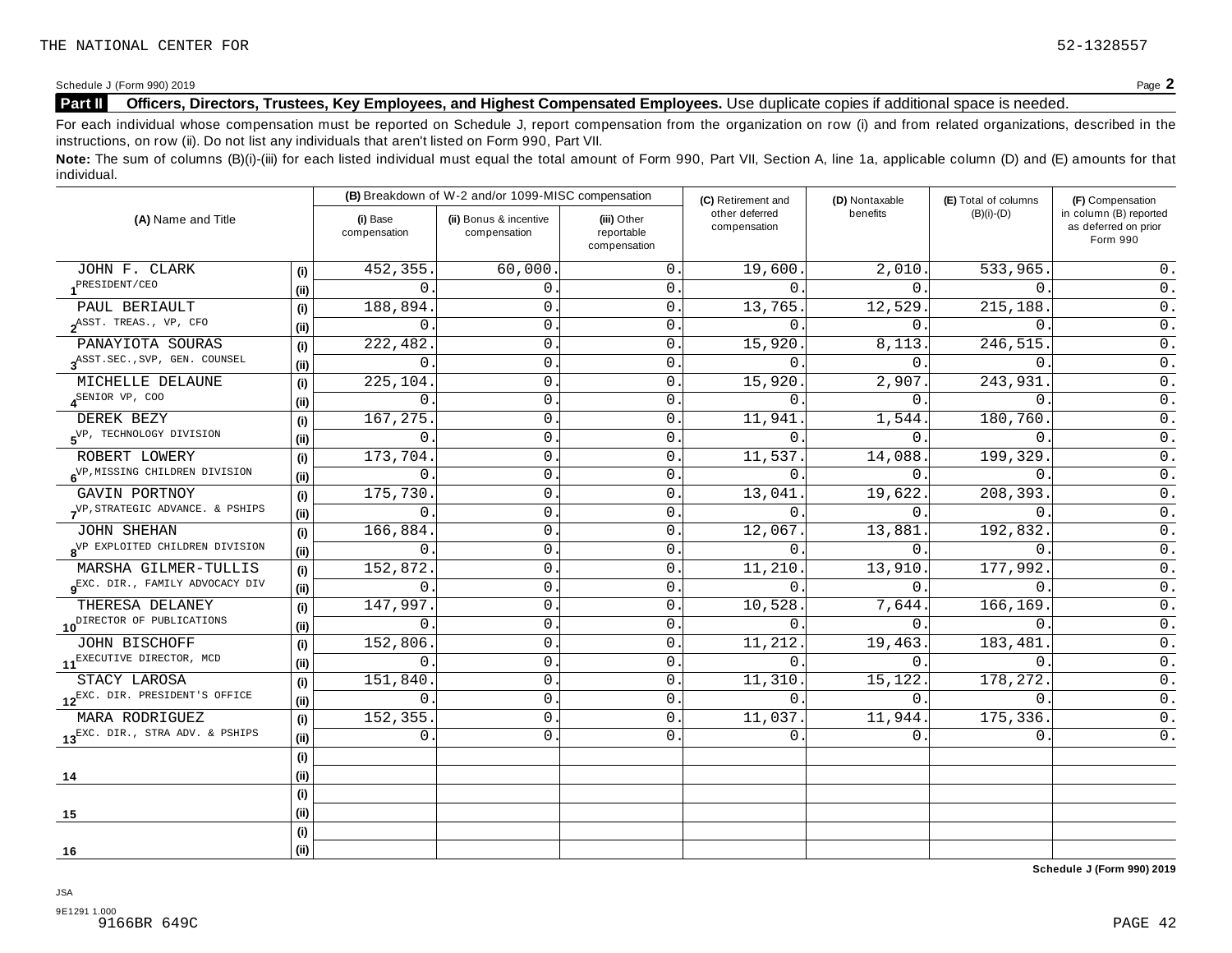Schedule J (Form 990) 2019 Page **3**

#### **Part III Supplemental Information**

Provide the information, explanation, or descriptions required for Part I, lines 1a, 1b, 3, 4a, 4b, 4c, 5a, 5b, 6a, 6b, 7, and 8, and for Part II. Also complete this part for any additional information.

NON-FIXED PAYMENTS

SCHEDULE J, PART I, LINE 7

BONUSES PAID ARE DETERMINED BY A NUMBER OF VARIABLES. THESE VARIABLES

INCLUDE, BUT ARE NOT LIMITED TO, INDIVIDUAL GOAL ACHIEVEMENTS AND

ORGANIZATION OPERATIONAL ACHIEVEMENTS. BONUS AMOUNTS ARE DETERMINED AND

APPROVED AS PART OF THE OVERALL COMPENSATION REVIEW FOR OFFICERS AND KEY

EMPLOYEES.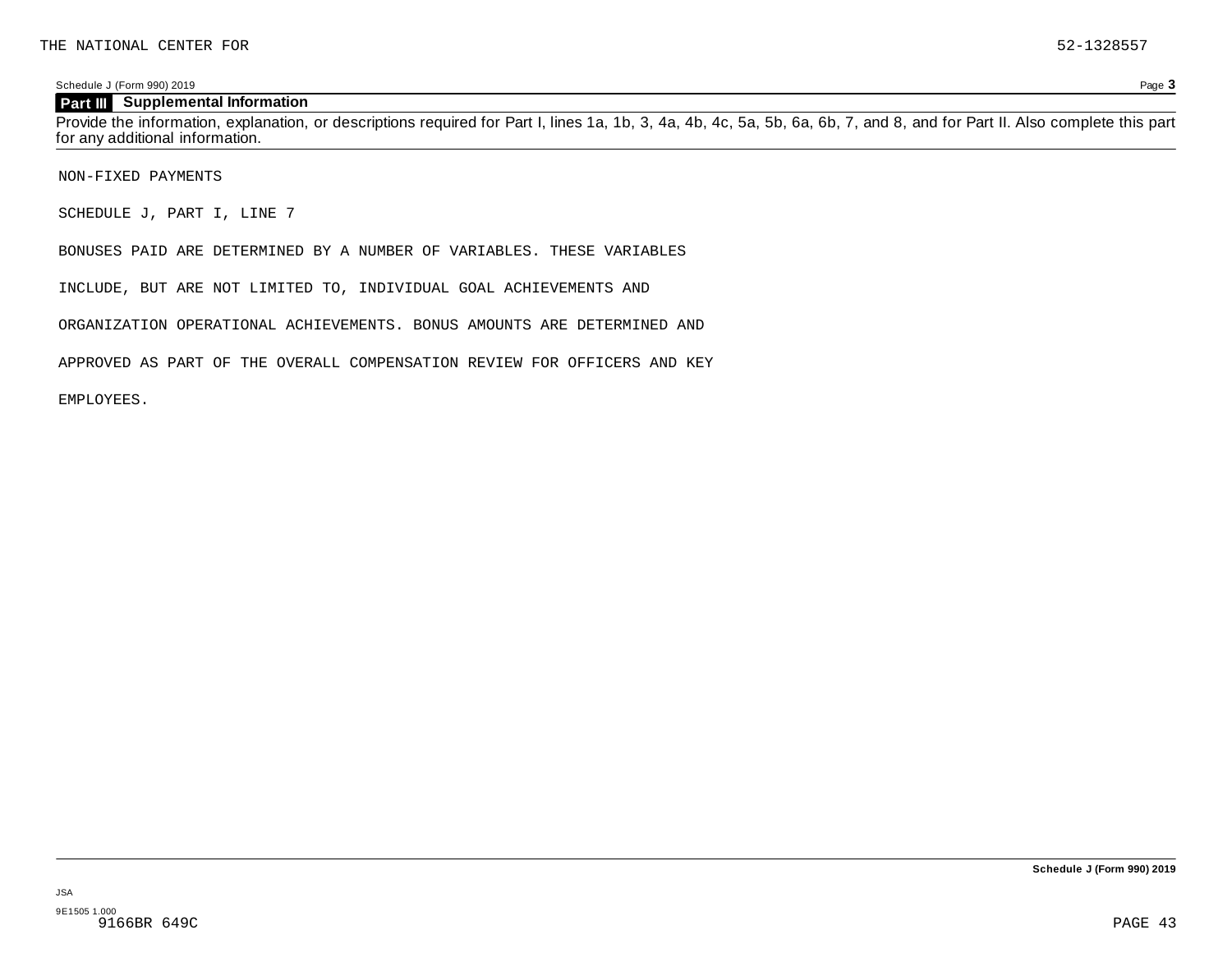|                                                                                                                             |                                 |                                                            | <b>Transactions With Interested Persons</b> |                                             | (Form 990 or 990-EZ) > Complete if the organization answered "Yes" on Form 990, Part IV, line 25a, 25b, 26, 27, 28a,                                                                                                                   |                        |                                       |            |     | OMB No. 1545-0047                                         |                           |                          |
|-----------------------------------------------------------------------------------------------------------------------------|---------------------------------|------------------------------------------------------------|---------------------------------------------|---------------------------------------------|----------------------------------------------------------------------------------------------------------------------------------------------------------------------------------------------------------------------------------------|------------------------|---------------------------------------|------------|-----|-----------------------------------------------------------|---------------------------|--------------------------|
|                                                                                                                             |                                 |                                                            |                                             |                                             | 28b, or 28c, or Form 990-EZ, Part V, line 38a or 40b.<br>Attach to Form 990 or Form 990-EZ.                                                                                                                                            |                        |                                       |            |     | <b>Open To Public</b>                                     |                           |                          |
| Department of the Treasury<br><b>Internal Revenue Service</b>                                                               |                                 |                                                            |                                             |                                             | Go to www.irs.gov/Form990 for instructions and the latest information.                                                                                                                                                                 |                        |                                       |            |     | <b>Inspection</b>                                         |                           |                          |
| Name of the organization                                                                                                    |                                 | THE NATIONAL CENTER FOR                                    |                                             |                                             |                                                                                                                                                                                                                                        |                        | <b>Employer identification number</b> |            |     |                                                           |                           |                          |
| MISSING AND EXPLOITED CHILDREN                                                                                              |                                 |                                                            |                                             |                                             |                                                                                                                                                                                                                                        |                        |                                       | 52-1328557 |     |                                                           |                           |                          |
| Part I                                                                                                                      |                                 |                                                            |                                             |                                             | Excess Benefit Transactions (section $501(c)(3)$ , section $501(c)(4)$ , and $501(c)(29)$ organizations only).<br>Complete if the organization answered "Yes" on Form 990, Part IV, line 25a or 25b, or Form 990-EZ, Part V, line 40b. |                        |                                       |            |     |                                                           |                           |                          |
| $\mathbf{1}$                                                                                                                | (a) Name of disqualified person |                                                            |                                             |                                             | (b) Relationship between disqualified person and<br>organization                                                                                                                                                                       |                        | (c) Description of transaction        |            |     |                                                           |                           | (d) Corrected?<br>Yes No |
| (1)                                                                                                                         |                                 |                                                            |                                             |                                             |                                                                                                                                                                                                                                        |                        |                                       |            |     |                                                           |                           |                          |
| (2)                                                                                                                         |                                 |                                                            |                                             |                                             |                                                                                                                                                                                                                                        |                        |                                       |            |     |                                                           |                           |                          |
| (3)                                                                                                                         |                                 |                                                            |                                             |                                             |                                                                                                                                                                                                                                        |                        |                                       |            |     |                                                           |                           |                          |
| (4)                                                                                                                         |                                 |                                                            |                                             |                                             |                                                                                                                                                                                                                                        |                        |                                       |            |     |                                                           |                           |                          |
| (5)                                                                                                                         |                                 |                                                            |                                             |                                             |                                                                                                                                                                                                                                        |                        |                                       |            |     |                                                           |                           |                          |
| (6)                                                                                                                         |                                 |                                                            |                                             |                                             |                                                                                                                                                                                                                                        |                        |                                       |            |     |                                                           |                           |                          |
| 3                                                                                                                           |                                 |                                                            |                                             |                                             | Enter the amount of tax, if any, on line 2, above, reimbursed by the organization.                                                                                                                                                     |                        |                                       |            |     | $\bullet \quad \text{\textcircled{}}$                     |                           |                          |
| Part II                                                                                                                     |                                 | Loans to and/or From Interested Persons.                   |                                             |                                             | Complete if the organization answered "Yes" on Form 990-EZ, Part V, line 38a or Form 990, Part IV, line 26; or if the<br>organization reported an amount on Form 990, Part X, line 5, 6, or 22.                                        |                        |                                       |            |     |                                                           |                           |                          |
| (a) Name of interested person                                                                                               |                                 | (b) Relationship<br>with organization                      | (c) Purpose of<br>loan                      | (d) Loan to or<br>from the<br>organization? | (e) Original<br>principal amount                                                                                                                                                                                                       | (f) Balance due        |                                       |            |     | (g) In default? (h) Approved<br>by board or<br>committee? | (i) Written<br>agreement? |                          |
|                                                                                                                             |                                 |                                                            |                                             | To<br>From                                  |                                                                                                                                                                                                                                        |                        | <b>Yes</b>                            | No         | Yes | No                                                        | Yes                       | No.                      |
| (1)                                                                                                                         |                                 |                                                            |                                             |                                             |                                                                                                                                                                                                                                        |                        |                                       |            |     |                                                           |                           |                          |
| (2)<br>(3)                                                                                                                  |                                 |                                                            |                                             |                                             |                                                                                                                                                                                                                                        |                        |                                       |            |     |                                                           |                           |                          |
|                                                                                                                             |                                 |                                                            |                                             |                                             |                                                                                                                                                                                                                                        |                        |                                       |            |     |                                                           |                           |                          |
|                                                                                                                             |                                 |                                                            |                                             |                                             |                                                                                                                                                                                                                                        |                        |                                       |            |     |                                                           |                           |                          |
|                                                                                                                             |                                 |                                                            |                                             |                                             |                                                                                                                                                                                                                                        |                        |                                       |            |     |                                                           |                           |                          |
|                                                                                                                             |                                 |                                                            |                                             |                                             |                                                                                                                                                                                                                                        |                        |                                       |            |     |                                                           |                           |                          |
|                                                                                                                             |                                 |                                                            |                                             |                                             |                                                                                                                                                                                                                                        |                        |                                       |            |     |                                                           |                           |                          |
|                                                                                                                             |                                 |                                                            |                                             |                                             |                                                                                                                                                                                                                                        |                        |                                       |            |     |                                                           |                           |                          |
|                                                                                                                             |                                 |                                                            |                                             |                                             |                                                                                                                                                                                                                                        |                        |                                       |            |     |                                                           |                           |                          |
|                                                                                                                             |                                 |                                                            |                                             |                                             |                                                                                                                                                                                                                                        |                        |                                       |            |     |                                                           |                           |                          |
|                                                                                                                             |                                 |                                                            |                                             |                                             |                                                                                                                                                                                                                                        |                        |                                       |            |     |                                                           |                           |                          |
|                                                                                                                             |                                 | <b>Grants or Assistance Benefiting Interested Persons.</b> |                                             |                                             | Complete if the organization answered "Yes" on Form 990, Part IV, line 27.                                                                                                                                                             | \$                     |                                       |            |     |                                                           |                           |                          |
| (a) Name of interested person                                                                                               |                                 |                                                            | person and the organization                 |                                             | (b) Relationship between interested (c) Amount of assistance                                                                                                                                                                           | (d) Type of assistance |                                       |            |     | (e) Purpose of assistance                                 |                           |                          |
|                                                                                                                             |                                 |                                                            |                                             |                                             |                                                                                                                                                                                                                                        |                        |                                       |            |     |                                                           |                           |                          |
|                                                                                                                             |                                 |                                                            |                                             |                                             |                                                                                                                                                                                                                                        |                        |                                       |            |     |                                                           |                           |                          |
|                                                                                                                             |                                 |                                                            |                                             |                                             |                                                                                                                                                                                                                                        |                        |                                       |            |     |                                                           |                           |                          |
|                                                                                                                             |                                 |                                                            |                                             |                                             |                                                                                                                                                                                                                                        |                        |                                       |            |     |                                                           |                           |                          |
|                                                                                                                             |                                 |                                                            |                                             |                                             |                                                                                                                                                                                                                                        |                        |                                       |            |     |                                                           |                           |                          |
|                                                                                                                             |                                 |                                                            |                                             |                                             |                                                                                                                                                                                                                                        |                        |                                       |            |     |                                                           |                           |                          |
|                                                                                                                             |                                 |                                                            |                                             |                                             |                                                                                                                                                                                                                                        |                        |                                       |            |     |                                                           |                           |                          |
| (4)<br>(5)<br>(6)<br>(7)<br>(8)<br>(9)<br>(10)<br>Total<br>Part III<br>(1)<br>(2)<br>(3)<br>(4)<br>(5)<br>(6)<br>(7)<br>(8) |                                 |                                                            |                                             |                                             |                                                                                                                                                                                                                                        |                        |                                       |            |     |                                                           |                           |                          |
| (9)<br>(10)                                                                                                                 |                                 |                                                            |                                             |                                             |                                                                                                                                                                                                                                        |                        |                                       |            |     |                                                           |                           |                          |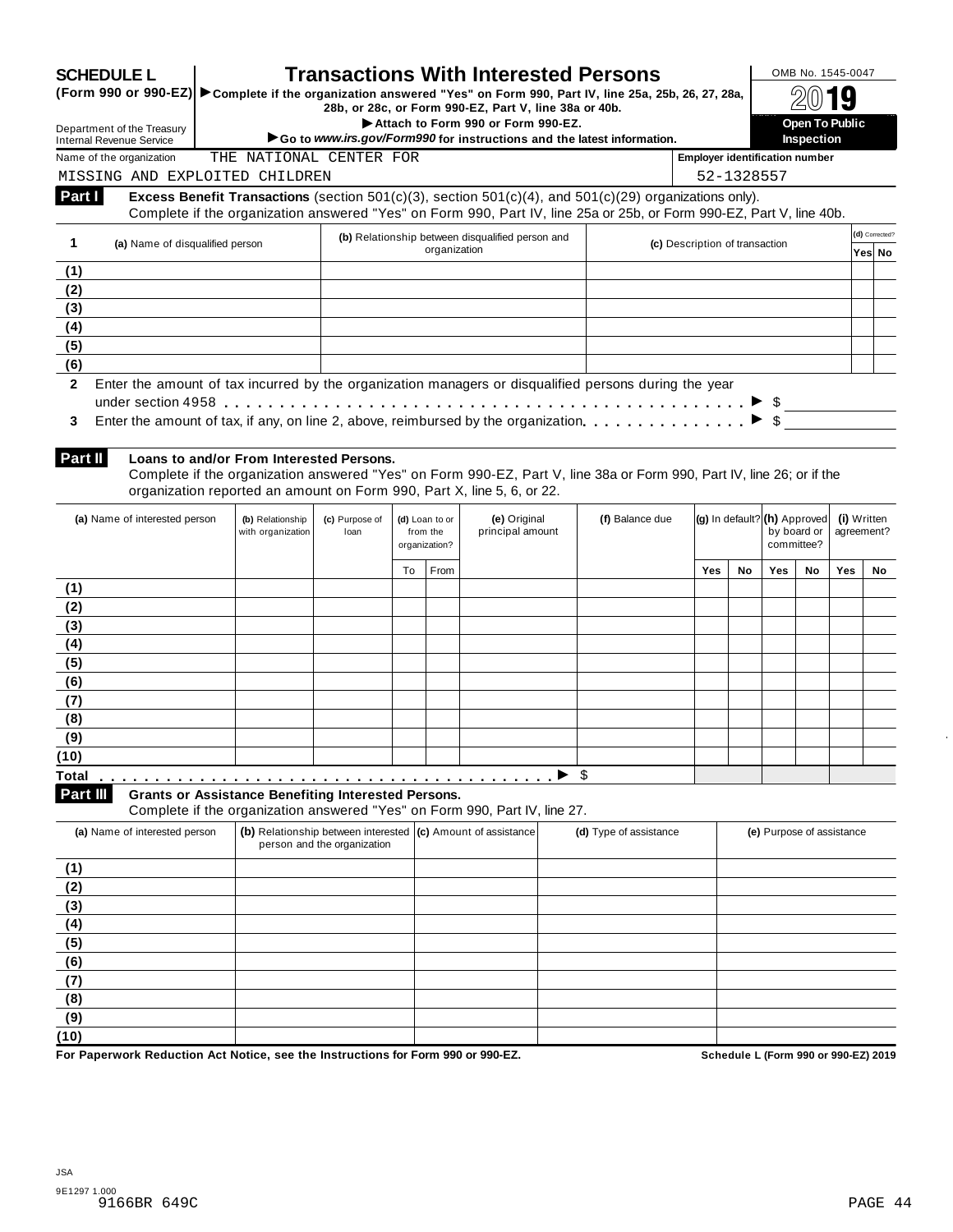Schedule <sup>L</sup> (Form <sup>990</sup> or 990-EZ) <sup>2019</sup> Page **2**

**Business Transactions Involving Interested Persons. Part IV** Business Transactions Involving Interested Persons.<br>Complete if the organization answered "Yes" on Form 990, Part IV, line 28a, 28b, or 28c.

| (a) Name of interested person             | (b) Relationship between<br>interested person and the<br>organization | (c) Amount of<br>transaction | (d) Description of transaction |     | (e) Sharing of<br>organization's<br>revenues? |
|-------------------------------------------|-----------------------------------------------------------------------|------------------------------|--------------------------------|-----|-----------------------------------------------|
|                                           |                                                                       |                              |                                | Yes | No                                            |
| (1)<br>CALLAHAN WALSH                     | RELATIVE OF FOUNDER                                                   | 86,364.                      | COMPENSATION                   |     | X                                             |
| (2)                                       |                                                                       |                              |                                |     |                                               |
| (3)                                       |                                                                       |                              |                                |     |                                               |
| (4)                                       |                                                                       |                              |                                |     |                                               |
| (5)                                       |                                                                       |                              |                                |     |                                               |
| (6)                                       |                                                                       |                              |                                |     |                                               |
| (7)                                       |                                                                       |                              |                                |     |                                               |
| (8)                                       |                                                                       |                              |                                |     |                                               |
| (9)                                       |                                                                       |                              |                                |     |                                               |
| (10)                                      |                                                                       |                              |                                |     |                                               |
| Dout M<br><b>Cunnlamantal Information</b> |                                                                       |                              |                                |     |                                               |

#### **Supplemental Information**

**Patt V** Supplemental information<br>Provide additional information for responses to questions on Schedule L (see instructions).

SCHEDULE L, PART IV, LINE 2:

(A) CALLAHAN WALSH

(B) RELATIONSHIP BETWEEN INTERESTED PERSON AND THE ORGANIZATION: FAMILY

MEMBER OF A DIRECTOR OF THE ORGANIZATION.

(D) DESCRIPTION OF TRANSACTION: COMPENSATION AS AN EMPLOYEE OF THE

ORGANIZATION.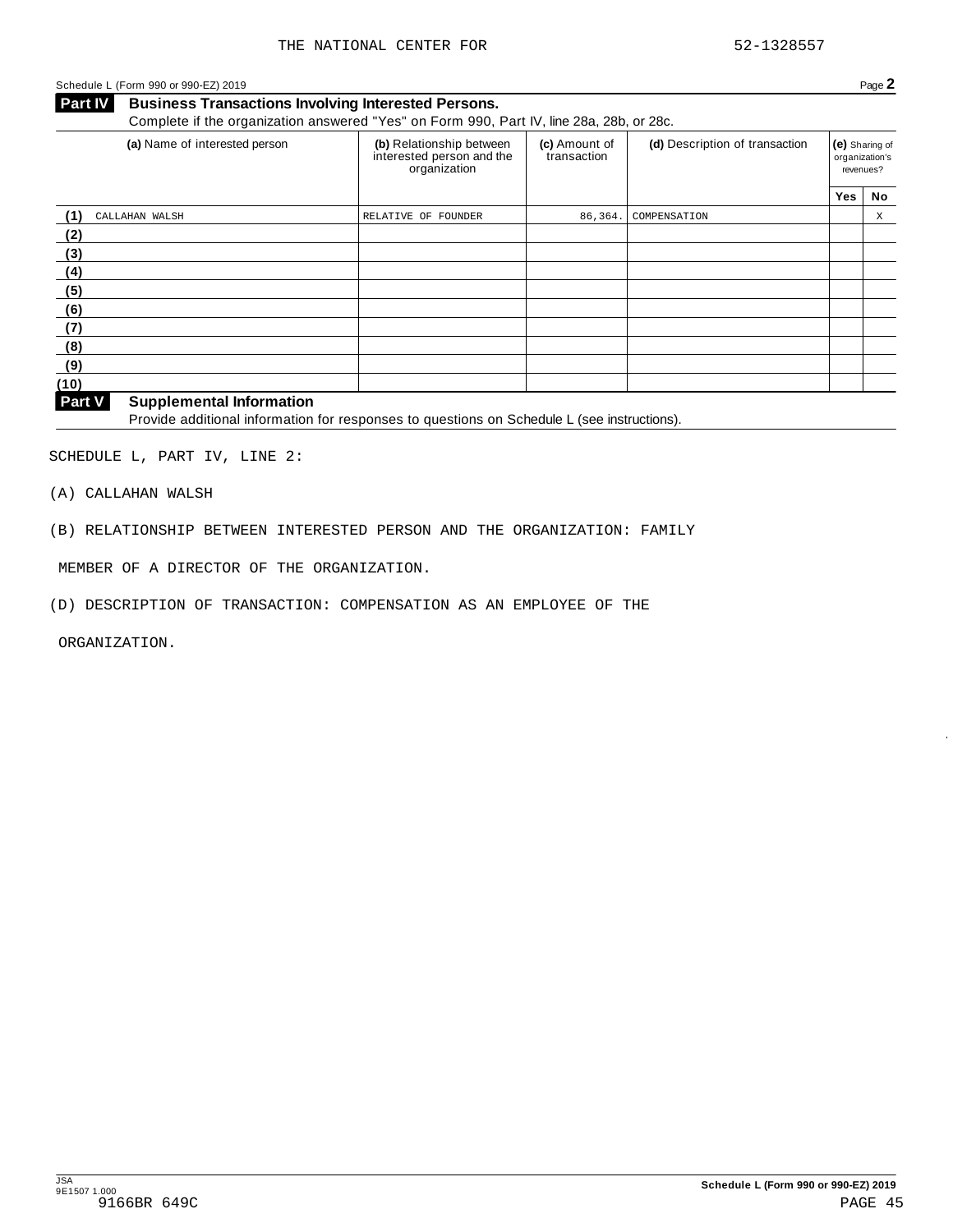## **SCHEDULE O** Supplemental Information to Form 990 or 990-EZ DAMB No. 1545-0047

**(Form 990 or 990-EZ) Complete to provide information for responses to specific questions on** plete to provide information for responses to specific questions on  $\mathbb{Z}^{0}$  **19**  $\triangleright$  **Attach to Form 990 or 990-EZ.**<br> **Exercise 200 or 990-EZ.**<br>
and the second of the second of the second of the second of the second of the second of the second of the second of the second of the second of the second > Attach to Form 990 or 990-EZ.<br>Information about Schedule O (Form 990 or 990-EZ) and its instructions is at www.irs.gov/form990. Inspection



Department of the Treasury<br>Internal Revenue Service

|                          |                       |               | .                                     |
|--------------------------|-----------------------|---------------|---------------------------------------|
| Name of the organization | ONAI<br>THE<br>NA'    | FOR<br>CENTER | <b>Employer identification number</b> |
| AND<br>MTSS<br>'NG       | EXPLOTTED<br>CHTLDREN |               | , 0 5 5 7<br>,  _                     |

ORGANIZATION'S MISSION

FORM 990, PART III, LINE 1

THE MISSION OF THE NATIONAL CENTER FOR MISSING AND EXPLOITED CHILDREN IS TO HELP PREVENT CHILD ABDUCTION AND SEXUAL EXPLOITATION; HELP FIND MISSING CHILDREN; & ASSIST VICTIMS OF CHILD ABDUCTION AND SEXUAL EXPLOITATION, THEIR FAMILIES, & THE PROFESSIONALS WHO SERVE THEM.

FORM 990, PART III, LINE 4D

COMMUNITY OUTREACH: DEVELOP AND DELIVER SAFETY AND PREVENTION RESOURCES FOR FAMILIES AND PROFESSIONALS FOCUSING ON CHILD ABDUCTION, CHILD SEXUAL EXPLOITATION AND INTERNET SAFETY. PROVIDE TRAINING MATERIALS AND SUPPLIES TO THE PUBLIC THROUGH SCHOOLS AND OTHER ORGANIZATIONS.

TOTAL EXPENSES: \$5,855,592

REVENUES: \$50,000

TRAINING: PROVIDE TRAINING, TECHNICAL ASSISTANCE AND RESOURCES AT NO COST TO LAW ENFORCEMENT AND CHILD-SERVING PERSONNEL WHO ARE INVOLVED IN CASES OF CRIMES COMMITTED AGAINST CHILDREN, SPECIFICALLY CASES OF MISSING CHILDREN AND CHILD SEXUAL EXPLOITATION.

TOTAL EXPENSES: \$1,037,682

FAMILY RELATIONSHIPS

FORM 990, PART VI, LINE 2

JOHN WALSH AND REVE WALSH ARE FAMILY MEMBERS. THESE INDIVIDUALS ARE BOTH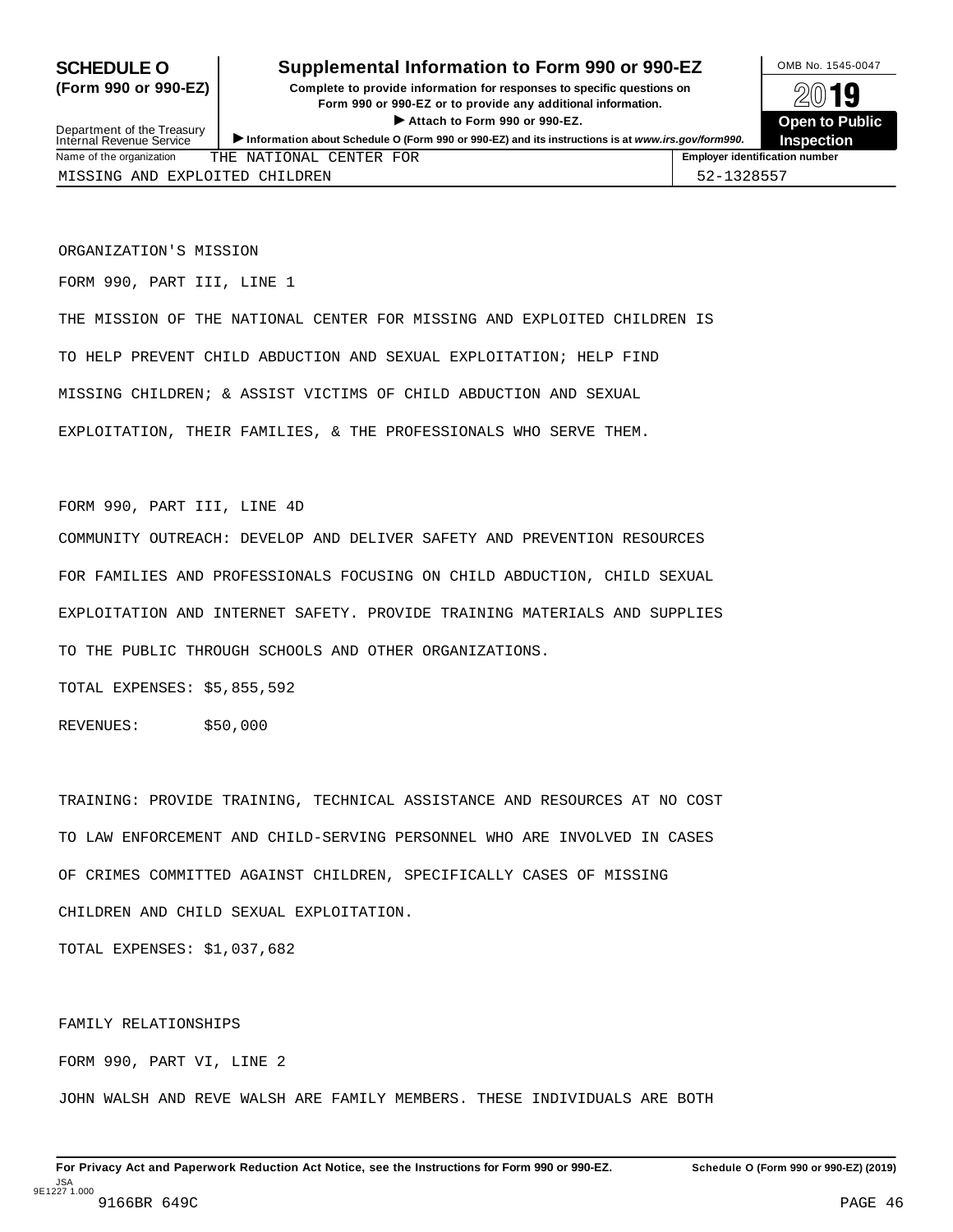REPORTED AS MEMBERS OF THE BOARD OF DIRECTORS ON FORM 990, PART VII.

CHAPTERS, BRANCHES, AND AFFILIATES

FORM 990, PART VI, LINE 10B

NCMEC HAS WRITTEN POLICIES STATING THAT EACH BRANCH ORGANIZATION IS SUBJECT TO POLICIES AND PROCEDURES PROMULGATED BY HEADQUARTERS AND SUBJECT TO THE SAME RULES AS HEADQUARTERS. THE BRANCHES MUST REPORT MONTHLY TO NCMEC HEADQUARTERS ABOUT THEIR OPERATIONS. NCMEC HEADQUARTERS MONITORS ALL ACTIVITIES AT THE BRANCHES TO ENSURE THE OPERATIONS OF THE BRANCHES ARE CONSISTENT WITH NCMEC'S EXEMPT PURPOSES.

FORM 990 REVIEW PROCESS

FORM 990, PART VI, LINE 11B

NCMEC UNDERGOES AN ANNUAL INDEPENDENT AUDIT CONDUCTED BY AN OUTSIDE ACCOUNTING FIRM WHICH PRODUCES AN AUDITED FINANCIAL STATEMENT FOR THE ORGANIZATION. THE INDEPENDENT ACCOUNTING FIRM ALSO PREPARES THE FORM 990. MANAGEMENT REVIEWS THE FORM 990 AND COMPARES IT TO THE AUDIT INFORMATION. THE BOARD OF DIRECTORS' AUDIT COMMITTEE REVIEWS THE FORM 990 TO MAKE SURE IT MATCHES THE AUDIT AND THAT THE FORM 990 INCLUDES ALL REQUIRED PROGRAM AND FINANCIAL INFORMATION. UPON APPROVAL OF THE FORM 990 BY THE AUDIT COMMITTEE, THE FORM 990 IS MADE AVAILABLE TO ALL MEMBERS OF THE BOARD OF DIRECTORS BEFORE THE INDEPENDENT ACCOUNTING FIRM FILES THE FORM 990 ON BEHALF OF THE ORGANIZATION.

CONFLICT OF INTEREST POLICY MONITORING & ENFORCEMENT FORM 990, PART VI, LINE 12C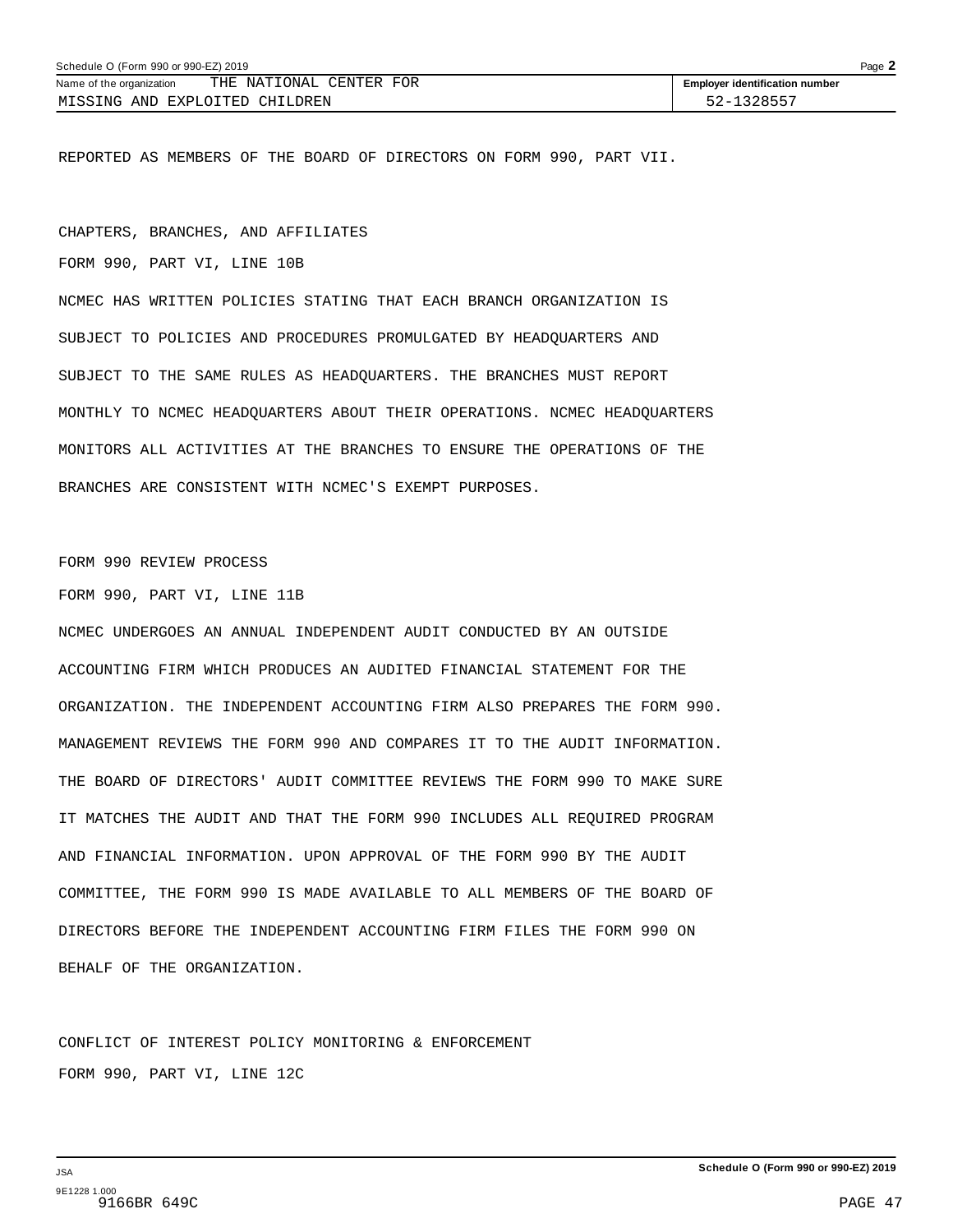| Schedule O (Form 990 or 990-EZ) 2019                | Page $\blacktriangle$                 |
|-----------------------------------------------------|---------------------------------------|
| THE NATIONAL CENTER FOR<br>Name of the organization | <b>Employer identification number</b> |
| MISSING AND EXPLOITED CHILDREN                      | 52-1328557                            |

EACH YEAR ALL MEMBERS OF THE BOARD OF DIRECTORS AND ORGANIZATION KEY STAFF MUST SUBMIT A CONFLICT OF INTEREST FORM. ANY POTENTIAL CONFLICTS ARE DISCLOSED TO AND DISCUSSED BY THE BOARD OF DIRECTORS, WHICH DECIDES IF A CONFLICT EXISTS AND WHAT ACTIONS ARE NECESSARY BASED ON ANY CONFLICTS. KEY STAFF OF THE ORGANIZATION AND MEMBERS OF THE BOARD OF DIRECTORS ARE INSTRUCTED TO NOTIFY THE ORGANIZATION IF A POTENTIAL CONFLICT SITUATION ARISES BETWEEN THE ANNUAL DISCLOSURES.

#### PROCESS FOR DETERMINING COMPENSATION

FORM 990, PART VI, LINES 15A AND 15B

THE PROCESS FOR DETERMINING COMPENSATION AND BENEFITS OF EMPLOYEES AND OFFICERS IS AN ON-GOING RESPONSIBILITY OF THE HUMAN RESOURCES DEPARTMENT. A BROAD RANGE OF FACTORS ARE CONSIDERED WHEN REVIEWING COMPENSATION AND BENEFITS INCLUDING BUDGET, NUMBER OF EMPLOYEES, POSITION, EXPERIENCE REQUIRED, SCOPE OF RESPONSIBILITIES, EXPERIENCE AND LENGTH OF SERVICE, COMPLEXITY OF THE ORGANIZATION, NATURE AND SCOPE OF THE PROGRAMS AND SERVICES PROVIDED, INSTITUTIONAL KNOWLEDGE, AND PERFORMANCE, AMONG OTHER THINGS. PERIODIC COMPENSATION STUDIES ARE PERFORMED USING LEADING EMPLOYEE BENEFITS AND COMPENSATION FIRMS OF THE SALARIES AND BENEFITS OF ALL EMPLOYEES INCLUDING THE SENIOR EXECUTIVES OF THE ORGANIZATION. BASED ON THESE STUDIES ADJUSTMENTS ARE MADE TO THE SALARY AND BENEFITS OF ALL EMPLOYEES, INCLUDING THE PRESIDENT, COO, AND CFO TO ENSURE THEIR COMPENSATION IS APPROPRIATE, COMPARABLE AND REASONABLE. A COMPENSATION COMMITTEE REVIEWS AND APPROVES THE COMPENSATION AND BENEFITS FOR SENIOR EXECUTIVES INCLUDING THE PRESIDENT, COO, AND CFO. THE ORGANIZATION HAS TAKEN STEPS TO MAKE SURE THAT ITS COMPENSATION PROCESS MEETS THE

JSA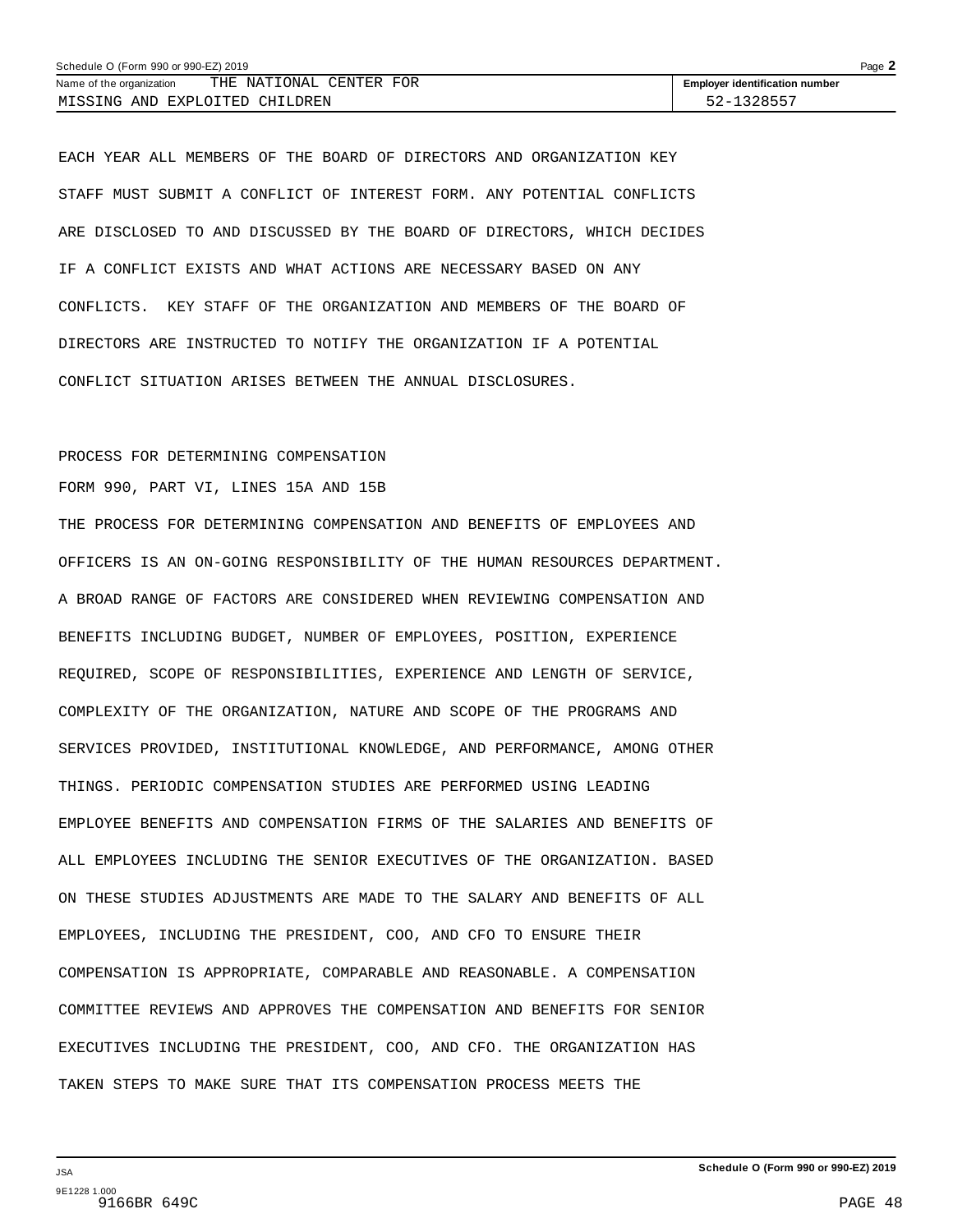<span id="page-53-0"></span>REBUTTABLE PRESUMPTION OF REASONABLENESS.

HOW DOCUMENTS ARE MADE AVAILABLE TO THE PUBLIC FORM 990, PART VI, LINE 19 THE ORGANIZATION'S GOVERNING DOCUMENTS (ARTICLES OF INCORPORATION AND BYLAWS) ARE MAILED UPON REQUEST. FINANCIAL STATEMENTS FOR THE MOST RECENT THREE YEARS ARE MAILED UPON REQUEST AND THE CURRENT YEAR FINANCIAL STATEMENT IS INCLUDED IN AN ANNUAL REPORT WHICH IS AVAILABLE ON THE ORGANIZATION'S WEBSITE. THE 990 FORMS FOR THE MOST RECENT THREE YEARS ARE ALSO AVAILABLE ON THE ORGANIZATION'S WEBSITE.

OTHER CHANGES IN NET ASSETS AND FUND BALANCES FORM 990, PART XI, LINE 9 CHANGE IN VALUE OF UNITRUST AGREEMENT  $$4,473$ CHANGE IN POST-EMPLOYMENT BENEFIT LIABILITY (\$215,327) COST OF GOODS SOLD \$47,603 AMORTIZATION OF DONATED SOFTWARE IN-KIND RECOGNIZED IN REVENUE IN PRIOR YEARS (\$562,234)

TOTAL (\$725,485)

--------

ATTACHMENT 1

FORM 990, PART VI, LINE 17 - STATES

AL,AR,CA,

FL,GA,HI,IL,KS,KY,MD,MA,MI,

MN,MS,NH,NJ,NM,NY,NC,OR,PA,

RI,SC,TN,UT,VA,WV,WI,